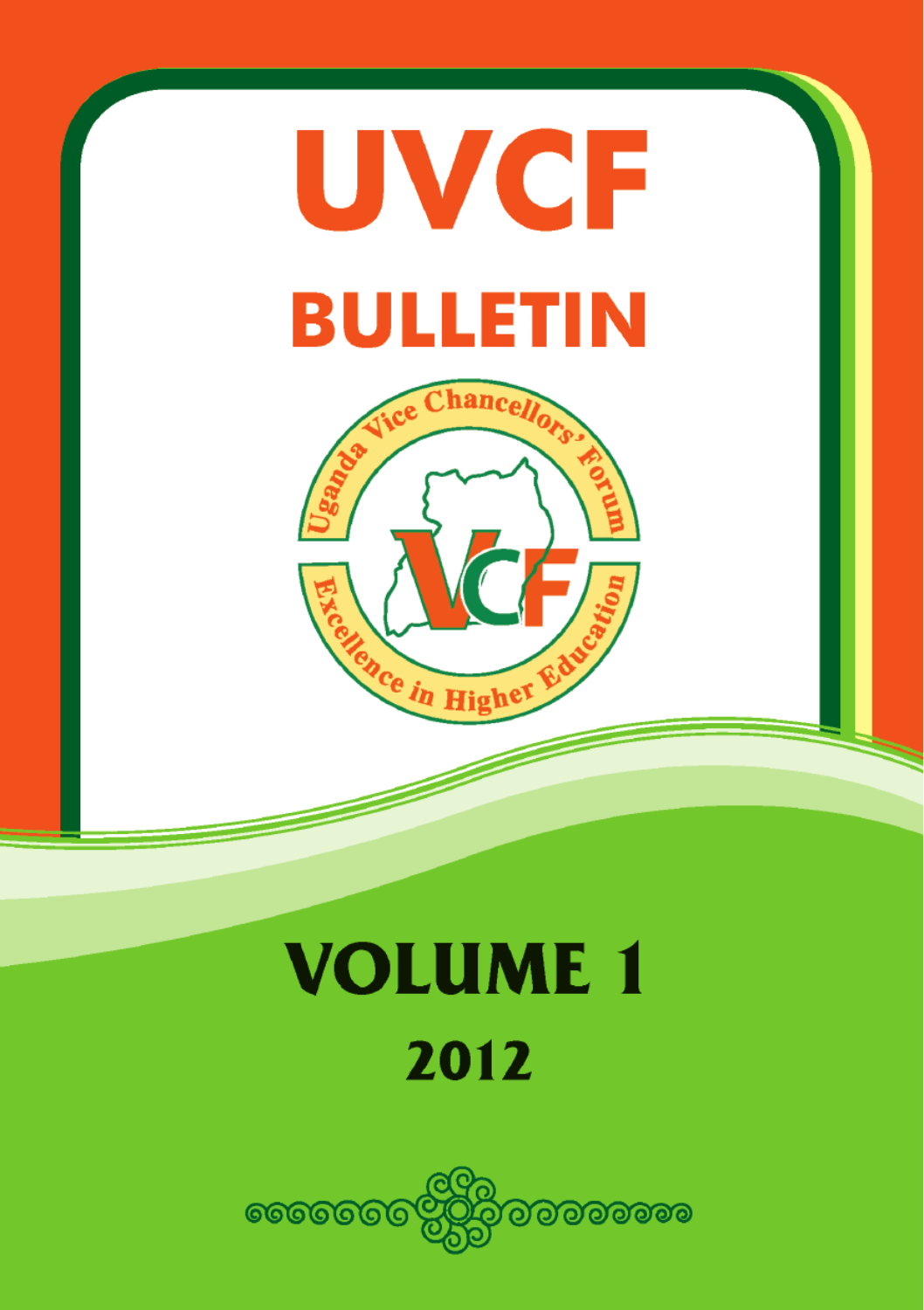

# **UVCF BULLETIN Volume 1 2012**

*Edited by Wilson Muyinda Mande*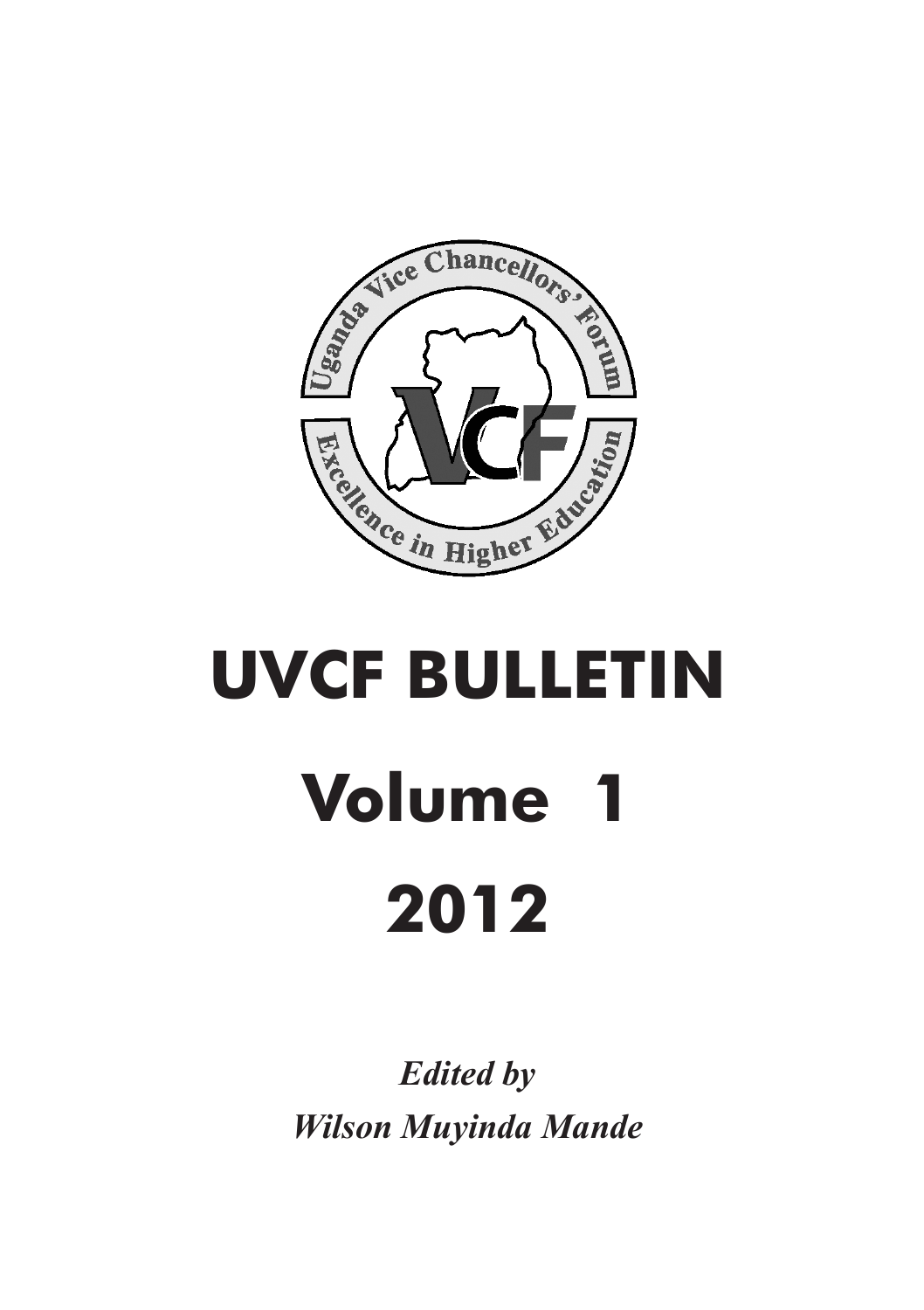# **UVCF BULLETIN is published BY THE UVCF** P.O.BOX 23683 Tel:+256 772 361351 / +256 77 44 7845 Email:mandewm@gmail.com

No article in this issue may be reprinted in whole or in part without the written permission of the **UVCF.**

**© UVCF 2012**

#### **Acknowledgement**

The Editor is greatly indebted to people who have contributed to the compilation of this Bulletin. The following people deserve mention: Mr. Mike Nandala for typesetting & design, Mrs. Christine Najjuma Nandala, Mrs. Amaal Kinene Nsereko for soliciting the papers from the authors and members of the secretariat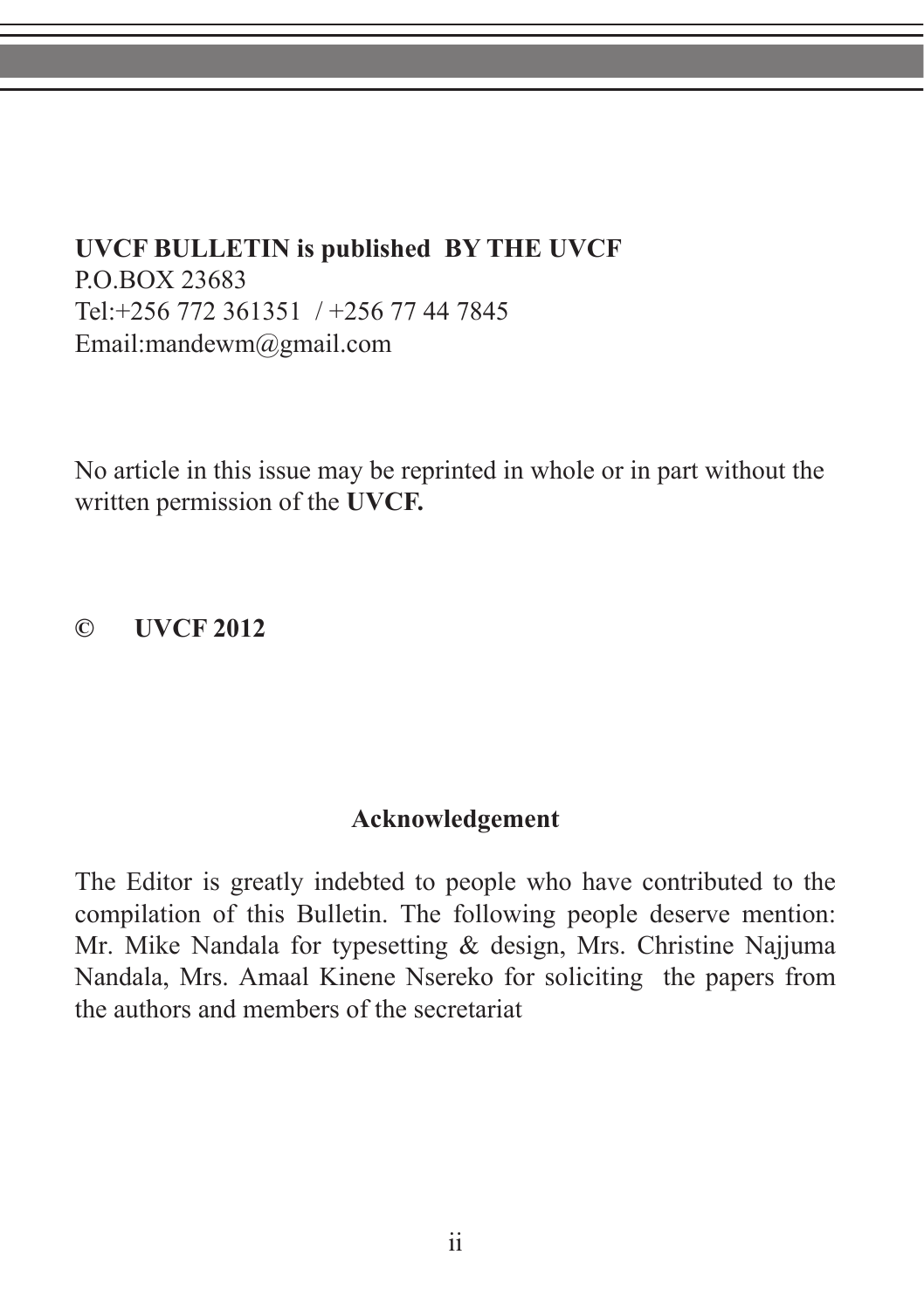# **EDITORIAL**

The current volume of UVCF Bulletin carries papers by different **L** personalities in the Higher Education fraternity in Uganda.

By and large, the papers emphasise the role of UVCF and the fact that Universities are the engine of Higher Education. Hon. Dr. John Muyingo's paper emphasised the use for improving provision of Higher Education. He calls for improvement in access, equity, quality, relevance, governance, public-private partnership, and applied research. Although he does not include funding on the list of the areas to improve, he intimates that government will continue to find public Universities and to offer financial succour to private Universities.

Hon. Jessica Alupo outlines the view that the creation of the UVCF is godsend. It is now possible to have a platform for government to interact with all Universities as a single sector.

She points out the fact that it is human resources that determine the fortunes of an organisation and country. Without well developed human resources, development remains a miasma.

Wilson Muyinda Mande's paper on the genesis and functions of the UVCF in Higher Education is informative in that it outlines founding of the UVCF, the initiating Vice-Chancellors and Institutions, the people who have chaired the UVCF since its inception, and its key functions.

Ahmed Kawesa Sengendo's paper outlines the challenges facing Universities in Uganda. The challenges include: increasing demand for University Education, difficulty in funding University programmes, the Academic quality of Senior Six Leavers, competition for students, the endemic shortage of academic staff caused by the brain-drain phenomenon, lack of ethics, the commercialisation of every task and role, etc. He calls upon Government to increase funding to Higher Education,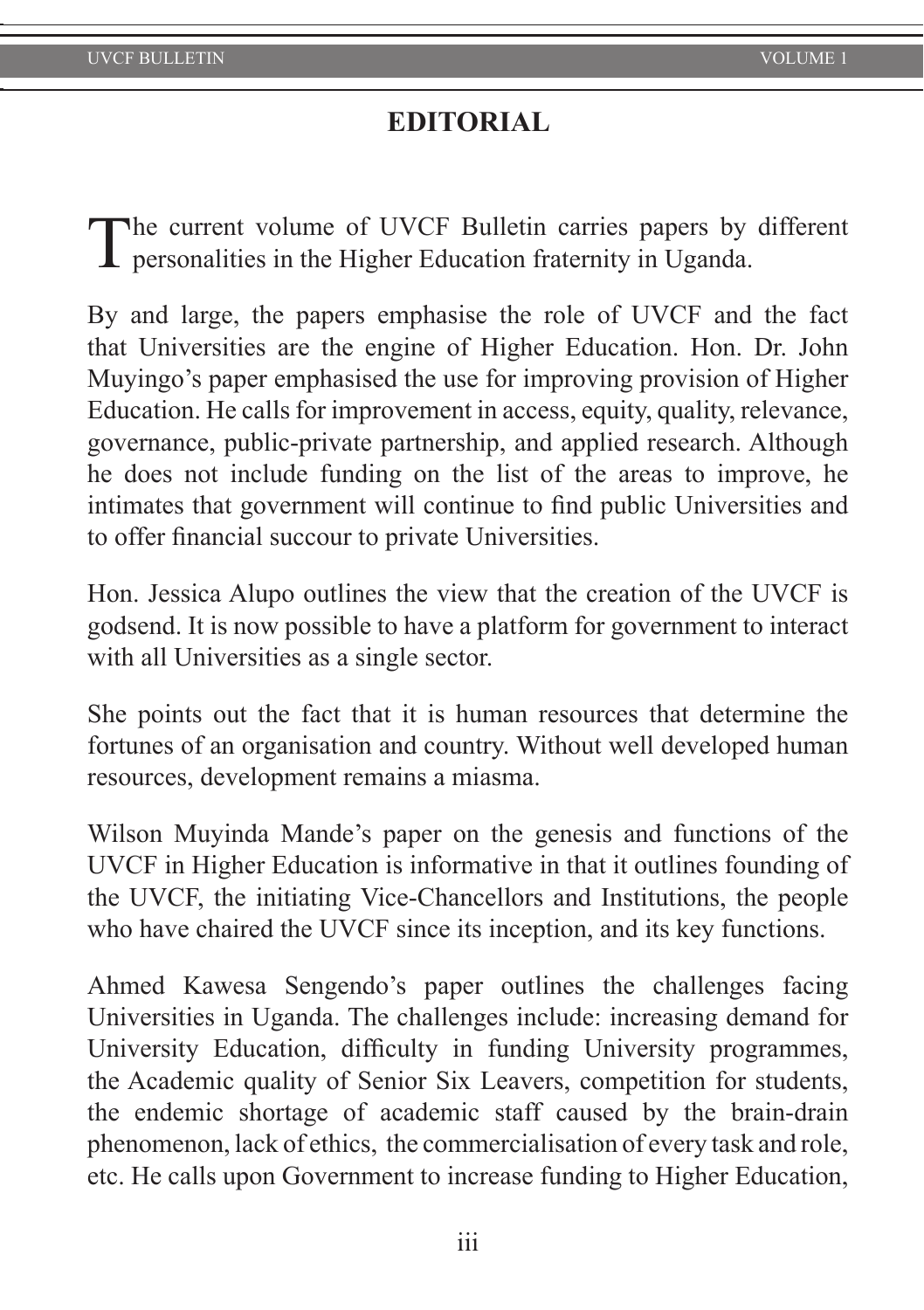enact better laws governing Universities, plan for Higher Education as a sector, improve access and equity, create a pool of Research and Development experts, and turn brain-drain into brain gain.

The paper on Senteza Kajubi's philosophy on widening access to Higher Education was authored by Wilson Muyinda Mande. The paper examines accessing Higher Education in general, in Public and Private Universities. The paper explores the contribution of higher education to development in Uganda.

Part two of the Bulletin provides profiles of the former Chairpersons of the UVCF.

| Professor Michael Lejuene | 1996 | 1997 |
|---------------------------|------|------|
| Professor Lutalo-Bosa     | 1998 | 1999 |
| Professor John Sebuwufu   | 2000 | 2001 |
| Professor Stephen Noll    | 2002 | 2003 |
| Professor Senteza Kajubi  | 2004 | 2006 |
| Professor Kawesa Sengendo | 2007 | 2011 |

The last part are reports of the Quality Assurance Forum and a report submitted to the Minister of State for Higher Education on the conference of 2011.

The current Bulletin is volume I, after reading this volume, get volume 2 which should be published in 2013 or as shall be announced.

Professor Wilson Muyinda Mande **EDITOR**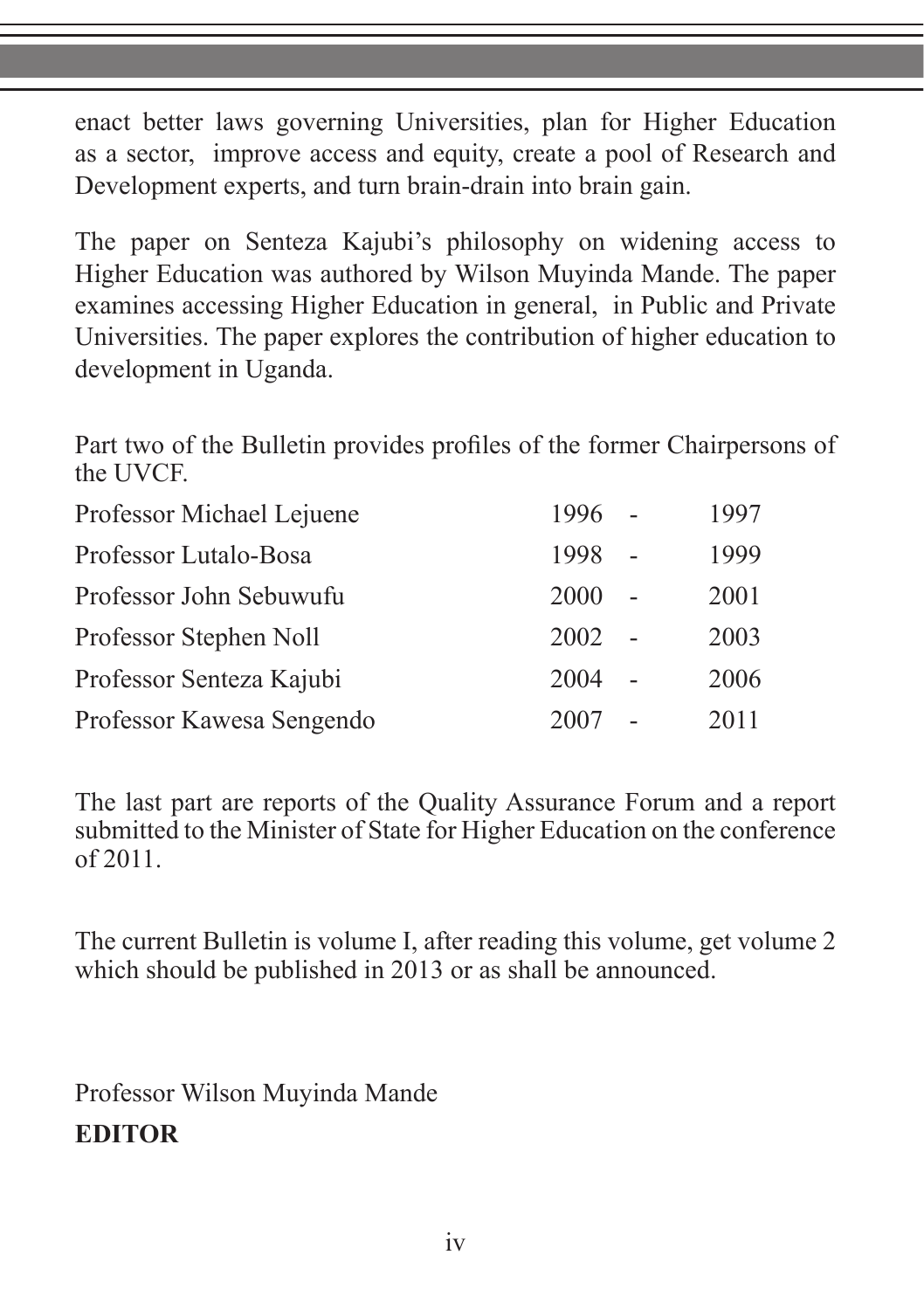# **TABLE OF CONTENTS**

# **Part 1**

| The role of the Uganda Vice Chancellors Forum in Higher Education               |  |
|---------------------------------------------------------------------------------|--|
|                                                                                 |  |
| Improving Higher Education in Uganda                                            |  |
|                                                                                 |  |
| Challenges Facing Universities In Uganda                                        |  |
|                                                                                 |  |
| Senteza Kajubi's Philosophy of widening access to Higher Education In<br>Uganda |  |
|                                                                                 |  |

# **Part 2**

| Former Chair Persons of the Vice Chancellors Forum 63 |  |
|-------------------------------------------------------|--|
| First Chairperson of UVCF                             |  |
|                                                       |  |
| Second Chairperson of UVCF                            |  |
|                                                       |  |
| Third Chairperson of UVCF                             |  |
|                                                       |  |
| Fourth Chairperson of UVCF                            |  |
|                                                       |  |
| Fifth Chairperson of UVCF                             |  |
|                                                       |  |
| Sixth Chairperson of UVCF                             |  |
|                                                       |  |
|                                                       |  |

# **Part 3**

| Report on the Ugandan Universities Quality Assurance Forum (UUQAF) |  |
|--------------------------------------------------------------------|--|
|                                                                    |  |
| Report on UVCF Conference of 7th October 2011                      |  |
|                                                                    |  |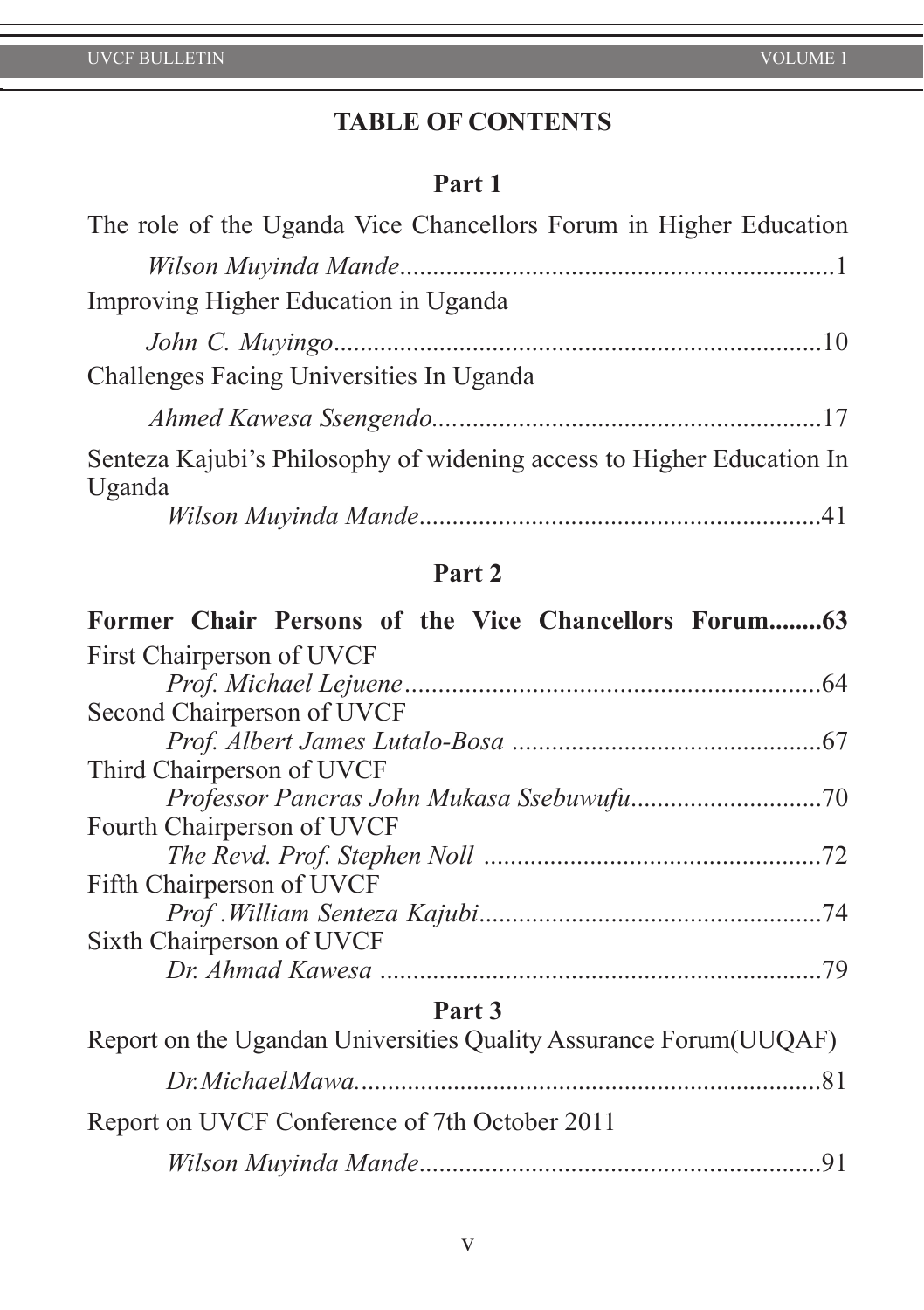# **THE GENESIS AND ROLE OF UGANDA VICE CHANCELLORS' FORUM IN HIGHER EDUCATION**

#### *Wilson Muyinda Mande*

#### **INTRODUCTION**

This paper has outlined the genesis of the Uganda Vice Chancellors Forum, the founding universities, the meetings of the UVCF and its roles, the current and prospective members of the UVCF, the current status and conclusion. Overall the UVCF is an important body that has played a big role in promoting higher education in Uganda. For instance, it was the first UVCF which urged Government to hasten the establishment of a Council for Higher Education to provide parameters within which institutions of higher learning may operate. So it is right to infer that the National Council for Higher Education was established partly on the promptings of the UVCF. Several policies and quality standards in the universities have been shaped and harmonised by the decisions taken at the UVCF. The UVCF has also provided both an ear and a voice for stakeholders in higher education to receive and share information of mutual importance.

#### **ESTABLISHMENT OF THE UGANDA VICE CHANCELLORS FORUM**

The idea of creating a Uganda Vice Chancellors Forum (UVCF) was conceived in 1995. On Monday,  $27<sup>th</sup>$  November 1995, the first meeting was held at Uganda Martyrs University involving three vice chancellors and one academic registrar namely:

- i. Professor Michael Lejuene of Uganda Martyrs University
- ii. Professor Fredrick Kayanja of Mbarara University of Science and Technology
- iii. Professor Albert Lutalo Bosa of Institute of Teacher Education, Kyambogo
- iv. Mr Bernard Onyango, Registrar of Uganda Martyrs University, acted as secretary.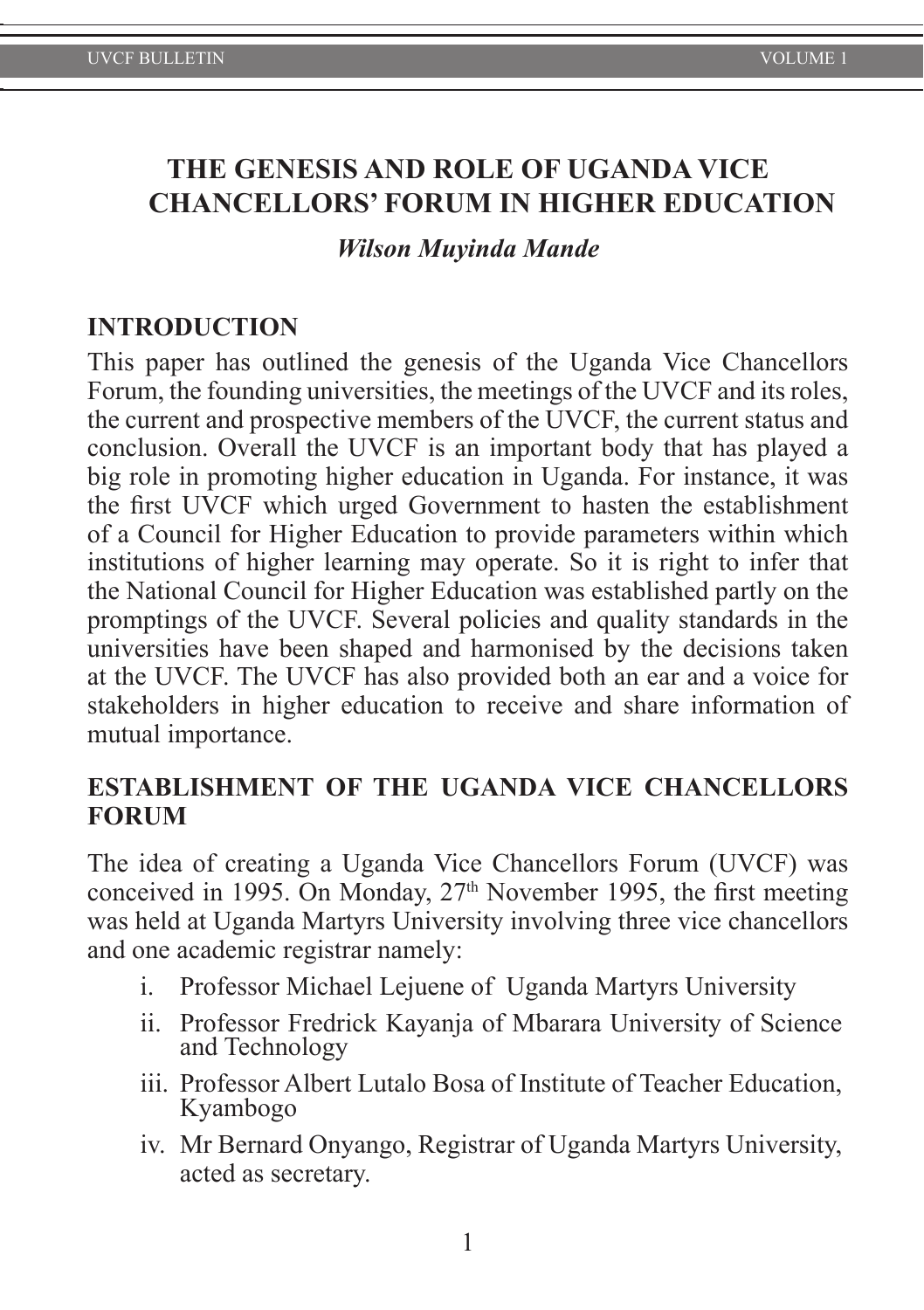It was thought at that time that a Forum would comprise of only recognised universities in the country. This meeting resolved to establish a Forum for Ugandan universities. For 1996, the Vice Chancellor of Uganda Martyrs University was asked to provide the chair and a secretariat. Attendance was to be extended to the undersecretary for higher education and the executive secretary Inter-University Council of East Africa.

After the exploratory meeting of 1995 and 1996, the Uganda Vice Chancellors Forum was constituted in 1997 by vice chancellors from six founding universities. These were:

- 1. Institute of Teacher Education, Kyambogo
- 2. Islamic University in Uganda
- 3. Makerere University
- 4. Mbarara University of Science and Technology
- 5. Nkumba University
- 6. Uganda Martyrs University

The number of members to the UVCF increased in tandem with the rising number of universities and tertiary institutions in the country.

The concerns that compelled the vice chancellors to a Forum at the time included:

- i. To have a means through which universities could consider matters of mutual interest and dialogue with one another and with Government.
- ii. To urge Government to hasten the establishment of a Council for Higher Education to provide parameters within which institutions of higher learning may operate.
- iii. To urge Government to look at Science Education in Schools with a view to increasing the number of eligible science students for university courses on which national development hinges.
- iv. To urge Government to examine critically the method of financing university education so as to promote national priorities, reward scholarship and hard work.
- v. To look again whether the time in which specialisation between Arts and Science is recommended now in Uganda is not too early.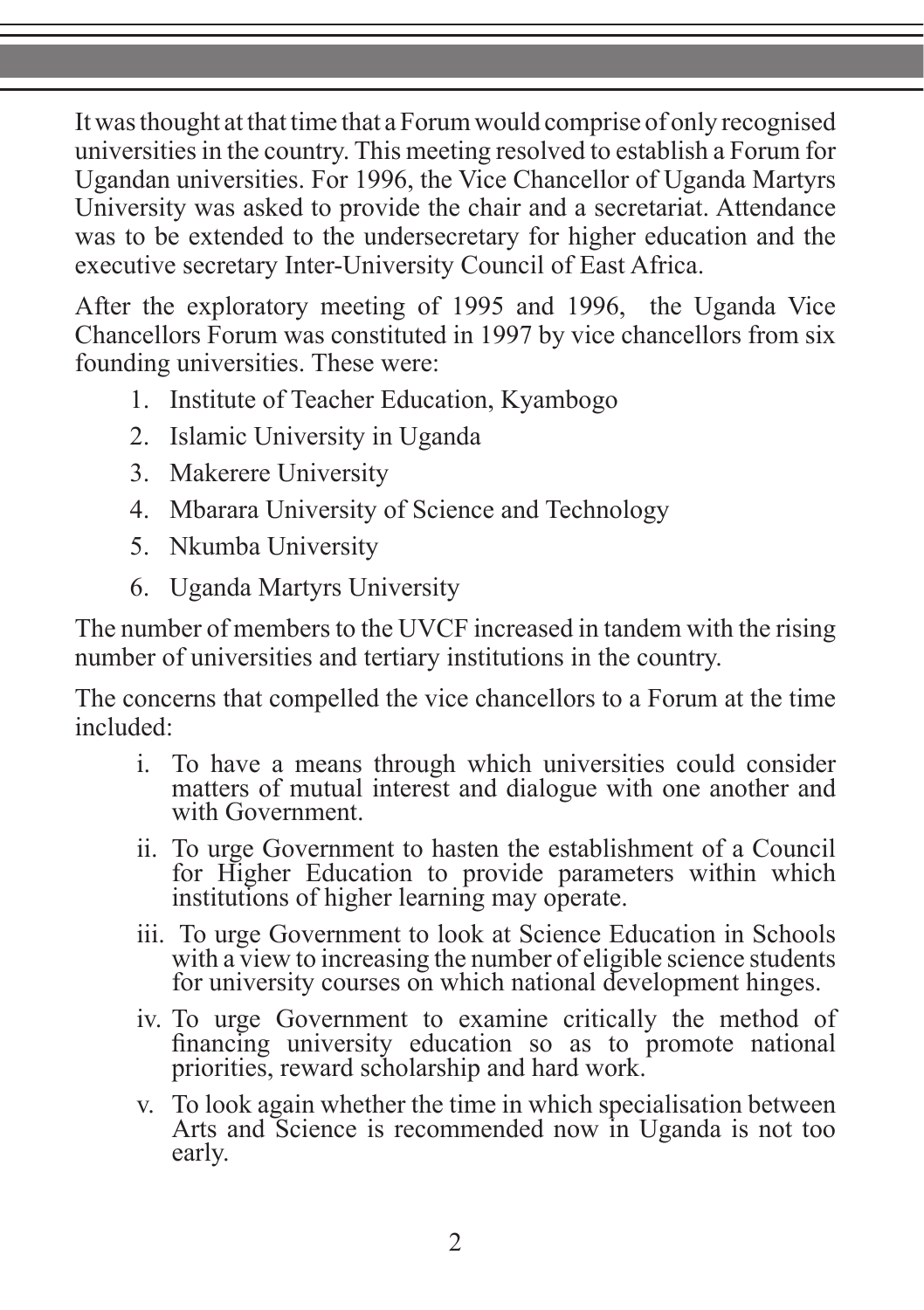- vi. To encourage the creation of endowments to develop critical areas like science, education, staff development, etc.
- vii.To interest entrepreneurs and corporations in contributing to financing higher education by introducing tax exemptions considering that they are major consumers of University graduates.

It was felt then that if the universities in Uganda had a forum would be able to have a united voice and share lessons on mutual concerns.

Universities in the country were convinced that they were in the same business of offering higher education and research. All universities were therefore affected in the same by context in which they operate. Universities contextually share: (i) recruitment students from the same catchment area; (ii) subjected to the same legal requirements; (iii) challenged equally to satisfy employers' needs; and the like. For those reasons and others, it was wise for the universities to unite and put up a concerted effort for improving higher education.

The old adage is "Unity is strengths". Jesus Christ who is considered to be the greatest teacher also taught that "a house divided cannot stand" (Mark, 3:25). This brings universities to as realisation that they have one business of offering higher education and research. The vice chancellors opined that there were more gains that could be accrued if they were united.

#### **THE UVCF MEETINGS**

As a forum it is natural that the UVCF holds meetings. It has been argued that "meetings move the world" (Katusabe-Sesemwezi, 2011). Through the meetings the UVCF moves the world of higher education in Uganda. The UVCF has a chairperson and a secretariat, and an executive committee. The UVCF makes decisions some of which are examined the executive committee to determine the best approach to their implementation.

Most if not all decisions and actions of the UVCF are determined at the meetings. For that matter the chairpersons have been very instrumental in spearheading the work of the UVCF. For the last one and half decades, the following vice chancellors have chairs the forum.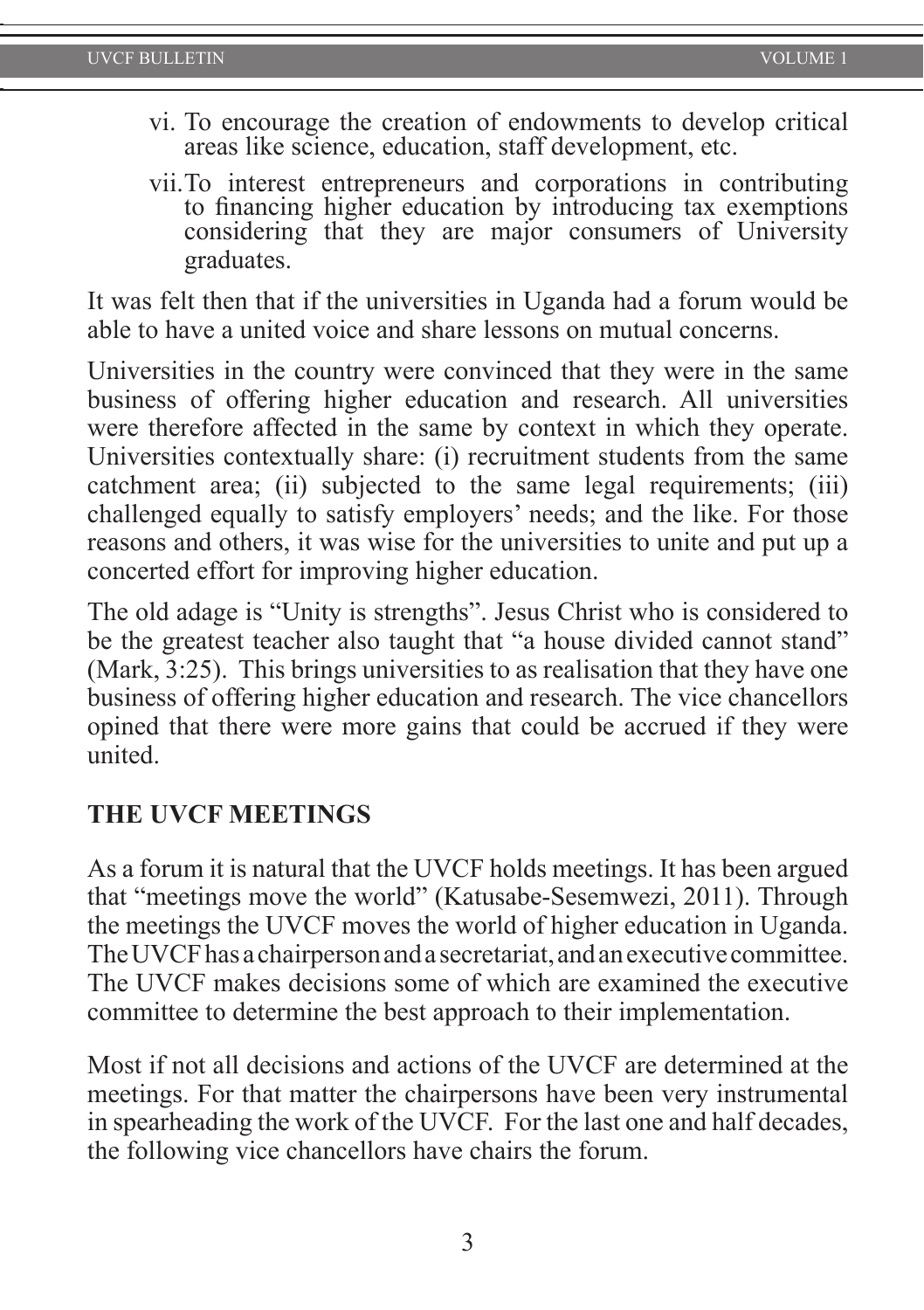Table 1. *Vice chancellors who have chaired the UVCF since its inception*

|                | <b>CHAIR OF THE UVCF</b>           | <b>SECRETARIAT</b>                         | <b>PERIOD</b> |
|----------------|------------------------------------|--------------------------------------------|---------------|
| 1              | Professor Michael Lejuene          | <b>Uganda Martyrs</b><br>University        | 1996 - 1997   |
| $\overline{2}$ | Professor Albert Lutalo-<br>Bosa   | Institute of Teacher<br>Education Kyambogo | 1998 - 1999   |
| 3              | Professor John Mukasa<br>Sebuwufu  | <b>Makerere University</b>                 | $2000 - 2001$ |
| 4              | Professor Stephen Noll             | Uganda Christian<br>University             | $2002 - 2003$ |
| 5              | Professor Senteza Kajubi<br>(RIP)  | Nkumba University                          | $2004 - 2006$ |
| 6              | Dr. Ahmad Kaweesa<br>Sengendo      | Islamic University in<br>Uganda            | 2006-2011     |
| 7              | Professor Badru Dungu<br>Kateregga | Kampala University                         | $2011 -$      |

The UVCF began by holdings meeting twice a year. A vice chancellor held office for a period of two years. However from 2004, the chairpersons were allowed to hold office for three years. The chairpersons held office for one term except Dr. Ahmed Kaweesa Sengendo who held office twice, that is, from 2006 to 2011. Although initially it was thought that the UVCF chair would rotate alphabetically, it was not strictly followed. It became a forum of colleagues. Collegiality had profound influence.

#### **THE ROLE OF THE UVCF**

The UVCF plays several roles which are important to higher education in the country. The roles include:

**Promoting the relations and cooperation** among recognised universities in Uganda. The UVCF has considered issues like (a) health insurance.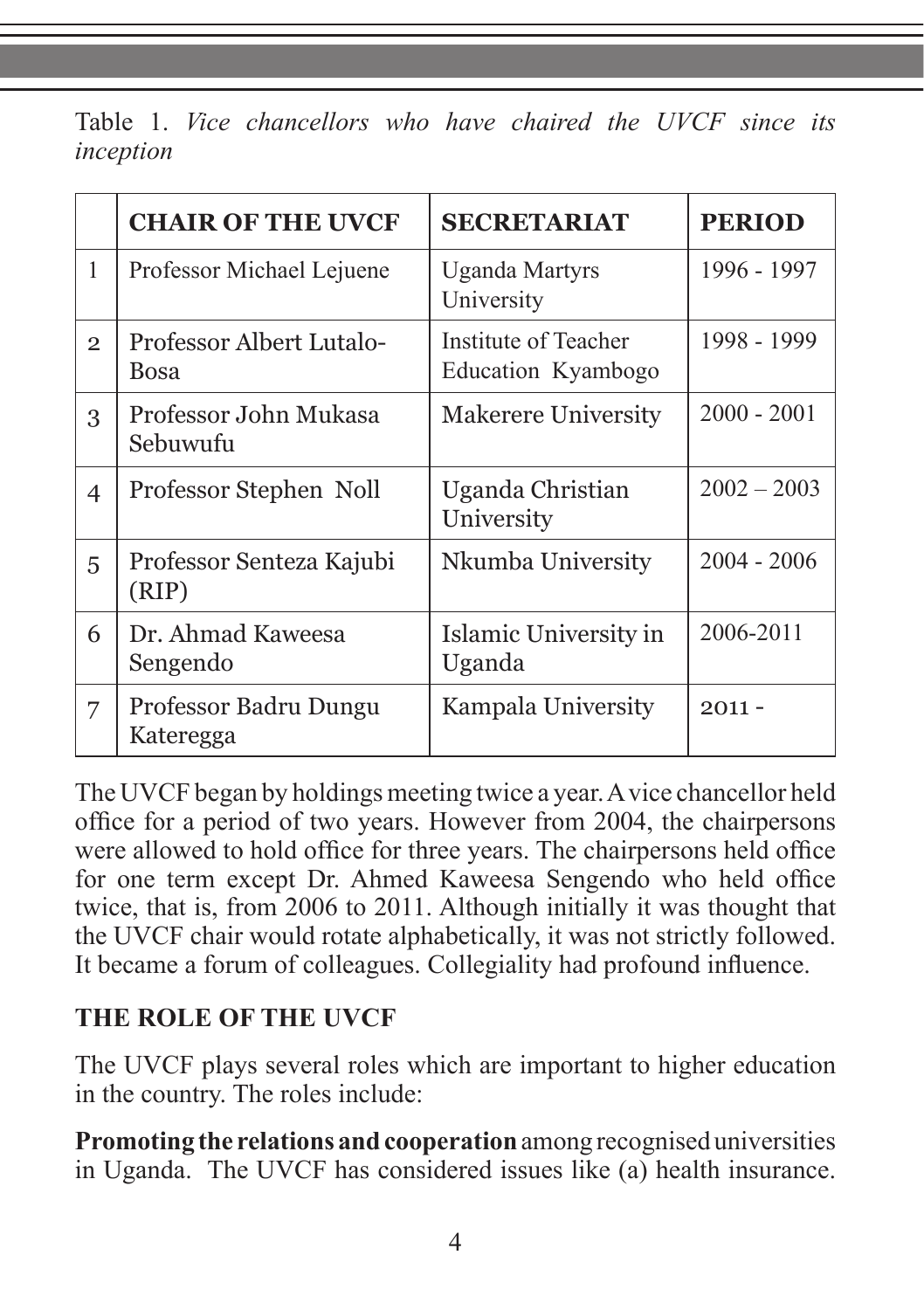(b) research and education network of Uganda (RENU) whose purpose among others was to create a high performance RET networks through joint negotiations with government, regulators, suppliers and development partners. A number of universities had been connected to RENU by 2012. (c) The UVCF website launched in 2012 became a platform for the universities and other stakeholders of higher education in the country to share information and other related resources. (d) The UVCF elects its representatives to the National Council for Higher Education.

**Enhancing the sharing of knowledge, information and practices.**  In this endeavour, member institutions have used several methods and approaches. One such method the UVCF has used has been presentation of papers. The papers presentations have included:

- Baguma S D (2005) *Joint bulk purchasing of computers and other materials by universities in Uganda* Nkumba University
- Kasozi ABK (1997) *Crisis of Science Education and what higher institutions can do to alleviate it*. Islamic University in Uganda
- Kasozi ABK (2011) *The relevance of university education to economic development.*National Council for Higher Education.
- Kayanja F (2011) *Universities role in science, technology and innovation*. Mbarara University of Science and Technology.
- Mande W M (2010) *Teaching of Ethics in Ugandan Secondary and Tertiary institutions in Uganda.* Nkumba University
- Mbabazi P (2011) *Vice Chancellors' Task Force on the Reform of Uganda's Education System*. Working paper
- Moffat H (2011) *Collaboration of Universities nationally and internationally*. British Council
- Nyeko Pen-Mogi (2005) *Promotion of Sciences in Secondary and Tertiary Institutions* Gulu University
- Nyeko Pen-Mogi (2005) *Proposal for Inter University Joint Procurement of Scientific Equipment and Chemicals.* Gulu University
- Nyeko Pen-Mogi (2011) *Proposal to scrap off Uganda Advanced Certificate of Education.* Gulu University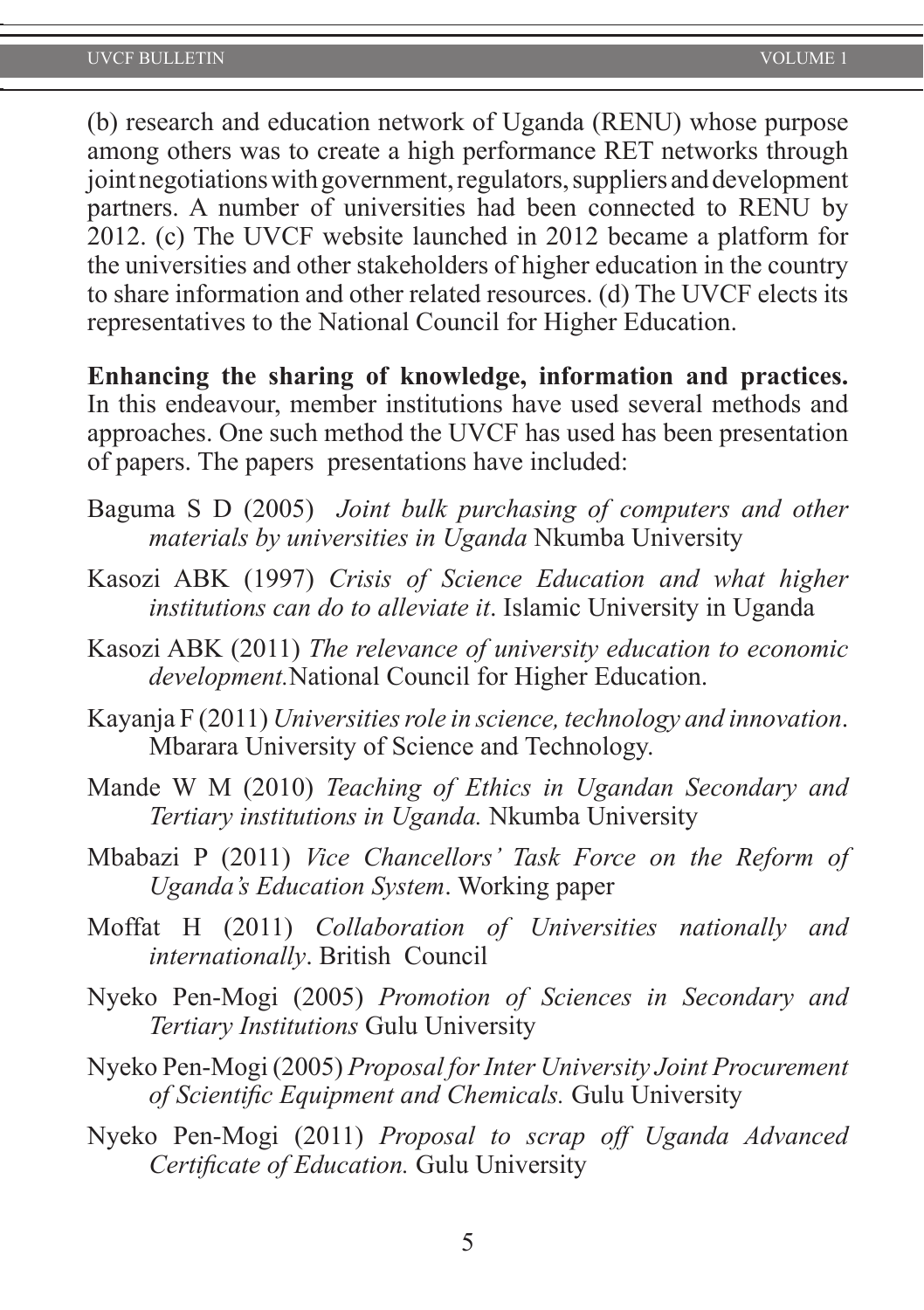- Sengendo A K (2011) *Challenges facing universities in Uganda.* Islamic University in Uganda.
- Senteza Kajubi W (2004) *Tertiary Institutions sector study and documentation with a proposal for long-term funds for capital development*, Nkumba University
- Senyimba M *(2006) Counselling and guidance as a needed subject in teacher education programmes in order to enhance psycho-social healing in schools*. Ndejje University

The UVCF started in 2011 to share information through conferences. The first such conference was held at Hotel Africana. This conference considered the relevance of university education in economic development of Uganda; the universities role in science, technology and innovations; collaboration of universities nationally and internationally; and the challenges facing universities in Uganda.

**Advising Government** and other relevant bodies on various methods and policies of promoting university education in Uganda.

Tax relief to non-profit chartered universities. In 2004, the UVCF intimated that Uganda faced a critical moment in its development. Education to he highest level was essential to the development of a knowledge-based economy that could sustain growth and overcome poverty. With introduction of universal primary education in 1997, parents had sent their children in record numbers to primary, secondary and tertiary education. Government having recognised that it could not provide higher education alone, it encouraged private universities to open in various parts in the country. Consequently by 2004, there were twelve universities with provisional licences operating under the Universities and other tertiary institutions act of 2001.

However the greatest challenge that faced the new universities was generating capital and operating funds to become world class institutions. The UVCF noted that unlike other countries in Africa and the West, the tax system in Uganda was a deterrent to development. In view of that observation, the UVCF urged Government to promote the private sector of university education by amending the value added tax (VAT) statute of 1996 so as to relieve non-profit chartered universities from VAT by means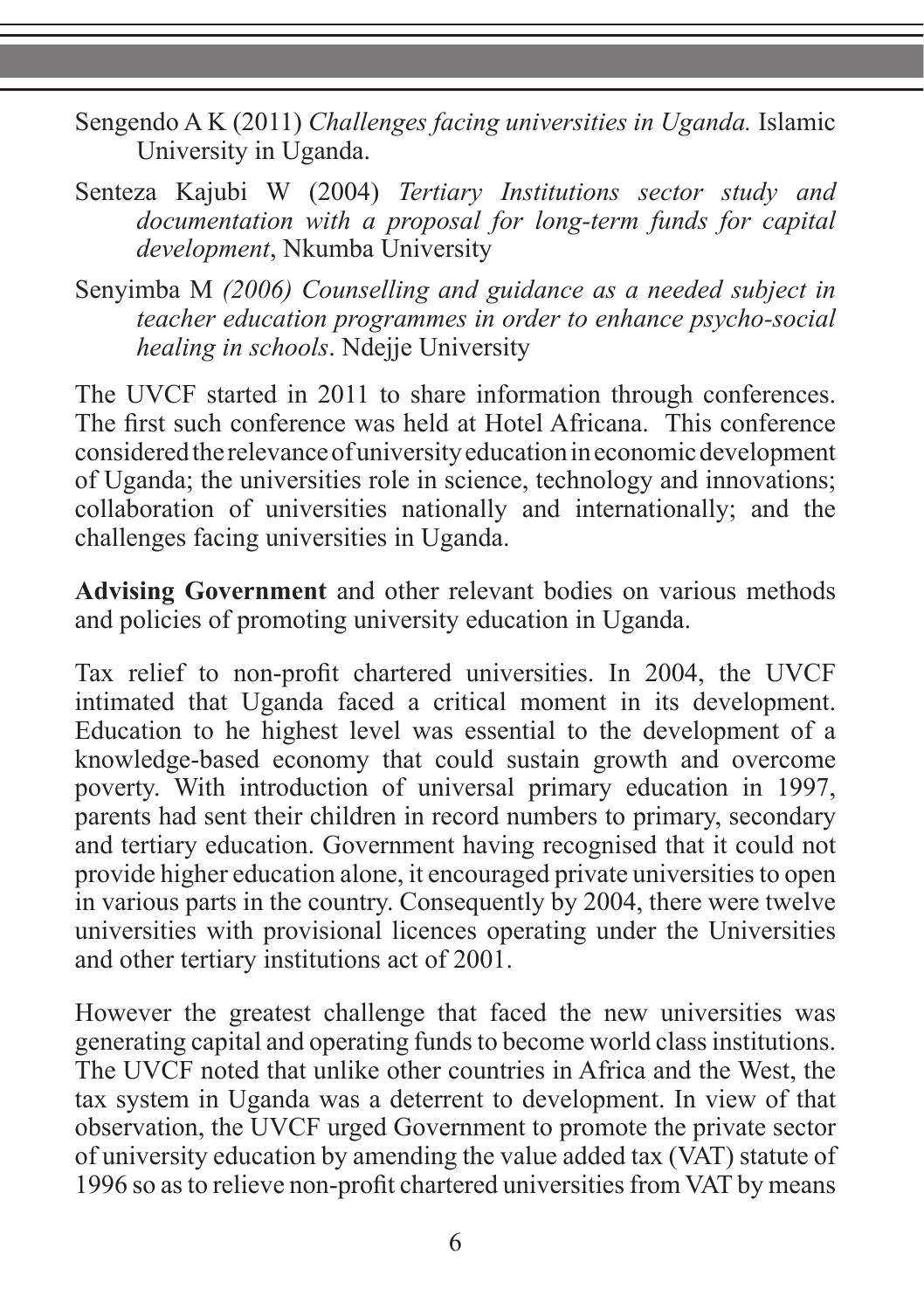of refund mechanism which was available to certain public international organisations.

**Publishing** and carrying out any other activity intended to promote higher education in Uganda. The UVCF began working on publications in 2011. In that year a Universities profiles were published. In 2012 the first volume of the *UVCF Bulletin* was published. The UVCF Bulletin brings together papers, information and news shared by the UVCF in a preceding year.

#### **CURRENT AND PROSPECTIVE MEMBERS OF THE UVCF**

The membership to the UVCF includes the Public Universities, the Private Universities and degree awarding institutions. University of military science is a new development in Ugandan higher education.

#### **Public universities**

| <b>University</b>                                               | Date of foundation |
|-----------------------------------------------------------------|--------------------|
| Busitema University, Busitema, Busia District;                  | 2007               |
| Gulu University, Gulu;                                          | 2002               |
| Kyambogo University, Kyambogo, Kampala;                         | 2003               |
| Makerere University Makerere, Kampala;                          | 1922               |
| Metropolitan University Business School,                        | 1997               |
| Nakawa, Mbarara University of Science &<br>Technology, Mbarara; | 1989               |
| Kuni University, Arua;                                          | 2012               |
| Soroti University of Science and Technology Soroti;             | 2013               |
| <b>Private universities</b>                                     |                    |
| African Bible College, Lubowa, Wakiso District;                 | 2005               |
| African Rural University for Women Kagadi,                      | 2007               |

Aga Khan University, Kampala; 2001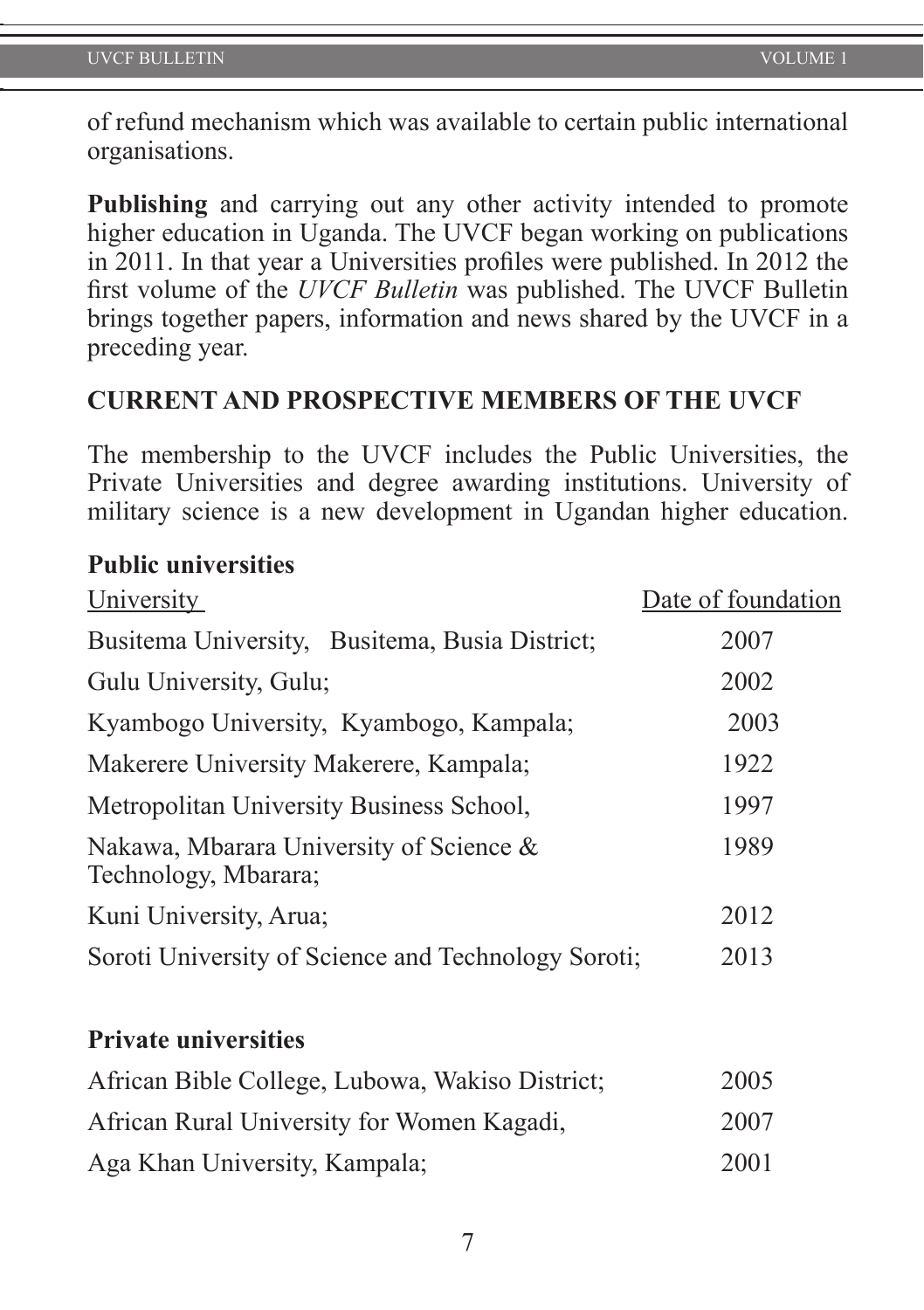| All Saints University Lira;                               | 2008 |
|-----------------------------------------------------------|------|
| Bishop Stuart University Mbarara;                         | 2003 |
| Bugema University Luweero District;                       | 1997 |
| Busoga University, Iganga;                                | 1999 |
| Cavendish University Uganda Kampala;                      | 2008 |
| Fairland University Jinja;                                | 2001 |
| International Health Sciences University Kampala;         | 2008 |
| International University of East Africa Kampala           | 2011 |
| Islamic University in Uganda Mbale;                       | 1988 |
| Kabale University Kabale                                  | 2001 |
| Kampala International University Kampala;                 | 2001 |
| Kampala University Kampala;                               | 2005 |
| Kumi University Kumi;                                     | 1999 |
| Muteesa I Royal University Masaka;                        | 2007 |
| Mountains of the Moon University Fort Portal;             | 2005 |
| Ndejje University Luweero;                                | 1992 |
| Nkumba University Entebbe;                                | 1999 |
| St. Lawrence University Kampala;                          | 2006 |
| Uganda Christian University Mukono;                       | 1997 |
| Uganda Martyrs University Nkozi,;                         | 1993 |
| Uganda Pentecostal University Fort Portal;                | 2005 |
| Uganda Technology and Management University Kampala; 2012 |      |
| Victoria University Uganda Kampala;                       | 2011 |
| Virtual University of Uganda Kampala;                     | 2012 |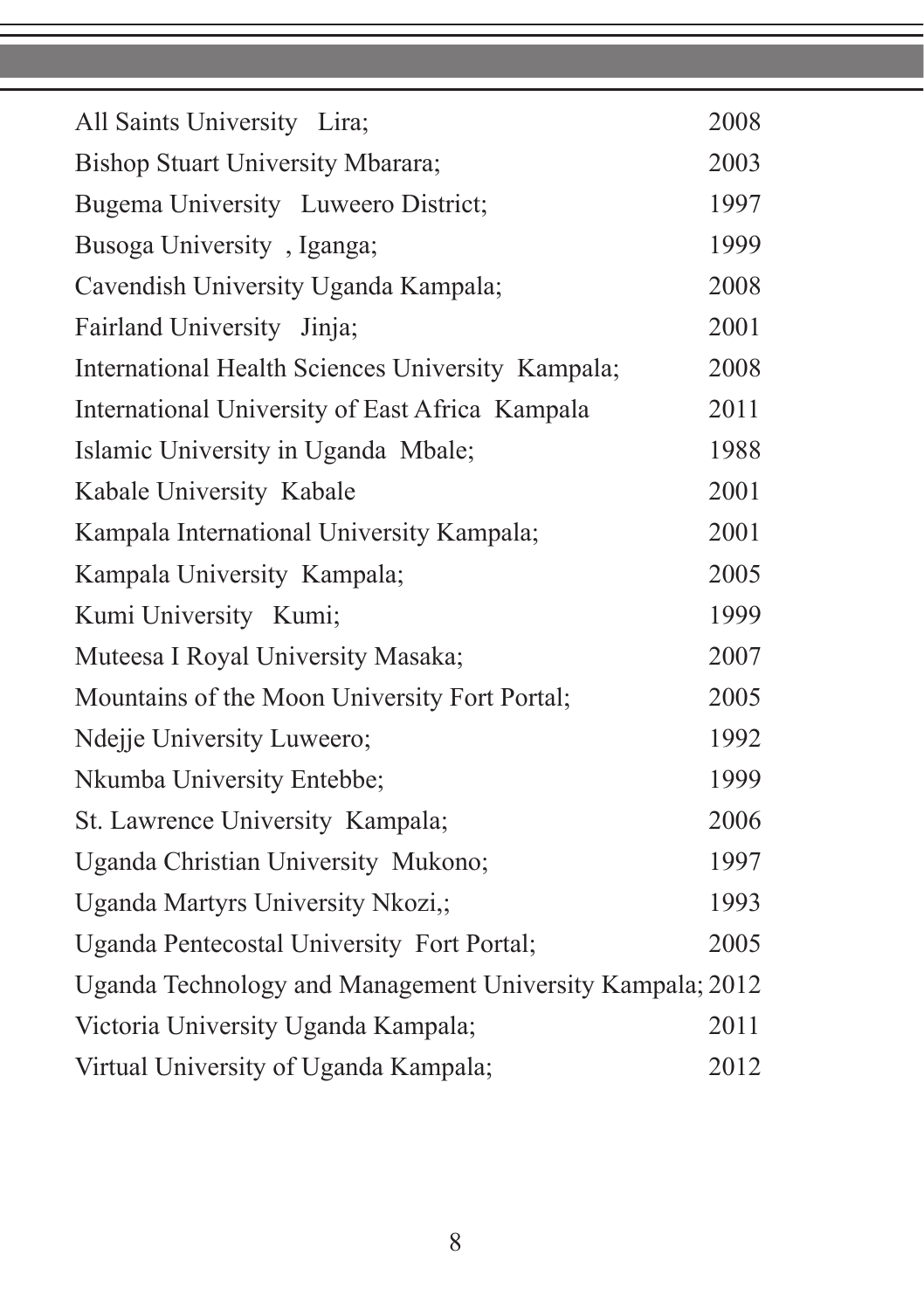#### **Military universities**

| University of Military Science and Technology Lugazi; | 2007 |
|-------------------------------------------------------|------|
| Degree-awarding non-university institutions           |      |
| Uganda Management Institute Kampala;                  | 1969 |
| Kigumba Petroleum Institute, Kigumba,                 | 2009 |
| India-Africa Institute of Foreign Trade Kampala;      | 2011 |
| Team Business Institute of Management                 | 2000 |

#### **STATUS OF THE UVCF**

The Uganda Vice Chancellors Forum has a constitution. The UVCF was registered as non-governmental organisation (NGO) and also registered with the international association of universities (IAU). The International Association of Universities (IAU) is the United Nations Educational, Scientific and Cultural Organization (UNESCO)-based worldwide association of higher education institutions. It brings together institutions and organisations from some 150 countries for "reflection and action on common concerns and collaborates with various international, regional and national bodies active in higher education." IAU is based in Paris and is located at the headquarters of UNESCO. However, it is an independent organization. All this means that the UVCF is a legal body.

#### **CONCLUSION**

The UVCF has been growing from strength to strength. In the recent couple of years the forum has received regular reports from the interuniversity sports office. The quality assurance forum has also submitted reports to the UVCF.

Since 2011 the UVCF has added onto its list of functions the organization of conferences. This is one way of receiving and disseminating information of general interest. It is also a means of engaging the policy makers in higher education in a constructive dialogue on the issues affecting higher education in the universities and in the country generally.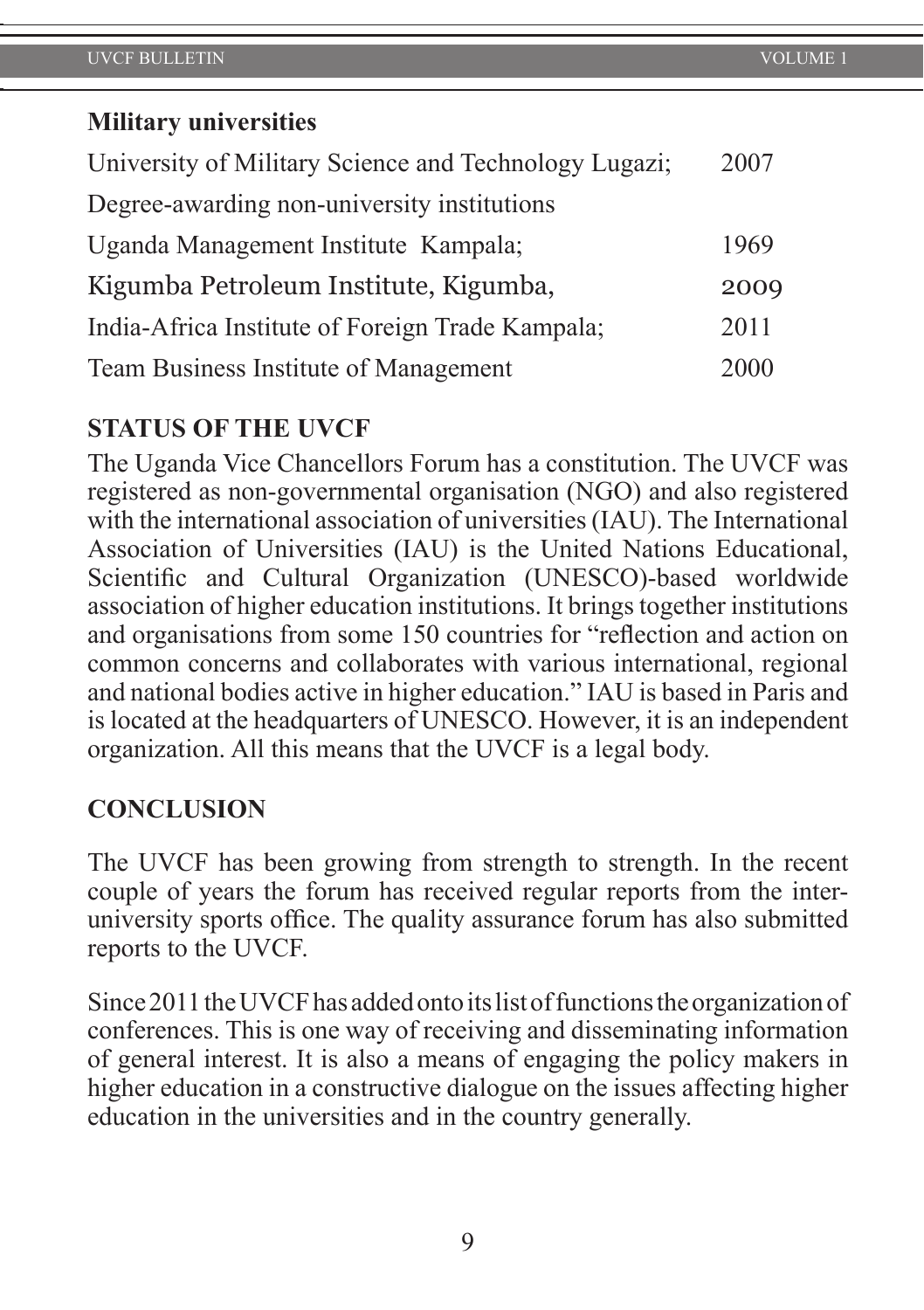# **IMPROVING HIGHER EDUCATION IN UGANDA**

#### *John C. Muyingo*

As you are aware, Uganda education system was at a crossroad at the advent of the National Resistance Movement (NRM) in 1986. The Education system experienced low participation by the students at all levels; low quality of education with curricula which were not relevant ; management and governance challenges at all levels; and low participation by the private sector in the education services provision.

In 1987 the Government set up the Education Policy Review Commission popularly known as the Kajubi Commission, to appraise the existing system of education at all levels. The Kajubi Commission submitted its report to Government in 1989 and the Government produced the Government Whitepaper on the Report in 1992

The Government Whitepaper of 1992 identified the following national goals and objectives of education to guide the education systems in Uganda; (a) forging national unity and harmony i.e. unity between various ethnic groups, evolution of common national values, democratic establishment of central authority; (b) evolving democratic institutions and practices in society i.e. sensitisation of all the people and ensuring their effective purposeful participation in organizing social service programmes; (c) guaranteeing fundamental human rights i.e. the provision of basic needs, education, health care etc; (d) creating national wealth i.e. development of quality and relevant skills to enhance independent national economy, there by improving the enhance independent national economy, populace quality of life; (e) upholding and maintenance of national independence and patriotic feeling i.e. inculcating the sense of love for all citizens and a feeling of patriotism promoting moral and ethical values i.e. such values as honesty, sense of responsibility integrity in the use of public funds and property and for production and constructive work; and promoting a feeling of humanitarianism and co-operation i.e. a concern for others and the inculcation of a philosophy of working selflessly on a co-operative basis for the good of all.

The basic education is a substructure, while higher education is the superstructure of any education system, it is in this respect that the national goals and objectives of education ware taken into consideration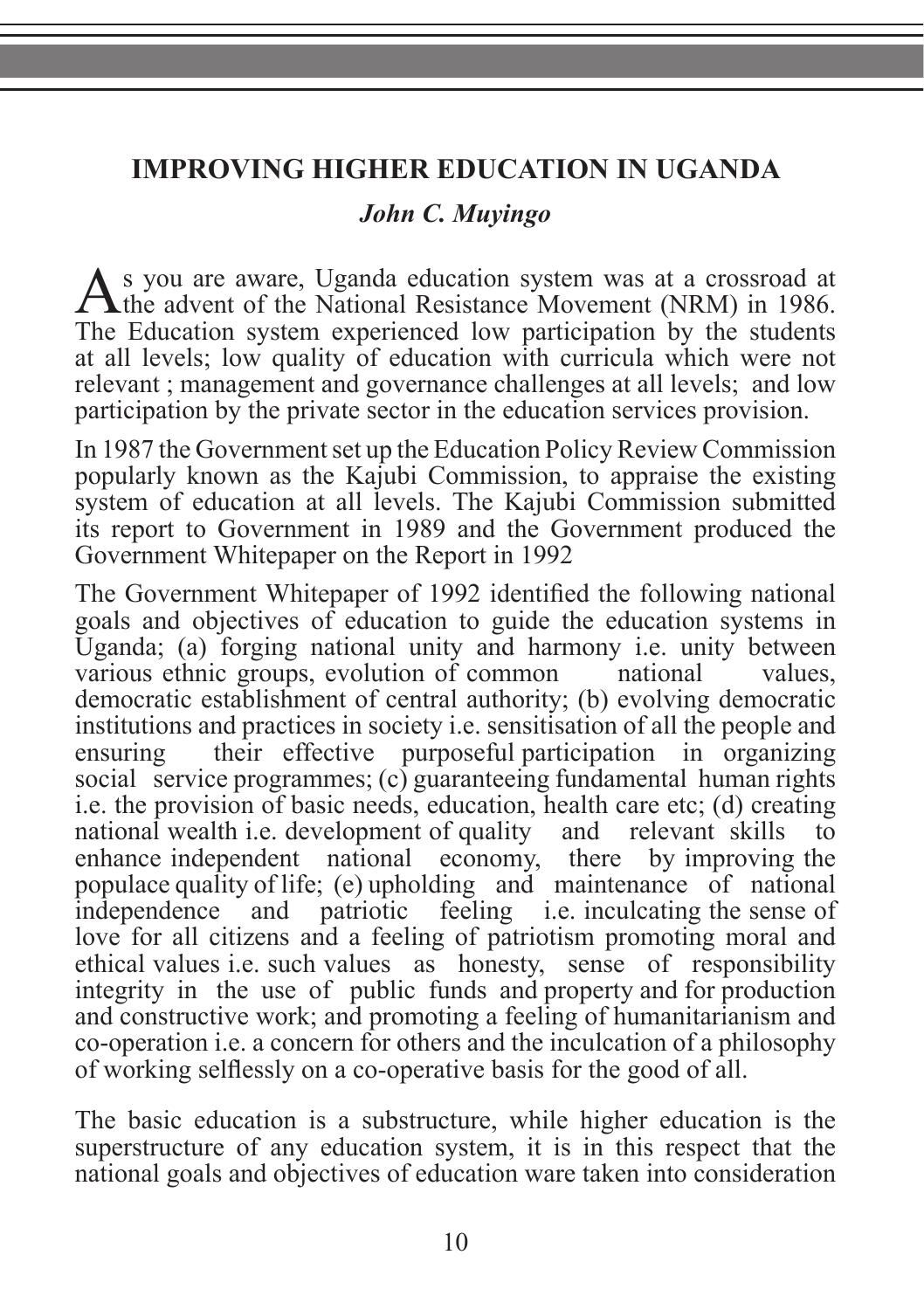when the recommendations in the Government Whitepaper 1992 was adopted to introduce Universal Primary Education (UPE) in 1997; Universal Post Primary Education and Training(UPPET) in 2007 and now the planned introduction of Universal Post Senior 4 Education and Training in 2012. This was to ensure that the basic education is firm enough to feed into higher education, which perform the final processes in the human resources growth and development in readying learners for the world of work.

The relationship between higher education and economic development is now not only accepted but well understood by all stake holders, it is a fact that higher education plays the role of refining human capital that is necessary for growth and development with immense public and private benefits. In order to realize the numerous benefits the Ministry of Education designed strategic objectives to actualize the National Goals and Objectives in its Education and Sports Sector strategic Plan 2004- 2015. These objectives are to improve access, equity, quality, relevance, governance and public-private partnership at all levels of the Education and Sport Sector.

#### **(a) improve access**

In 1986, Uganda had 1 (one) Public University, Makerere university, with less than 5000 students. Today Uganda has seven Public universities and 27(twenty seven) Private universities, seven of which are chartered, with enrolment of 70000 and 55000 students respectively.

In spite of this huge leap in enrolment, Uganda's Gross Enrolment Ratio is only 5%, compared to Kenya, Tanzania and Rwanda at 8% while sub-Sahara Africa is above 10%, while the world average is at 25%. These figures demonstrate Uganda's poor performance regionally and at world stage as far as access to higher Education and its benefits are concerned.

How can this Forum work with my Ministry in particular and the Government in general to improve Uganda's standing? Can new mode of higher education delivery be explored, while paying keen interest in the transition and completion rates of those enrolled?

#### **(b) Improve Equity**

In 2005/06 Academic year, Government through my Ministry, introduced affirmative action in admission to higher institution of learning, in addition to the 1.5 points which was introduced earlier. This policy intervention witnessed 3000 students out of 4000 sponsored by Government admitted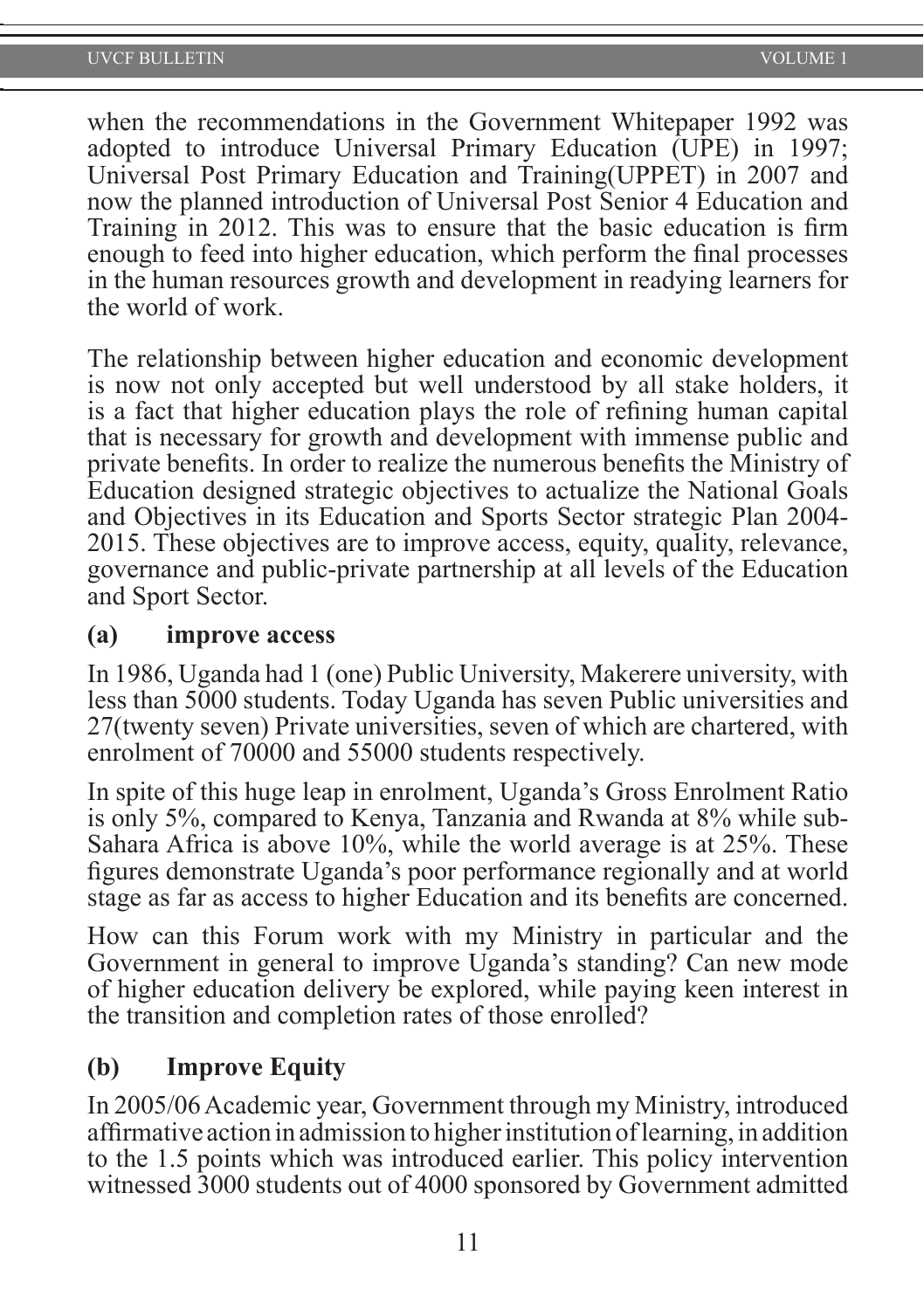on merit at the ratio of 53% science and subjects key to national development and 47% Arts and Humanities. 896 slots are allocated to the districts under district quota Admission; 64 places are often reserved for candidates with special needs while 40 slots for sports personalities or those with special talents.

This policy intervention has witnessed an increase in the girl-child enrolment from less than 10% in 1986 to current 44%.

Regional distribution of higher institution of learning in Uganda is still inequitable showing Central Region 48%; Western Region 25%; Eastern Region 19% and Northern Region 9%. This inequitable distribution reflects imbalances in regional access to higher education. Although weekend and evening programmes are now offered in most of the Universities there is still a gap between the urban vs. the rural and the rich vs. the poor.

How will the Forum work with my Ministry to improve equitable access to higher education?

# **(c) improve Quality**

African universities ranking as published in international press, depict low ranking for our few Universities that appear on the list. It is true that we have many challenges facing our Universities such as inadequate infrastructure and equipment; difficulties in the attraction and retention of academic staff; massifiction at the Universities. UVCF should put in places measures to address such challenges.

# **(d) improve Relevance**

The reality of today associated with the output of higher education is mass under employment and unemployment of youth who graduate from colleges and universities. Higher Education stake holders ought to structure our curricula to meet the local, regional and international market. The UVCF can play a positive as well as a technical role.

Although we live in the global village, the graduates of our universities and colleges must have food on their table, cloth on their bodies and roof over their heads first, before the talk of global village can be entertained.

# **(e) lmprove Governance**

The Government has enacted the law i.e. the Universities and Other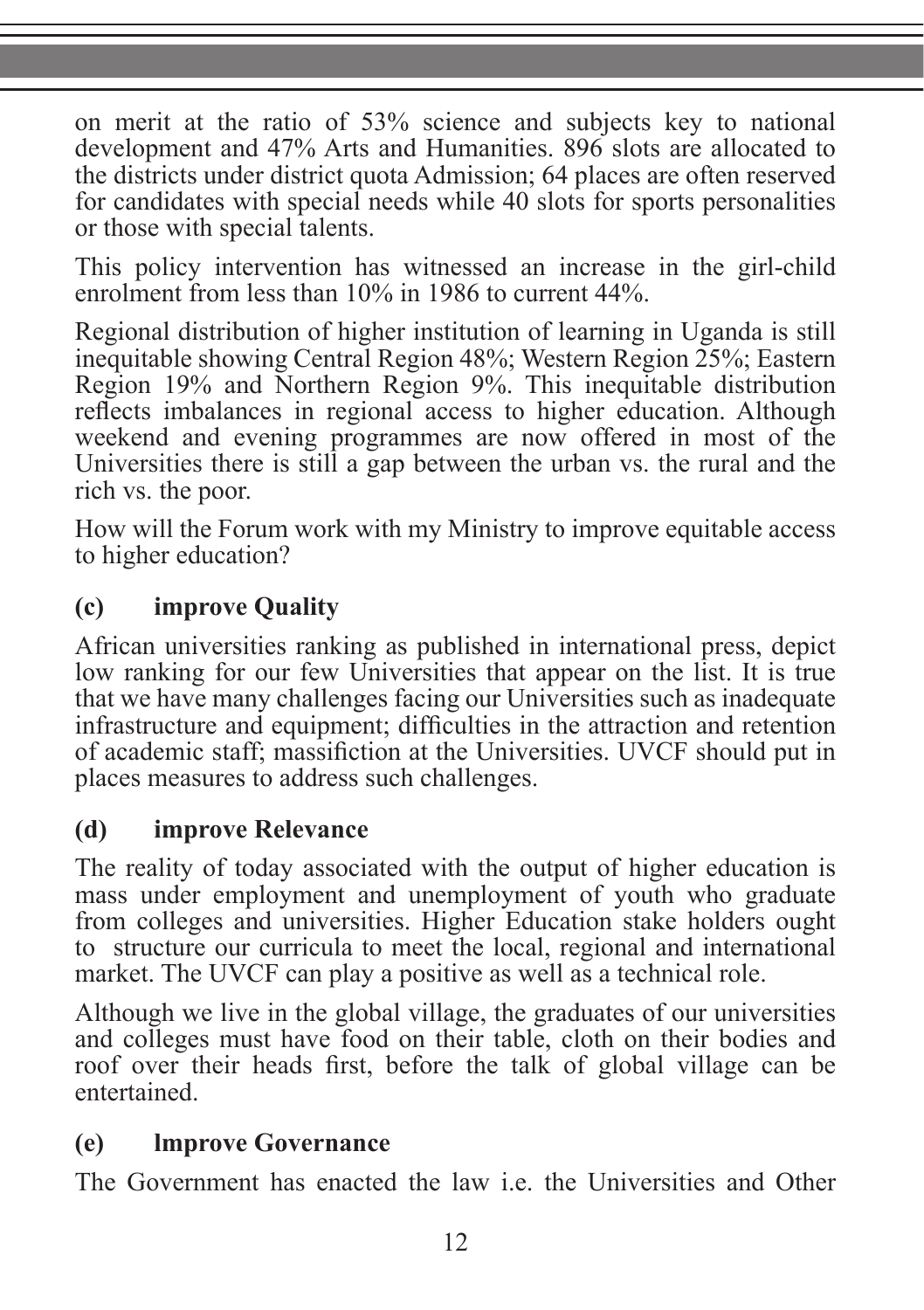Tertiary Institutions Act 2001 as amended, to ease the management, administration and general governance of universities and other tertiary institutions. H.E The President, of Uganda instituted a Visitation Committee to Public universities in 2006, and it submitted its report in 2007. The Government Whitepaper on the Visitation Committee Report was prepared by the Ministry of Education and Sports, approved by Cabinet and is now before Parliament. Your institutions should effectively use the provisions in the law to enhance governance together with the Government Whitepaper on Visitation committee Report recommendations, after Parliament approves it.

#### **(f) lmproved Public-Private Partnership**

The public-private partnership policy enhances co-operation between the Government and private sector in providing higher education which is of quality and relevance. The output of universities mainly end up with the private sector for employment opportunities, hence the need for collaboration in curricula development and review.

Universities need to engage and strengthen applied research, whose findings would resolve the many challenges Uganda society faces.

Universities need to engage and strengthen basic research to widen the horizon of knowledge, which can be used to tender advice to the Government, in policy formulation and review.

Government and especially the Ministry of Education and Sports will continue to develop policies conducive to the growth and development of higher education; it will continue to fund Public Universities and provide support to the Private Universities, whenever the budgetary provisions allow, as it has been done in the recent past.

#### *References*

Education Sector Strategic Plan 2004 - 2015 (2005), Kampala. Ministry of Education and Sports.

Government White Paper on Education(1992), Kampala. Government of Uganda.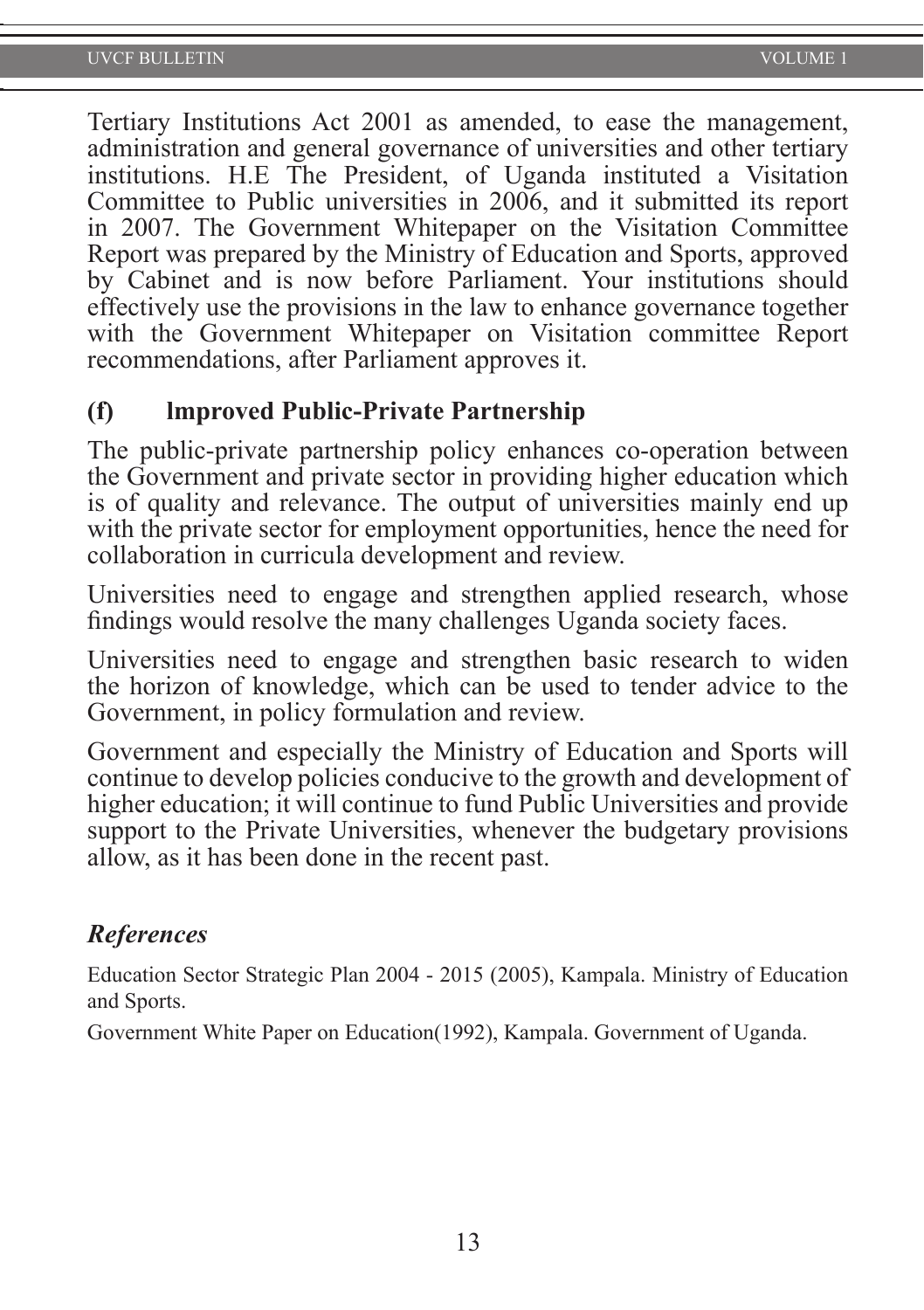# **RELEVANCY OF UNIVERSITY EDUCATION IN UGANDA'S TRANSFORMATION**

# *Jessica Alupo*

**My** participation in such a forum gives me the opportunity to gain **I** better insight into the University role in science, technology and Innovation which brings to light the challenges facing investing in University education in Uganda. It is exciting to see academics, men and women of letters united amidst stiff competition to form a forum that is very useful to Government and Ugandans.

The UVCF is an innovation that must be applauded because it is an avenue through which a direct contact with universities, government and other stakeholders interact in positioning Uganda to meet its future development challenges. Government applauds this proactive approach by the Vice Chancellors. Universities are able to engage and cultivate policy. Development partners support investment in Higher Education, brightening Uganda's and the region's future. It is people and institutions of higher learning that the global society today is viewing as development wealth. Suffice to remind ourselves that no country anywhere in the world has developed without a strong investment in its human and Science and Technology. Investments in people and science transforms nations. Note the following:

- a. Singapore is what it is today because of the strategic investment and foresight planning by its leaders and a very supportive policy framework
- b. China has become the leading economy in the world because of a systemic investment in its science and technology capacity
- c. Brazil has moved from a poor country to a leading economy underpinned by a strong agricultural sector. There was a strong investment in postgraduate training that linked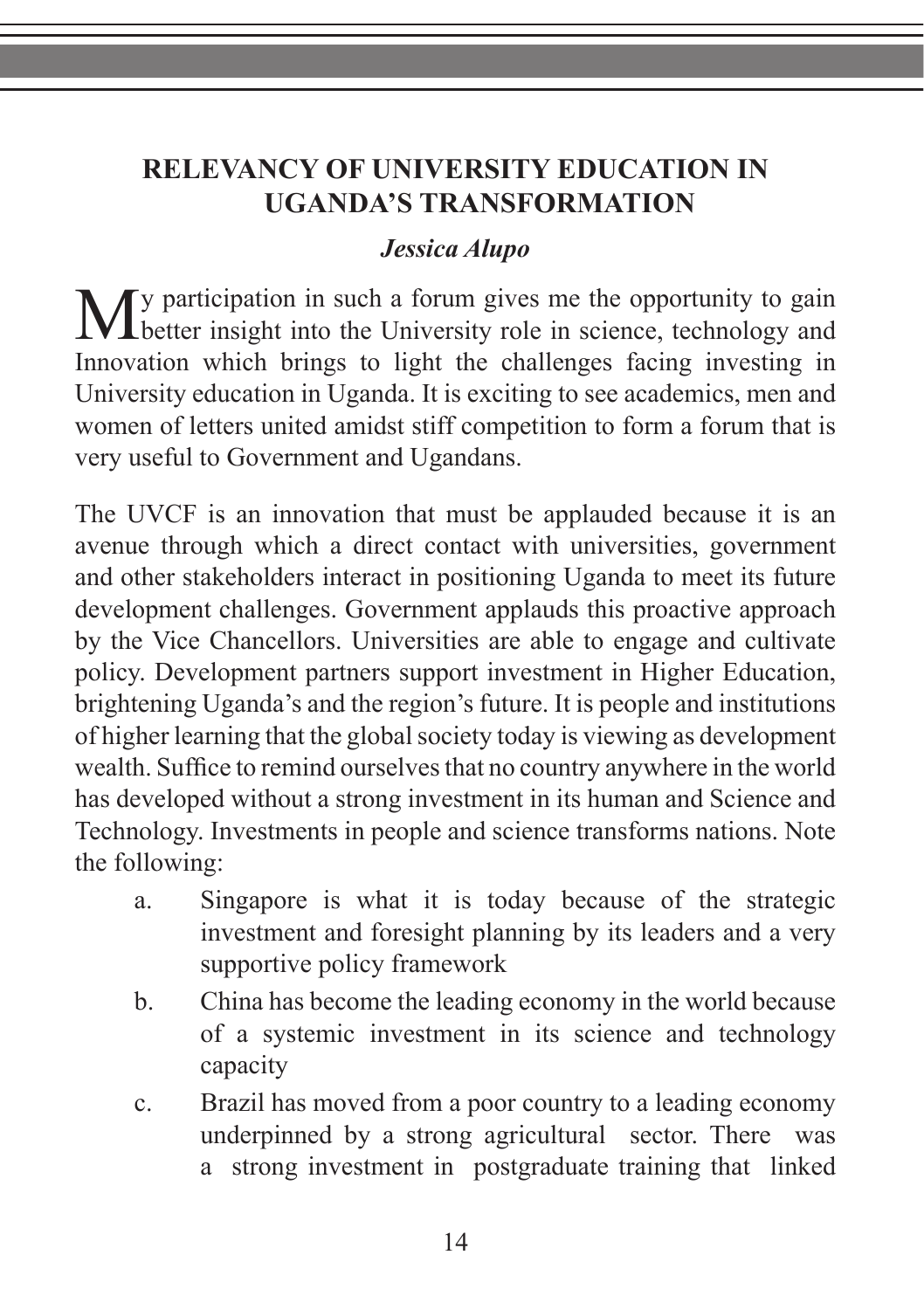universities to research institutions and mobilised international partnership to develop the required human and science and technology capacity

- d. The Green Revolution in Asia was possible through long term policy commitment to investment in Research and Development underpinned by building strong universities and research in Asia and development partner support, especially the Rockefeller Foundation and Ford Foundation;
- e. Today, several of the developed and developing countries are thinking about what will happen to their countries in 50/100 years to come.

This is why it is critical to rebuild our Higher Education and research capacity. The formation of Uganda Vice Chancellors Forum should create networks with other African Universities. The networks should eventually lead to putting on table key issues that policy makers and our development partners need to consider in terms of building Uganda and the region's capacity to respond to development challenges including the Millennium Development Goals.

The African Union Decade of Education Plan emphasize, "Complete revitalization of higher education in Africa, with the emergence of strong and vibrant institutions engaged in development-oriented research, teaching, community outreach and enrichment services to the lower levels of education; and functioning in an environment of academic freedom and institutional autonomy, within an overall framework of public accountability." Consequently, the following issues should be addressed:-

- (i) The need for development of impact oriented institutions that champion innovation and development in our countries
- (ii) Multi-level training systems that supply resourceful and diverse human capacity needs
- (iii) Funding and other institutional support mechanisms to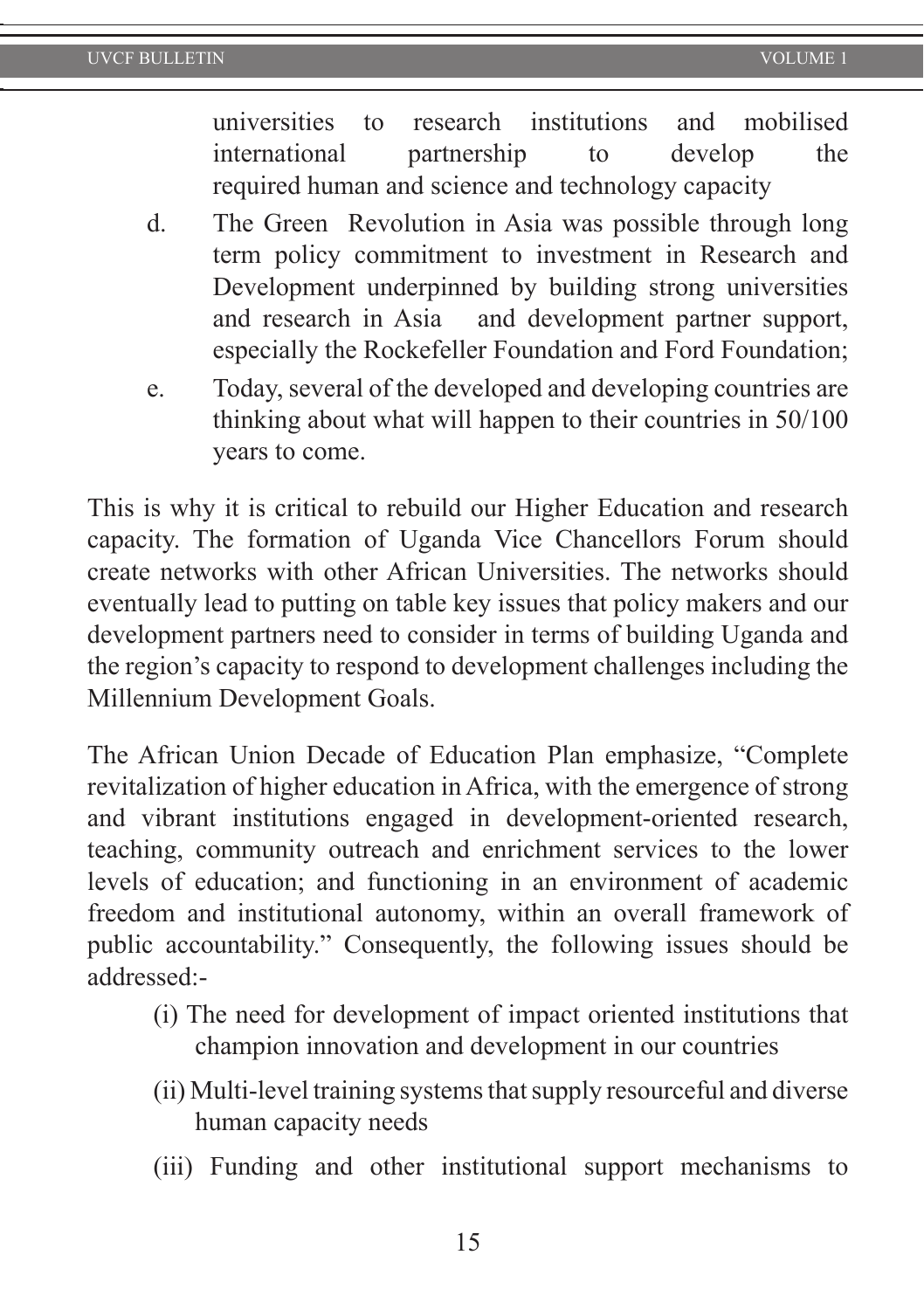allow innovation, human resource development and proper functioning of the institutions.

Government of Uganda , has capacity to ensure that these happen. This has been fulfilled. In the case of the Universal Primary Education, the Universal Secondary Education and now Universal 'A' Level are all in line with the AU Decade of Education Plan. Although new more public universities and private universities have been opened, there is still a challenge to absorb the large numbers graduating through the Universal Primary Education and Universal Secondary Education. The most critical and fundamental question is, "how are we training these large numbers to fit the human capital needed for rural transformation and diverse needs of our growing economies". The answers to these questions lie in strengthening graduate education by training lecturers and researchers as change agents and facilitators of learning for both human capacity development needs and innovation.

The conditions our universities are operating in are extremely difficult. The Uganda Vice Chancellors' Forum provides an opportunity to view progress being made by our universities and their partners. The spiraling demand for quality education calls for a corresponding infrastructure and human resources to support these needs. These limitations and the opportunity availed by the increasing demand for higher education requires that we must re-organize ourselves to ensure efficiency, and effectiveness. Stakeholders must of necessity pool our resources; focus on priorities, promote quality and impact.

This Uganda Vice Chancellors' Forum will require patience, commitment and resolve but drawing from your wisdom, and experience University education will never be the same again. To this end, I am reminded of a Liberian proverb literally translated as "He who refuses to drink from a fountain of wisdom must be ready to drink from a desert of ignorance." So, share knowledge and experiences, advance proposals and concretize action drinking from your wells of wisdom.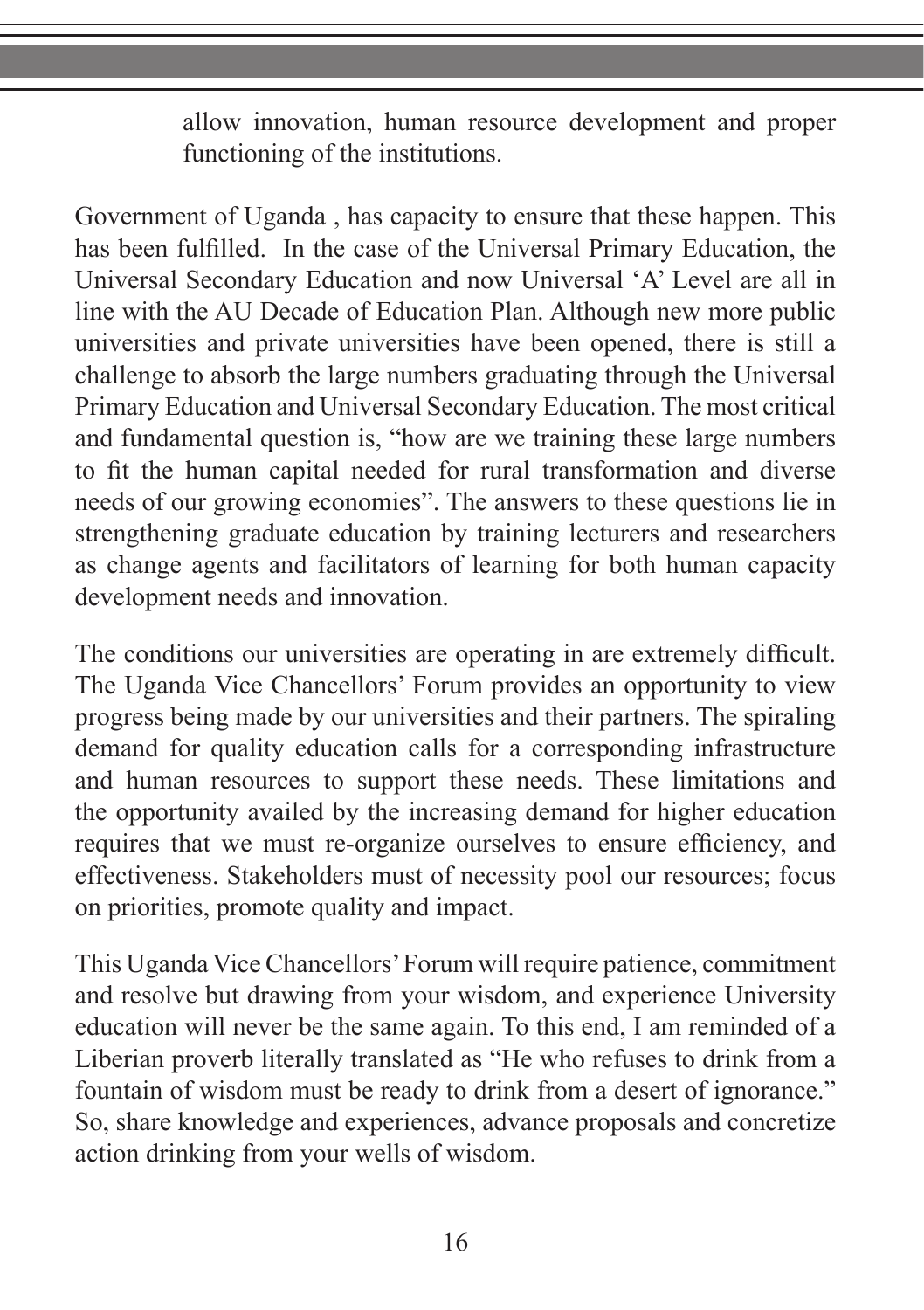# **CHALLENGES FACING UNIVERSITIES IN UGANDA INTRODUCTION**

#### *Ahmed Kawesa Ssengendo*

#### **Current status**

Makerere University, Uganda's oldest and biggest university, started in 1922 as a technical college. It was offering the curriculum of the University of London as Uganda was under British colonial rule by then. It later became a university College, then a University of East Africa and finally an independent University. It remained the only university in Uganda until 1988 when the Islamic University in Uganda (IUIU) was opened.

Uganda had seen a dramatic increase in universities since the government started allowing private universities to operate in 1988. As of 2010 there were five (5) Government (Public) universities and at least 23 private universities.

#### **Student enrolment**

The number of students enrolled in universities in Uganda has increased from around 3,000 in the 1970s to 107,728 in 2006/7 academic year. Overall, student enrolment into universities increases by about 16% per annum. In 2006/7 the male students in universities were 59,976 (55.7%) while the females were 47,752 (44.3%) (Kasozi, 2010). In terms of international students, there were 8,287 (5.3%) IN 2006/7 as compared to 12, 930 (9.4%) the previous year. This forced Professor Kasozi (2010) to sound a warning that *"Uganda is gradually losing its competitive edge in the region due to the inferior quality of its education."*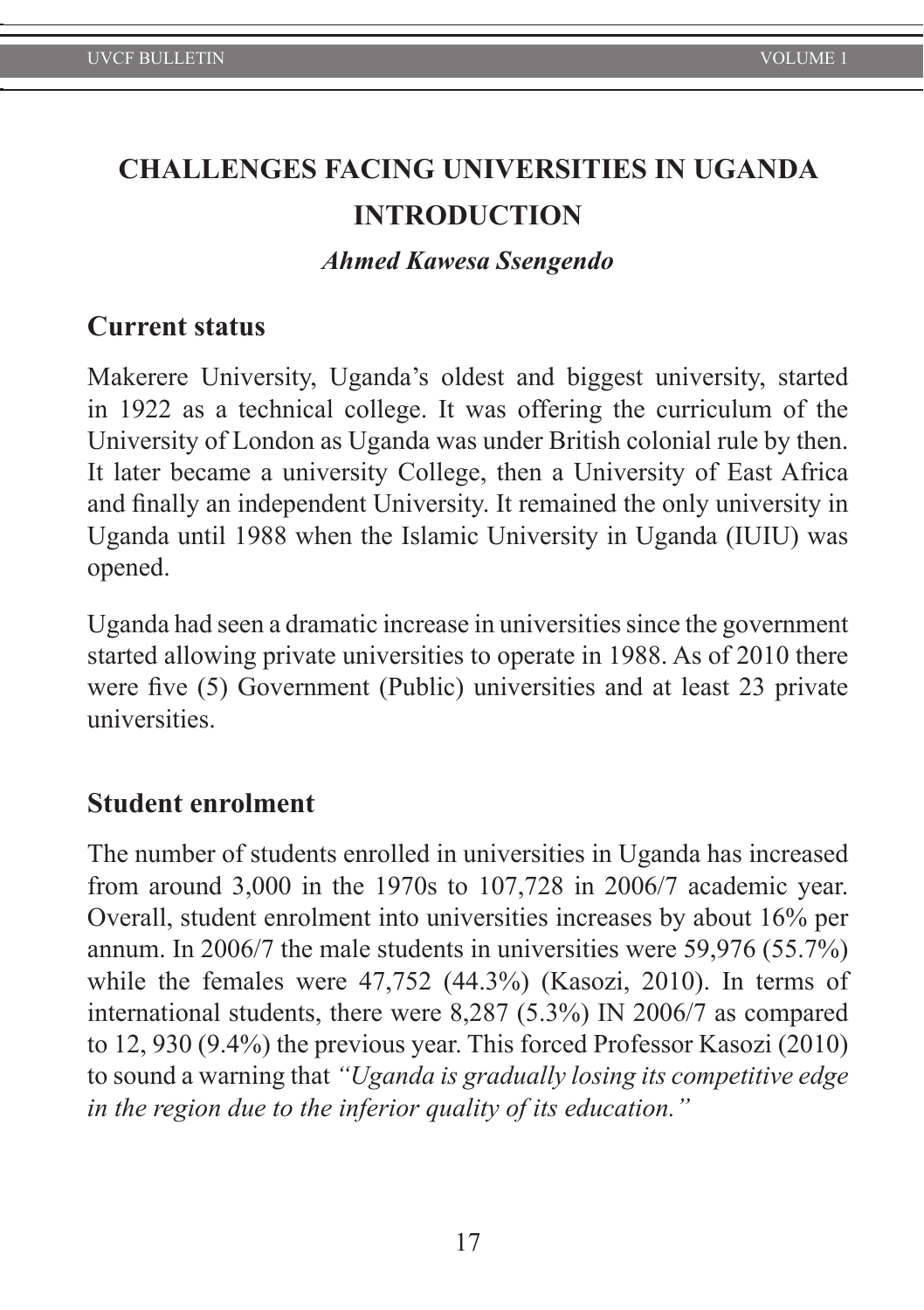Table 1 below gives the summary of students' enrolment in 2006/7 in Uganda's higher education (HE) sector.

| Type of tertiary institution | No. of students | $\frac{0}{0}$ |
|------------------------------|-----------------|---------------|
| Universities                 | 107,728         | 69.5          |
| Technical colleges           | 1,960           | 1.3           |
| Other Tertiary Institutions  | 44,335          | 29.2          |
| <b>Total</b>                 | 154,023         | 100           |

Table 1. Student enrolment in HE in 2006/2007

# **Academic Staff**

Kasozi (2010) observed that in 2006/7 academic year there were 7,645 academic staff serving in tertiary institutions in Uganda. Of these, 4,022 (52.6%) were full-time, while 3,623 (47.4%) were part-time. At the same time, only 433 academic staff were reported to be on training. Generally, there are very few senior academic staff with all universities experiencing a shortage of Associate Professors and Professors.

# **Programmes & delivery mode**

The variety of academic programmes offered in Ugandan universities has increased in the last decade. There is a fear that some of the new programmes are too shallow and narrow. Most of the programmes are in the arts and humanities.

The programmes are classified as follows depending on the delivery time of the day:

Day programmes – usually studying starts at 7 or 8 am and ends around 5 or 6 pm.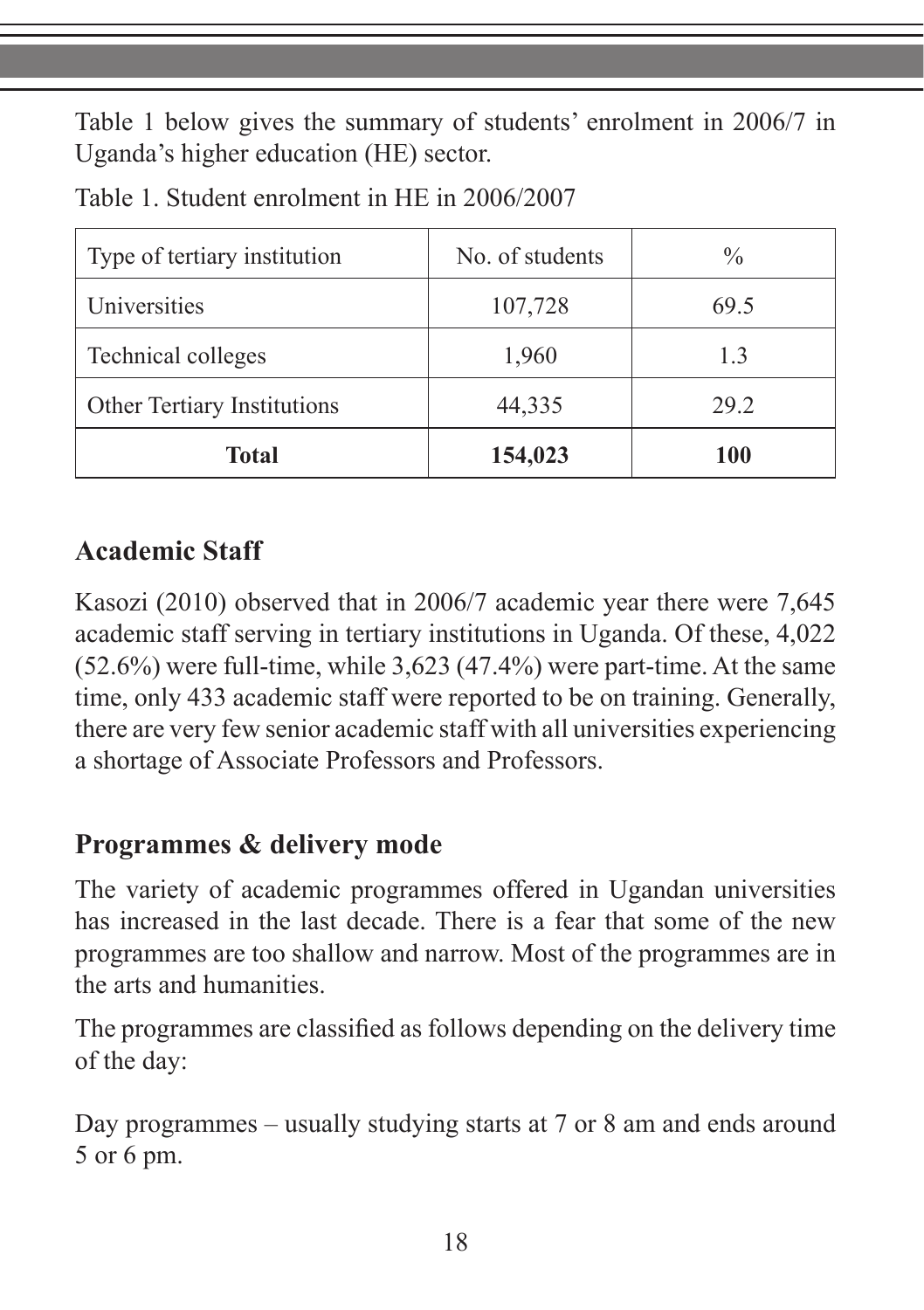Evening – starts around 5 pm to 10 pm.

Mid-night - offered by Makerere University faculty of Computing where some students start studying at mig-night and end by 6 am.

Weekend – studies take place on Saturday and Sunday.

Distance – most of the time the students study at home or their places of work using modules developed for their programmes, and only go university campuses or study centres periodically for face-to-face sessions or to do examinations.

In summary, university education in Uganda had seen a rapid expansion in the last 20 years. But what are the challenges that face the universities in Uganda? This paper attempts to high light some of the challenges faced by universities in Uganda.

# **Challenges**

#### **Increasing demand for university education**

As stated earlier, the number of students seeking admission into universities is increasing every year. On the other hand, the capacity of universities to provide quality education to the increasing numbers of students is not growing as fast. This has led to some universities admitting more students than their facilities can reasonably afford. This is true for both public and private universities.

Tables 2 shows the growth of student numbers at Makerere and Kyambogo Universities between 2002/3 and 2010/11 academic years.

| Academic year | <b>Makerere University</b> | <b>Kyambogo University</b> |
|---------------|----------------------------|----------------------------|
| 2010/2011     | 38,542                     | 23.966                     |
| 2009/2010     | 34,386                     | 18,746                     |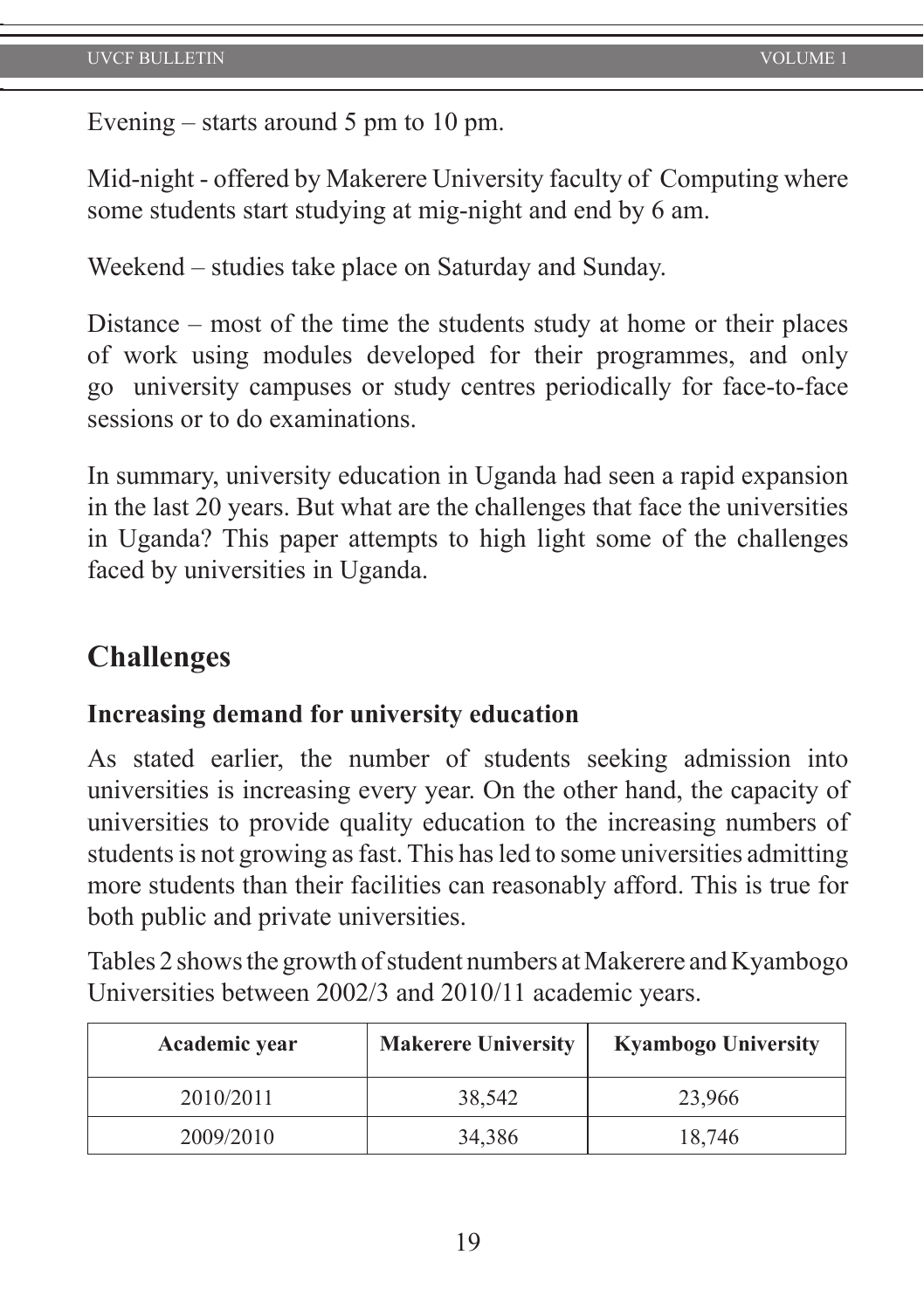| 2008/2009 | 35,092 | 14,161 |
|-----------|--------|--------|
| 2007/2008 | 35,561 | 10,256 |
| 2006/2007 | 36,084 | 13,971 |
| 2005/2006 | 30,827 | 10,566 |
| 2004/2005 | 30,705 | 7,618  |
| 2003/3004 | 27,622 | 7,195  |
| 2002/2003 | 28,869 | 4,901  |

As indicated in the table above, Kyambogo University has had a 489% increase in student enrolment between 2002 and 2011 but its physical facilities have virtually remained the same. During the same period, Makerere University experienced a 133.51% increase in students enrolment but there was a much less improvement in facilities (may be by 10%) over the same period. The situation is not any better in most private universities.

# **Funding challenges**

Both public and private universities are facing financing challenges. This is mainly because the Government is not funding higher education adequately and the fees that students pay are much less than the realistic unit cost. Public universities depend on government subventions, private students' fees, and very much limited and restricted donor funds. The private universities depend mainly on students' fees, with all of them not receiving any funds from the Government – except for very occasional donations to a few of them.

In the case of public universities, the government subventions are usually much less than what the universities request for. For example between 1988/89 and 2005/06 academic year, the government approved an average of 44.20% of the budgets that Makerere University presented.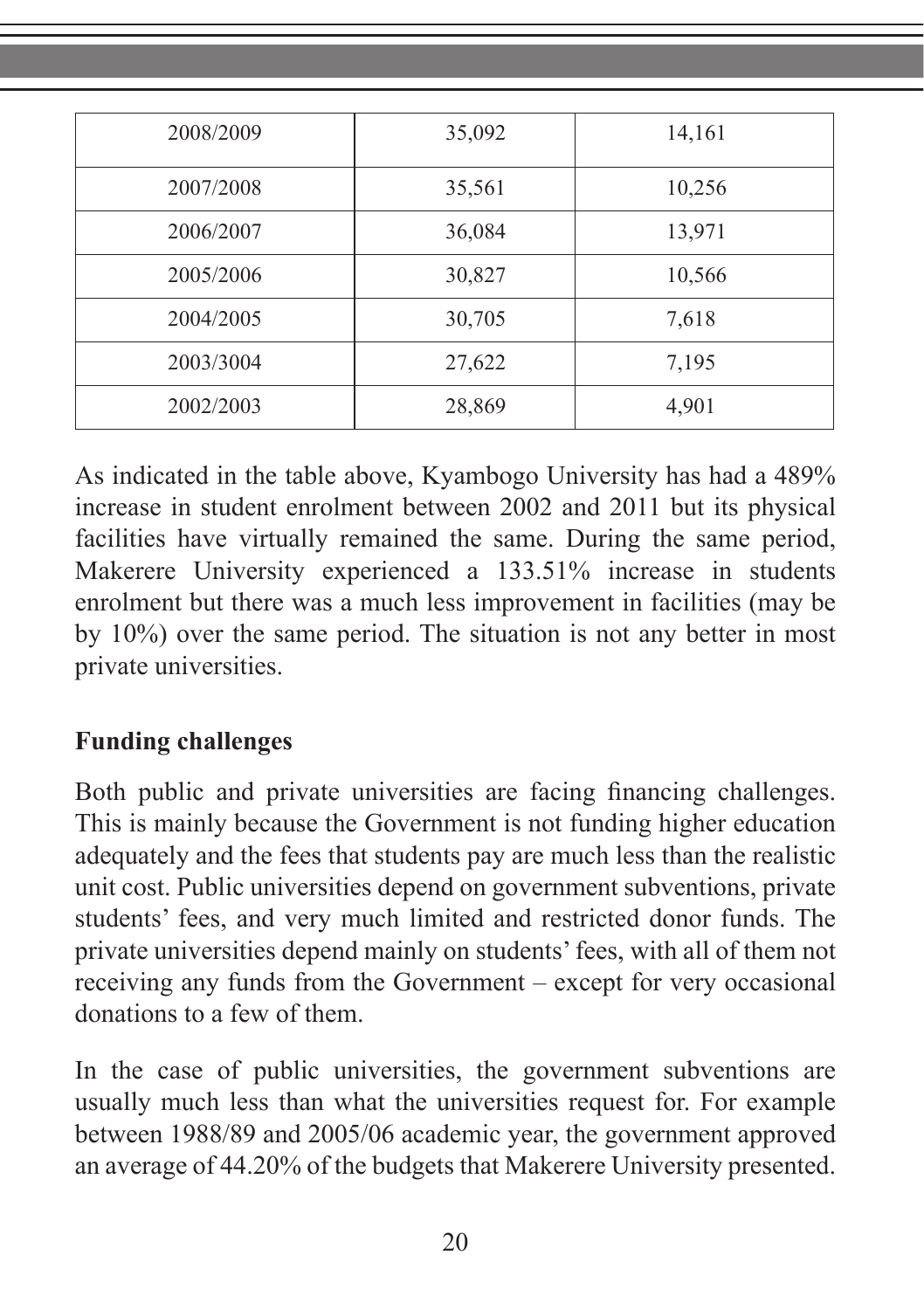For Mbarara University of Science and Technology (MUST) the government approved an average of 36.50% of the presented budgets between 1996/97 and 2005/06.To make matters worse, the government remitted only 89.3% of what was approved ( i.e. 89.3% of 36.5%). Gulu University did better than Makerere and MUST having 87% of its proposed budgets between 2001/02 and 2006/07 approved, although they received an average of 84.20% of what the government approved (Kasozi, 2009: 33-35).

For Kyambogo University, the trend has remained the same in the last four years as indicated in Table 3 below.

Table 3: Proposed vs approved and received budgets for Kyambogo University 2007/08 – 2010/11

| Year          | <b>Proposed</b> | Approved       | <b>Remitted</b> | <b>Deficit</b> |
|---------------|-----------------|----------------|-----------------|----------------|
| 2010/<br>2011 | 72,834,417,011  | 63,498,108,883 | 61,868,928,688  | 1,629,180,195  |
| 2009/<br>2010 | 57,174,868,327  | 51,826,652,437 | 42,344,205,038  | 9,482,447,399  |
| 2008/<br>2009 | 46,740,000,000  | 36,724,129,417 | 32,209,496,820  | 4,514,632,597  |
| 2007/<br>2008 | 36,060,000,000  | 30,400,000,000 | 25,410,000,000  | 4,990,000,000  |

Source: KY Vice Chancellor's Office.

As a result of the poor funding, Makerere University had a Shs. 15.4 billion deficit in 2006/07 academic year. Gulu University had a deficit of shs. 2 billion in 2007/2008 academic year, and Busitema University had a gap of Shs. 2.4 billion in 2008/09 (Kasozi, 2009: 163). Kyambogo University had a deficit of Shs. 20.6 billion between 2007/08 and 2010/11. The case of Gulu University in 2006/07 was strange especially when compared to the previous year as the data below indicates: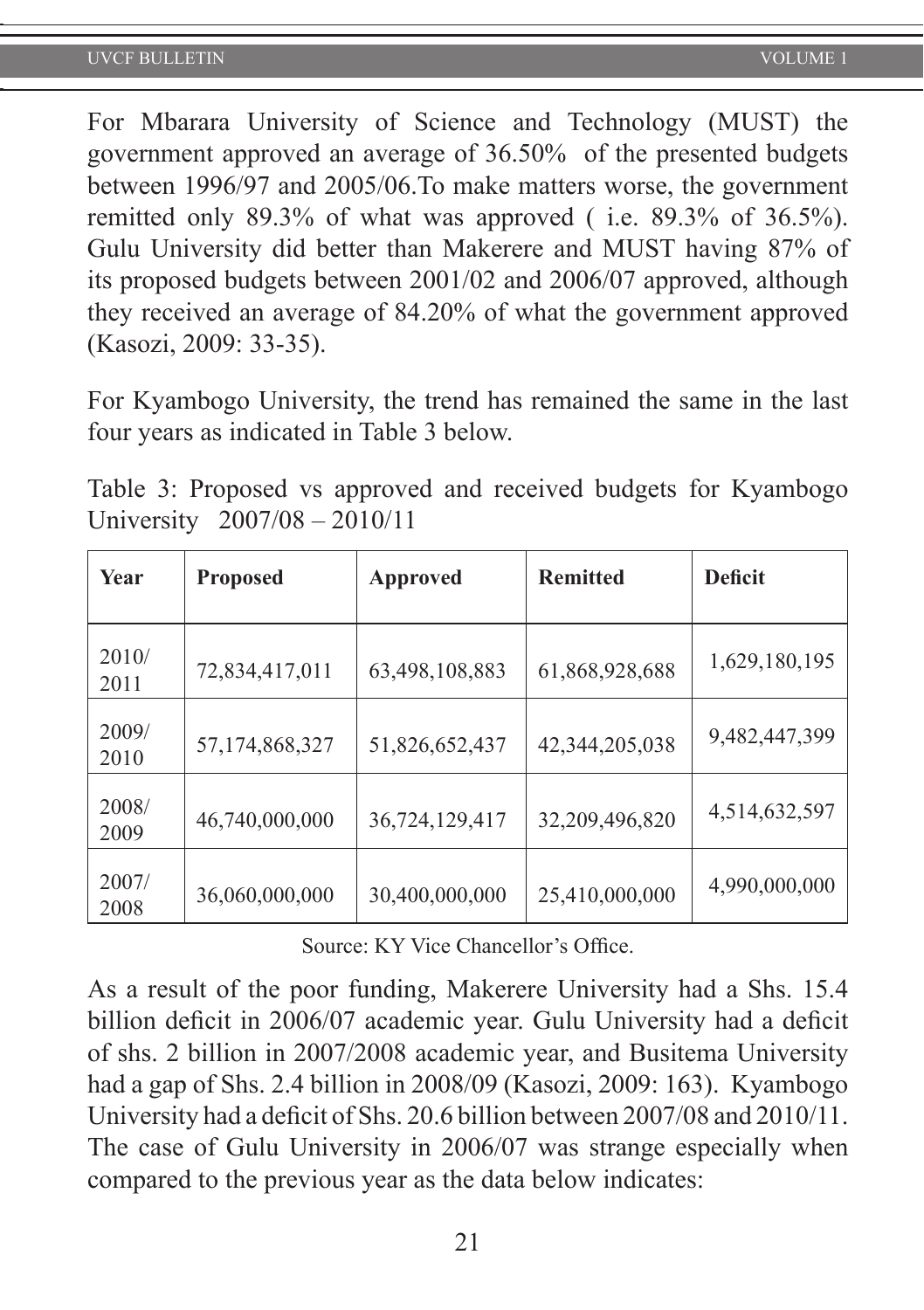Table 4. Gulu University Government Funding 2005 - 2007

| Year    | University<br>proposal | Gov't<br>approved | % Approved<br>over<br>proposed | <b>Received</b> | $%$ of<br><b>Received</b><br>over<br>approved |
|---------|------------------------|-------------------|--------------------------------|-----------------|-----------------------------------------------|
|         | Shs'000                | Shs'000           |                                | Shs'000         |                                               |
| 2005/06 | 4,838,073              | 3,864,821         | 80                             | 3,864,821       | 100                                           |
| 2006/07 | 6,026,714              | 3,150,000         | 52                             | 528,000         | 16.76                                         |

How much does the government give public universities? The table below indicates the government's subventions to some of the public universities.

Table 5. Government subventions to some public universities

| University  | Amount (shs) 2009/10   | Amount (shs) 2010/11             |
|-------------|------------------------|----------------------------------|
| Makerere    | 118, 151, 073, 461     | 143,642,154,492<br>(US\$ 51.3 m) |
| Kyambogo    | 42,344,205,038         | 61,868,928,688<br>(US\$ 22.1 m)  |
|             | Amount (shs) $2004/05$ | 2005/06                          |
| <b>MUST</b> | 340,000,000            | 410,000,000<br>(US\$ 146,429)    |
|             | 2005/06                | 2006/07                          |
| Gulu        | 3,864,821,000          | 528,000,000<br>(US\$ 188,571)    |

How do we compare with other countries?

Ghana in 2000 established a Ghana Education Trust fund and capitalised it by increasing Value Added Tax (VAT) by 2.5%. By 2007, GET was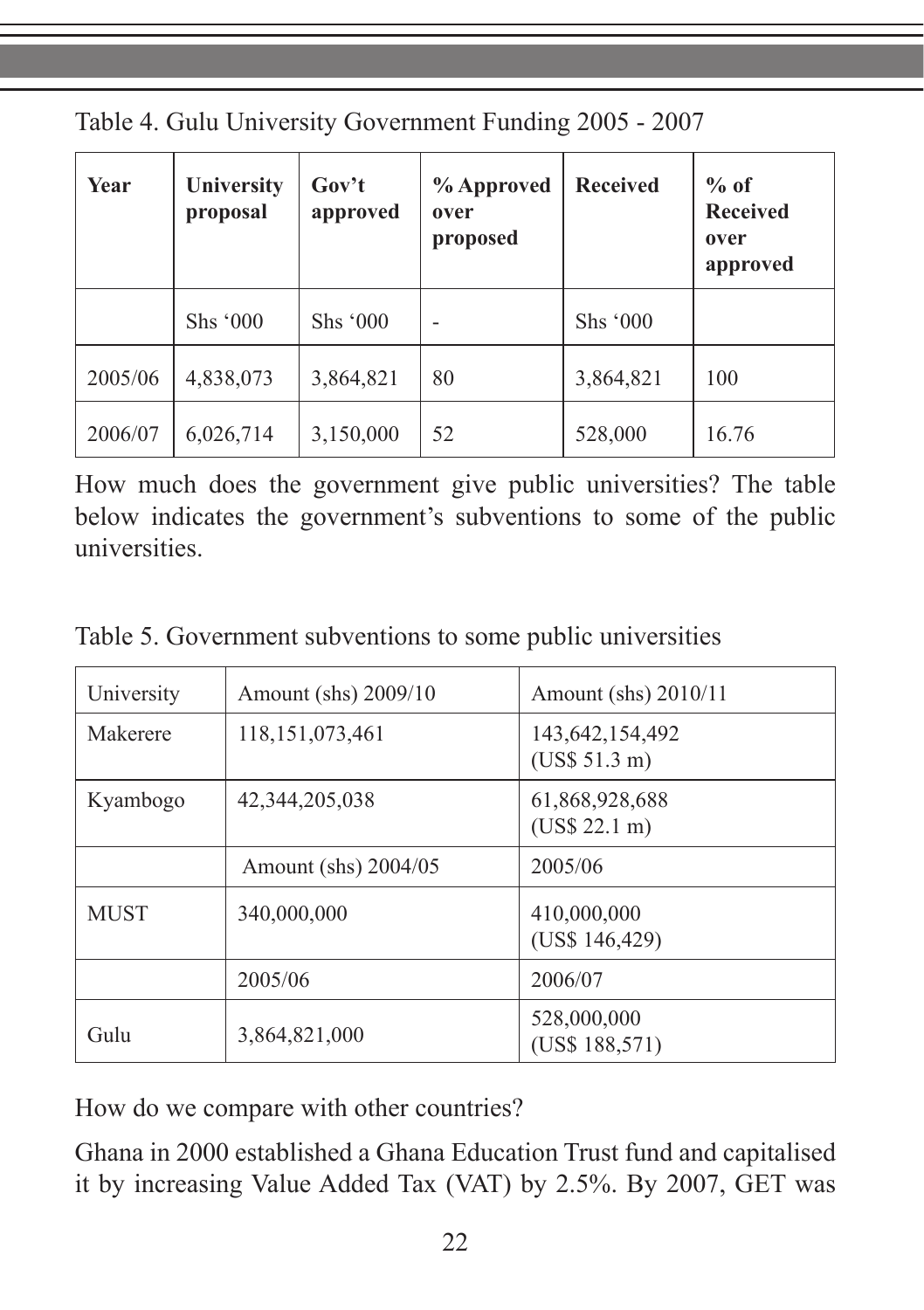generating about US\$ 200 million per year.

*" GET funding has been used to construct educational facilities, capitalize a student loan program, provide scholarships for poor students and staff development, expand information and communication technology (ICT) infrastructure, and support research and teaching activities, particularly the expansion of postgraduate programs and distance education. The fund is governed by an independent board of trustees accountable to Parliament and managed by a government-appointed administrator. Each year the fund's allocation and its specific uses are approved by Parliament to ensure that they address the nation's most pressing education needs."* ( Atuahene 2008; Adu and Orivel 2006; World Bank Document No. 54441 2010). Tertiary education has received 45 % of the GET funds since its inception.

The recurrent budget for the University of Technology, Malaysia, for 2010/11 academic year was about the equivalent of US\$ 250 million. Of this, about US\$ 26 million was for campus maintenance. The University also receives a special research fund of about US\$ 25 million per year.

Already some universities have been closed due to financial difficulties and huge bank loans that they couldn't pay. In one case, that of Lugazi University, the first graduation ceremony was also the last one! The question is could these universities have been saved had we had a good funding model for universities in Uganda? Or shall we say that this is not a serious problem since we are operating a free market forces model in our education system?

#### **Demography and quality of students admitted.**

Although the majority of students in universities are S.6 leavers, the demography of students in universities has drastically changed in the last 25 years. The age range in many universities is about  $19 - 65$  years! So it is quite possible to find a father or mother studying with his/her daughter and grand-daughter in the same lecturer room. The different age groups have different reasons, goals, learning styles, abilities, attention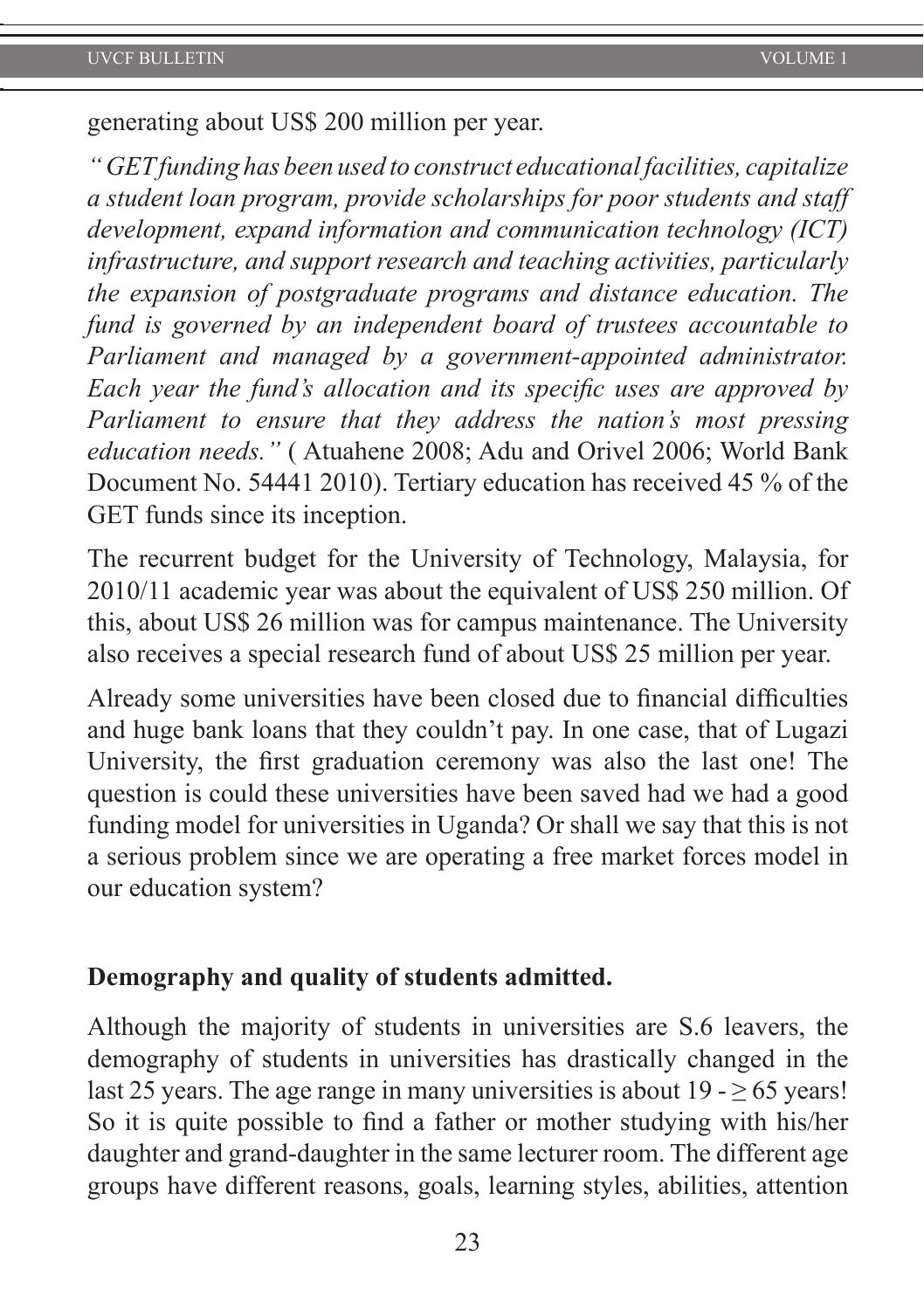spans, experiences, social needs, etc. Are our lecturers trained to handle such heterogeneous classes? Many working students do not have time to study, read for assignments, go to the library, etc. they end up relying on their colleagues to "help" them.

The quality of some of the students joining universities is a challenge. Many students in universities cannot write or speak university level English, some have very poor arithmetic skills, and the majority of them have poor study and reading skills. Many students are in universities because that is where they have to be at their age but have no serious intrinsic motivation for being there. This later group tend to spend a lot of their time engaged in non-academic pursuits. Some students even decide to use the money given to them by their parents for fees to finance the appetites of their girl or boy friends; and yet many others use the fees money to do microbusinesses that usually fail to return even the capital (fees) invested in. In some universities there are students who do not attend even 50% of the lectures but somehow make it through universities! Others are dismissed but take their parents to fluked convocations and fake graduation parties where they present forged transcripts and degree certificates!

The benefits of UPE and USE are many. But the challenges raised by our UPE model are also many, especially the automatic progress from one class to another. In a nation-wide study done by Uwezo Uganda (2011:  $14 \& 16$ ), it was found that  $11\%$  of the pupils in P7 could not solve numerical written division sums of P2 level difficulty correctly! The same study found out that 13% of the P7 pupils could not ready correctly a P2 level story text! This study emphasises the need for us to pay attention to the quality of learning at all levels of the education ladder.

# **Competition**

As the number of universities increases, the competition for students and resources also increases. The expansion of the East African Community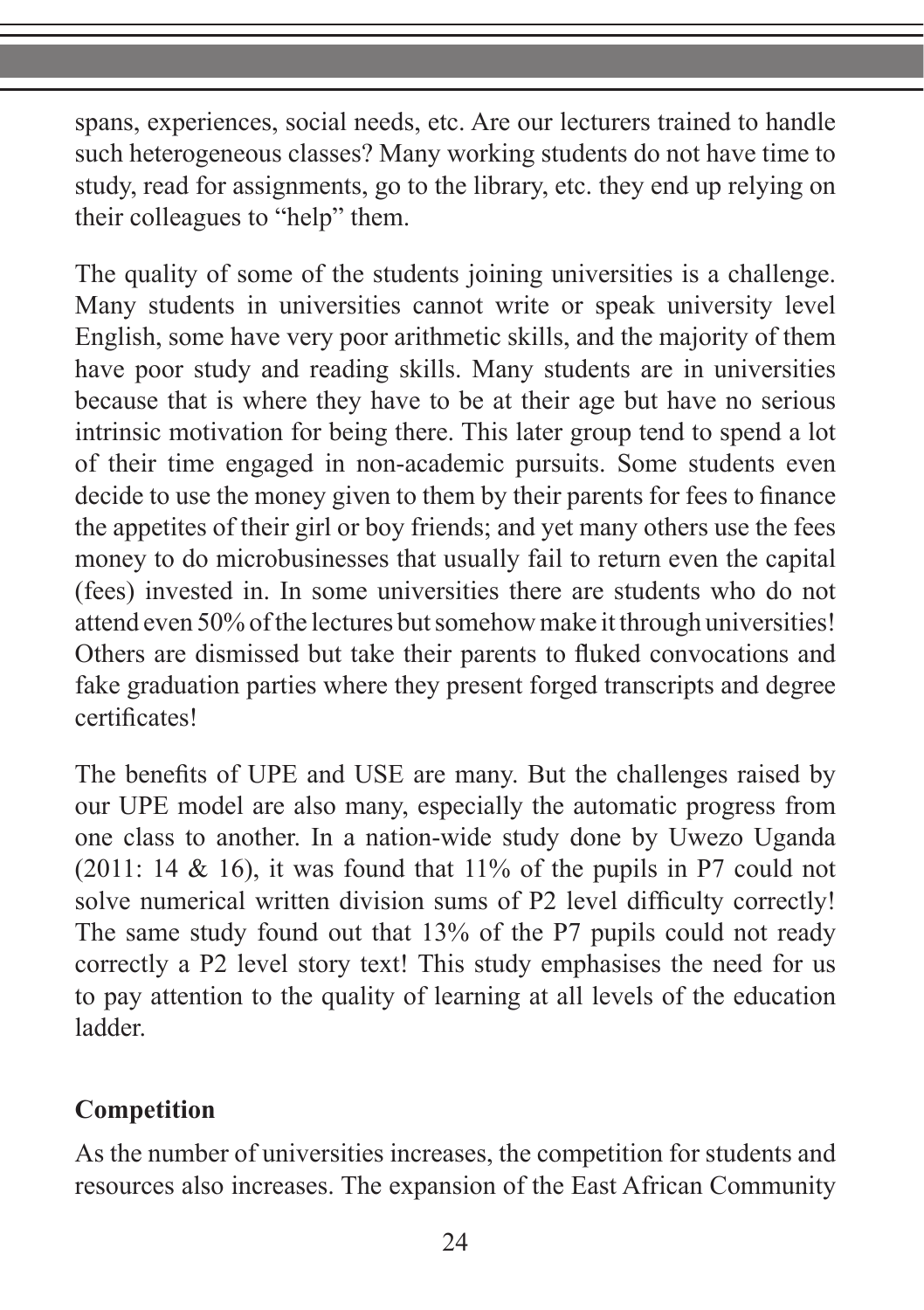and the birth of a new neighbour (Southern Sudan) means expanded regional competition. But this could also be an opportunity for those well organised universities. Many international universities are also seeking to open offshore campuses and/or programmes in Uganda raising the stakes even higher. Shall we soon see Charles Darwin's "survival of the fittest" theory at play in the theatre of university education in Uganda?

#### **Shortage of academic staff**

A cocktail of factors conspire to deny universities in Uganda a critical mass of the badly needed academic staff. First, it is the poor salaries and conditions of service in our universities. The ugly face of poor salaries is made more awful by the high taxes – pay as you earn (PAYE). Then the growth of universities and GERs far out paces the rate at which new academic staffs are trained. This leads to many universities using many part-time staff many of whom end up doing partial teaching as they crisscross the city and/or the country moonlighting. Many universities also do have resources to undertake large scale effective staff development programmes.

**Brain drain** has robbed this country of some of its best brains that would be critically useful at this stage of our countries HE development. Sadly, there appears to be no sign on the horizon that this problem is about to be effectively addressed or managed. We are yet to see if the recent demands for better pay by staff in some universities will yield pay packages that will stop our staff from fleeing to greener pastures.

We need taking lessons from Pakistan which, according to Prof. Atta Rahman (2010), between 2000 and 2008 increased budgets for universities by over 4,000%, increased staff salaries by over 1,000 %, and reduced the taxes on university staff to a maximum of 5%! As a result of these proactive policies, Pakistan started having a **brain gain** as many of their top class professionals in the diaspora started going back home and in some cases taking with them some experts of other nationalities.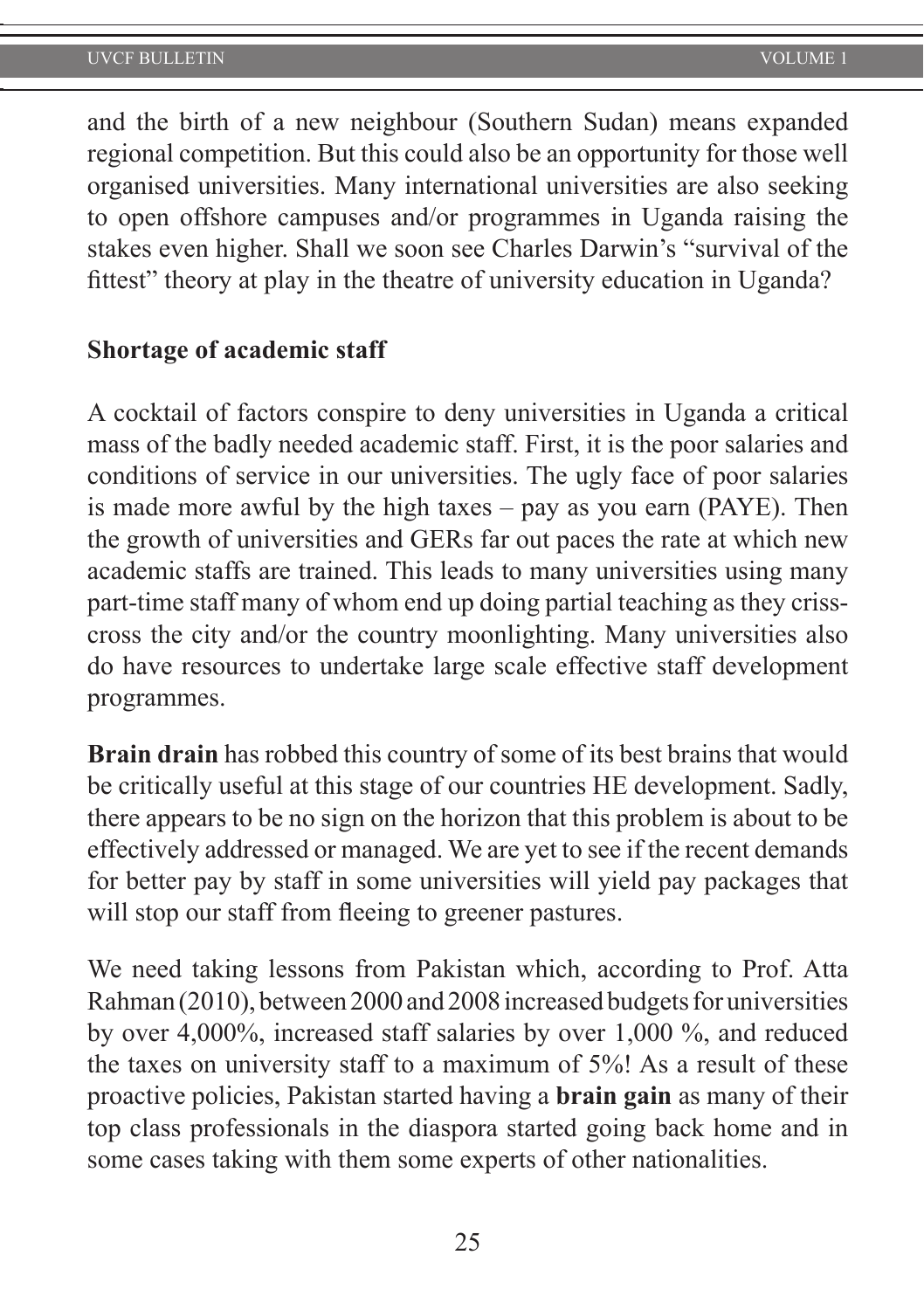As a result of shortage of academic staff and poor pay, many academic staffs are teaching heavy loads and have no time to engage in research, supervision of students' works and projects, and undertaking community based activities. As this "slaving" continues, the quality of the academic staff members themselves goes down as reflected in poor teaching, lack of research initiatives, low levels of publications, and stagnation at the lower levels of the academic professional ladder.

Many universities do have the funds to recruit sufficient academic staff members. Hence even for public universities, the establishments have serious gaps as indicated below.

| <b>Position</b>         | <b>Establishment</b> | <b>Current position</b> | Gap | Gap %age |
|-------------------------|----------------------|-------------------------|-----|----------|
| Professors              | 44                   | $\mathfrak{2}$          | 42  | 95.45    |
| Associate<br>Professors | 73                   | 8                       | 65  | 89.04    |
| Senior<br>Lecturers     | 145                  | 49                      | 96  | 66.21    |
| Lecturers               | 244                  | 216                     | 28  | 11.48    |
| Assistant<br>Lecturers  | 90                   | 61                      | 29  | 32.22    |
| Teaching<br>Assistants  | 87                   | 49                      | 38  | 43.68    |
| <b>Total</b>            | 683                  | 385                     | 298 | 43.63    |

Table 6: Kyambogo University staffing position as of September 2011

The situation in other public universities also indicated serious shortages of staff, especially at the higher levels, as of June 2006. Makerere University had a shortage of 738, Mbarara, 357, Gulu, 391, Makerere Business School, 75 (Kasozi, 2009). MUST had 2 (2.70%) out of the 74 require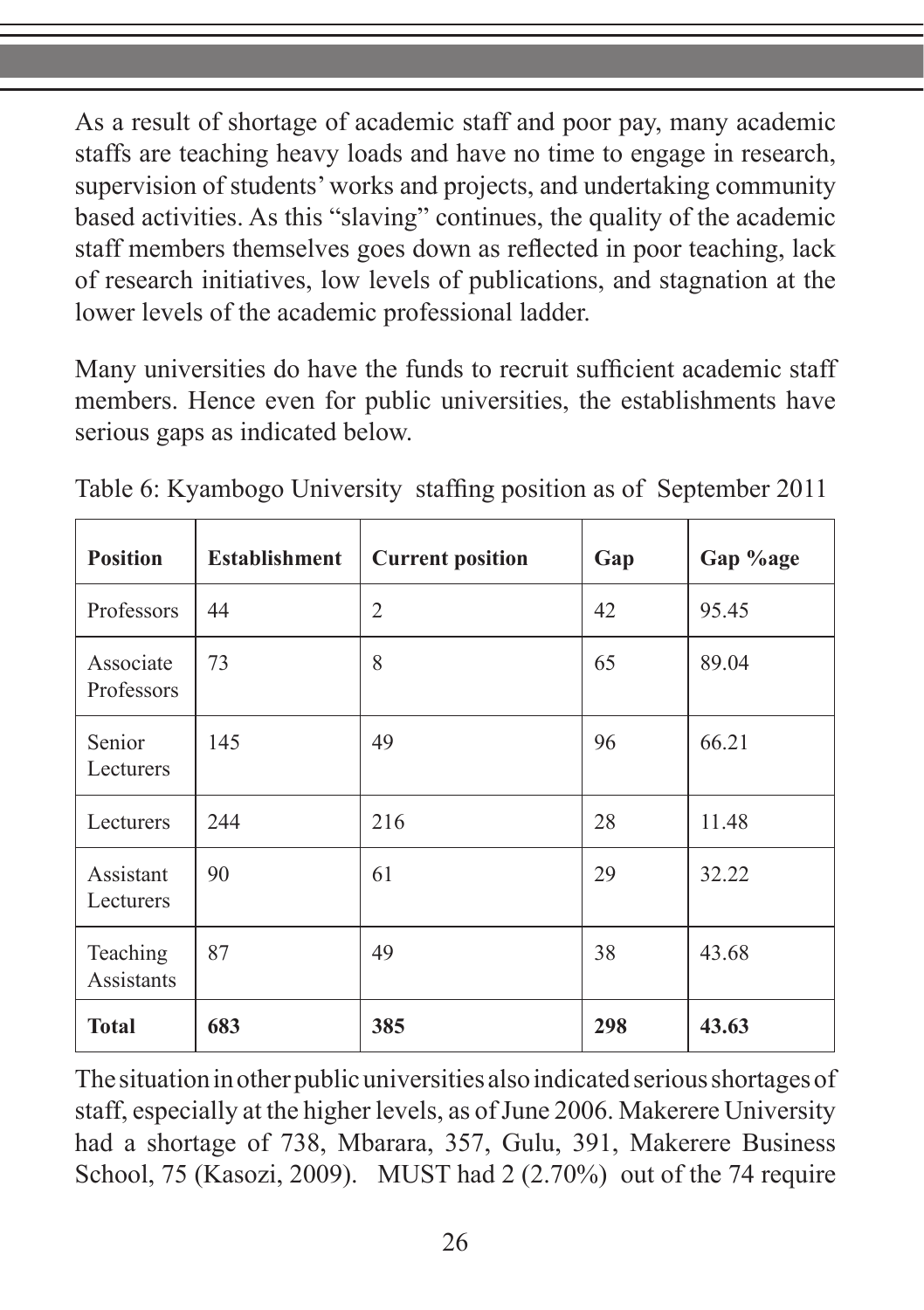#### UVCF BULLETIN VOLUME 1

professor, and only 4 (4.76%) of the 84 required Associate Professors. On the other hand, Gulu University had only 7 (16.67%) out of the 42 required professors, and only 2 (4.17%) of the 48 required Associate Professors. If the situation was that bad in public universities, there was no evidence to suggest that it was better in private universities.

| <b>Staff Category</b> | Established | Current | Gap & Gap %    |
|-----------------------|-------------|---------|----------------|
| Professor             | 155         | 35      | 120 (77.42%)   |
| Assoc. Professor      | 168         | 68      | $100(59.52\%)$ |
| Senior Lecturer       | 310         | 186     | $124(40\%)$    |
| Lecturer              | 529         | 360     | 169 (31.95%)   |
| Asst. Lecturer        | 408         | 255     | 153 (37.50%)   |
| Teaching Assist.      | 220         | 148     | 72 (32.73%)    |
| Total                 | 1,790       | 1,052   | 738 (41.23%)   |

Table 7: Makerere University staffing position – June 2006

The staffing position of Makerere University has slightly improved since 2006 as indicated in Table 8 below.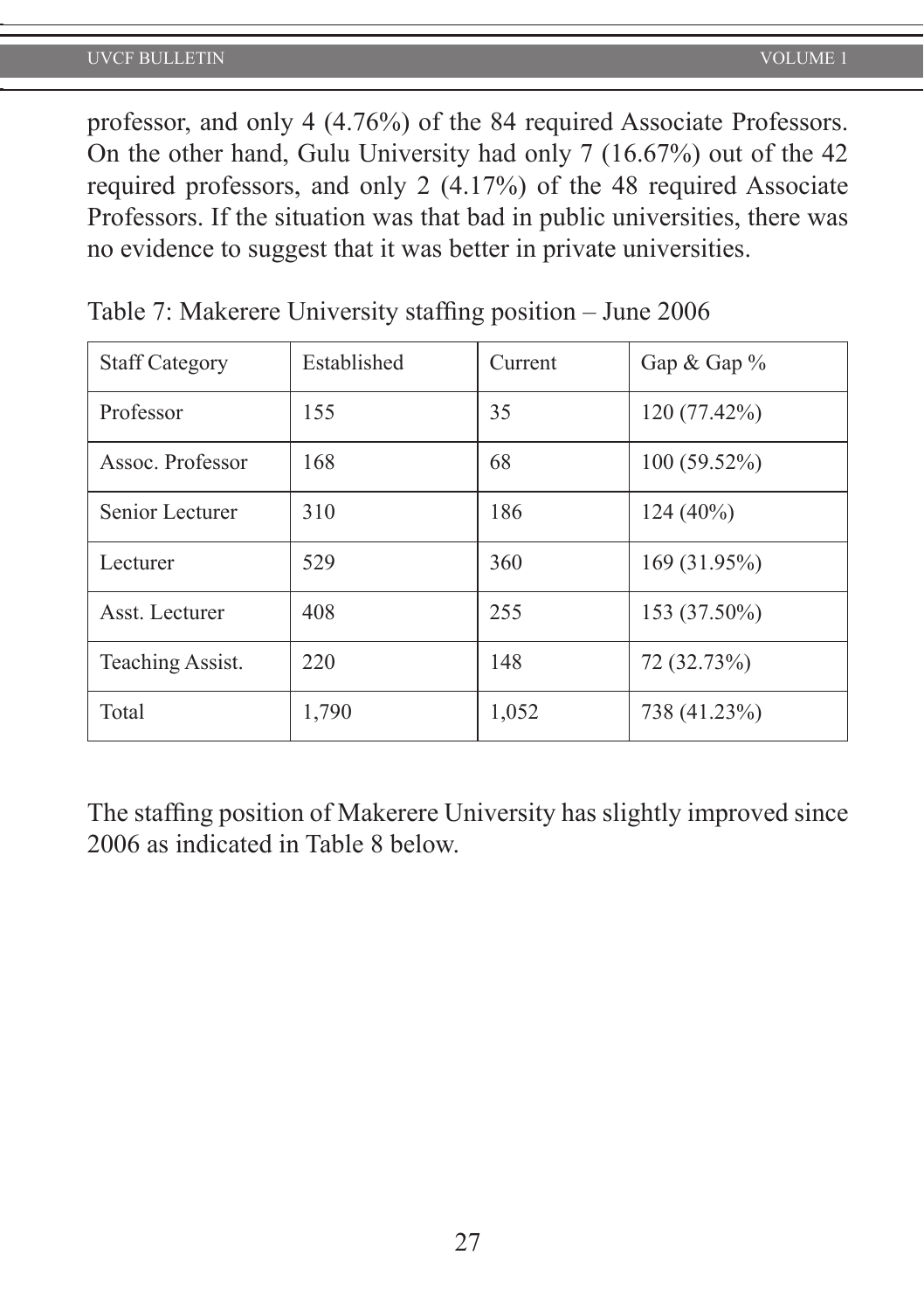| <b>Position</b>             | <b>Establishment</b> | <b>Current position</b> | Gap   | Gap<br>$%$ age |
|-----------------------------|----------------------|-------------------------|-------|----------------|
| Professors                  | 147                  | 75                      | 72    | 48.98          |
| <b>Associate Professors</b> | 174                  | 105                     | 69    | 39.66          |
| Senior Lecturers            | 396                  | 180                     | 216   | 54.55          |
| Lecturers                   | 793                  | 370                     | 423   | 53.34          |
| <b>Assistant Lecturers</b>  | 419                  | 446                     | $-27$ | $-6.44$        |
| <b>Teaching Assistants</b>  | 209                  | 213                     | $-4$  | $-1.91$        |
| <b>Total</b>                | 2,138                | 1,389                   | 749   | 35.03          |

Table 8: Makerere University Staffing position as of September 2011

With such a serious shortage especially senior academic staff, the function of universities as knowledge creators, through research and the disinterested pursuit of knowledge, is seriously compromised. The situation tends to continue as young academic staffs have no senior ones to mentor them.

# **Ethical challenges**

There has been allegations and cases of unprofessional conduct on the part of some academic and non-academic staff members in many of our universities. These have included the following:

- Sexual harassment
- Selling and purchasing of marks
- Examination malpractices
- Plagiarism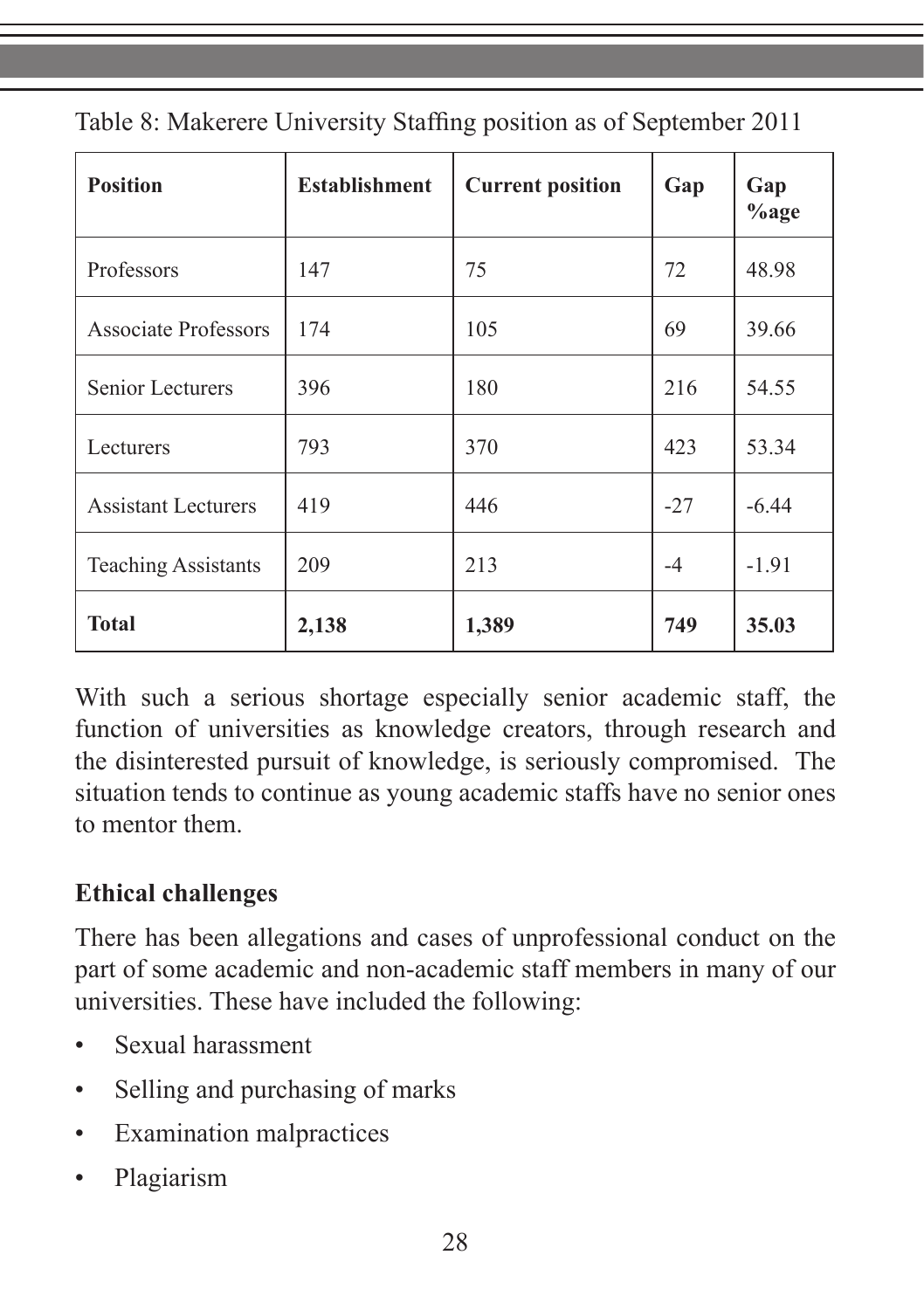- Claiming money for lectures not taught
- Hiring of massanaries to sit exams or write dissertations for students.
- Awarding marks without actually marking the scripts. This is made worse by the large numbers of students in some programmes.
- Financial fraud especially by some of those entrusted with funds. Some of the administrative wrangles in some universities are due to a struggle to control the universities' resources.

#### **The "Kagwirawo Culture".**

In the past, university dons were distinguished by their dedication to pursue and disseminate knowledge. Nowadays, a significant proportion of the academia are dedicated to pursue money where-ever it may be. Under this new academic dispensation, many academic staff prefer to do part-time teaching in universities which promptly pay them for their services. When contacted to offer their services, they usually ask "**Kagwirawo?"** meaning, "**Shall I be paid promptly?"** If the answer is yes, then that lecturer is more likely to abandon or re-schedule the lectures at the university where he/she is full-time to first make the quick money at the other university. This culture is slowly but surely turning many academic staffs into "**knowledge hawkers"!** Such lecturers have time to engage in meaningful research. This vice can be tamed if universities were paying good salaries followed by effective performance supervision and indicators.

#### **Poor facilities**

The growth in the number of students has not been matching with a correspond increasing in the number of teaching-learning facilities. Many universities have serious shortages of:

Lecture-rooms – over clouded lecture-rooms are not uncommon. There are also many lectures conducted under trees, temporary shade, tents,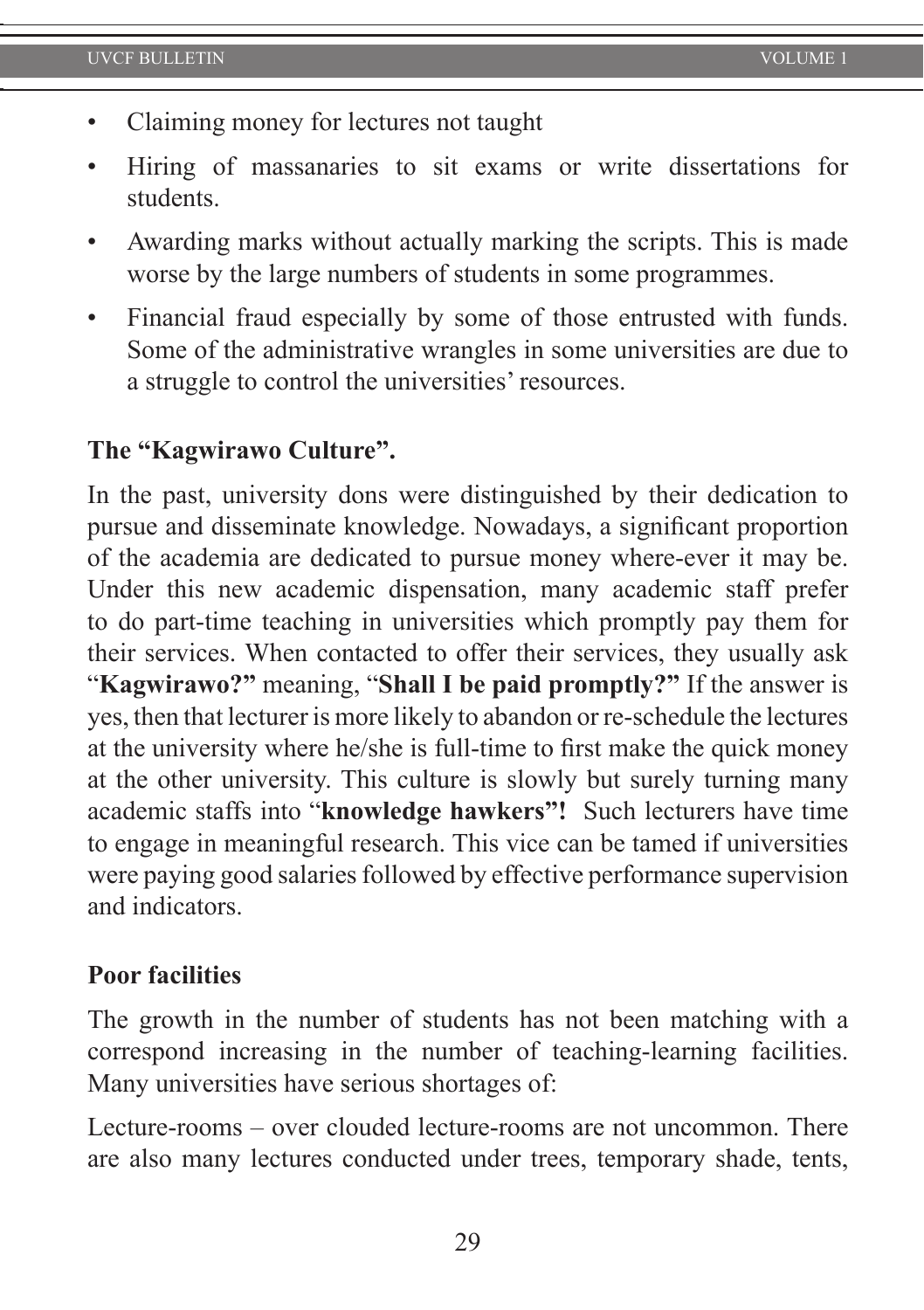etc.

- i. Library space
- ii. Books Some of the available books are out-dated. Usually new programmes are started without first acquiring sufficient reading materials
- iii. Computers and other ICT facilities.
- iv. Teaching and research equipment
- v. Internet connectivity.
- vi. Office space for both academic and administrative staff.
- vii. Co-curricular facilities
- viii. Journals and e-resources.
- ix. Furniture, etc

# **Out-dated curriculum, Teaching and evaluation methods**

Most of our programmes have curriculum that is not in tandem with socio-economic development needs of our country given the challenges of living in globalised knowledge-based 21st century. Linkages between university programmes and the industries and other employers are at best rudimentary. Most of the teaching is done at the knowledge or comprehension levels of Bloom's Taxonomy. Likewise, the examinations require students to just memorise information and then regurgitate it when answering questions. There is hardly any teaching at the application, analysis, synthesis and evaluation levels. Indeed, our curricular are very much short on skills as they tend to emphasis information (and not knowledge) acquisition.

Most of our academic staff have no time to make appropriate preparations for teaching. The lecture method is still the dominant delivery method. Student-centred methods are rarely used in our universities. This situation is made worse by the fact that many students also have no time or do not take time study seriously.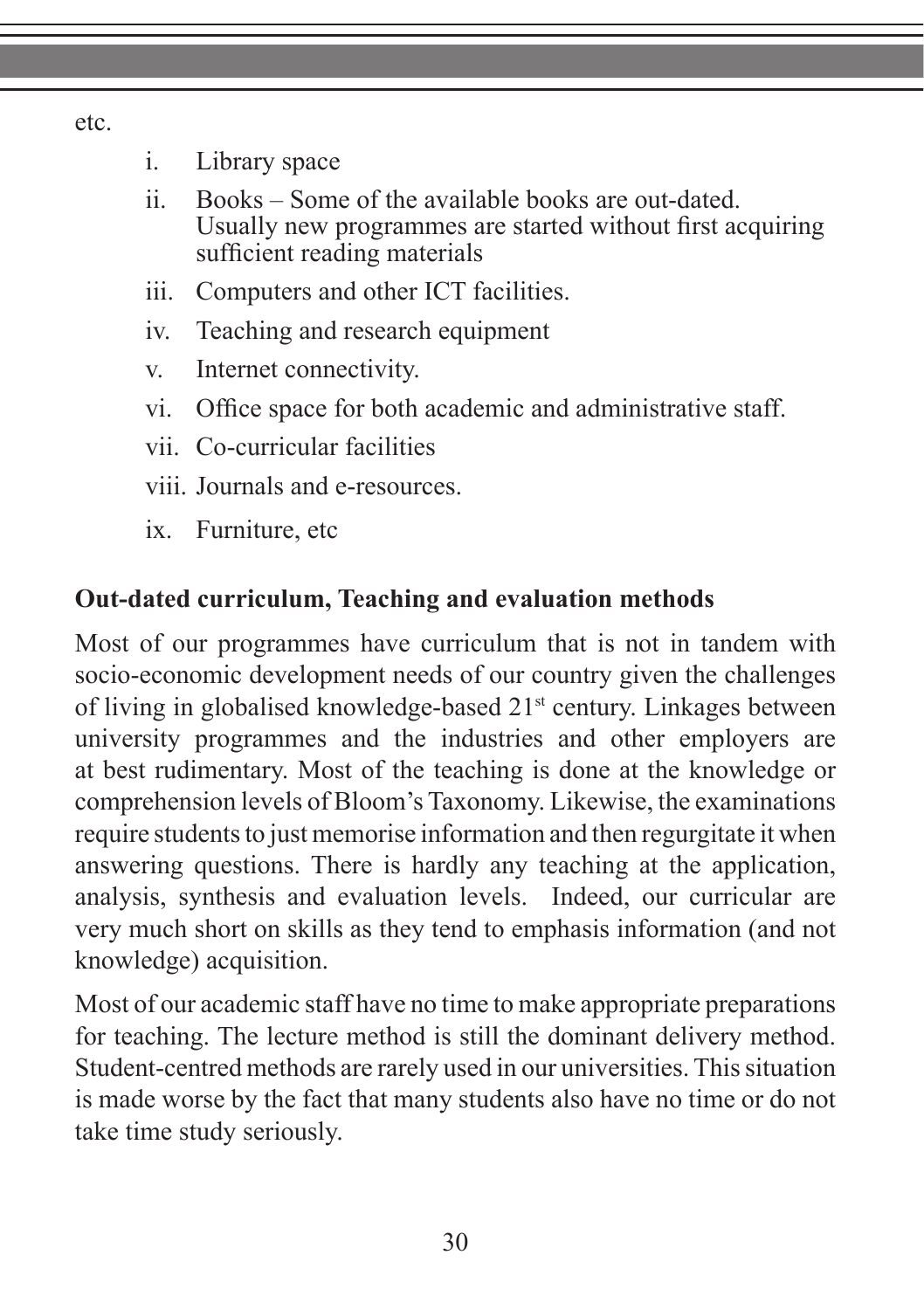### **Lack of a national Human Resources development plan or strategy**

As far as I know, there is no national human resources development plan or strategy. Like-wise a national Development Vision seems not to be in place. If it is, then many universities have not been privy to it. Under such circumstances, what is the basis of the programmes we offer and the numbers we admit into those programmes? What guides university when reviewing their curricular or deciding to establish new programmes? There is need to have a well thought-out and articulated national Vision that should guide the efforts of universities in their various strategic plans.

In Uganda's efforts to have a knowledge-based economy, the importance of having a critical mass of a well-planned **human capital** cannot be over-emphasised. We could borrow a leaf from some countries like India, Malaysia, South Korea, and Japan. Although Japan does not have a lot of natural resources, it was until recently, the second largest economy in world after USA. What was Japan's strength? Great pool of human resources. India's Vision 2020, is reported to be aiming at having 200 million graduates and 300 million technicians. *What is Uganda's Vision and what role are universities expected in achieving this Vision?*

### **Administrative/management challenges**

Increasing funding to universities without ensuring effective and efficient management of universities cannot lead to much better university education. One of the challenges facing universities is to find effective administrators who combine the knowledge, skills and vision necessary to manage 21st century universities. Many university leaders are not trained managers and simply learn on the job the real skills necessary for their jobs. There is therefore a need to have training programmes for university leaders and administrators. The NCHE has started some programmes in that direction.

In the case of private universities, separating the roles of the owners and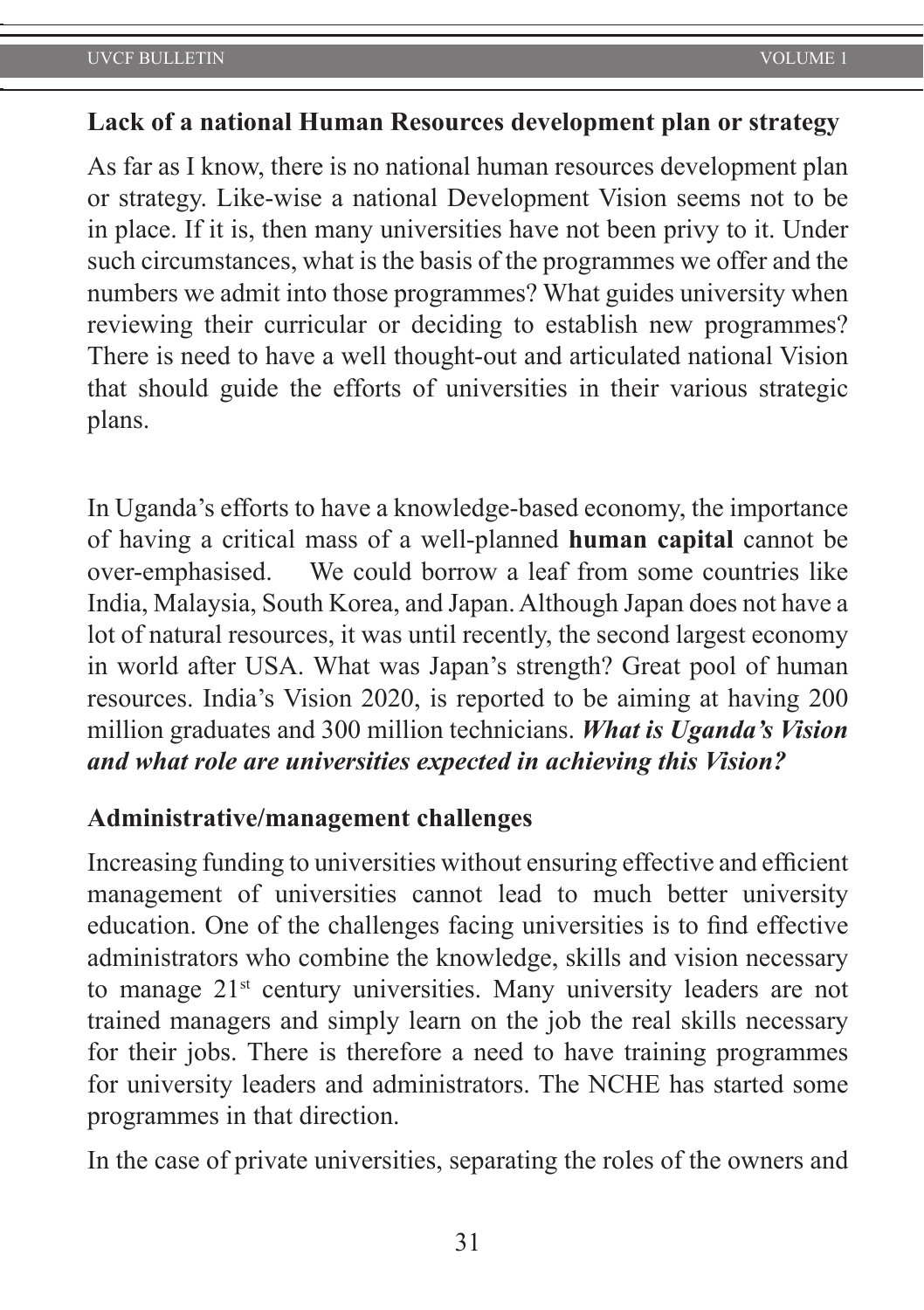the managers of the universities is sometimes not done. This could easily lead to a situation where universities are administered and managed like kiosks in a market. Certainly this is not good for quality HE.

In the case of public universities, the university leaders seem to have too many masters who sometimes may give contradicting directives. Who is the immediate boss of a Vice chancellor of a public university in Uganda? Is it the:

- a). Chancellor?
- b). Chairman of the University Council?
- c). Permanent secretary of the Ministry of Education & Sport?
- d). Minister of State for Higher Education?
- e). Minister of Education & Sports?
- f). Minister of Finance? or
- g). Visitor?

The other management issues that can be very challenging in the management of university are the following:

The role of staff associations in managing universities. In some case staff associations have been king makers. In other cases, they have been typical union associations who see the university managers as their number one enemies standing in their way of achieving union objectives – usually of better welfare.

University councils and other organs. How are the University councils formed? How effective are they in guiding the management, development and growth of universities? Do the existing university councils have the capacity to transform our public universities into truly world class universities?

**Legal challenges**. How are VCs & DVCs of Public universities selected? The Makerere University example: Why has Makerere University remained without a substantive VC and DVs for now about two years? Is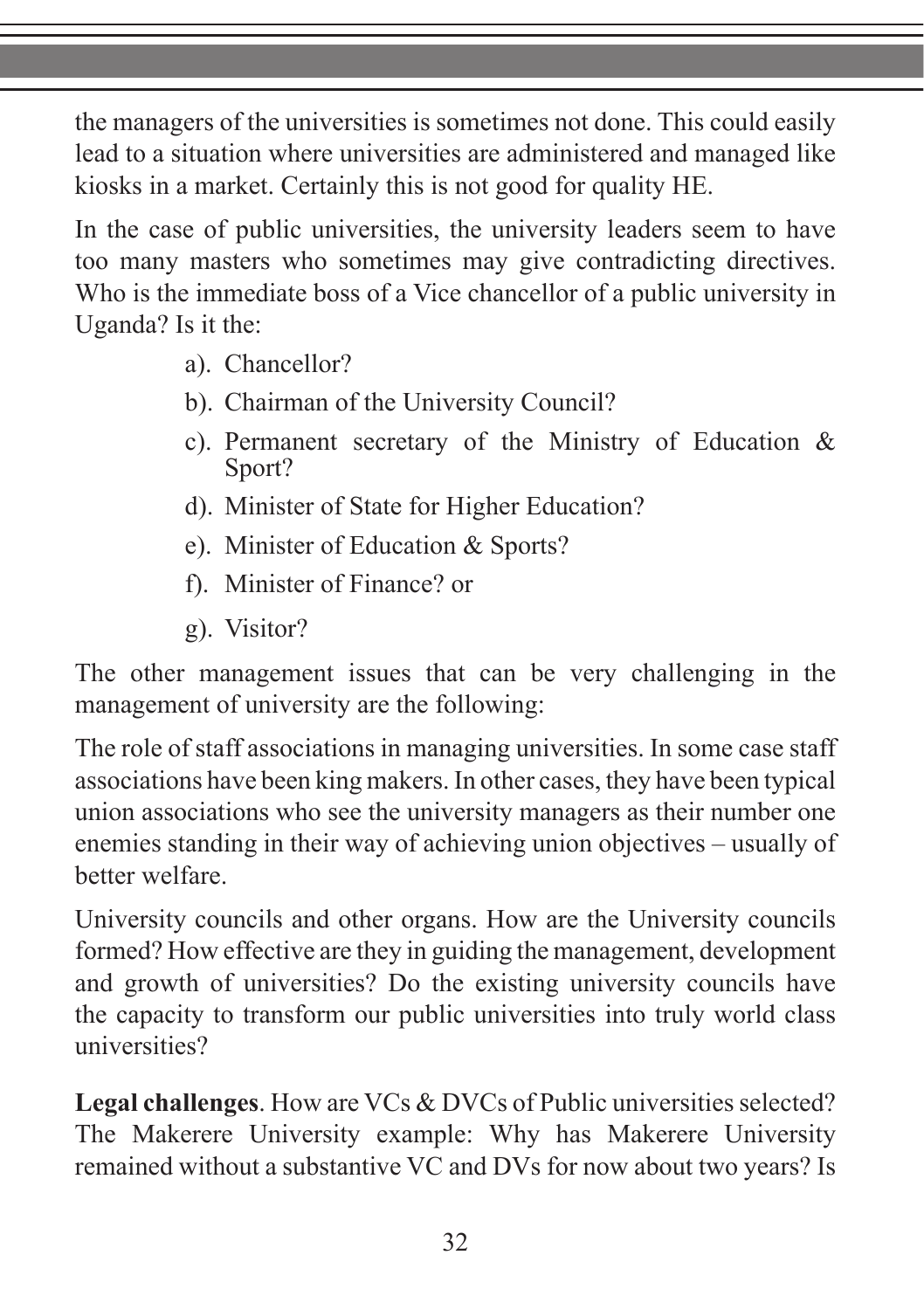the method of finding VCs and DVs as provided for in the law the best? What problems does it create within and without the university?

**Financial Management** : Who *really* controls finances in public universities? Is it the Bursar, University Secretary, DVC (FA), Vice Chancellor?

### **Private students & "private" money in public universities**

In all most all public universities, the number of private students is higher than those sponsored by the government. Also the money private students contribute to the budgets of the universities is in most cases higher than the government subventions.

| University     | Gov't Sponsored | <b>Private</b> | <b>Total</b> | Private as % of Total |
|----------------|-----------------|----------------|--------------|-----------------------|
| Makerere       | 6,969           | 24,112         | 31,081       | 77.6                  |
| <b>Mbarara</b> | 474             | 1,990          | 2,464        | 80.8                  |
| Gulu           | 447             | 898            | 1,345        | 66.8                  |
| <b>MUBS</b>    | 1,405           | 9,326          | 10,731       | 86.9                  |
| Kyambogo       | 2,491           | 11,480         | 13,971       | 82.2                  |
| Total          | 11,786          | 47,806         | 69,592       | 80.2                  |

Table 10. The number of Government & Privately sponsored students-2005/06

Source: Kasozi (2009).

In 2005/06 academic year, the private students contributed 59% of the total budget of Makerere University. According to Kasozi (2009), in 2005/06, "In total, Government paid fully for only 19.8% of the students in public universities, who, were not from poor but well-to-do families."

We also know that because the number of government-sponsored students is very limited, many intelligent but poor students miss university education. This is not good for a country that is seeking to transform itself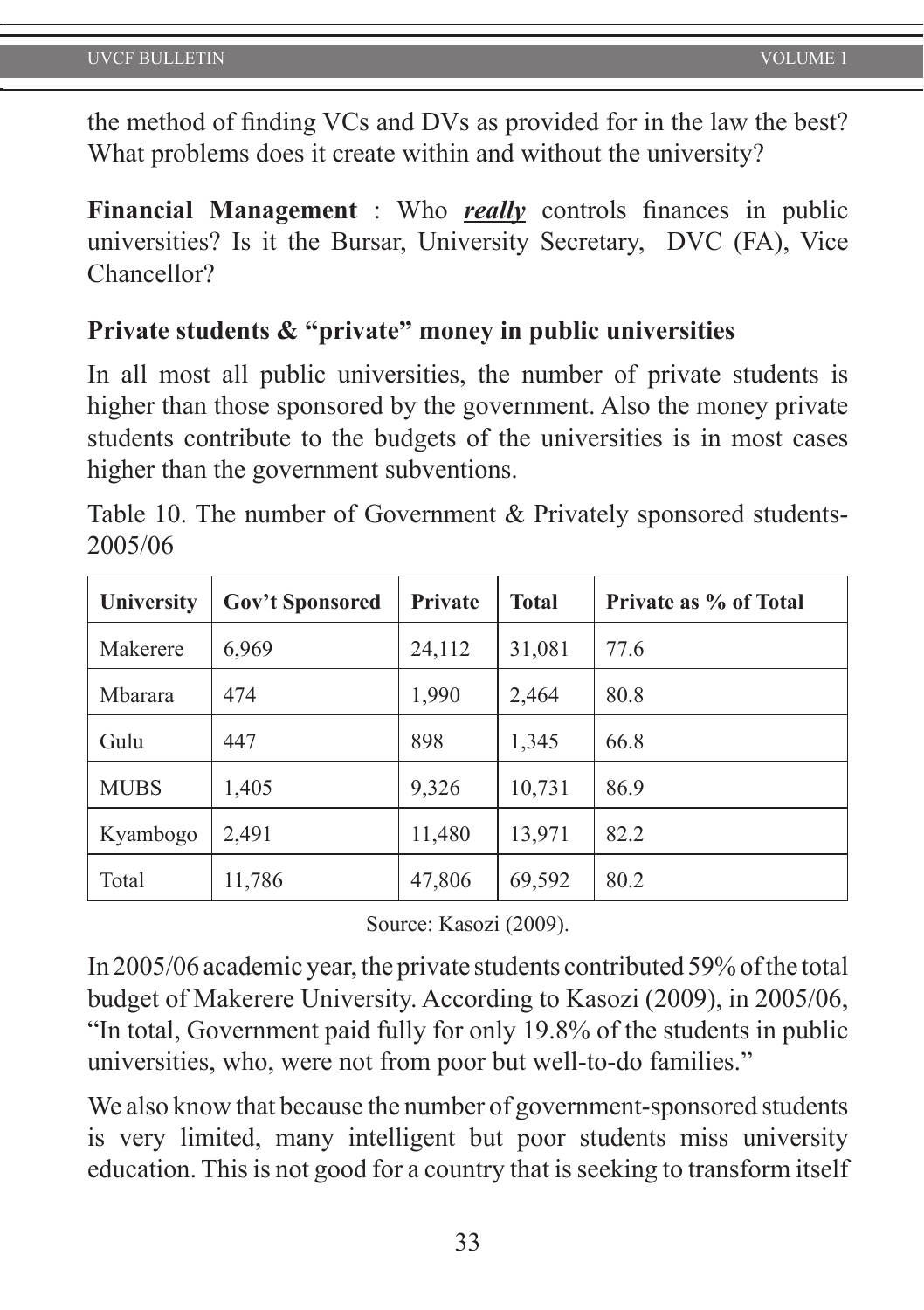into a modern nation state. The absence of a Students' Loan Scheme is making matters worse for the poor students.

**The use and management of money generated from private** students has been a challenge in some public universities especially Makerere University. Most of this money was decentralised to the units that have private students. In the end staff in the so called "wet" units benefited more financially than those with few or no private students – the socalled "dry" units. Was this over-decentralisation a good this for quality university education? Most people seem to now agree, that this was a mistake. The money should have been handled as public funds although paid by private students.

## **Quality assurance challenges**

As already explained, maintaining quality university education is a major challenge in all universities in Uganda. **This is due to** a cocktail of problems as highlighted in different sections of this paper.

There is need for universities to build quality assurance (QA) capacity in all our universities. The NCHE and other agencies such as the IUCEA can play a critical role in this matter.

## **Academic freedom**

One of the pillars of QA is to ensure that there is academic freedom in our universities. Staff should be able to engage their energies in pursuit of ideas and researches that interest them without fear or favour. Political interference or threats are usually not good for the emergence of free, original, creative and innovative thoughts. If our universities are going to play a catalytic role in transformation of our country, they must exercise academic freedom.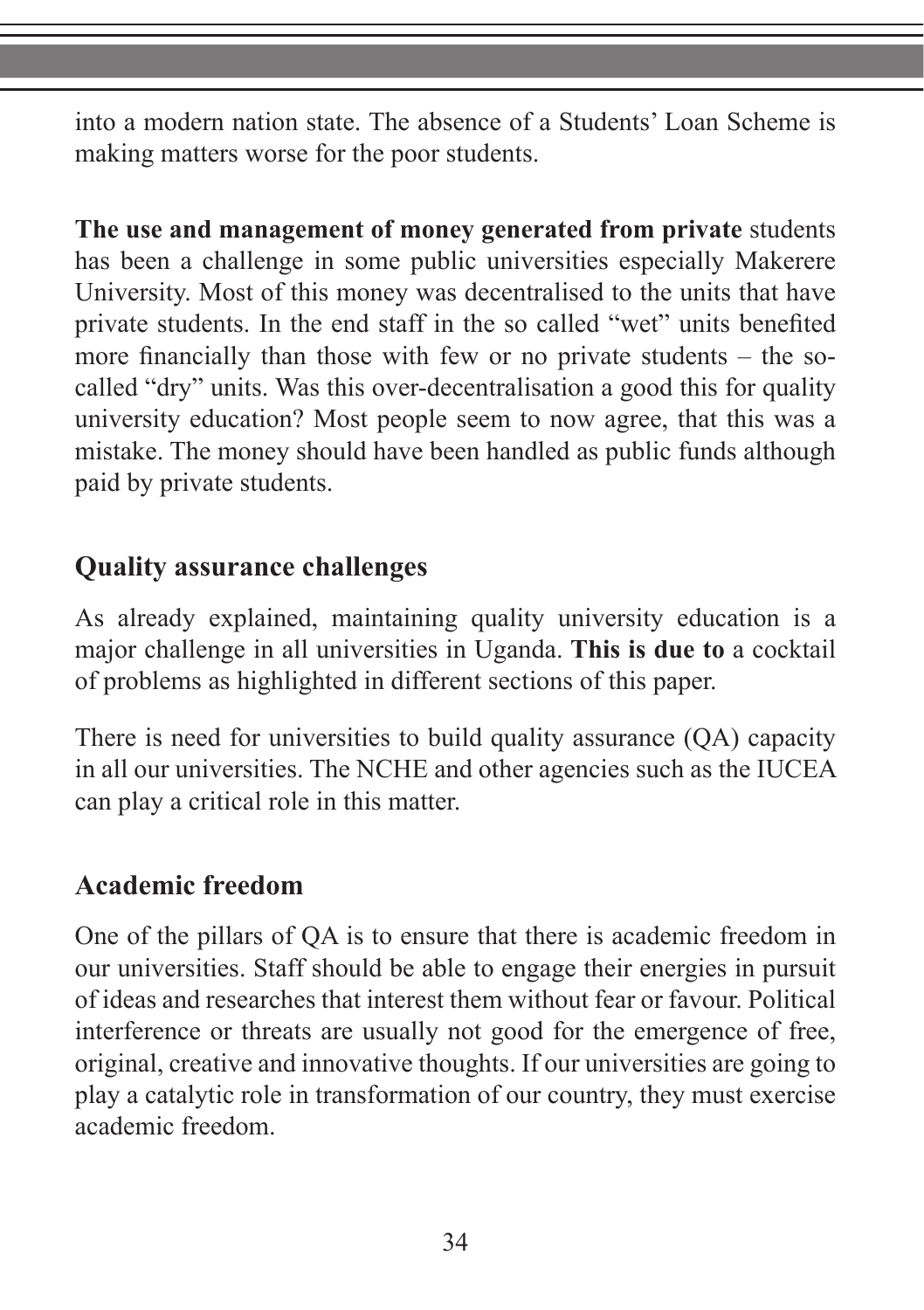### **ICT challenges**

With the emergence of the digital age, teaching and learning has been fundamentally transformed. The body of available easily knowledge on the internet is so vast and increasing every day that it is impossible to keep pace with it. But our universities still have serious shortages of ICT facilities and capabilities like:

- a). No. of computers,
- b). electronic resources,
- c). internet connectivity with band width challenges (availability, costs, speed, etc),
- d). ICT compliant staff.
- e). National ICT policy

### **Instructional materials challenges**

Almost all the instructional materials used in our universities are imported at high prices. Most of these are also still being taxed. Key facilities such as books, computers and their accessories like LCD projectors, journals, science equipment, etc are imported. What is the national strategy to produce our own?

### **Taxes**

Taxes on salaries, buildings, books, vehicles, and other educational inputs take away vital resources that universities need to create capacity to increase access to HE at affordable rates and have quality standards that can compete on the global stage. Why should not-for-profit educational institutions pay taxes on construction of classrooms, science laboratories and equipment, students' dormitories, and other facilities used for teaching the citizens of our mother land? We appeal to the Government to review this matter with a view to removing all taxes on educational inputs and salaries and allowances of teachers at all levels of our education system.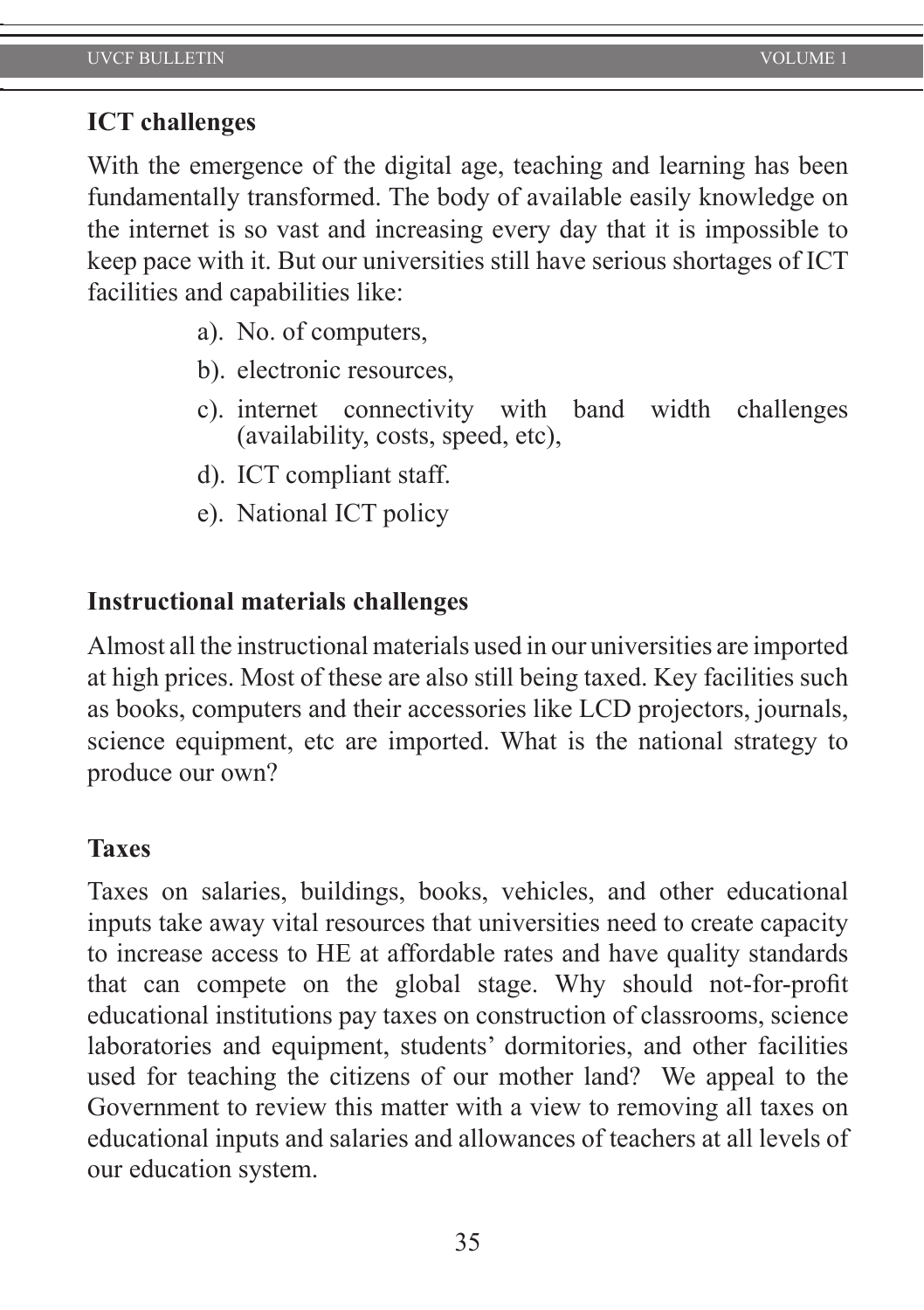## **High poverty levels of many Ugandans**

Many Ugandans are poor with several millions living below the poverty lines. As a result, only a few parents can afford to pay realistic unit cost fees. In many universities, the drop-out rate of private sponsored students is about 20% per annum. This sad situation is reflected in the fact every year many students who are offered admission in various universities do not eventually register in the universities due to lack of fees. At IUIU this number accounts for about 30%.

The other problem caused by the general poor state of the economy is that there are not enough jobs created every year. So many graduates are either unemployed or under-employed. This state of affairs makes the sacrifices that parents make to education their children look like wasted investment. As the Arab spring has indicated, a lot of unemployed educated youths can be a difficult force to contain.

## **Globalisation trends**

The global trends such as GATS, where education is looked at a tradable commodity, we are likely to see more and more international universities starting off-shore programmes and campuses in Uganda. ICT capacities are expanding Open (distance) learning opportunities. All these will increase competition in and among universities.

## **HIV/AIDs challenges**

The pandemic is reducing further the number of staff and students in the universities. This is made worse by liberalism in the socialisation characteristics of most universities. In recent study on the perseverance of the HIV/AIDS disease in universities Makerere University was found to have the highest rate  $(1.8\%)$  and IUIU the lowest  $($  < 1%). Any number above zero of HIV/AIDS case at university level is too high to accept. Universities have to address this challenge.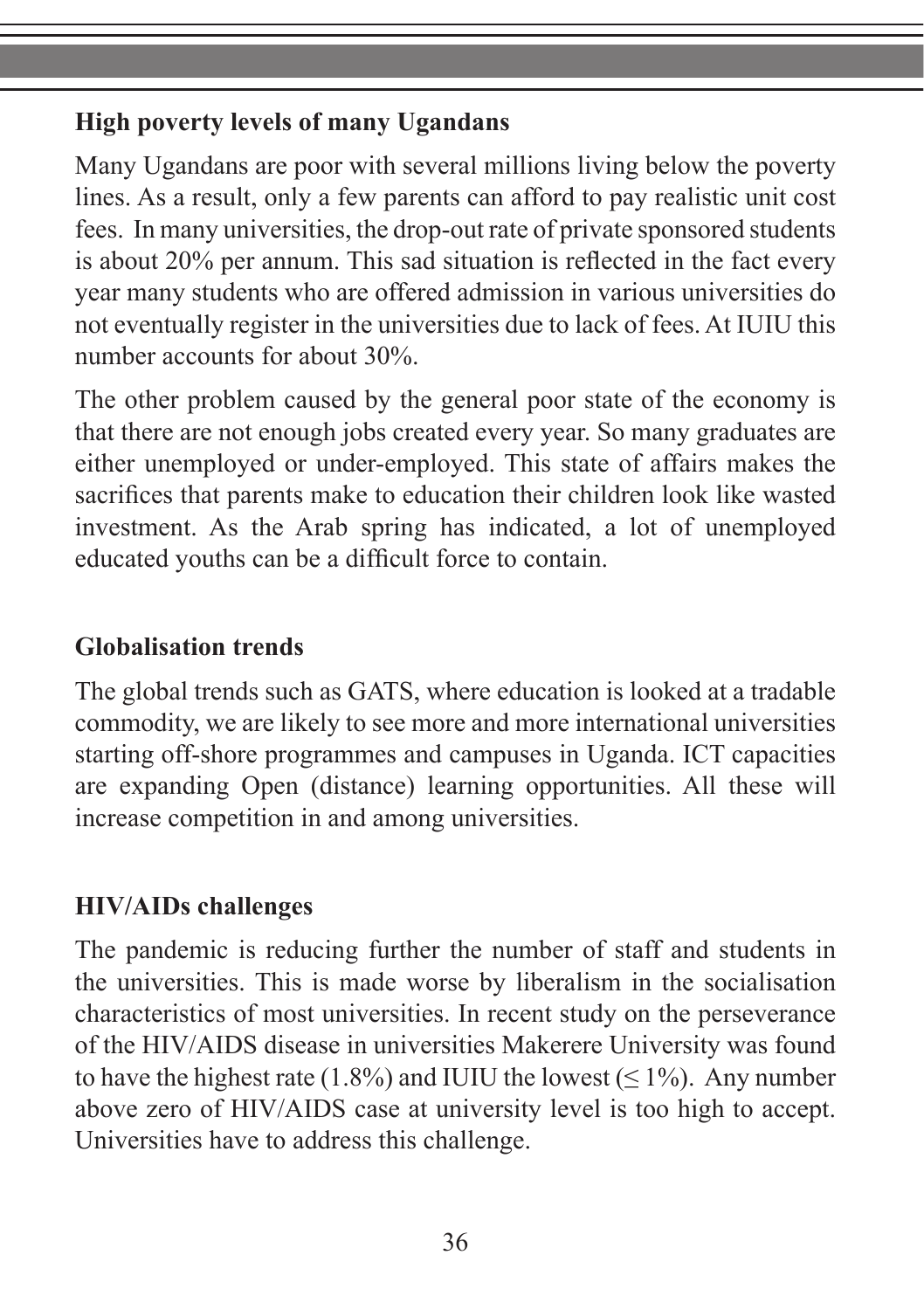### **Drugs and other social hazards**

The number students in universities using drugs and other illegal substances is on the increase. This is mainly as a result of the abuse of these substances in the general society. Research is need to establish the exact extent and devise means of dealing with this challenge before we become over-whelmed.

### **Government policies on education**

The over government policies on education affect universities. For example Gov't priorities on UPE & USE limit the amount money to be allocated to universities. The Government expenditure on universities has staganated at about 0.30% of GDP for over 10 years. This is lower than Kenya's (0.9%) and Tanzania (1.0%) of GDP spent on universities The other government policies that have affect universities include:

Policies on Science and Technology (S&T,) Research and Development (R&D), innovations, patents, and related matters;

- i. 1.5 points for females,
- ii. District quotas for government sponsored students,
- iii. Turning technical colleges into poorly funded & planned universities (Kyambogo & Busitema),
- iv. Lack of a Ministry of S&T and the UNCST is under MoFPED, Funding of universities, etc.
- v. Proposed Curriculum change at O level,

### **The knowledge society challenges**

Teaching and learning in a knowledge-driven world requires lecturers and students to have new skills. We still have lecturers who do not have email addresses and cannot use power point. The cornerstones or imperatives of a knowledge economy are creativity and innovativeness.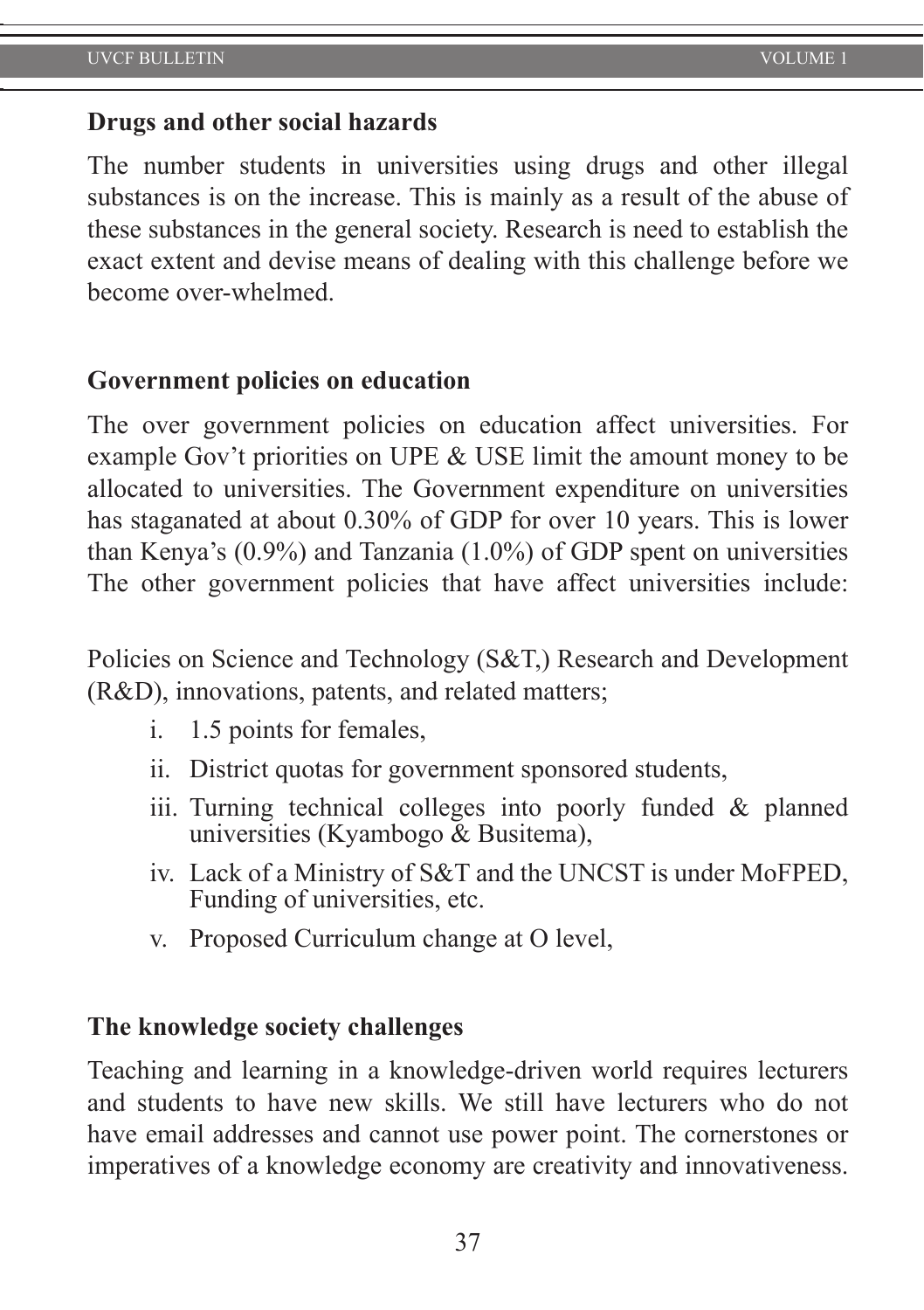Do our universities teach creativity and innovativeness to their students? Most of our professors and lecturers are still teaching the way they were taught – rote learning and, at best, up to comprehension level of Blooms' Taxonomy. How many patents does Uganda register annually? Can universities turn Uganda into a knowledge driven society?

## **The future of university education in Uganda**

In terms of quality, we should not expect much improvement unless we do things differently. There following are critical if we are to improve university education in Uganda:

- a). Government must increase funding to HE
- b). The Government must create more enabling policies
- c). Enactment of better laws governing universities.
- d). Have a clear development plan for the country and HE as a sector
- e). Understand the critical role HE plays in the socio-economic development of society
- f). Totally commit ourselves to doing what it takes to have quality universities.
- g). Improve access and equity
- h). Give science and technology its rightful role in the socioeconomic development and transformational equation.
- i). Create a critical mass of R&D experts in all fields.
- j). Fight brain drain and get to a level of having brain gain.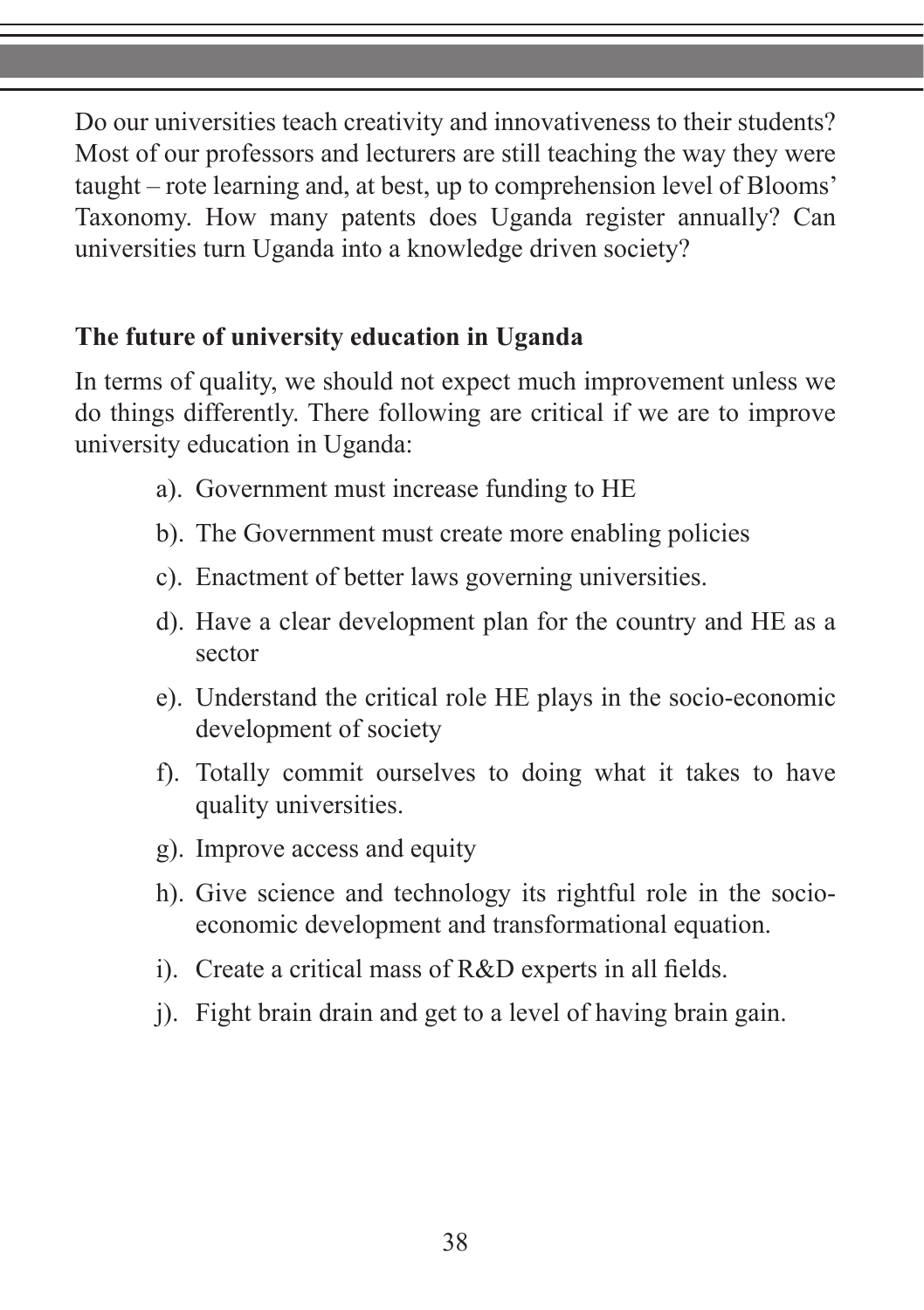### **Conclusion**

The World Bank advice:

"The welfare of a nation cannot be greater than the education of its people."

"Poor nations are not only poor in wealth but are poor in knowledge,"

President Kennedy observed that "*The progress of our nation cannot be faster than the progress of our education system."*

We all know that high Gross enrolment ratios (GER) in HE (to at least 10%) contribute to higher productivity and improved service delivery, it also ensures active participation in international and regional cooperation and good governance. Good governance which is based on the rule of law and respect for human rights usually leads to peace and harmony, which encourages both internal and external investment.

Example of how Tanzania is addressing the challenges of universities: Setting aside 26% of its education budget for HE, supporting staff development, providing HE student loans to both public and private institutions, engaging retired 9but not tired) professors on contracts, improving staff retirement packages, setting aside 1% of its GDP for R&D, and connecting all institutions into a network. What is TZ's goal? Transformation and well being of the society – leading to sustainable development.

Uganda is not doing well on the knowledge economy index as shown in the figure below.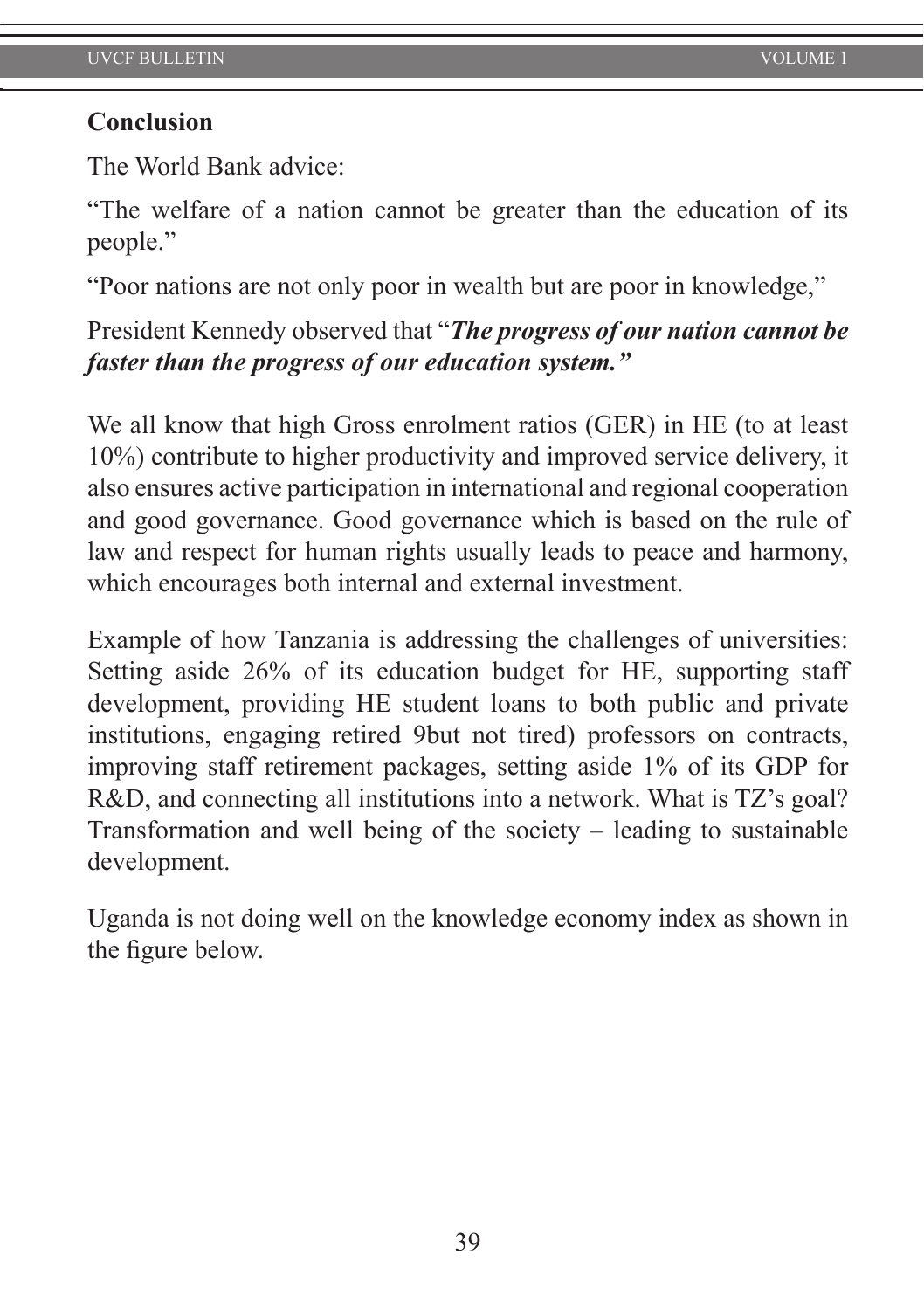### **Knowledge Economy Index201**



Note: Countries above the 45 degree line have improved their position in the KEI for the most recent period relative to their position in 1995 (or closest available date in the mid-90s), and vice versa for countries below the line.

It is no longer a debatable issue that HE contributes to a nation's socioeconomic development. Quality HE is not cheap. We have to have the commitment from all stakeholders, and especially the politicians, necessary to provide sufficient funds for HE if our country is to transform itself into a modern state. This is a calling that we can only delay at our peril. If we are to change the course of our history as we prepare for a better, peaceful, harmonious, and developed Uganda, universities must regain their rightful position of leadership in this endeavour. This we all must do, as our national motto says, For God and our country.

Kasozi, A.B.K. (2009).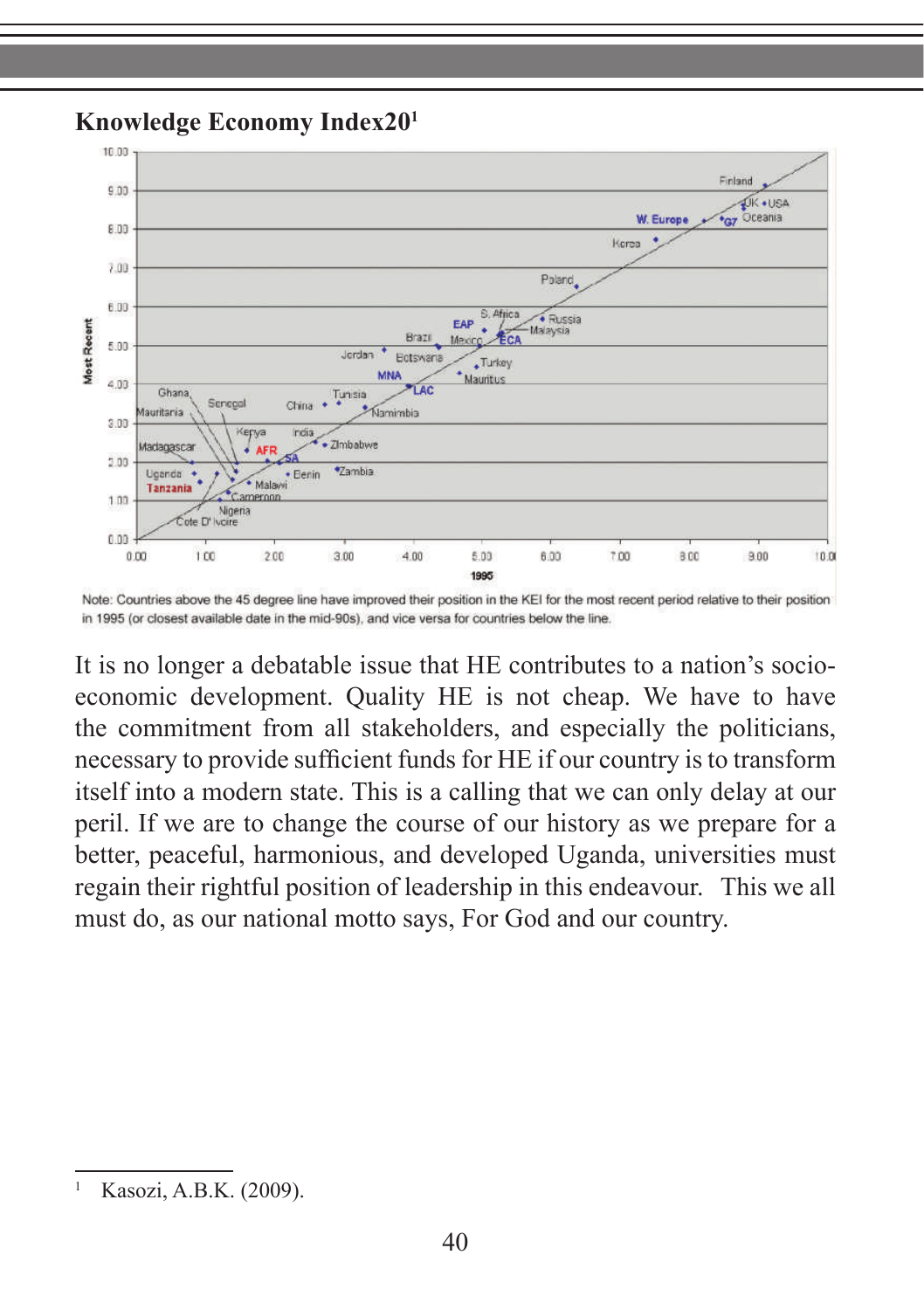## **SENTEZA KAJUBI'S PHILOSOPHY OF WIDENING ACCESS TO HIGHER EDUCATION IN UGANDA**

*Wilson Muyinda Mande* 

Right from the eve of gaining independence in Uganda, William Senteza Kajubi had been in forefront of higher education leadership and policy for half a century. The role education in development down the centuries has been spearheaded by individual thinkers. In the ancient Greece there were Socrates, Plato and Aristotle who were associated with teaching methods, the school system, and library respectively. In the United States of America (USA), John Dewey is credited for the development of the pragmatic approach to education. In Brazil, Paulo Freire initiated the education for the oppressed that promoted conscientisation among the public. Julius Kambarage Nyerere developed the education for self reliance in Tanzania. In Uganda, William Senteza Kajubi was one of the foremost thinkers in education. He contributed significantly to the shaping of the education system from the 1960s to 2000s through his role in education policy formulation and higher education leadership.

People attaining higher education in Uganda have been very few compared to the population and demand for higher education. It is estimated that right from 1922 when Makerere was established as a university college up to 2009 the number of people who accessed higher education is about 1 million. So, the people who hold higher education qualifications constitute about 3% of total population. Going by the estimates of 2009, the population of Uganda is 32.3 million people, of these only 1 million have certificates in anything from universities and tertiary institutions. This means over 30 million people have not or are yet to access higher education. For a significant many, it is already too late. Senteza Kajubi (2002) states that by 1995 only 154 Ugandans out of every 100,000 of the population could access tertiary education. This constituted about 0.2%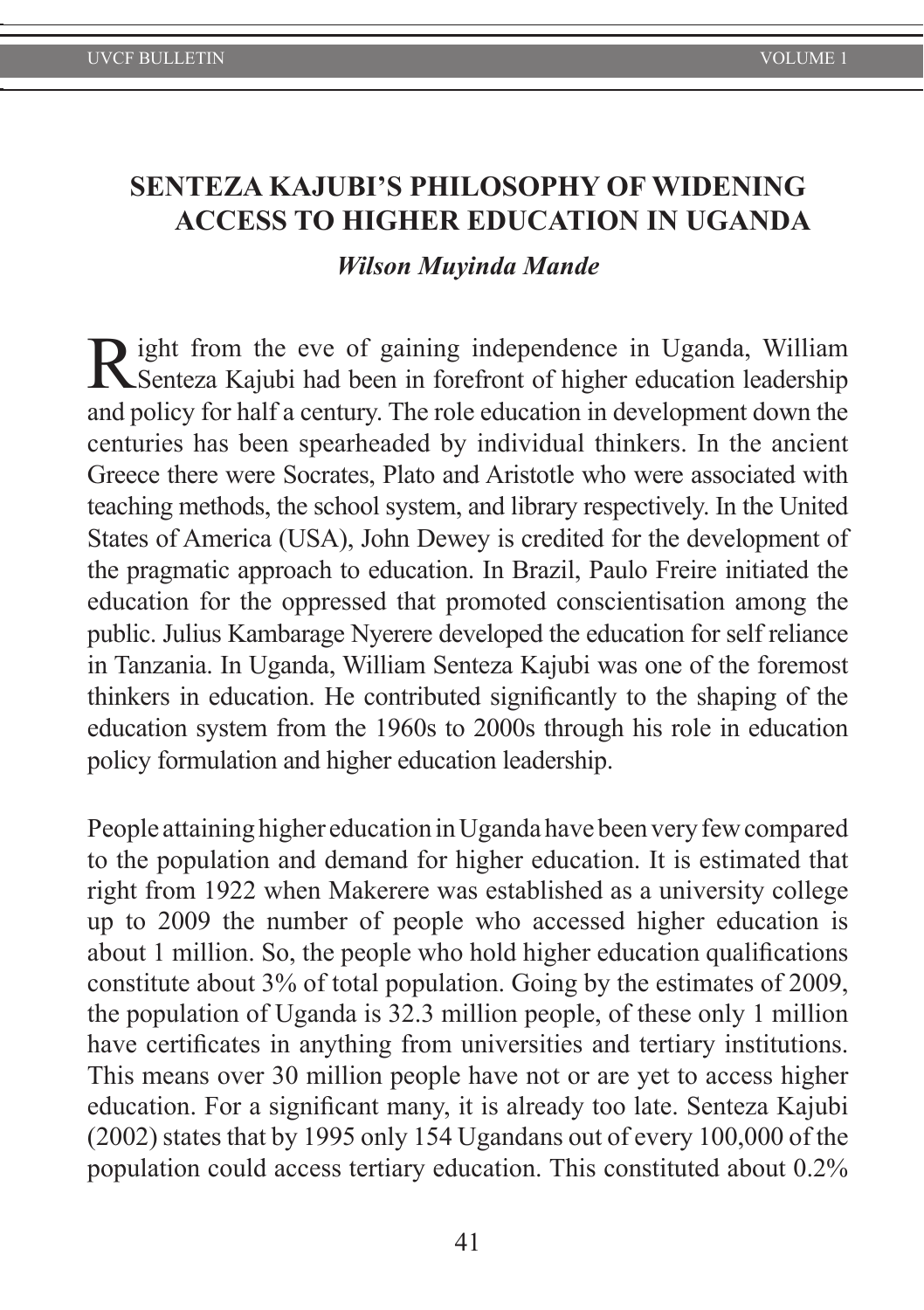access rate. This raises concern as far as accessing higher education is concerned.

## **Accessing Higher Education in Public Universities**

Makerere University is the oldest university in East Africa. It was founded by the British Colonial Office in 1922 to train "talented natives" for subordinate jobs in the colonial civil service. Until 1950 Makerere was the only publicly funded university in the whole of East Africa. It achieved full university status in 1970. So the implication of this was that there were limited openings for people to access higher education. Only a few people could access university education.

The access to higher education in Uganda has been as follows in the last 50 years:

| <b>Decade</b> | <b>University enrolment</b> | % of growth from previous decade |
|---------------|-----------------------------|----------------------------------|
| 1950          | 250                         |                                  |
| 1960          | 888                         | 72%                              |
| 1970          | 2581                        | 47%                              |
| 1980          | 4045                        | 49%                              |
| 1990          | 17578                       | 60%                              |
| 2000          | 34773                       | 72%                              |
| 2009          | 88,185                      | 61%                              |
| 2010          | 100,000                     | -                                |
| 2011          | 145,000                     |                                  |

Table 3: Admissions to higher education 1950 – 2009

In the 1950s there were 250 students enrolled at Makerere University College. In 1965, the number increased to 888 students at Makerere. The 53% were enrolled in other institutions of higher learning in the country.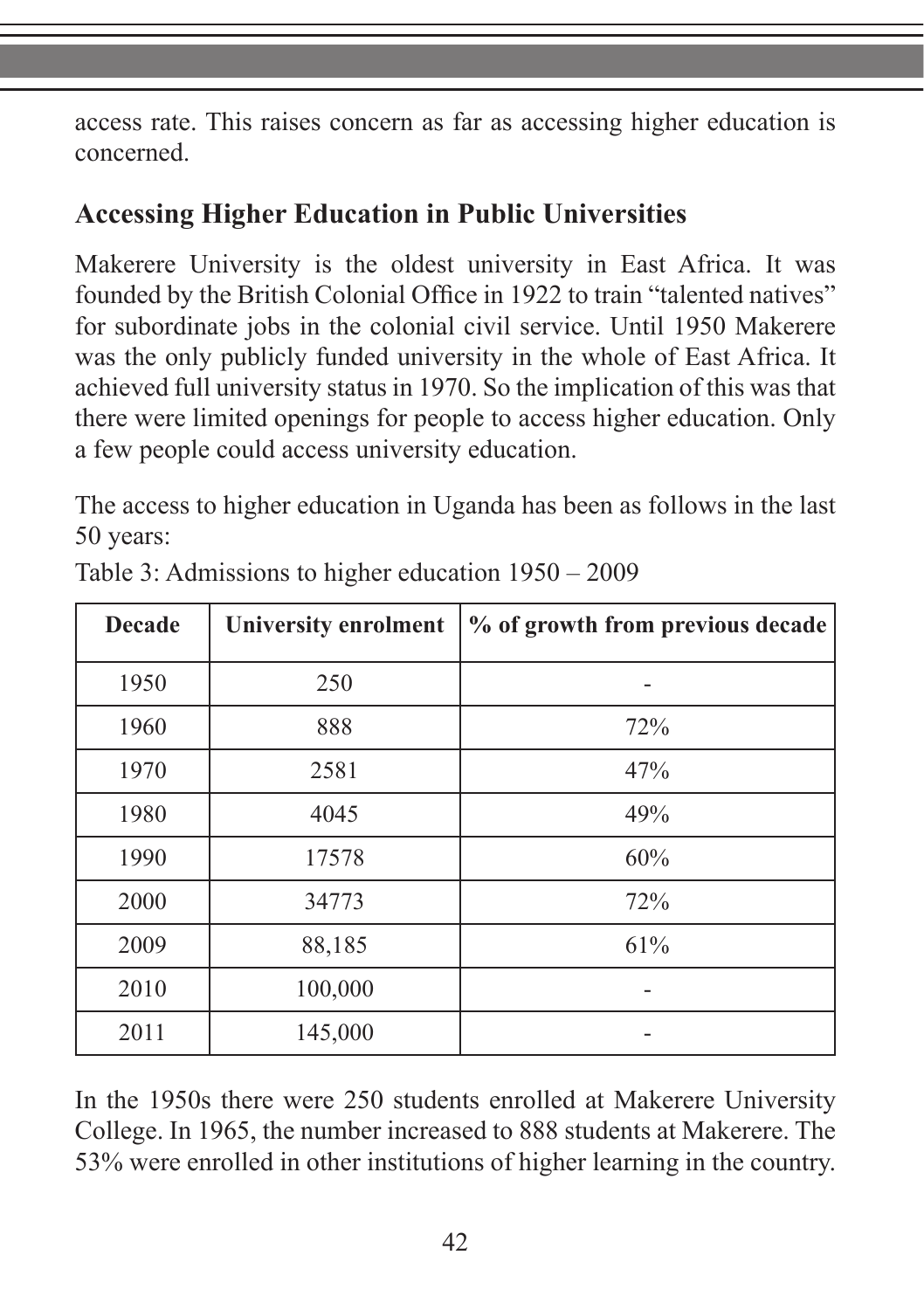#### UVCF BULLETIN VOLUME 1

In the following decade 72% or 2581 students were enrolled in Makerere, the remaining number went to other institutions of learning. In the 1970s the students admitted to Makerere began to outnumber those admitted to other institutions of higher learning in the country. The number of students admitted to Makerere continued to growth in the 1980s. In 1980, Makerere admitted 57% or 4045 of all the students admitted to the institutions of higher learning. The 1990s witnessed the growth in admission of women in higher institutions of higher learning. In 1991 of the 17578 students admitted to institutions of higher learning, 28% or 4922 were females. This trend continued such that by 2000, out the 34773 students admitted to institutions of higher learning, 33% or 11475 were females. The number of students admitted to universities increased from 34773 to 104160 by 2009. This growth was possible because of the increased number of private universities and tertiary institutions in the country. The liberalisation policy of 1990s made it possible for the private sector to invest in higher education, hence the 21 universities that were established between 1990 and 2008. Furthermore, the liberalisation policy allowed public universities to expand not only in numbers from one to six by 2007.

There has been circumscribed access to higher education in Uganda for almost half a century. Senteza Kajubi ascribed this phenomenon to colonial policy of education. He intimated that "until recently access to higher education in Africa was severely restricted and elite-based. It was for the sole purpose of producing what Sir Phillip Mitchell called an aristocracy of culture which must necessarily be very small" (Senteza Kajubi, 2001:216). This wisdom guided the planning and access to higher education in country for many years. Consequently, the number of those accessing higher education in Uganda has been small since 1922 when Makerere University was first established as a college.

By 2009, access to higher education in Uganda was still elitist and antiegalitarian. The best performers were the ones given access to higher education. By and large students are not admitted to universities because of the demand for the various skills or individuals' need but rather on who scored higher marks in the secondary school examinations. The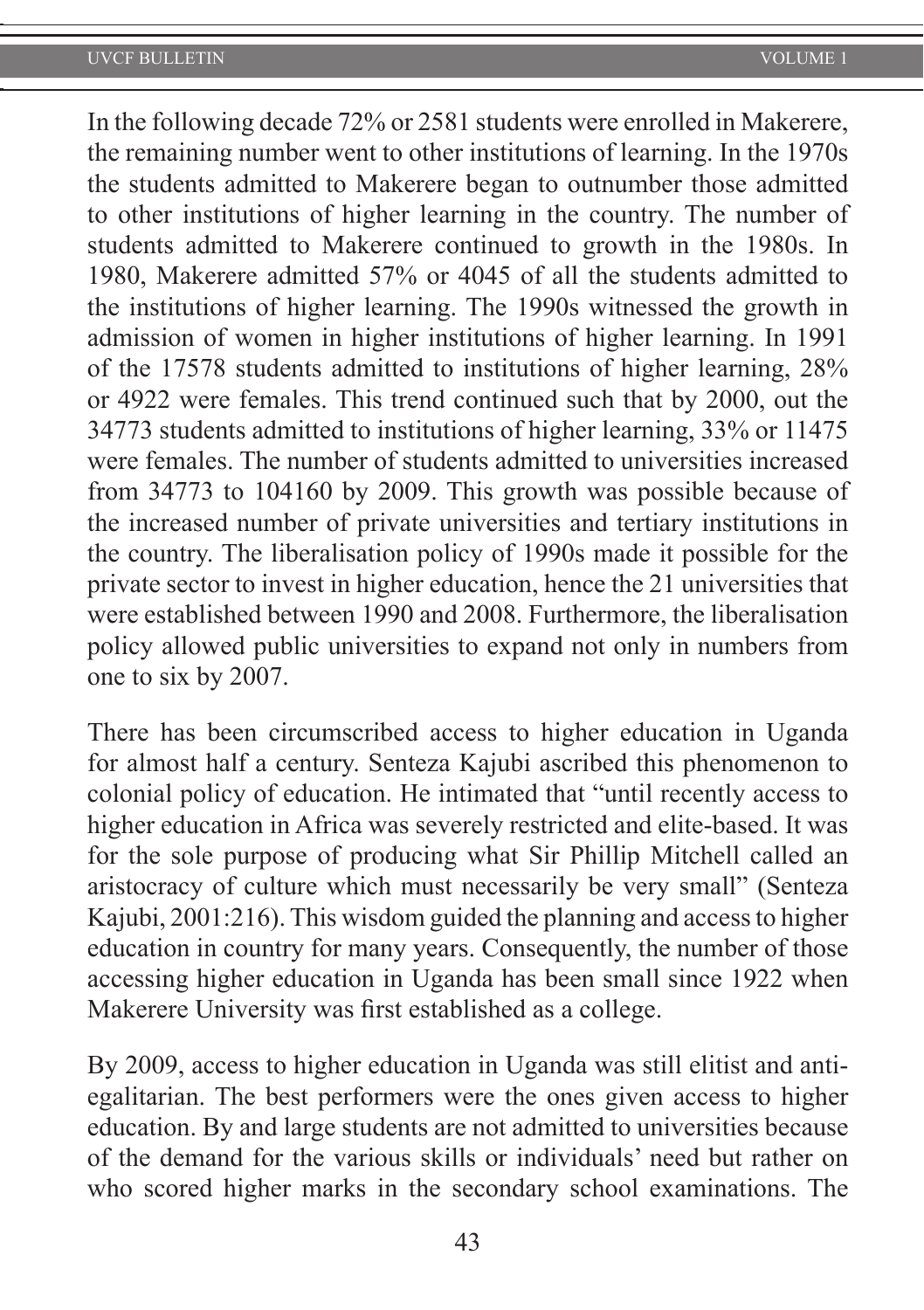admission criteria lead to few people accessing university education. As a result, enrolment in higher in Uganda is dismally low. Although higher education is regarded as a necessary condition for development, as a human right, according to Senteza Kajubi, sub-Saharan Africa enrolment is only 5% compared to North America's 85% (Senteza Kajubi, 2001:5).

In 2008, the Uganda Ministry of Education had advised Makerere University to reduce the admissions from 2,200 to 2,000 students (Ahimbisibwe, 2008). This was indicative of what Senteza Kajubi described as the elitist approach to higher education access. For a student to qualify for government sponsorship he or she had to satisfy the following computation of points.

|                | <b>Course</b>            | <b>Cutoff</b><br>points in | <b>Cutoff</b><br>points in | <b>Cutoff</b><br>points in |
|----------------|--------------------------|----------------------------|----------------------------|----------------------------|
|                | Course                   | 2007                       | 2008                       | 2009                       |
| 1              | Law                      | 53.6                       | 54.3                       | 54.3                       |
| 2              | <b>Computer Science</b>  | 46.3                       | 47.8                       | 47.8                       |
| $\overline{3}$ | Electrical engineering   | 48.9                       | 51.9                       | 51.9                       |
| $\overline{4}$ | Architecture             | 46.4                       | 49.4                       | 49.6                       |
| 5              | Telecommunication        | 42.8                       | 46.1                       | 46.1                       |
| 6              | <b>Science Education</b> | 32.7                       | 32.3                       | 32.3                       |
| $\overline{7}$ | Pharmacy                 | 48.1                       | 45.3                       | 51.5                       |
| 8              | Human Medicine           | 42.3                       | 45.5                       | 49.6                       |

Table 4: Admission criteria into public universities in Uganda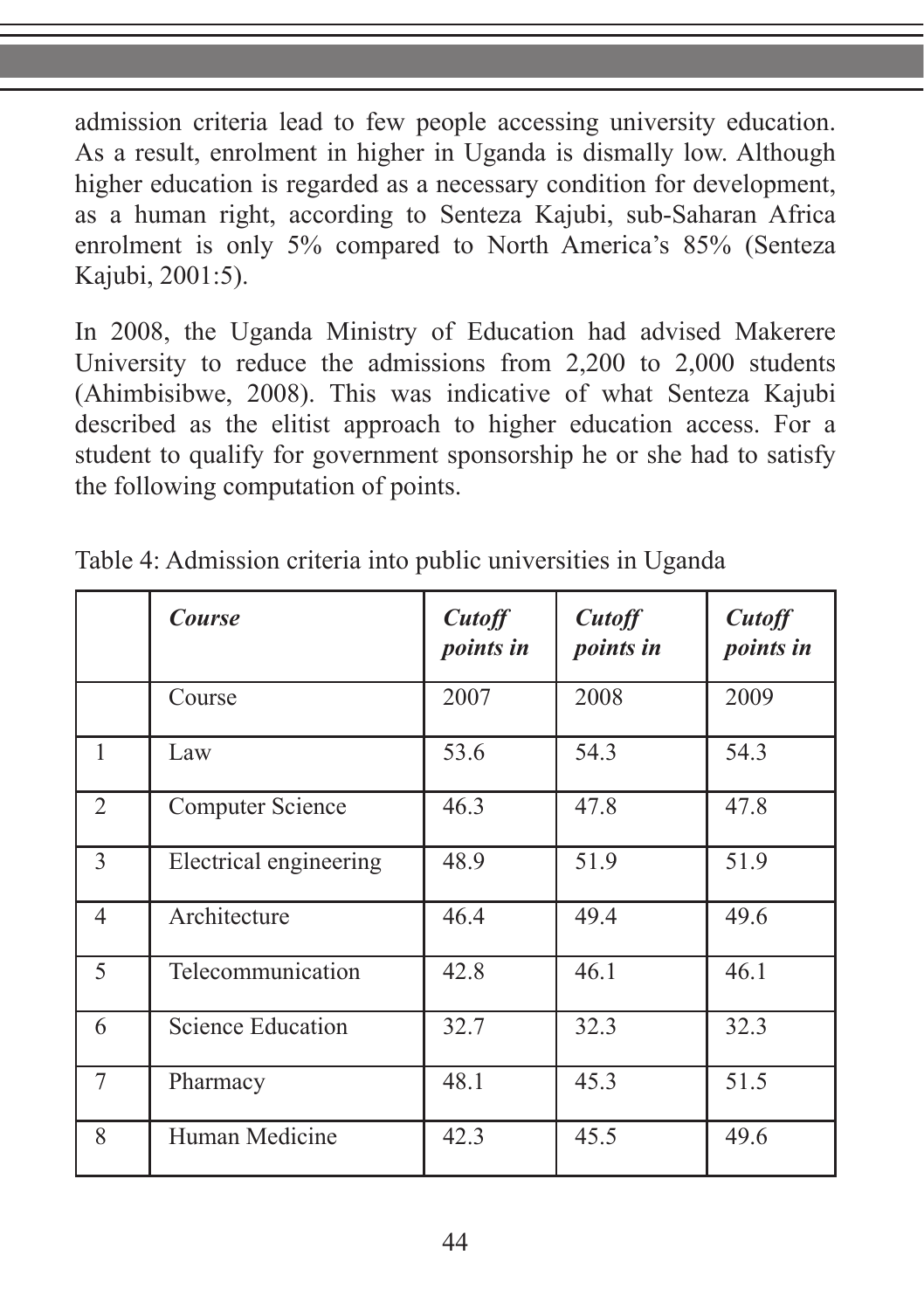|     | Agriculture                    | 32.7 | 36.5 | 40.2 |
|-----|--------------------------------|------|------|------|
| 10  | Veterinary medicine            | 34.6 | 36.0 | 36.0 |
|     | Accounting and Finance         | 39.9 | 41.9 | 41.9 |
| 12. | <b>Business Administration</b> | 32.8 | 33.3 | 33.3 |

Source: Information on Public University Joint Admissions 2009/2010 academic year

The above points are arrived by using a computerised weighting system to establish a student's points. The subjects taken at "A" level are grouped into four categories: essential, relevant, desirable and others. Essential subjects weigh 3 points each, relevant ones have 2, desirable have 1, while the fourth subject weighs 0.5. The "A" subjects are weighted as follows: Principal  $A = 6$  points;  $B = 5$  points;  $C = 4$  points;  $D = 3$  points;  $E = 2$  points; and subsidiary = 1. As if the "A" level passes were not enough, the admission system also took into account the weights of "O" level results as follows: points 0.3 for a distinction, points 0.2 for a credit, and points 0.1 for a pass. The calculation of the above point is carried out as can be seen in the following example: *Bachelor of Medicine and Bachelor of Surgery*

Assuming a candidate did Chemistry and got A, Biology A, Physics or Mathematics B, Art or. French of Technical drawing A, plus General Paper credit. So the points for the candidate would be:

| <b>Total</b>                             |                             | 54 |
|------------------------------------------|-----------------------------|----|
| General paper $C \times GP \times 1 = 1$ |                             |    |
| Fine Art                                 | $A \times 6 \times 0.5 = 3$ |    |
| Physics                                  | $B \times 5 \times 3 = 15$  |    |
| <b>Biology</b>                           | $A \times 6 \times 3 = 18$  |    |
| Chemistry                                | $A \times 6 \times 3 = 18$  |    |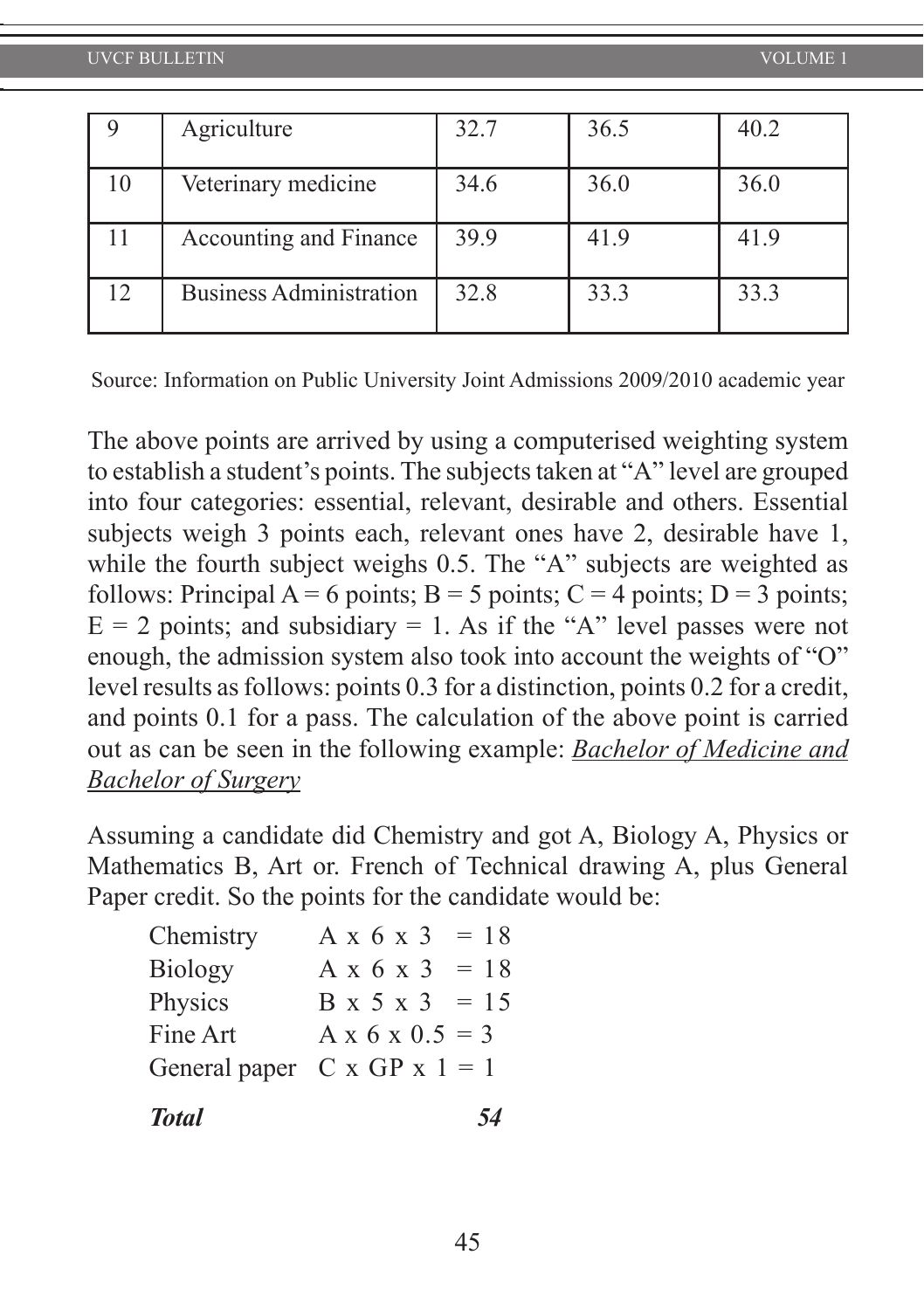Using the above points weighting system for admission to public universities, only 4,000 students can get government scholarships each year. In 2008, some 84,000 students sat for UACE examinations. Of these 56000 obtained the two principal passes, which would qualify them to access university education. The clear implication here is that over 50000 cannot access university education unless they have their own funding. So government can only sponsor 7% percent of those who qualify to access higher education in the country. Of the 4,000 students who were to study on government scholarship, at least 2, 608 students were chosen on merit. Another batch of 896 students were absorbed under the district quota system, about 104 slots were allocated to students with special talents and disability. Joint Admissions Board officials said 392 other new entrants were picked under the diploma scheme while the matureage entry scheme remained on hold (Wanambwa, 2008). The six public institutions of higher education had less than 50,000 students which implied that very few people accessed higher education in government universities. The numbers of students in each university are shown below.

| Name                                          | Established |      | <b>Students</b> | Region    | <b>Staff</b> |
|-----------------------------------------------|-------------|------|-----------------|-----------|--------------|
| Public Universities in Uganda                 |             |      |                 |           |              |
| Kumi University                               |             | 2011 |                 | West Nile |              |
| <b>Busitema University</b>                    |             | 2007 | 507             | Eastern   | 75           |
| Gulu University                               |             | 2002 | 3,347           | Northern  | 203          |
| Kyambogo University                           |             | 2001 | 13971           | Central   | 362          |
| Makerere University                           |             | 1922 | 34333           | Central   | 1066         |
| Makerere University<br><b>Business School</b> |             | 1997 | 9584            | Central   | III          |

Table 5: Accessing higher education in public universities 2008/2009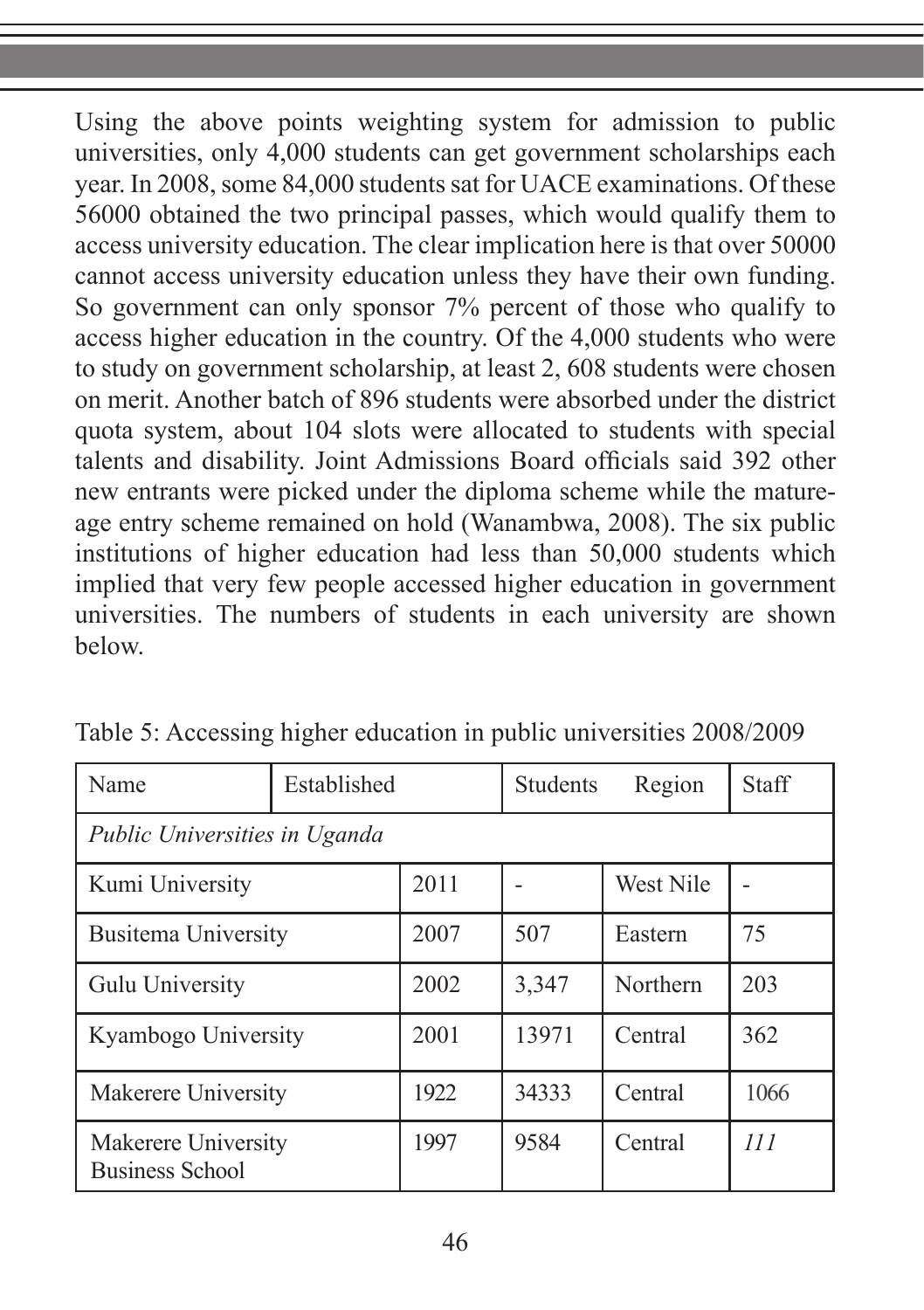| Mbarara University of Science                                 | 1989 | 2616 | Western | 184  |
|---------------------------------------------------------------|------|------|---------|------|
| Uganda Management Institute                                   | 1968 | 1227 | Central | 72   |
| Students accessing higher education in public<br>universities |      |      |         | 2239 |

There are five public universities and one degree awarding institution in the country. All the above universities and the institution have an enrolment of over 48,660 students. Public universities take up 55% of all the students in all universities in Uganda.

Admission to Uganda's universities and institutions of higher education is based upon passing the Uganda Advanced Certificate of Education. "High pass" is the ideal. In the 1970s and the 1990s a student was required to sit for three principal passes and a subsidiary pass in General Paper. A student who is over 25 years of age may apply for admission based upon "mature entry admissions." Such students must have completed Advanced level of education. Students who have completed diploma and certificate courses are also eligible for admission. If a student has completed four years of teacher training then he or she can apply for admission to Makerere's School of Education or its Institute of Education. The same general admissions qualifications apply for other institutions of higher education but entry requirements are slightly

### **Accessing higher education in private universities**

Private universities have contributed to widening access to higher education in Uganda. The students' numbers in each university is shown in table 6 below: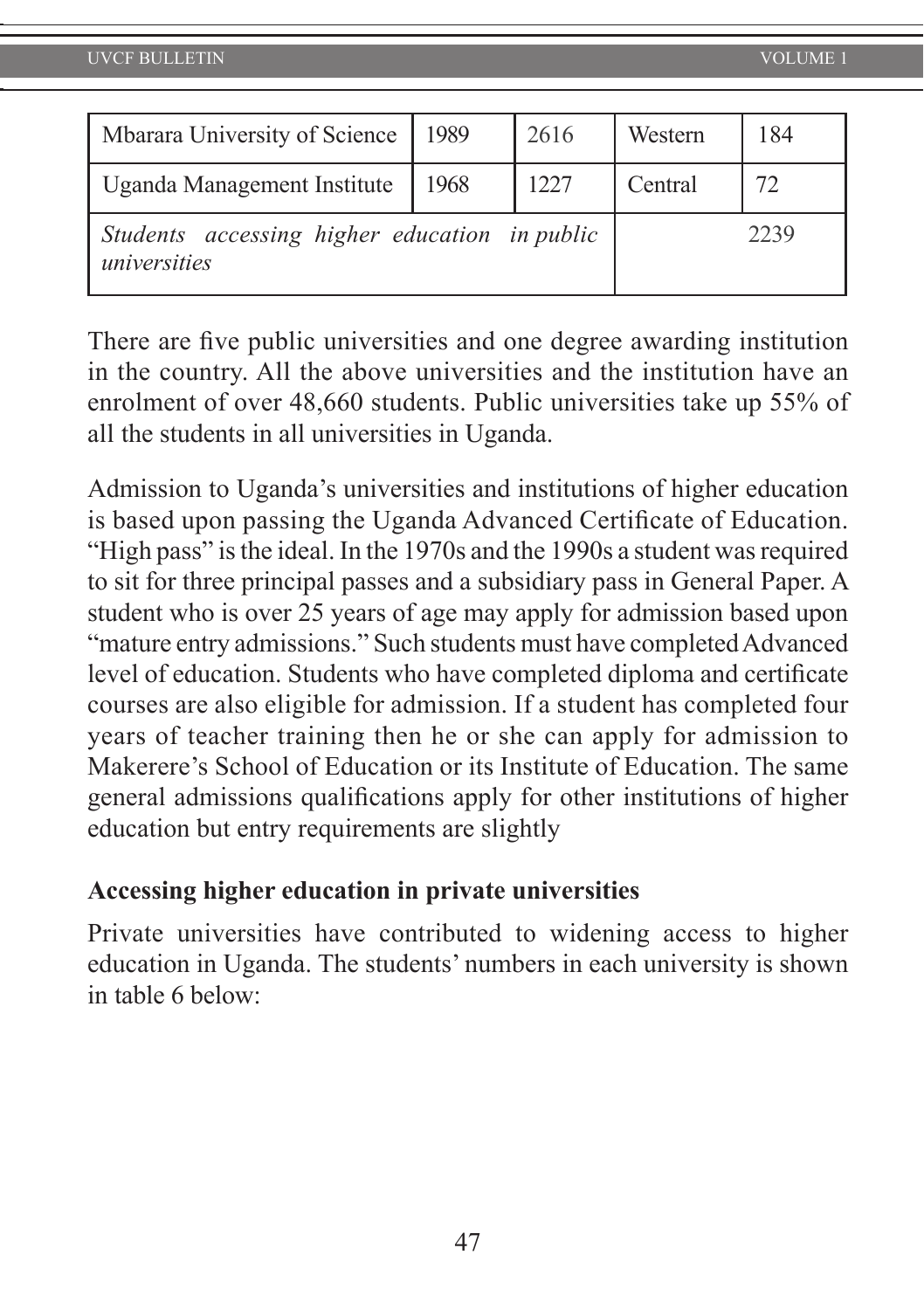|                 | <b>Name</b>                                         | Establi-<br>shed | <b>Students</b> | Location | <b>Staff</b> |
|-----------------|-----------------------------------------------------|------------------|-----------------|----------|--------------|
|                 |                                                     |                  |                 |          |              |
| $\overline{1}$  | African Bible University                            | 2000             | 25              | Central  |              |
| $\overline{2}$  | Aga Khan University                                 | 1983             | 140             | Central  | 12           |
| $\overline{3}$  | <b>All Saints University</b>                        | 2008             | 800             | Northern |              |
| $\overline{4}$  | <b>Bugema University</b>                            | 1997             | 1,241           | Central  | 75           |
| $\overline{5}$  | <b>Busoga University</b>                            | 1999             | 2,500           | Eastern  | 102          |
| $\overline{6}$  | <b>Fairland University</b>                          | 2001             | 482             | Eastern  | 32           |
| $\overline{7}$  | Islamic University in Uganda                        | 1988             | 5,000           | Eastern  | 142          |
| 8               | Kabalc University                                   | 2001             | 114             | Western  | 33           |
| $\overline{9}$  | Kampala University                                  | 1999             | 4000            | Central  | 66           |
| 10              | Kampala International<br>University                 | 2001             | 2010            | Central  | 467          |
| 11              | Kumi University                                     | 2004             | 700             | Eastern  | 44           |
| 12              | Lugazi University                                   | 2007             | 400             | Central  |              |
| $\overline{13}$ | Mutesa I Royal University                           | 2005             | 500             | Central  |              |
| 14              | Ndejje University                                   | 1992             | 2,164           | Central  | 99           |
| 15              | Nkumba University                                   | 1994             | 4,260           | Central  | 139          |
| $\overline{16}$ | <b>St Lawrence University</b>                       | 2006             | 1493            | Central  |              |
| 17              | Pentecostal University                              | 2001             | 315             | Central  | 76           |
| 18              | <b>Uganda Christian University</b>                  | 1997             | 6000            | Central  | 118          |
| 19              | <b>Uganda Martyrs University</b>                    | 1993             | 3500            | Central  | 196          |
| $\overline{20}$ | <b>Bishop Stuart University</b>                     | 2002             | 3600            | Western  | 51           |
| $\overline{21}$ | Mountain of the Moon<br>University                  | 2005             | 281             | Western  | 55           |
| 39,525          | Number of students admitted to private universities |                  |                 |          |              |

Table 6: Accessing higher education in public universities!008/2009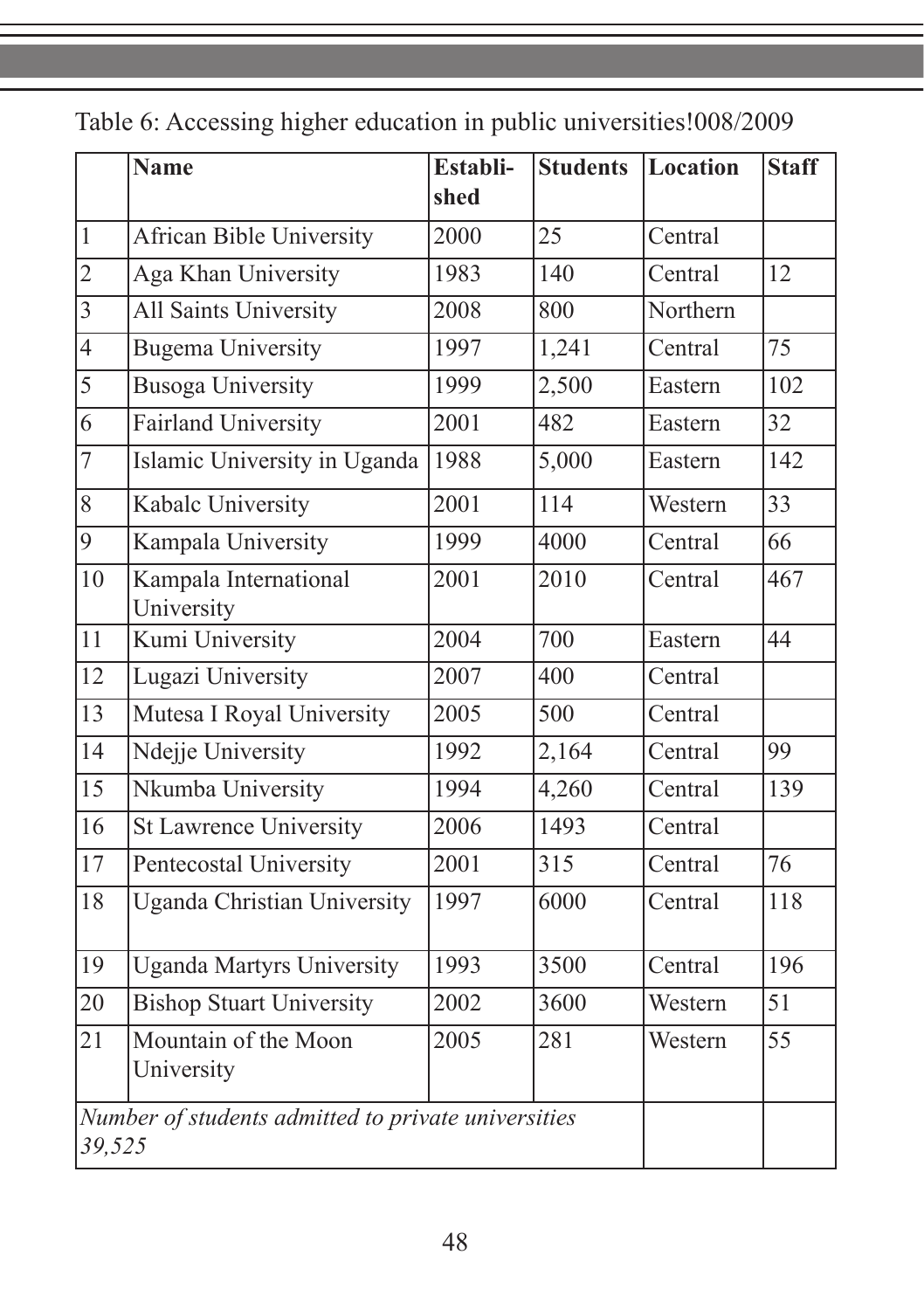The 21 private universities in Uganda had a total of 39,525 students. This accounted for about 45% of all the university students in the country. So access to higher education in both public and private universities is about 104160. This represents about 1% which is a low access rate to higher education in the country.

In 2009 out of the 89,921 students who sat A 'level in 2008, a total of 57,510 candidates qualify to join university as they scored two principal passes which is the minimum requirement for joining university. All universities in Uganda can only take 25,000 students, meaning that more than 27,000 miss university admissions (Ahimbisibwe, 2009). Although it may be argued that not everyone should go University, Senteza Kajubi contends that Uganda would be better off if most its adult citizens had accessed university education. Under the current arrangement government-sponsored students were admitted to public universities as follows:

| <b>Public</b><br>university | students<br>admitted 2008 | percentage | students<br>admitted<br>2009 | Percentage |
|-----------------------------|---------------------------|------------|------------------------------|------------|
| Makerere                    | 1800                      | 58         | 2000                         | 50.1       |
| Kyambogo                    | 700                       | 23         | 850                          | 21.3       |
| Mbarara                     | 300                       | 10         | 490                          | 12.3       |
| Gulu                        | 200                       | 6          | 450                          | 11.3       |
| <b>Busitema</b>             | 100                       | 3          | 200                          | 5          |
| Total                       | 3100                      | 100        | 3990                         | 100        |

Table 7: Admission to public universities in 2008 - 2009 on government sponsorship

It is clear in 2008 and 2009 the access to higher education was not possible even for those who had attained the minimum "Advanced" level grades to join university education. Government could only sponsor a few, and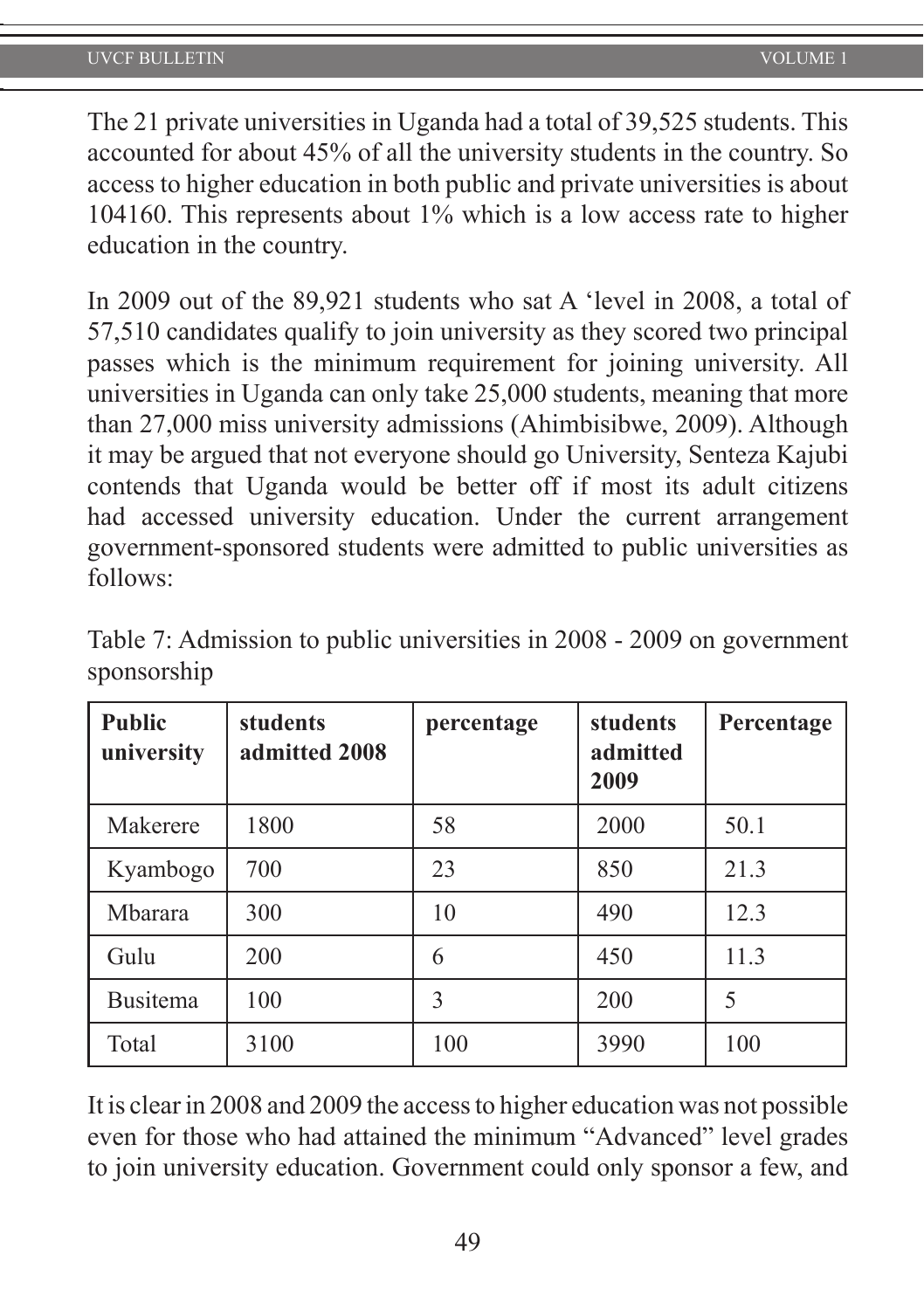all the universities could only absorb 43% of all the students who had obtained the minimum requirements to access university education. The remaining 57% could not find places in universities. Of the 57510, government could only pay for 7% in 2009. All these the issues illustrate that access to higher education in Uganda is fearfully low. That dismal access to higher education has been Senteza Kajubi's overriding concern for almost half a century.

Higher education brings knowledge, skills, research, and right attitudes all of which are important for development for any given country, Uganda inclusive. Without a substantial number of citizens being sufficiently educated, development remains a mirage. Higher education has been the engine of development in many nations in the world. Without higher education, development may not be easily attainable.

## **Senteza Kajubi's philosophy of widening access to higher education**

Senteza Kajubi advocated for a flexible and open access to higher education based on conventional and non-conventional admission criteria such as:

(i) secondary school results (ii) life experiential learning, which may be more valuable than formal school grades. (iii) Credit accumulation and transfer (CAT) in order to open the gates of the university to as many potential learners as possible and to make entry, exit and re-entry more flexible.

In Senteza Kajubi's (2001:4) view, "the ideal student is the one who really wants to learn, who has a thirst for knowledge and a desire for wisdom no matter what his or her test-taking ability or previous achievements at secondary school might have been". He further contended that one of the functions of a university should be to identify and create student scholars out of those individuals who really want to learn, and who might have been left behind and stigmatized as failures by elitist education systems. Students who do not have the merit should be assisted by the university to acquire it through flexible remedial modular, or as access courses. There is also a great need for "Entandikwa" - a kind of soft loan or study-work scheme to assist those individuals who have the merit,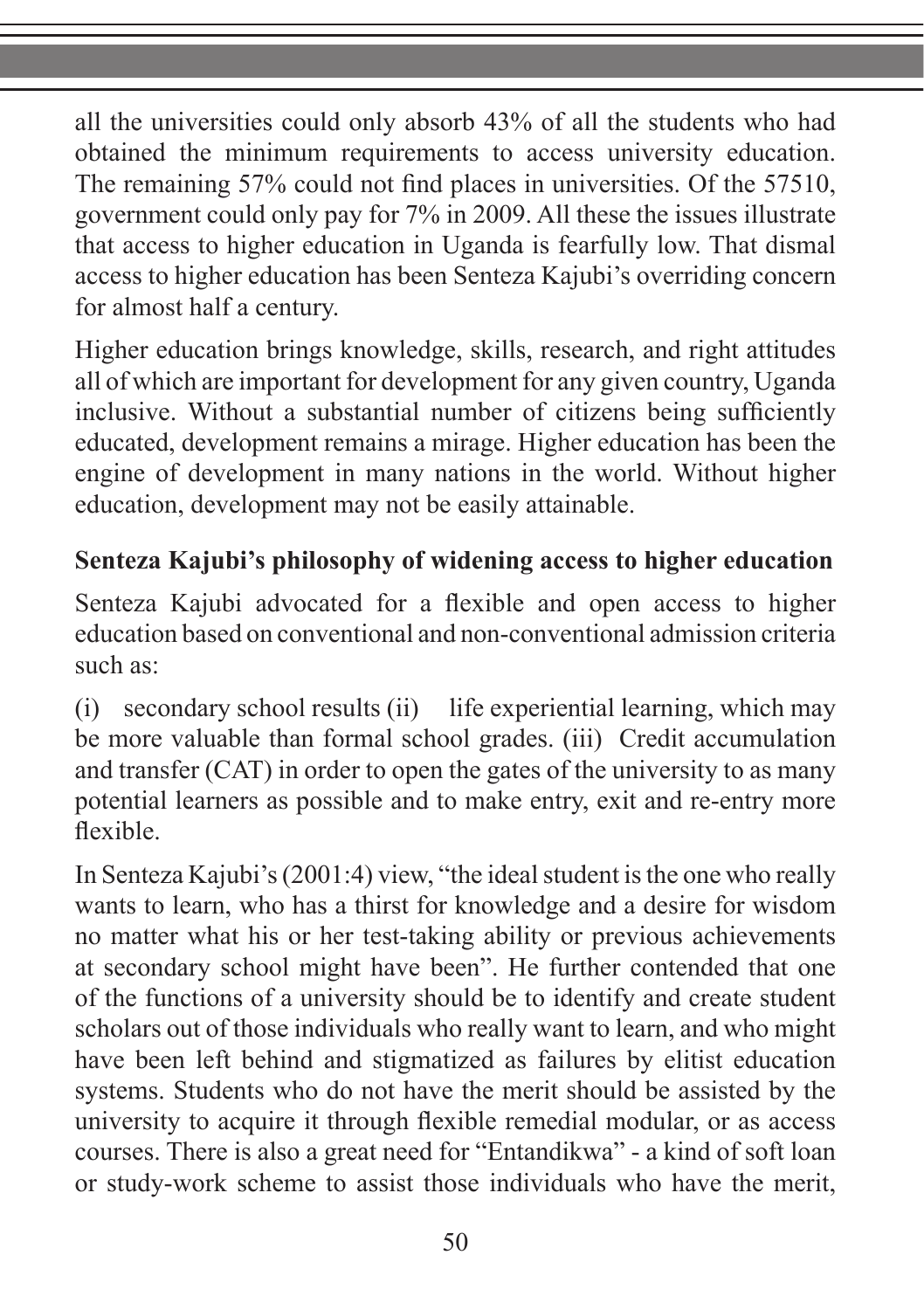#### UVCF BULLETIN VOLUME 1

capacity, perseverance and devotion, but lack the financial means to access higher education. Senteza Kajubi argues that "universities which do not heed the need for the massification of higher education in the 21st Century will render themselves irrelevant and in the long run become academic dinosaurs for they have failed to adjust to the demands of the new environment".

Senteza Kajubi (2001:2) argued that "the greatest challenges of our time, in the least developed countries, is to generate the resources, both human and financial to bring mass higher education integrated with lifelong learning within the realm of possibility". Furthermore, Senteza Kajubi was critical of the elitist system of education because it restricted the access to higher education. In an article entitled "From elitism elitist towards mass higher education: the phenomenon of private universities in Uganda", published in Uganda Education Journal he concurred with Saint (1992) that managing the social demand for access to higher education was perhaps the single most difficult task faced by tertiary sector in Africa. He contended that the emergence of private universities was a godsend in that they were contributing significantly to widening access to higher education in the country.

Senteza Kajubi has used rhetoric to underline the utilitarian importance of widening access to higher education. He posed, "would Uganda be better off if most of its adult citizens were graduates, or if they were not as they are now?" The most appropriate response to that question is that Uganda would be better off of most adult Ugandans were graduates. In the above question one learns Senteza Kajubi's unquestioning faith in education. That faith shows that he took higher education to be synonymous with power and ethics. In the light of that perception it can be concluded that any in which does not encourage widening access to higher education is a condemnation of people to powerlessness.

Widening access to higher education according to Senteza Kajubi is not merely an administrative matter, it is also philosophical one. The one who wants to access higher education is an ideal student the one "who really "wants to learn, who has thirst for knowledge and a desire for wisdom ?''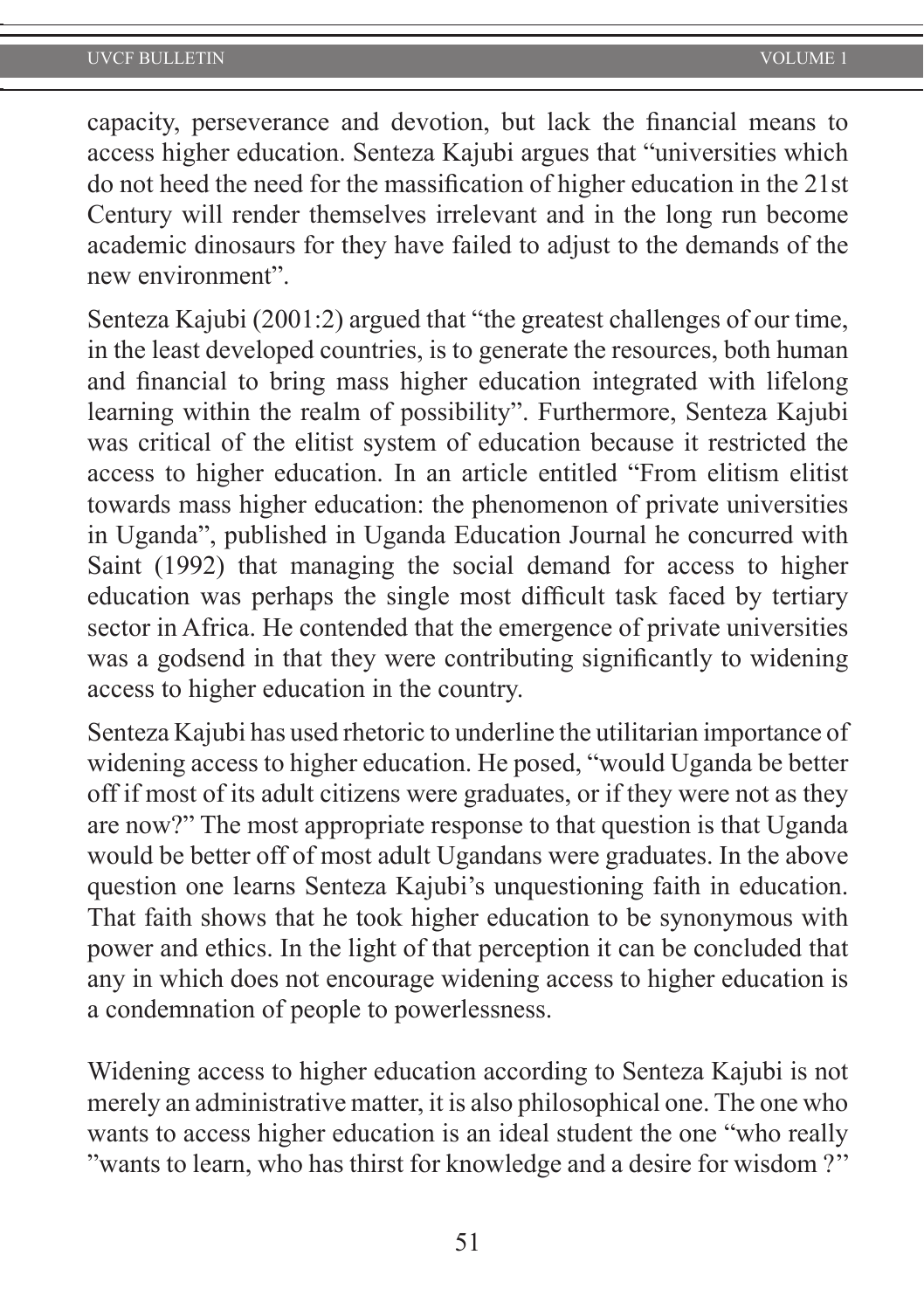what his or her test taking abilities or previous achievements at secondary school might have been" argued Senteza Kajubi (2001:217). His view was that the learners should not be eliminated from accessing higher education on the account of their previous achievements. His position was -J---1 every "thirsty" learner should be allowed to have a taste of the higher education. Such learners should be tested at the time of exiting the higher education. Such testing would help to confirm what the learners were interested in and what they would have grasped. Furthermore, the educators' abilities to assist learners would also be tested.

Senteza Kajubi further contended that a person who spends a year or two or three within the university lecture rooms or laboratories cannot be the same again. He or she would be a transformed person unlike the one who did not have any exposure to university education. Such a person's knowledge, reasoning and analysis abilities would have changed remarkably and probably for a lifetime.

Given the transformational power of education, Senteza Kajubi concluded that the best thing a government can do for its citizens is to widen access to education. The change begins in the mind. This also calls tor educators to have transformational capacity and methodologies. Such educators are able to transform themselves for their own good and the good of the society. In that way higher education had good and clear influence on the development of a society.

Senteza Kajubi prescriptions for widening access to higher education include:

- (i) There should be policies of access that are broad. Admission should be based on secondary school results; life experiential learning; credit accumulation; credit transfer; entry and re-entry allowance,
- (ii) Access to higher education should be flexible and not rigid or monolithic,
- (iii) The largest percentage of higher education is not for creation of specialists but rather for enabling citizens to contribute effectively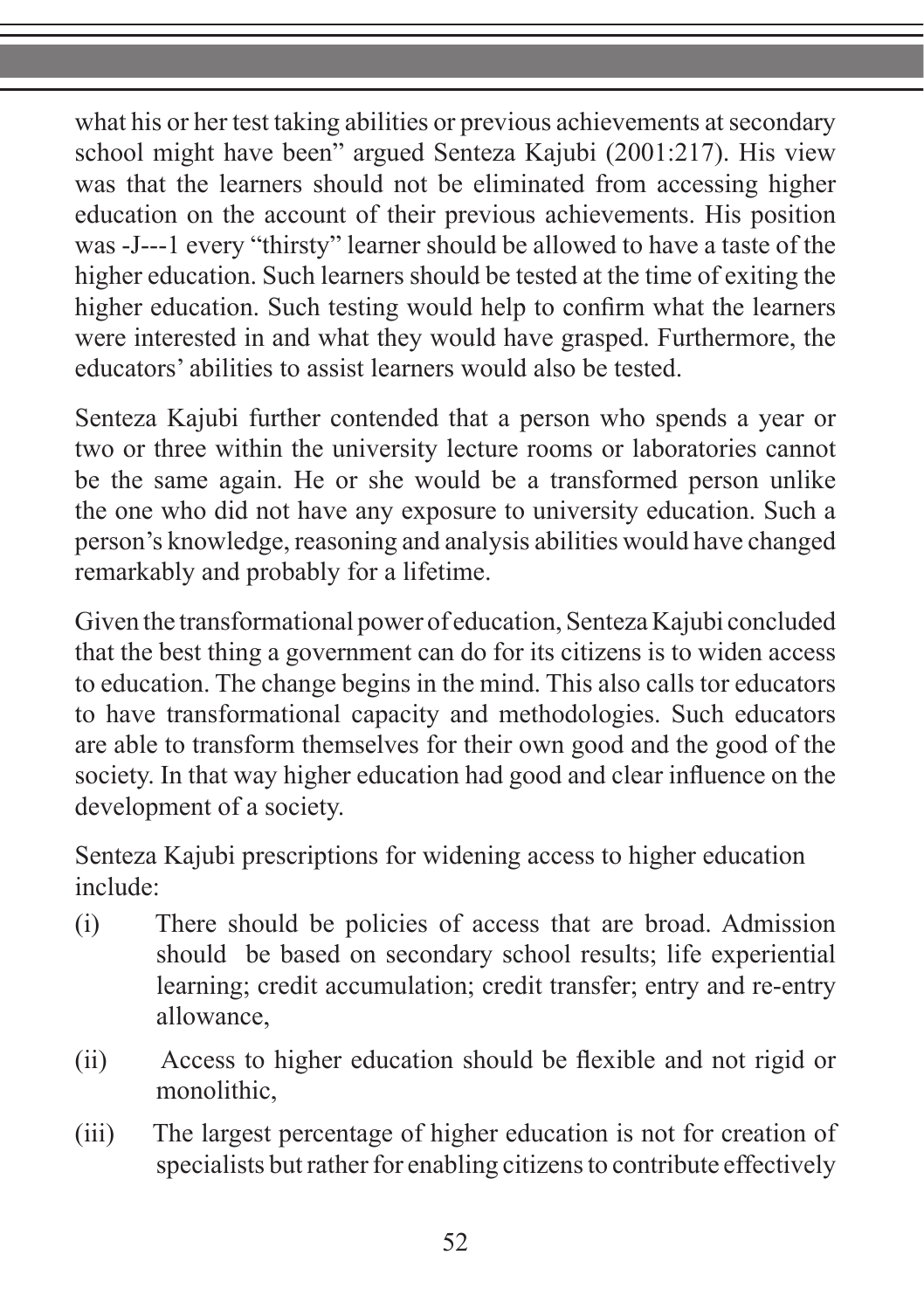to the development of the individuals, their nation and the world generally (2001:47).

## **Implications of Senteza Kajubi's philosophy for research and development**

The term development can be defined as the reduction or elimination of poverty, inequality, unemployment, and squalid conditions within the context of a growing economy. Todaro stated that "development was to be conceived of as multidimensional process involving major changes in social structures, popular attitudes, and national institutions, as well as acceleration of economic growth, the reduction in inequality, and the eradication poverty" (1997:16). This concept of development applies to Uganda most appropriately. The quest for development in poor nations like Uganda is a sustained one.

The theoretical explanation of why individuals, communities, nations and regions seek economic development was given by Todaro (1997). He believes that development is about improving quality of all human lives with three equally important aspects:

Life-sustenance - this is the ability to provide the basic human needs including water, shelter, health care, and protection. When these are missing or are in short supply then the condition of absolute poverty or underdevelopment exists. So the basic function of all development: activities is to give people the means to surmount the hopelessness and misery arising from the want of food, shelter, medical care and protection.

Uganda as a society has not performed well in all the areas of life sustenance. Life sustenance has been elusive in Uganda because of the following reasons: High population growth. Uganda is the fourth country with high population growth rate  $(3.6\%)$  in the world. The population of Uganda has been growing as shown in the table below: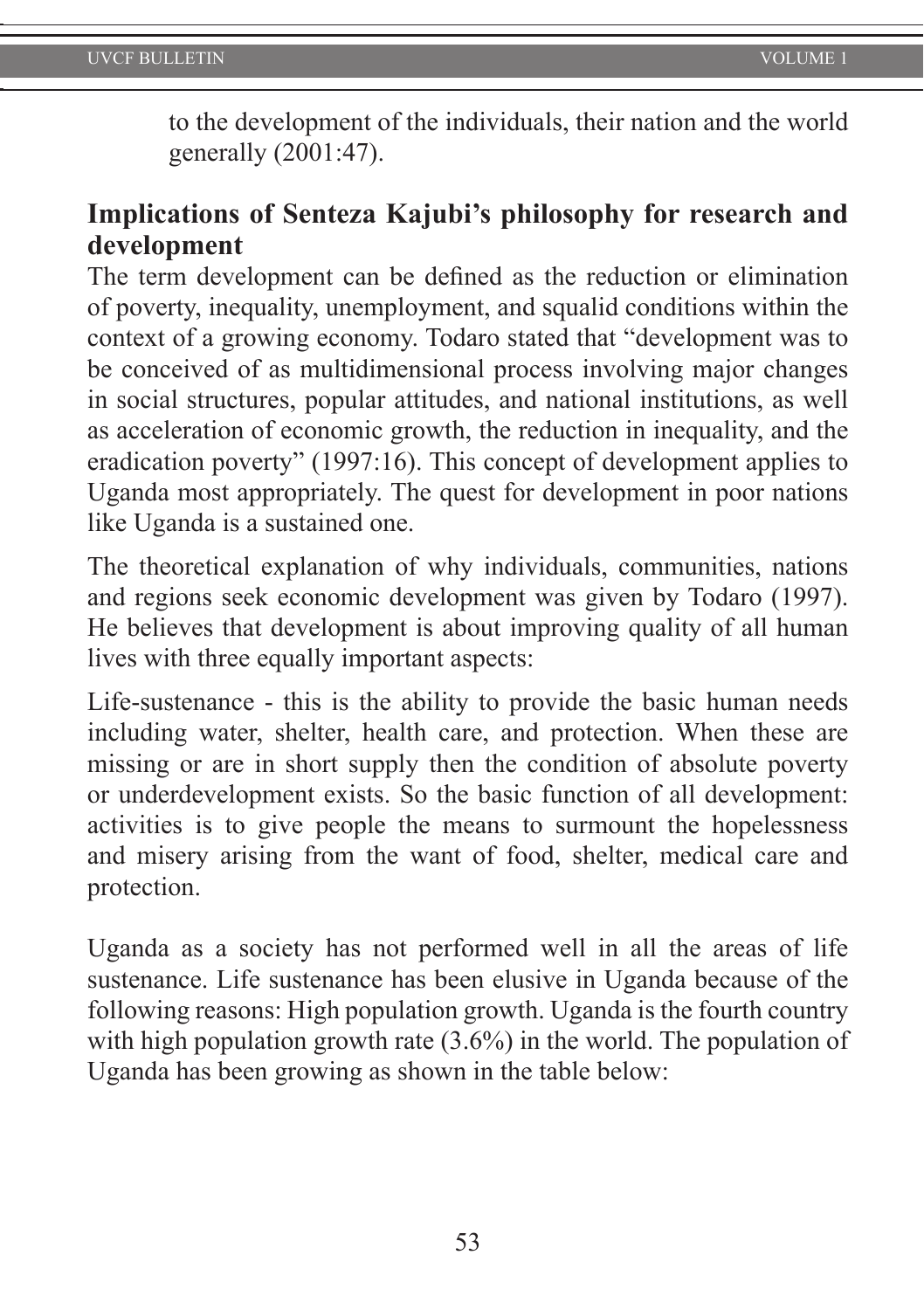Table 8: Growth of Ugandan population, since national census began in Uganda in 1911

| Decade of census | Population in millions          | Variance in millions |
|------------------|---------------------------------|----------------------|
| 1911             | 2.5                             |                      |
| 1921             | 3.0                             | 0.5                  |
| 1931             | 3.5                             | 0.5                  |
| 1948             | 5.0                             | 1.5                  |
| 1959             | 6.5                             | 1.5                  |
| 1969             | 9.5                             | 3.0                  |
| 1980             | 12.6                            | 3.1                  |
| 1991             | 16.7                            | 4.1                  |
| 2002             | 24.7                            | 8.0                  |
| 2009             | 32.3 (estimate of July<br>2009) | 7.6                  |

Source: 2009 CIA World Fact book

It can be noted that Ugandan population began growing even faster in the last two decades. The growth of Uganda population is the fourth highest in world, the highest being United Arab Emirates 3.83%, followed by Liberia with 3.66%, and Gaza Strip with 3.61%. Uganda leads all its neighbouring countries in population growth rate: Burundi has 3.44%; DR Congo 3.27%; Rwanda 2.78%; Tanzania 2.07%; Kenya 2.76%; and Sudan 2.13% (Xinhua News Agency, 2009). Uganda's population growth rate is above the Sub-Saharan Africa population growth rate average of 2.4%. Such high population growth is big challenge to development.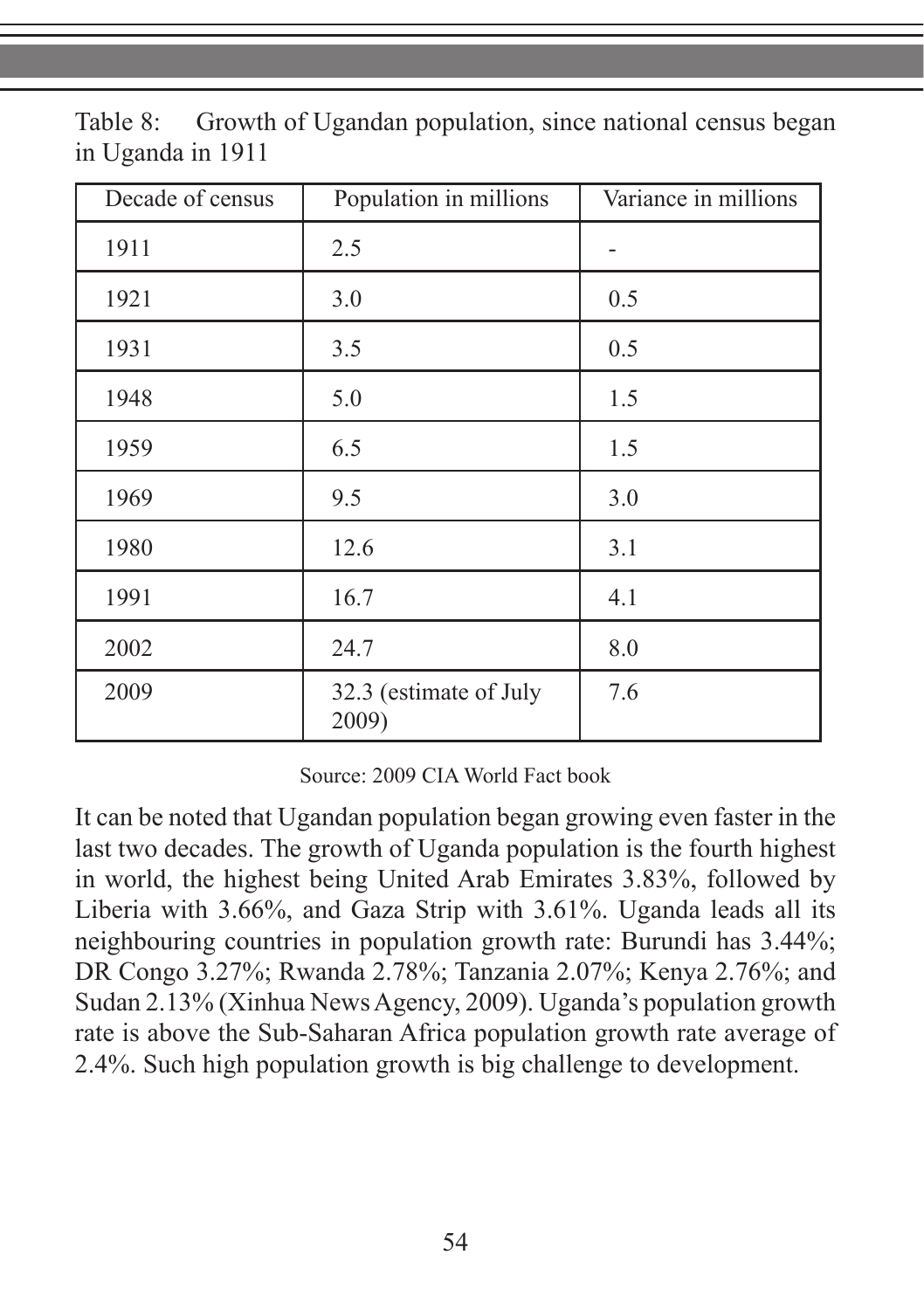

In the chart above, it can be seen that Uganda's population has grown steadily in the last one decade from 2.7% to 3.6%. There has been 0.9% difference in growth since 2000 which is rather high and unmanageable given the amount of resources in form of infrastructure (schools, universities, housing, roads, hospitals etc), and resources (food, water, electricity, etc) and jobs Uganda has currently. Uganda is overburdened already by the 32.3 million people. There have been numerous stories in the media insufficient resources in terms of land, schools, electricity, roads, jobs, famine, poor housing, hospitals with no drugs, etc. Complaints and conflicts are a common occurrence in the country. When population growth continues unchecked, it becomes rather impossible to attain the desired development.

A high population growth rate usually outpaces the inelastic natural resources that livelihood depends on. It may require new techniques of growing food to feed a big population. It requires increase in social services like schools, hospitals, housing, and universities. Uganda has faced the challenges of providing social amenities to all citizens. There is incessant outcry over unemployment, land, food, and so on. High population growth rate makes development impossible as many citizens cannot access basic necessities of life.

Senteza Kajubi's advocacy for widening access to higher education can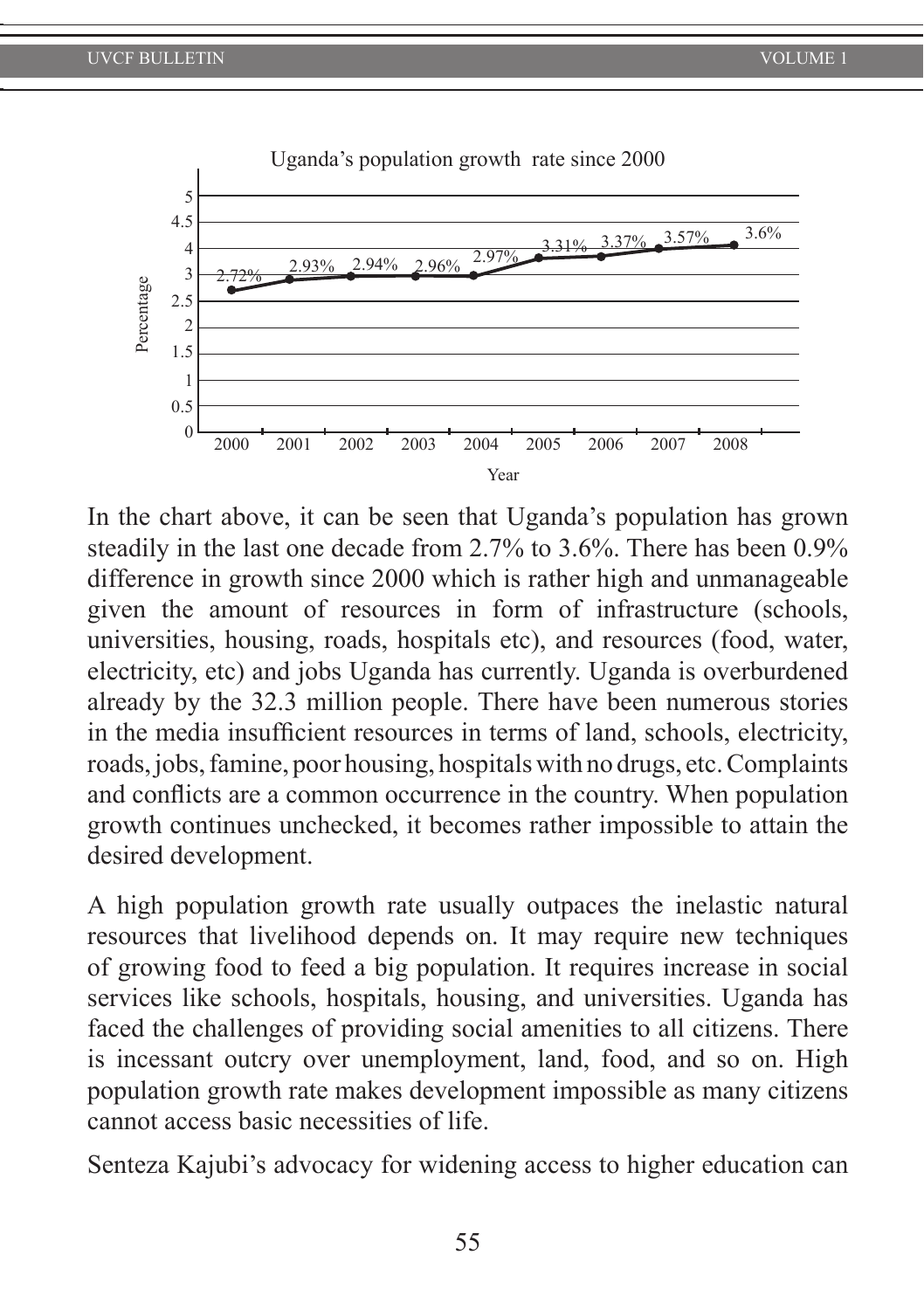play a considerable role in dealing high population growth rate which hinder development. The population growth rate in Uganda is high because Acre is a high fertility rate in context of low usage of family planning techniques; there are numerous young marriages in the country especially in rural areas. The fertility rate in rural Uganda is 7.8 while in urban areas it is 4.3. The fertility rate in the rural areas is high because there are fewer people who are well education to appreciate and use family planning methods. Population growth rate in Uganda has also been augmented by influx of refugees from Rwanda, DR Congo, the Sudan and other places.

Higher education has a significant contribution to development. The implication of Senteza Kajubi's theory of widening access to higher education is that it is possible to reduce unprecedented population growth we. Women who attain university education are able to control their reduction rate by: (a) taking long before embarking reproduction. By the time they complete their university education they will have on average cached the age of 25 years. At that age, they have delayed their reproduction by almost a decade compared with their counterparts in rural areas who have their first babies at the age of 15 years, (b) The educated women acquire a sense of career and they give it a serious focus such their interest in having many children reduces, (c) Women with university education seam to use family planning methods which helps them to control their fertility rate. For all the above reasons a bigger percentage of educated women do not aspire to produce many children, (d) Educated husbands do not yearn for bigger family sizes. It is thought that even educated men will intend to have fewer children. When population is controlled at both family and national level it becomes possible to plan for personal development.

## *Higher education research contribution to provision of food*

Widened access to higher education contributes to development in I roles of the university. When academics carry out research and develop better yielding crops like clonal coffee, bananas that are resistant to diseases and give higher yields, higher education will have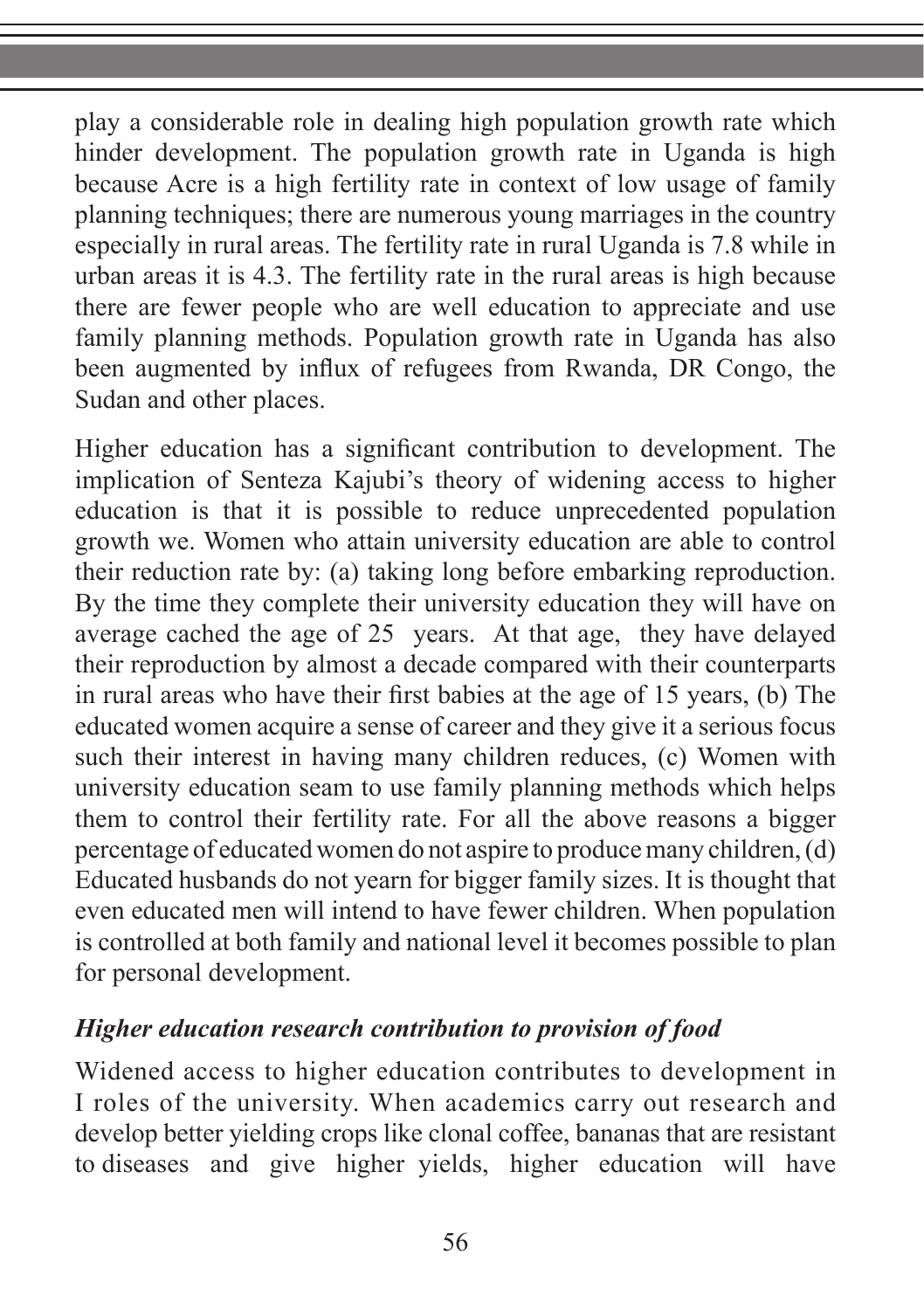contributed to development. So higher education can lead to increased production of food for the ever increasing population. So the more people who are highly educated and are able to carry out research the better.

### *Higher education Research and health care provision*

Academics in the field of medicine provide treatment in hospitals and other health units. In addition to that, medical research leads to development of drugs like *naverapine* which has helped to reduce mother to child transmission (MTCT) of HIV infection. In this way, higher education makes a great contribution to sustenance of life. In 2009, the ratio of medical doctors to population was 1:24000. This means Uganda with a total population of 32.3 million people, has less that 1500 medical doctors. This means there are very few medical doctors compared to population. So the more doctors trained by the universities the better.

(b) Self-esteem - this refers to self-worth and self-respect without being manipulated and exploited by others. All people and all societies seek some form of self esteem, the nature of which may differ from culture to culture and from society to society. It is stated that the term self-esteem has been defined from different perspectives. It was originally defined as a ratio found by dividing one's successes in areas of life of importance to a given individual by the failures in them or one's success (James, 1983). In the 1960s Rosenberg defined self-esteem as a stable sense of personal worth or worthiness. Branden (1969) described self-esteem as the experience of being competent to cope with the basic challenge of life and being worthy of happiness.

Theorists like Maslow (1987) included self-esteem in the hierarchy of needs. Self-esteem was put on fourth level of the hierarchy needs, that is. well above physiological, security, and social needs. So self-esteem was seen by Maslow to be a higher level need.

Although there are differences in definition of self-esteem, the central aspect of it is sense of self of worth. Todaro (1992) on this value, stated that it was necessary to create conditions conducive to the growth of people's self-esteem through the establishment of social, political, and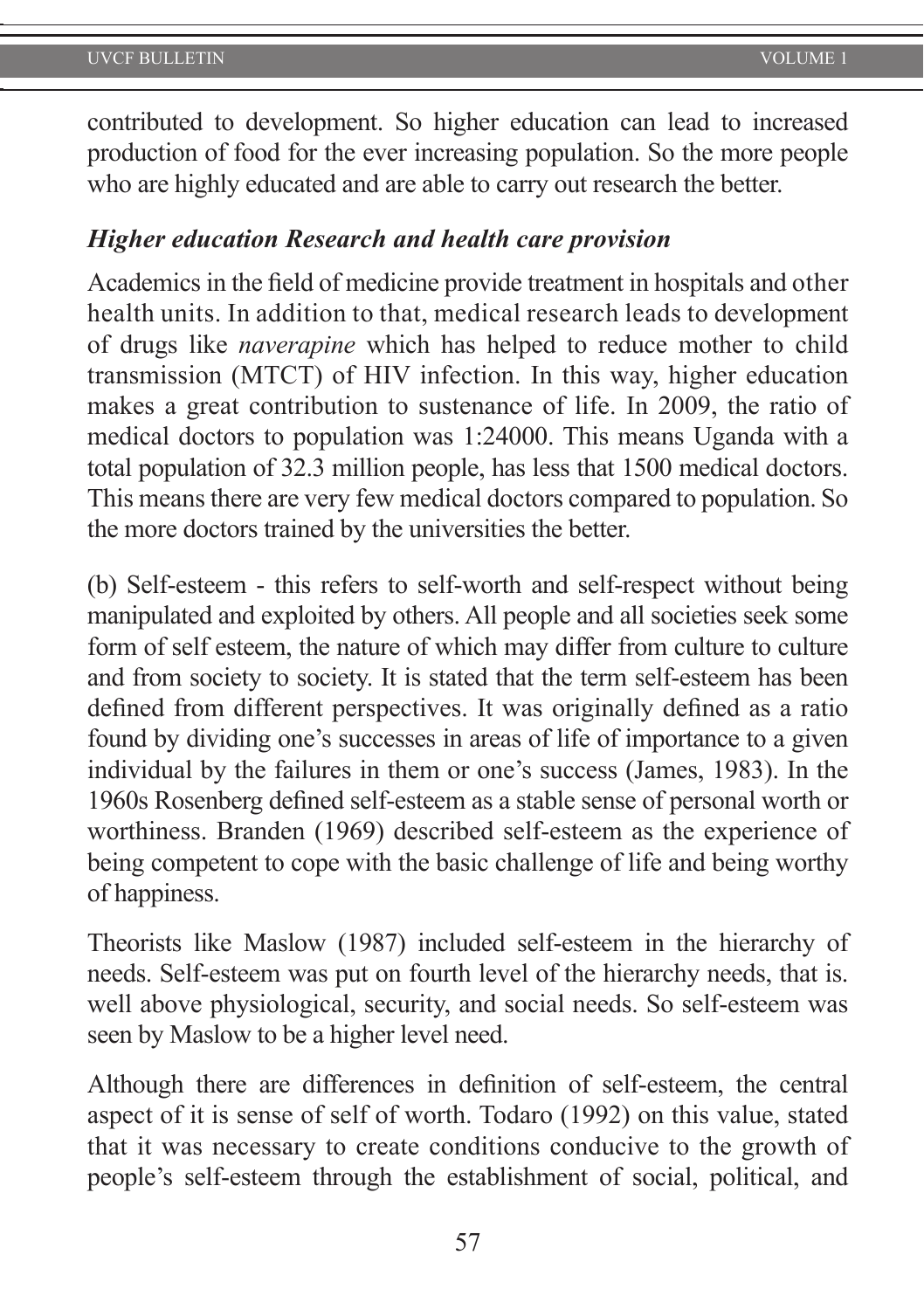economic systems and institutions which promote human dignity and respect. In so called developed nations there is considerable self-esteem arising from the ready access by the majority of the population of the materials things which bring with them economic wealth and technological power. In turn citizens of such countries acquire self-esteem. Those who do not have sufficient food, clothing, medical care, technology, savings, etc are described as starving, paupers, diseased, backward, and poor.

The things like food, clothing, medical care, technology and savings that give a person self-respect seem to be elusive to most Ugandans. Indeed how can a people have self-esteem when over 1,719,712 people had lived in Internally Displaced People's (IDP) camps in the North of the country *(Human development report,* 2007:23). How can the population have selfesteem in a country where GDP per capita is UGX575,405. Ugandans may not have self-esteem when the country experiences unfavourable balance of trade every year. Self-esteem is elusive when the life expectancy is below 50 years. This is a country where corruption has eaten up the moral fibre of the society. Many Ugandans are reduced to buying second clothing *(emivumba).* Over 31.1% or more than 10 million of Ugandans live in abject poverty. When people beg soap and sugar from masqueraders, crooks, armed thugs, and hangers-on pretending to be saviour politicians.

Widened access to higher education can contribute to the restoration of self-esteem. As people get educated their prospects of getting job and improving their standards of living become brighter. That gives them a sense of self-esteem. Furthermore, higher education equips graduates with the capacity to analyse issues which also endows them with some amount of self-esteem. So, the more people that access higher education, the more people that experience self-esteem. It is for such a reason that Senteza Kajubi has been an ardent advocate of widening accessing to higher education.

(c) Freedom from servitude - this is the freedom to choose and to be free from slavery of alienating material conditions of life. It is also freedom from servitudes to other people, to nature, to ignorance, to misery, to institutions and dogmatic beliefs. Freedom involves expanded range of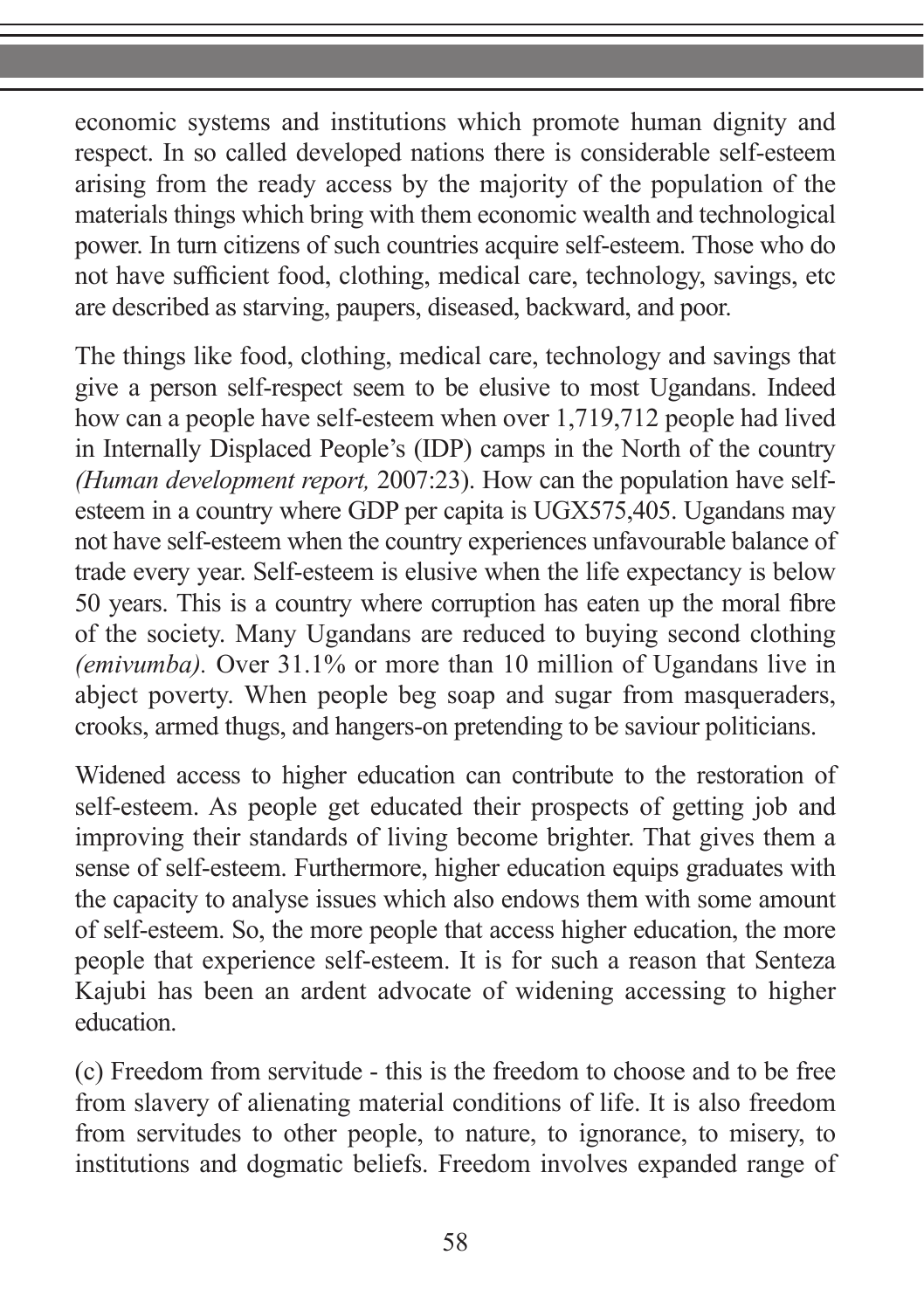choices for society and its individual members. It also means minimising the external constraints that prevent people from pursuing social goals which are developmental.

Freedom from nature implies that at individual and societal levels, people have invented means of overcoming natural barriers to good life. This means that people have means of transforming natural things into usable resources. For example instead of people depending on grass and sticks to make dwelling shelters, they can turn clay into tiles and bricks. With these they can construct better and permanent houses. Much of Ugandans especially in rural areas still live huts made of sticks and grass. Good housing is an indicator of development. Educated people usually find means of building permanent houses and in so doing they contribute to development. So the more highly educated the society has the better the dwellings the society will have.

Freedom from ignorance calls for the greatest number of citizens being sufficiently educated. So literacy is one of the indicators of development in any given society or family. Senteza Kajubi's widening access to primary and higher education was intended among other things to fight servitude to ignorance. The translation of Senteza Kajubi's recommendations into Universal Primary Education and the liberalisation of higher education which has led to establishment of more than 20 universities in two decades indicate the relationship between his theory of widening access to higher education and development.

In Uganda there is a good number of people who are still slaves to misery. Some resist vaccination against the killer diseases. The consequence of this is polio, measles, and other ills. So, the sick whether children or adults, their relatives and friends are beleaguered by misery arising from suffering and death. If there are many educated parents, they easily comprehend the value of vaccination and other ways of eradicating some avoidable diseases.

There are people who are still slaves to institutions and dogmatic beliefs. For instance in Uganda there are many people who still believe in the institutions of female circumcision or clitoriodoctomy. This cultural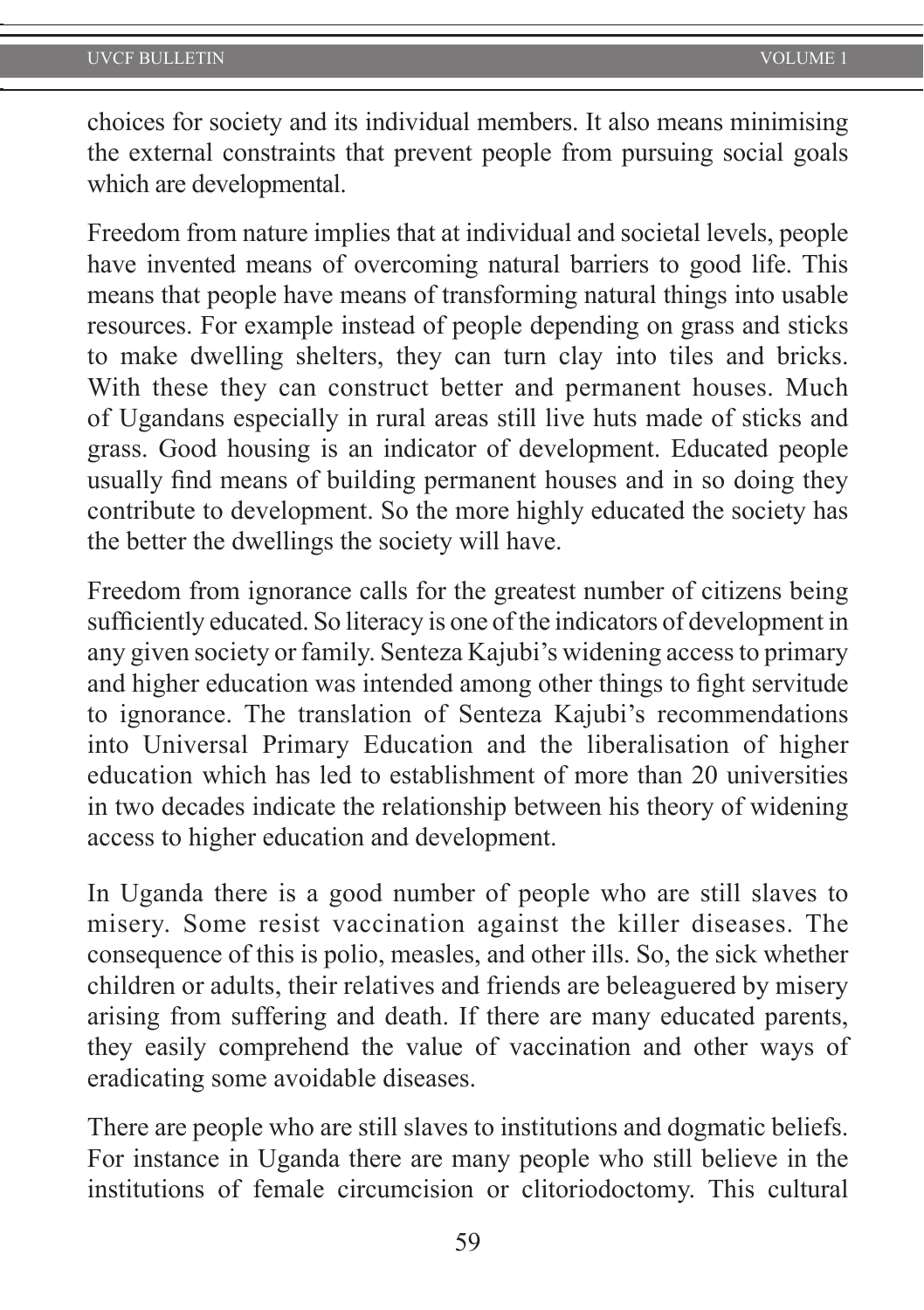practice has several health side effects. The people who perpetuate clitoriodoctomy are mainly those who are informed because they are not educated. With education especially of girl-child it is possible to eliminate such odious practice. In that way when access to higher education is widened in such a way that most girls attain higher education, they are able to resist the practice. In society where some members still believe that child sacrifice would enrich them, it requires people to be well educated in order to overcome such destructive beliefs. Child sacrifice is not only a crime but also a violation of a child's human rights. Wealth enables people to have greater control over nature and physical environment. It also enables people to choose freely greater leisure, more goods and services or to choose not to enjoy those material things.

The relationship between Senteza Kajubi's theory of widening access to higher education and development was expressed clearly when he stated in the Education Policy review Commission Report that "government attaches greater importance to development of education in Uganda because it recognises the fact that education is a powerful tool for transformation of society. It plays a key role in achieving moral, intellectual, ideological, cultural and social development of the people in society, democracy, economic progress and security for all its citizens"  $(1992:1)$ .

## **Conclusion**

This study has examined Senteza Kajubi's theory of widening access to higher education. His overview was always that the "in education as in health, the more people who participate, the better it is. Quantity enhances quality and does not diminish it" (1998). Although government created four more universities in the last two decades, and put in place the liberalisation policy which enabled the private sector to establish private universities which were about 21 by the end of 2009, access to university was still low in Uganda. According to Senteza Kajubi there was still elitist approach in admitting students to universities. He, therefore, advocated widened accessed to higher education without preventing the "ideal higher education learner" through restrictive entry requirements.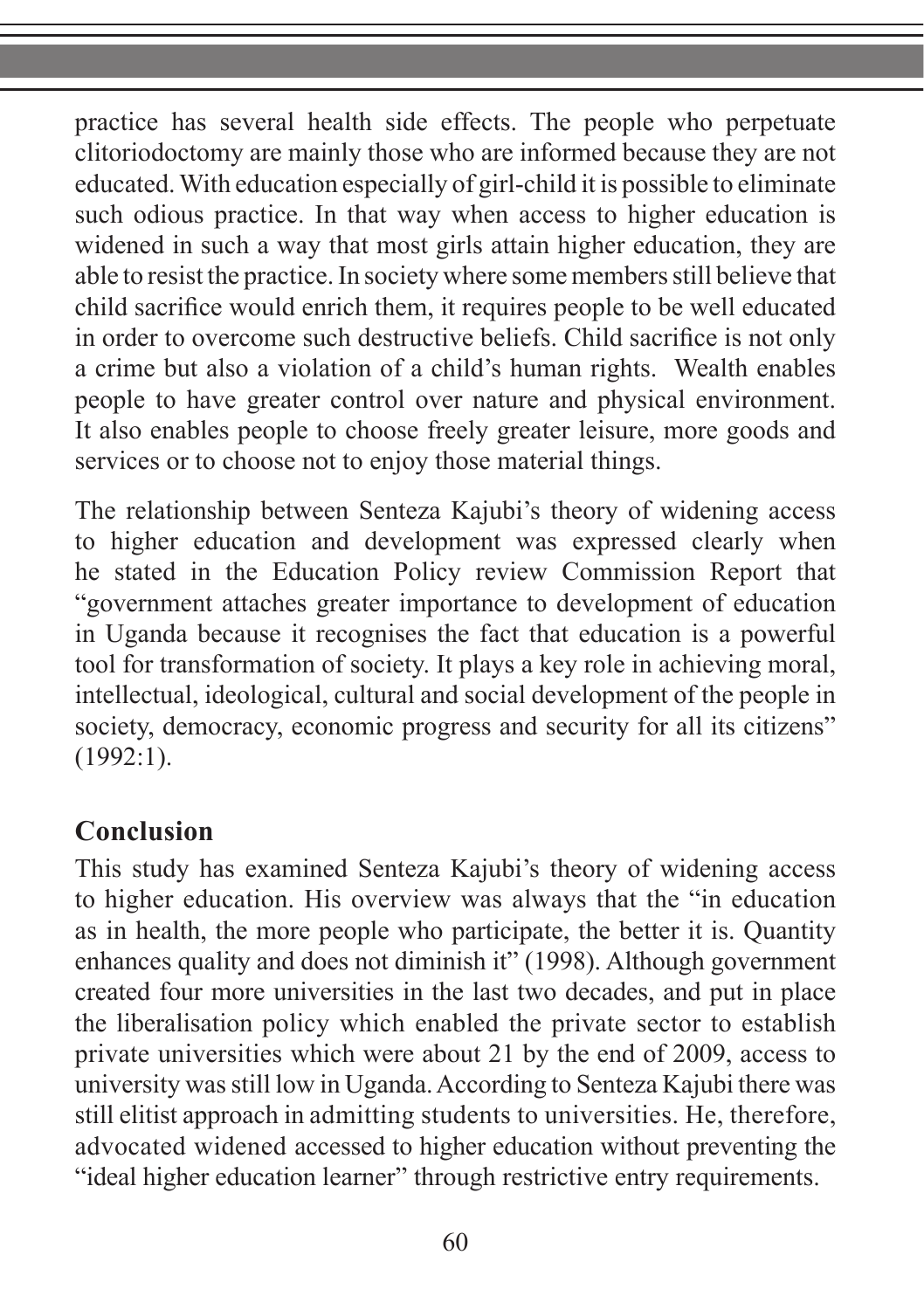#### UVCF BULLETIN VOLUME 1

Senteza Kajubi concurred with Saint (1992) that managing the social demand for access to higher education was perhaps the single most difficult task faced by the tertiary sector in Africa today. Senteza Kajubi argued that one of the solutions to widening access was in private universities, colleges and other institutions. He argued that these were "potentially important ways of widening access to higher education without increasing significantly the financial burden of government" (1998:2). Senteza Kajubi noted that private universities' contribution to widening access was limited because they did not have the capacity of a strong university and tertiary institutions. Private universities have concentrated mainly on undergraduate courses. In that way the contribution of private universities to widening access has also been somewhat limited.

Senteza Kajubi's widening access to higher education has a clear relationship with development. Higher education enables graduates and the society to overcome some of conditions of underdevelopment. The more educated people a society has the higher the level of development that society will have.

### **References**

- James W (1983) *The Principles of Psychology.* Cambridge, MA: Harvard
- UniversityPress. Mande W M and Kiwanuka E (2008) *Professor Senteza Kajubi and Nkumba University.* Entebbe: Nkumba University. Maslow, A H (1987) *Motivation and Personality.* 3rd Edition. New York: |

Harper andRow.

- *Human Development report* (2007) Saint W S (1992) "Universities in Sub-Saharan Africa: A World Bank
- Technical Paper"Number 194. Washington: World Bank. Senteza Kajubi W (1997) "Economic rather than political factors explain the brain drainproblem in Uganda". Lecture delivered at King's College, Buddo on 22nd October.

Senteza Kajubi W (1991) Revolution in Education? Tackling the Diploma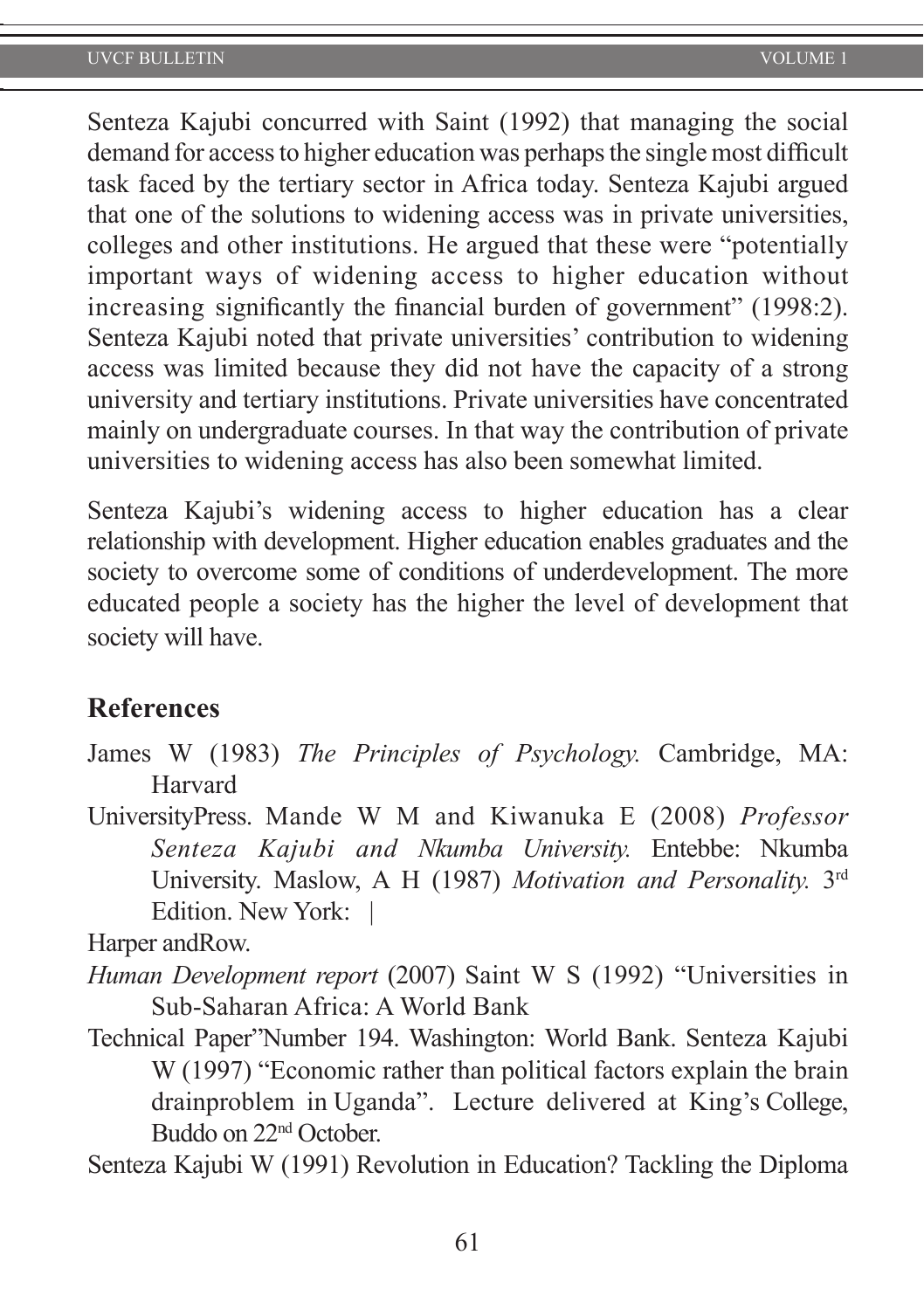disease. InHansen H B and Twaddle M (Eds) *Changing Uganda: The Dilemma of StructuralAdjustment and Revolutionary Change.*  Kampala: Fountain Publishers.

- Senteza Kajubi W (1998) From the elitist to mass higher education: the phenomenon ofprivate universities in Uganda. In *The Uganda Education Journal.* Volume 1 .Number 1. Kampala
- Senteza Kajubi W (2001) "Coping with the challenges of higher education in the twentyfirst century". In Mande W M (Ed) *Effective Teaching in Higher Education.Eniebbe:* Nkumba University.
- Senteza Kajubi W (1981) "Education for national integration and development inAfrica". In The *Uganda Quarterly Review.* Volume 1 Numbers 3 and 4.
- Senteza Kajubi W (2002) Progress and future directions of higher education in Uganda.Nkumba University.
- Ahimbisibwe, F (2009) Uganda: University Entry Points Announced. http://allafrica.com/stories/2009Q5120081 .html "*Widening Access to Higher Education"* (2009)
- http://www.hefcw.ac.uk/Widening\_Access/wideningaccess.htm
- Mande, W M (2006) Management of private universities in Uganda. Available athttp://ahero.uwc.ac.za/index.php?
- Kariwo M T (2007) Widening Access in Higher Education in Zimbabwe. HigherEducation Policy, 2007, 20, (45-59). www. palgrave-j ournals. com/hep
- Todaro, M (1997) *Economic Development*. 6<sup>th</sup> Edition. New York: Addison Wesley Longmanlnc.
- Smith A (2006) Government failing to widen university access, figures show. In *Education Guardian,* http://www.guardian.co.uk/ education/Warwick D (2006) Widening guardian, co. uk/education to higher education.
- Uganda: Higher education (2009) http://education.stateuniversity.com/ Uganda population growth rate (2009) Xinhua News agency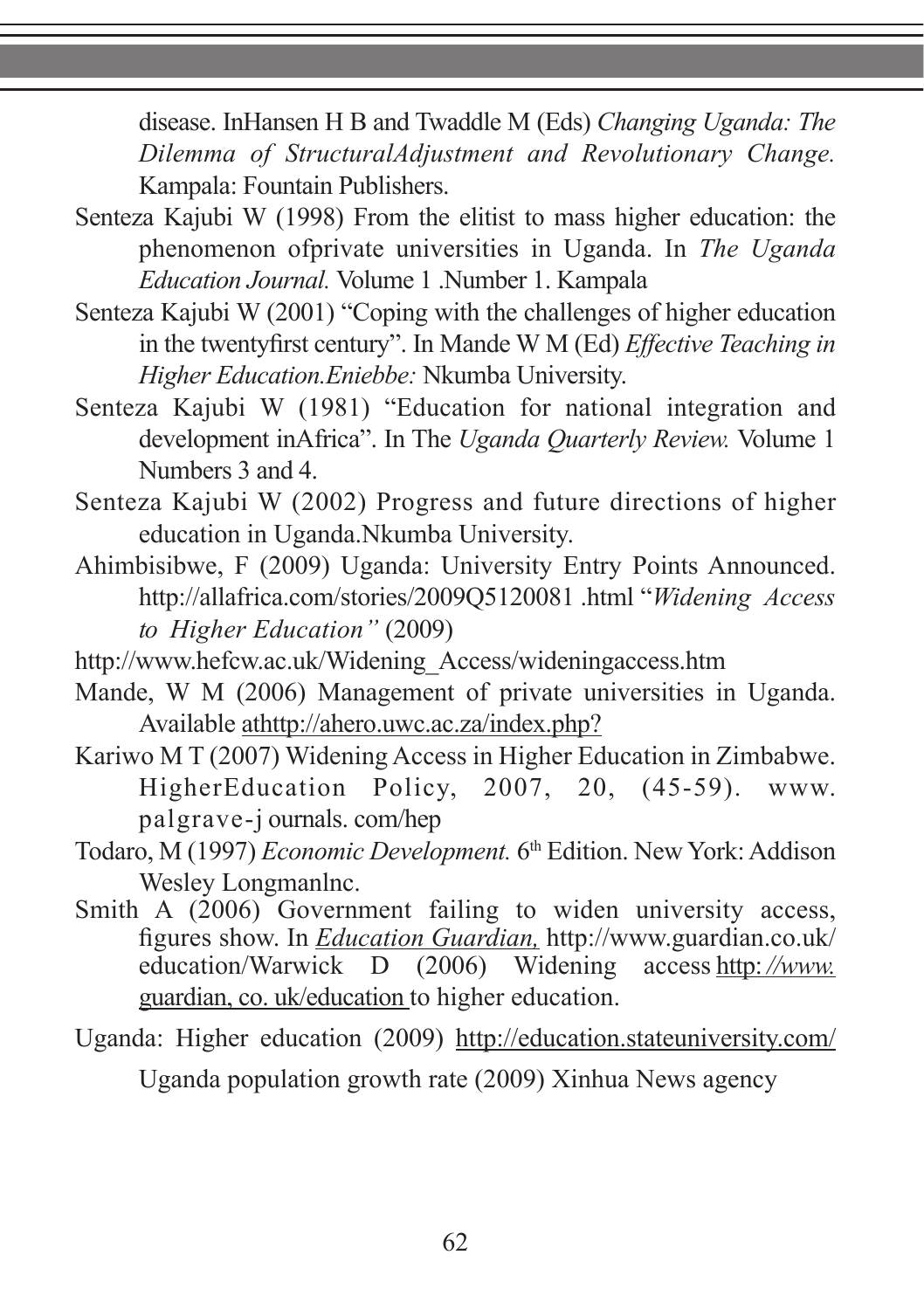# **APPRECIATION OF FORMER CHAIR PERSONS OF THE VICE CHANCELLORS FORUM**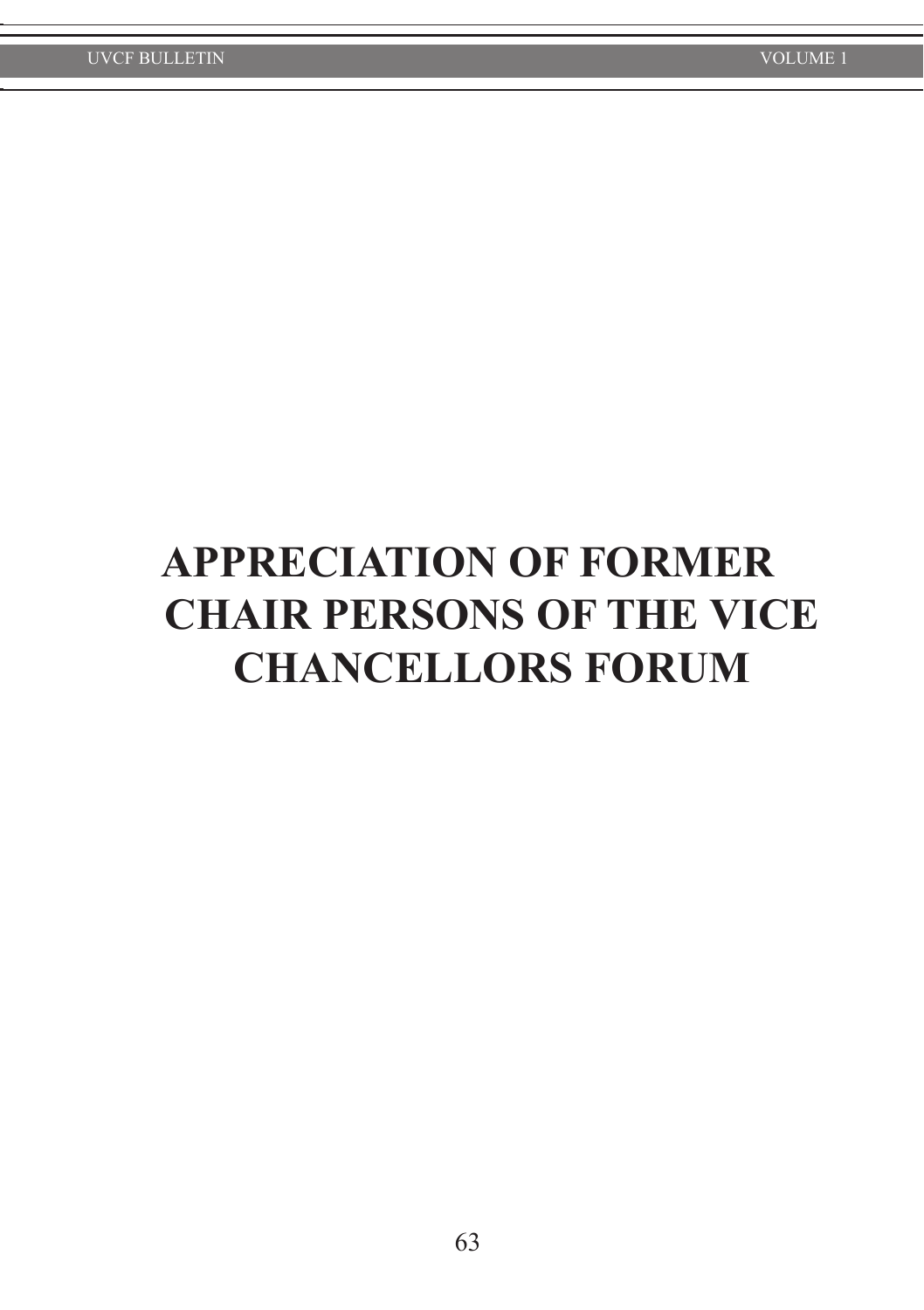## **FIRST CHAIRPERSON OF UVCF (1996 - 1997)**



*Prof. Michael Lejuene*

In 1996, when I was Vice Chancellor of Uganda Martyrs University, the idea of a closer collaboration between institutions of higher learning was idea of a closer collaboration between institutions of higher learning was mooted by me and discussed with some colleagues in higher education. These were Professor John Ssebuwufu, then Vice Chancellor Makerere University, Professor Frederick Kayanja, Vice Chancellor, Mbarara University of Science and Technology and Professor Albert Lutalo Bbosa, then principal of ITEK. A first meeting was held at Uganda Martyrs University in October 1996 where we agreed to meet at least twice a year and discuss matters of common interest. The whole idea was to have informal meetings without any administrative ties attached to them. Soon it became evident that all Vice Chancellors in Uganda should be invited and this brought the need to put down on paper some of the basic rules which would govern this informal gathering. Brief statutes were written and approved by the then members. We decided then to open the doors to Registrars so as to have a broad spectrum of ideas exchanged. It was also resolved that the chairmanship of the Forum should be rotational, for a period of two years and in alphabetical order, starting with Uganda Martyrs University. The secretary to the forum should also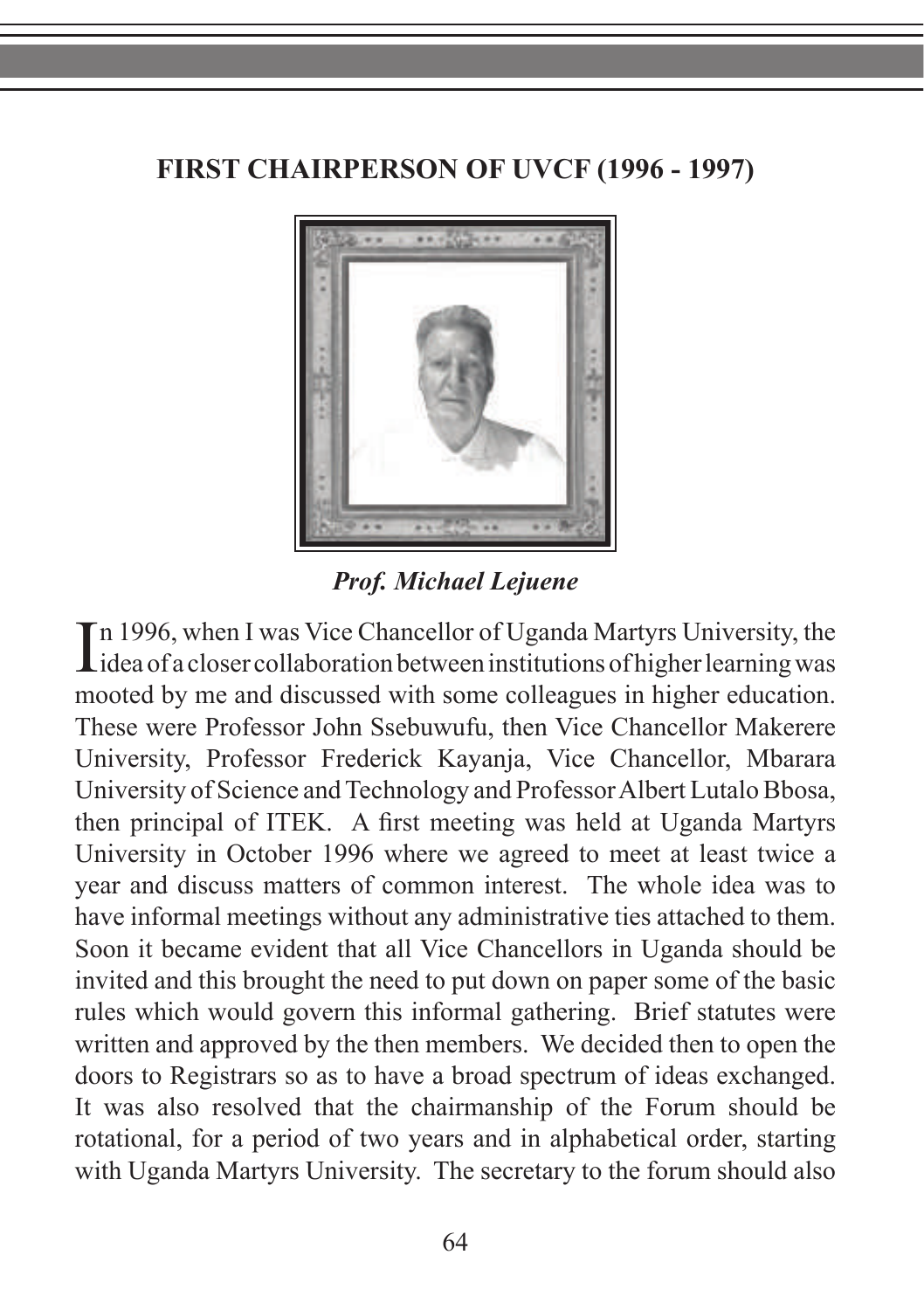be the PA of the Vice Chancellor holding the position of chairperson. It was stated that membership to the Forum was on a voluntary basis, with no financial obligations and it was expected that Vice Chancellors and Registrars would be present in person, not represented by anyone. This has not always been the case and imperceptibly the habit crept in to be represented at a meeting. The host university would entertain its colleagues for the meal of the day.

Because some started to send representatives to the meetings, it brought a presence of people whom we did not think should attend, but in successive years the practice was accepted. I still think that the Vice Chancellors' Forum should reverse to its original idea and given the current number of universities, be a forum of Vice Chancellors only without the possibility of being represented by a colleague. There are sufficient matters to be discussed by Vice Chancellors and they could formulate proposals, ideas etc which could become the basis of advise to government, to universities and the NCHE.

I did not during my tenure as Chairman of the Forum encounter special difficulties as we were a very small group and each one was keen to attend meetings. These meetings were always held at the campus of the university holding the chair of the Forum.

My immediate successors, as chairperson of the Forum, maintained this philosophy for some years. But once an institution becomes too big and statutes are not always clear, the organization risks to loose its initial ideals and risks to become a seat of influence peddling.

Prof. Lejuene was born in 1938 in Belgium. He was Vice Chancellor of UMU from 1994 to 2006. He is one of the former founder members of the UVCF. He served as chairperson of the task force charged with the responsibility of exploring the viability of starting an open University in Uganda.

From 2003 to 2006, Prof. Lejuene was a member of NCHE and chair of the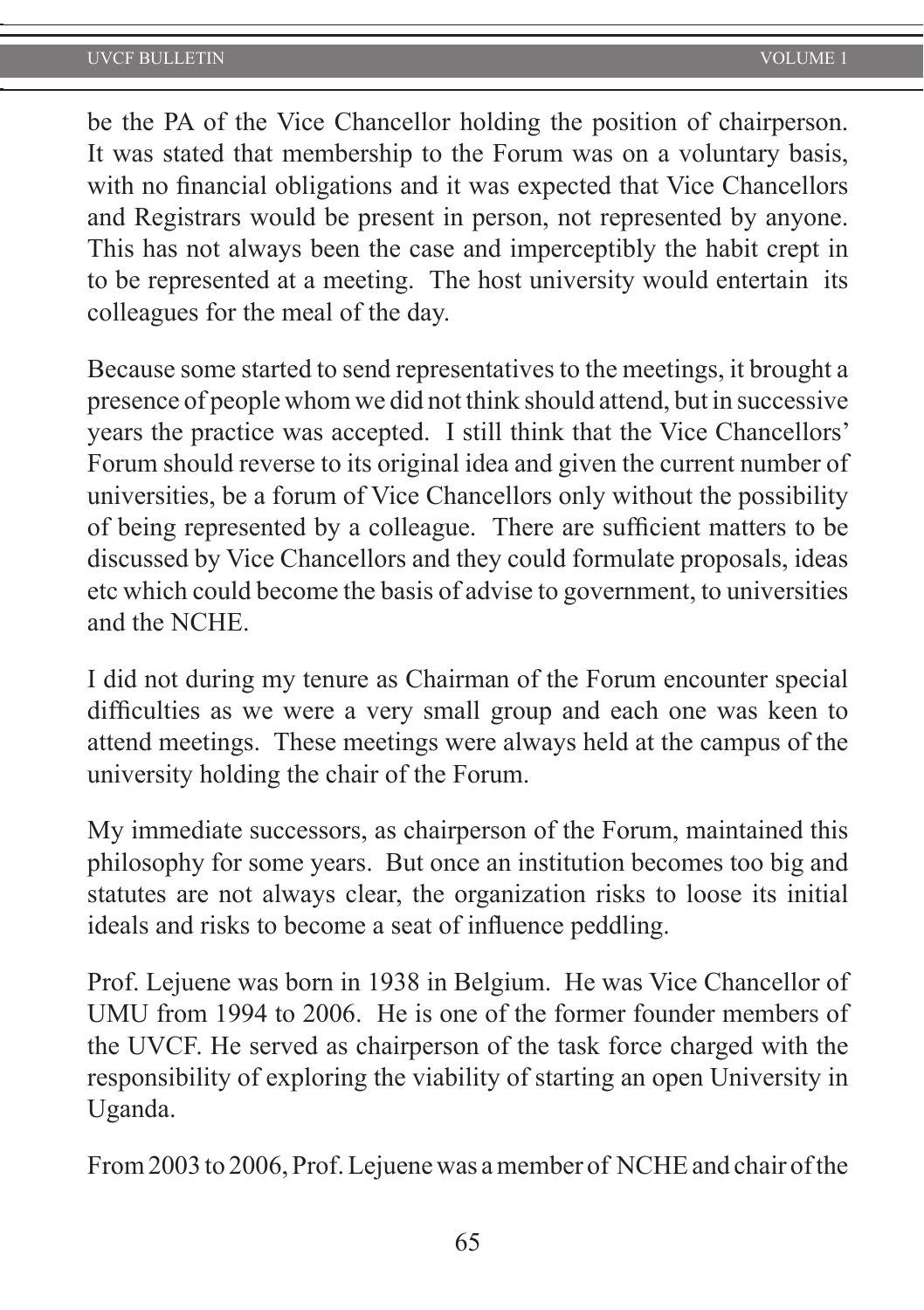committee on Quality Assurance. He became Deputy Executive Director of NCHE (2006-2010). In 2010, he was co-founder and chairperson Board of Trusties of Virtual University Of Uganda. During the same period, he was an international expert and team leader for VLIR study to assess some Universities in the DRC. From October to November 2011, he was the local expert on NFFIC team to assess Universities in Uganda.

## *Membership to Societies*

- − Since 1976 Member of the "Société Internationale de Droit Canonique", Institut Catholique de Paris.
- − Since 1987 Member of the "American Society of Law and Medicine" Boston, USA.
- − Since 1988 Member of the "Canon Law Society of America".
- − Since 1988 Active Member of the "New York Academy of Sciences".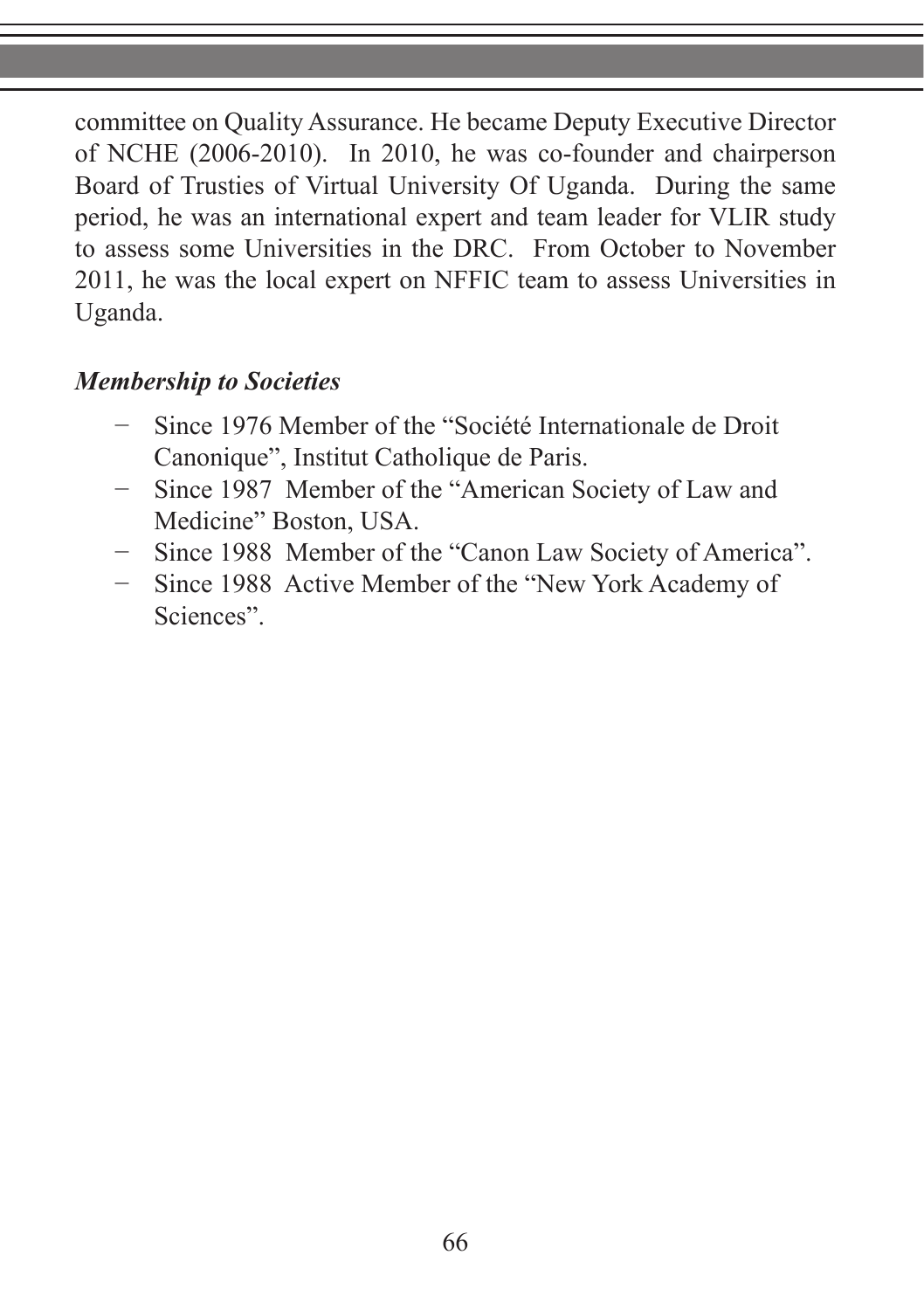## **SECOND CHAIRPERSON OF UVCF (1998 - 1999)**



*Prof. Albert James Lutalo-Bosa* 

**Prof.** Lutalo Bosa was principle of ITEK from 1993 to 2007. From 2001 to 2005, he was acting Vice Chancellor of newly Kyambogo University . From 2005 to 2007 he became full Vice Chancellor of Kyambogo University . With Prof. Fredrick Kayanja and Micheal Lujuene, founded the Uganda Vice Chancellors forum.

#### *Responsibilities;*

- 1. Chairman, Board of Trustees of Uganda National Teachers' Union (UNATU) 2006-Now
- 2. Chairman, Uganda National Examination Board (UNEB) 2002-2011 During my tenure: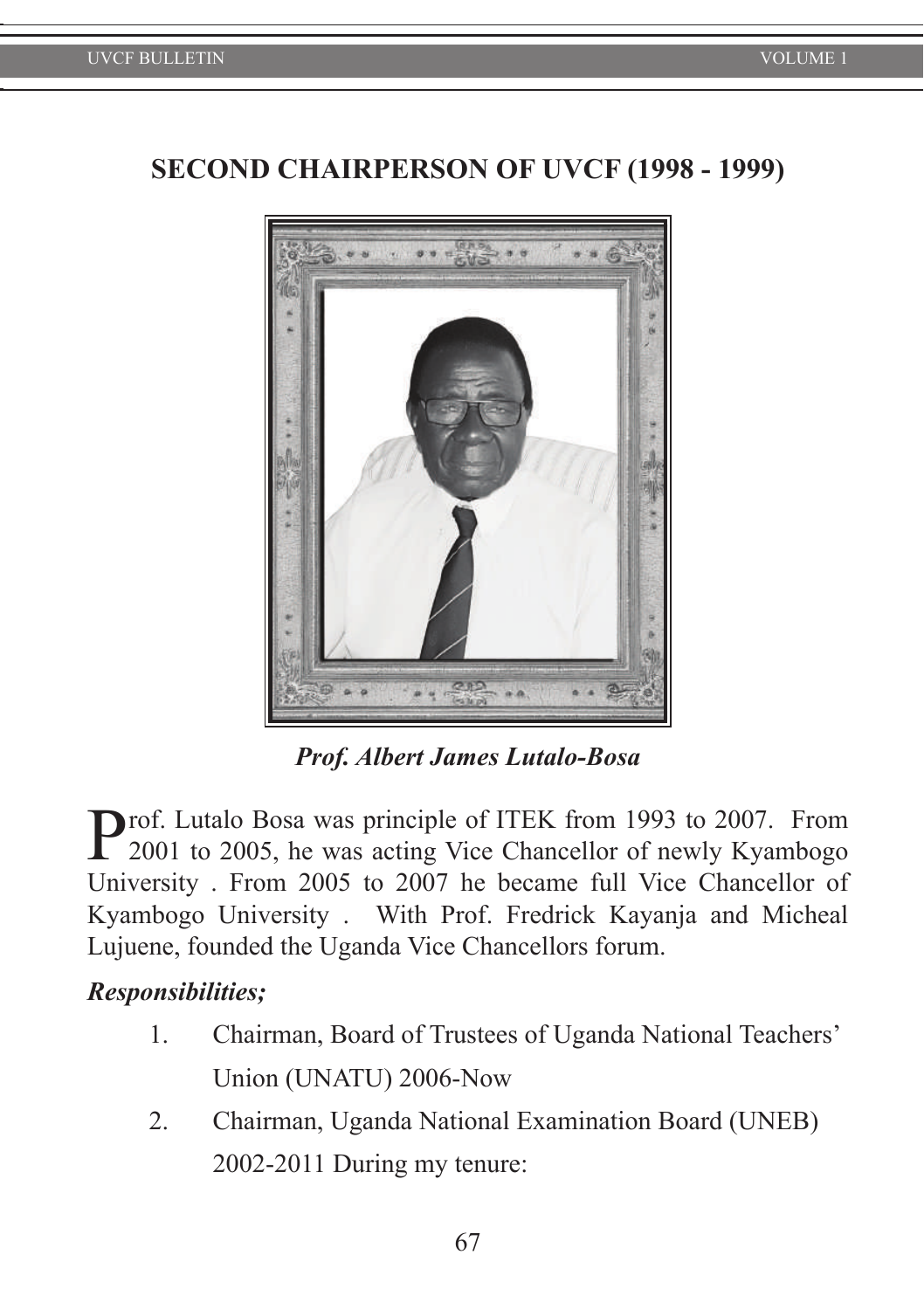- i. The Board has ensured that there is no examination leakage as an examination malpractice. This is the gravest of all examination malpractices. It is now relegated to history.
- ii. The Board has introduced giving a hearing to every candidate who is suspected of examination malpractice as well as any other personnel suspected. This is done before examination results are nullified because of the law of natural justice.
- iii. The Board has enhanced the efficiency of processing examinations sot at examination results are released at a specified time of a month in spite the increasing candidature.
- iv. In order to minimize anxiety among stakeholders and also to cut down on transport costs, UNEB examinations results can be accessed through the short messaging service (SMS) method after the official release by the Honorable Minister.
- v. As a way of improving the quality of assessment the board introduced the conveyor belt system (CBS) of marking whereby a candidates' script is marked by more than one examiner.
- vi. This year the Board piloted the randomization of examination centre numbers of UACE examinations to make it difficult for an examiner to recognize the script he/she is marking. This would improve the validity and the quality of assessment.
- vii. The checking stage of the marking exercise of the scripts is now done concurrently but in a separate room under the supervision of a senior officer. Previously examiners might have interfered with the checking.
- viii. Notwithstanding the financial constraints for the procurement of secure containers, the Board has expanded storage stations for examinations and scripts to reduce distances between storage stations and examination centres.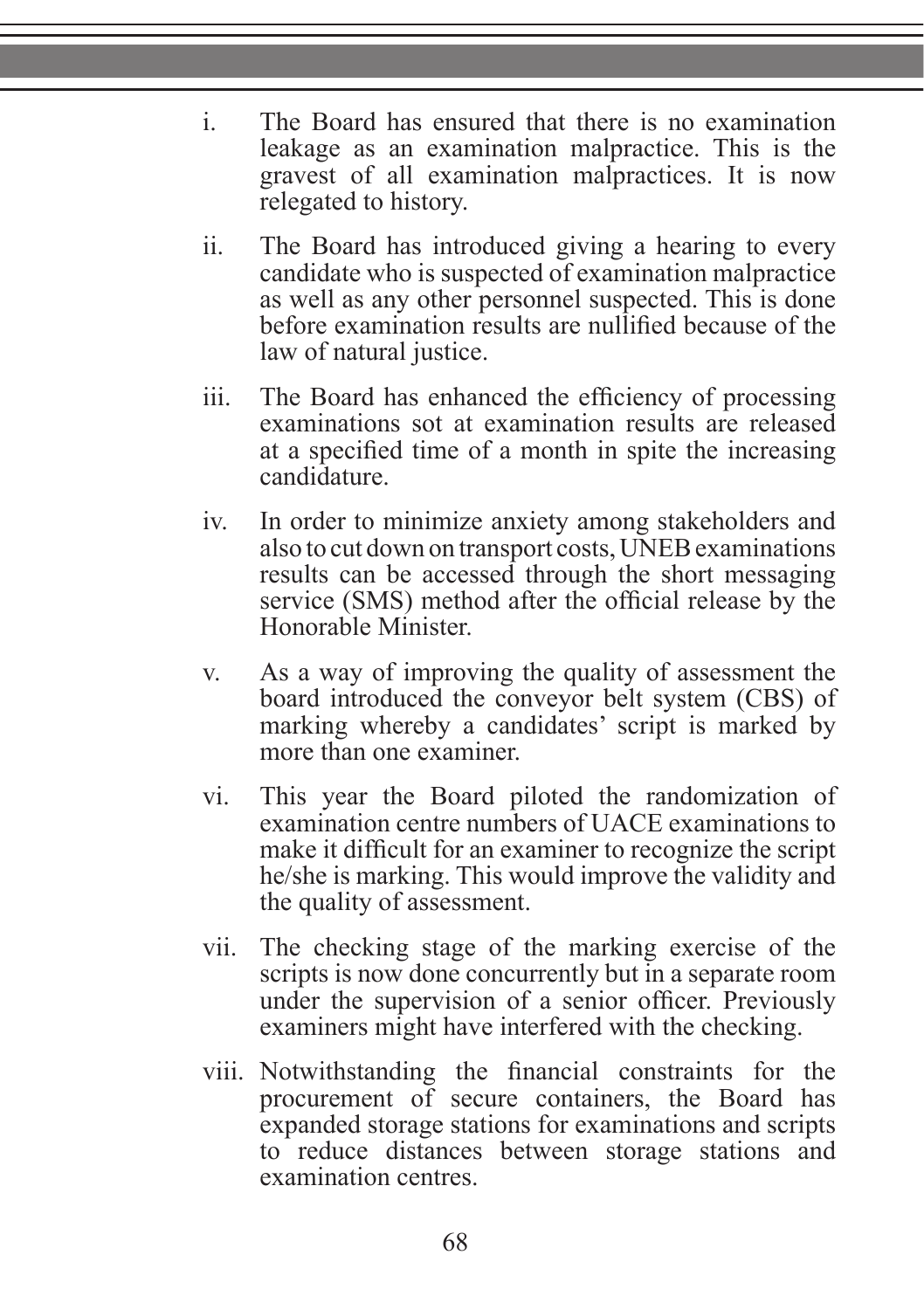- ix. In order to cope with the positive growth in the education sector through the establishment of new schools, the Board has created new examination centres to the current 2804 from 2252, three years ago.
- x. The Board has established a fully fledged department of ICT in order to cope with the steadily increasing volume of work and has acquired more computers for the same.
- xi. The Board has developed a close working relationship with the Uganda Police to curb examination malpractice.
- xii. The Board has build capacity at the UNEB printer so that all examinations (except for PLE) are printed at the UNEB printery. Arrangements to acquire a web printer are well underway which will enable the Board to do all the printing (including PLE) at its printery.
- xiii. The Board is still battling with those that engaged in other forms of examination malpractices. The challenge is that management of national examinations involves participation of many people (tens of thousands) and it is still difficult to have them all do the right thing.

#### *Membership to societies;*

- 1. Member of Canadian Biochemical Society
- 2. Member of Uganda National Academy of Science
- 3. Member of the Uganda Society.

Prof. Lutalo Bosa has been a board member of Board of Directors Busoga University(2001-2008); Board of Govnor Fisheries Training Institute; Kyambogo College School ; Endowment Trust Fund Committee; Economic Policy Research Centre; Chairperson NAPE and UNEB; Makerere University Staff Appointments Committee; Inter-University Council of Communication.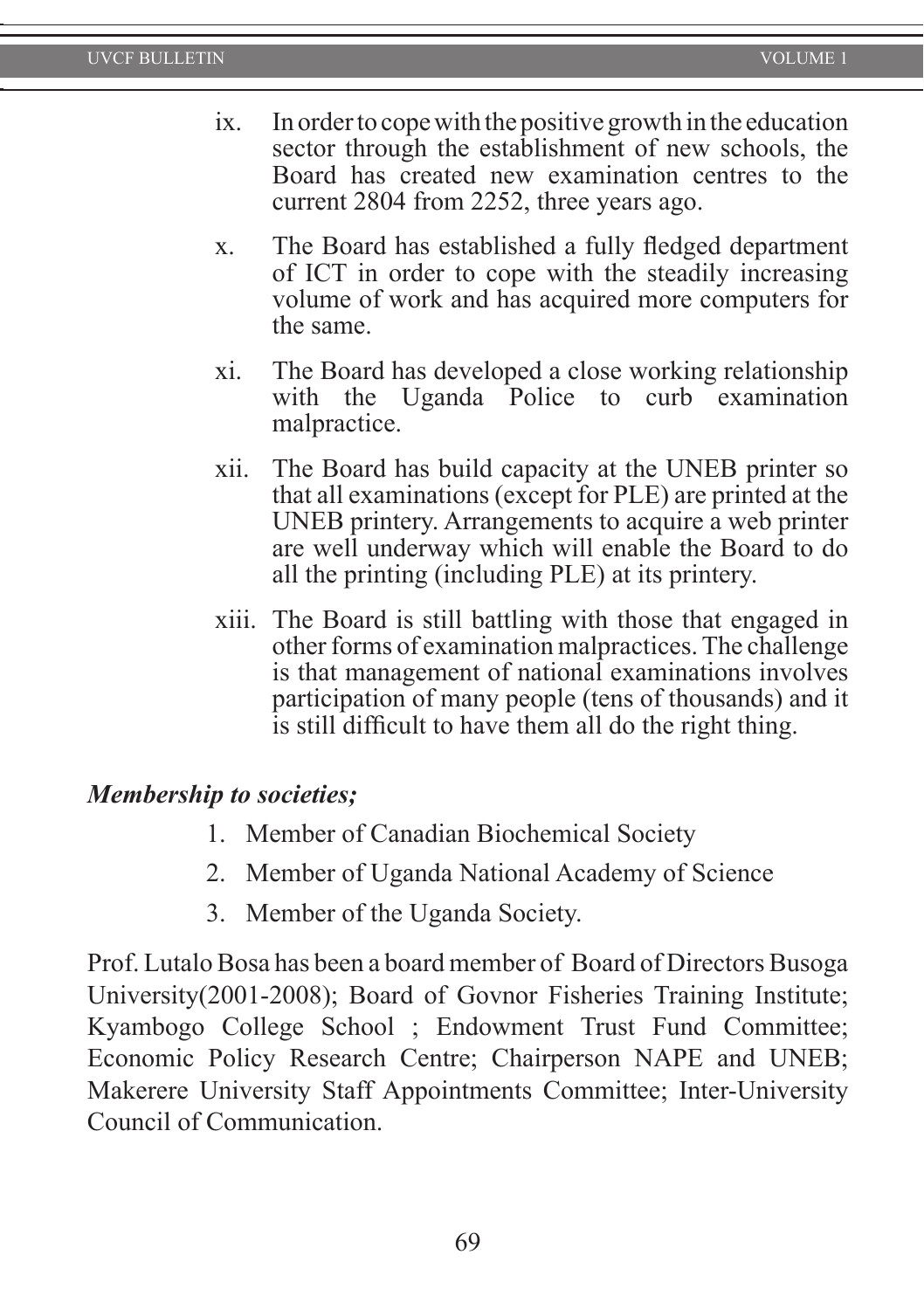# **THIRD CHAIRPERSON OF UVCF (2000 - 2001)**



*Professor Pancras John Mukasa Ssebuwufu*

Makerere University is proud to have nurtured Professor Pancras<br>
John Mukasa Ssebuwufu as her student. He joined Makerere University in 1970 for a Bachelor of Science degree programme in Chemistry, which he completed with a Second Class Honours-Upper Division in 1973. He has since worked hard and lived up to the motto of ''Building for the Future''.

Professor Ssebuwufu joined the Makerere University staff as a Special Assistant in the department of Chemistry, Faculty of Science for two years. In 1974, he joined the Queens University, Belfast in Ireland for a Masters of Science Degree Programme. A year later, it was upgraded to a Doctor of Philosophy Programme in Physical Inorganic Chemistry. He completed in 1977.

Professor Ssebuwufu has always had Makerere University at heart. He left golden opportunities in the United Kingdom and returned to lecture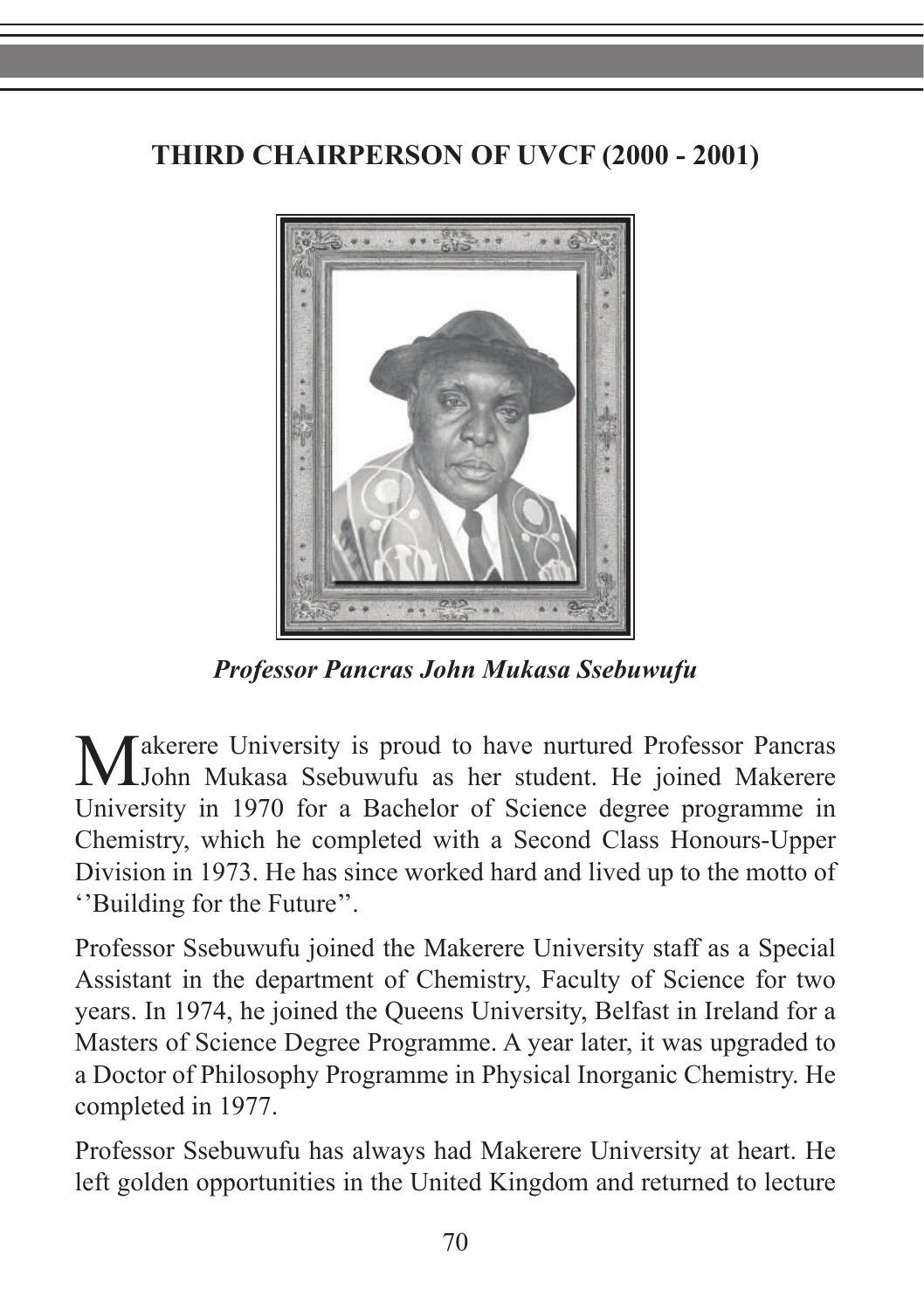in the Department of Chemistry. His intelligence, commitment and hard work enabled him to rise through the ranks of Senior lecturer, Head of Department, Acting Dean and Professor.

During the political turmoil of the 1970's and early 1980's he tirelessly defended the high standards in Science and Technology espoused throughout his academic career. In 1990, he was appointed Principal of the Institute of Teacher Education Kyambogo. In 1993, Professor Ssebuwufu was appointed Vice- Chancellor of Makerere University. From September 1993 to June 2004, he was a leading force in implementing reforms that were to restore Makerere to its former standard.

The reforms not only attracted donor support to Makerere University, but also fostered collaboration with renowned international Universities. He worked tirelessly to integrate Information and Communication Technology in the University's learning, research and administration. His tenure of office saw an infrastructural boom on the university campus. He is currently managing a private consultancy firm and is the Chairperson of the committee responsible for establishing Muteesa 1 University.

In 1995, Professor Ssebuwufu offered Ug. Shs 3,000,000 from his salary towards the rehabilitation of Nkrumah Hall, Mary Stuart Junior Common Room, Stuart House and Sir Apollo Kaggwa Road staff Flats. In 1996, he was named administrator of the Year by the New Vision Uganda's leading daily.

He has contributed to curricula review and development, authored and co-authored more than twenty scholarly articles and papers. He has also supervised both masters and doctorate students. Some of these are now senior academic staff in Makerere University.

He is gifted with a warm down-to-earth personality, which included knowing each and every member of the staff by name, irrespective of rank. He was an exemplary leader who had an open-door policy and an ear and smile for everyone. Professor Ssebuwufu was in the university service for more than 30 years.

*(Source: Makerere University Public Relations Office, compiled in March 2005)*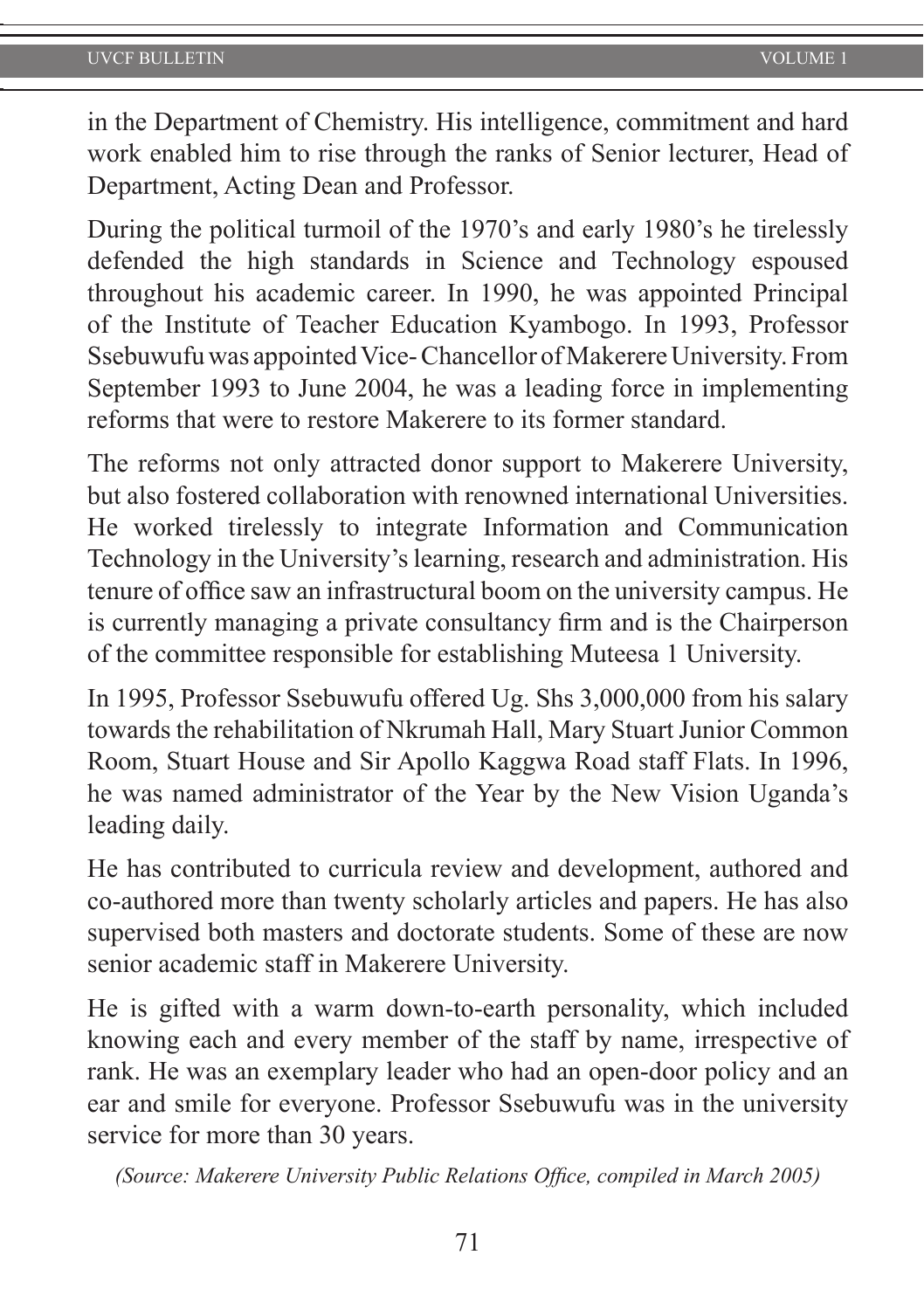# **FOURTH CHAIRPERSON OF UVCF (2002 - 2003)**



*The Revd. Prof. Stephen Noll*

**Prof.** Noll joined the Vice Chancellors' Forum in 2000 when he became the first Vice Chancellor of Uganda Christian University. He was active in the forum during his ten years in office and served as chairman from 2002-2004. Uganda Christian University hosted the Forum on a number of occasions during this time.

Prof. Noll was particularly concerned with the challenges of funding higher education in Uganda and presented a paper on the subject for the Journal of the National Council for Higher Education. He informed the Vice Chancellors of various tax issues threatening the growth of universities. As a result, the Forum passed resolutions and petitions to Government on tax matters. As a result, Government withdrew a proposal to charge Corporation Tax on universities. On another occasion, Government waived VAT for capital projects. Prof. Noll sought to prevent – this time unsuccessfully - collection of NSSF arrears on part-time staff on grounds that collection of this tax had been suddenly instituted.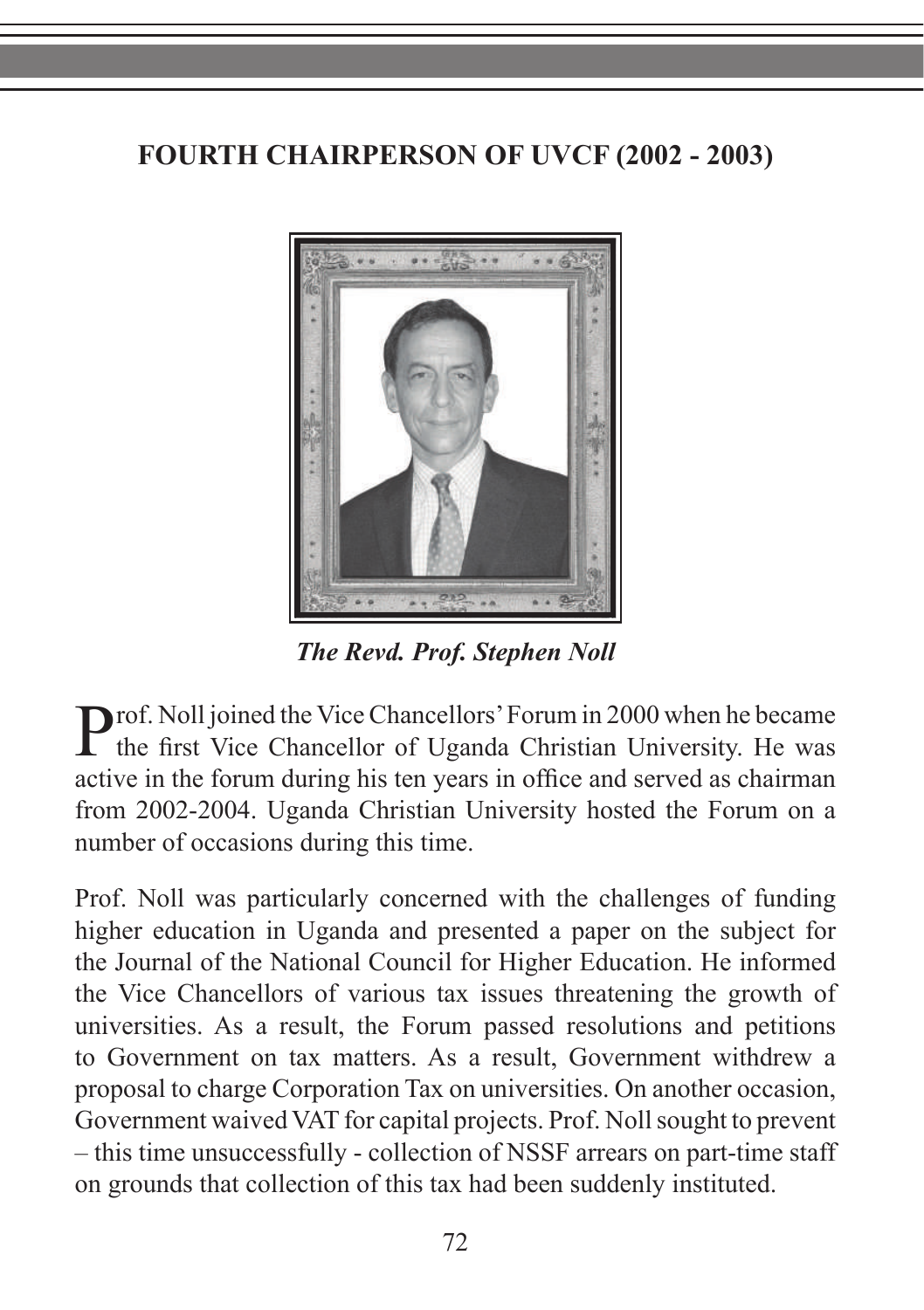Prof. Noll participated actively in the drafting of the UVCF Constitution. He was insistent in particular that institutions pay sufficient dues (and on time) to fund the Secretariat.

Prof. Noll was also the Chairman of Research Education Network Uganda (RENU) from 2008-2010 and in this capacity he kept the Vice Chancellors informed the opportunities for increased bandwidth and cost-saving offered by RENU and its African parent Ubuntu Net.

### *Noll's Observations about Achievements of Uganda Vice Chancellors' Forum*

"In my opinion, the primary achievement of the Uganda Vice Chancellors' Forum has been to give public recognition to the importance of higher education in Uganda and the collegial role of public and private universities. It was also important that the Forum worked in tandem with the National Council for Higher Education during these formative years.

"On the down side, I observed that the contribution of the public universities, especially Makerere University waxed and waned with the particular Vice Chancellor. It is vital that Makerere be involved in the work of the Forum. In addition, I was disappointed that the Ministry of Education and Sports was only occasionally involved with the Forum and many initiatives addressed to the Minister seemed to disappear into the stratosphere."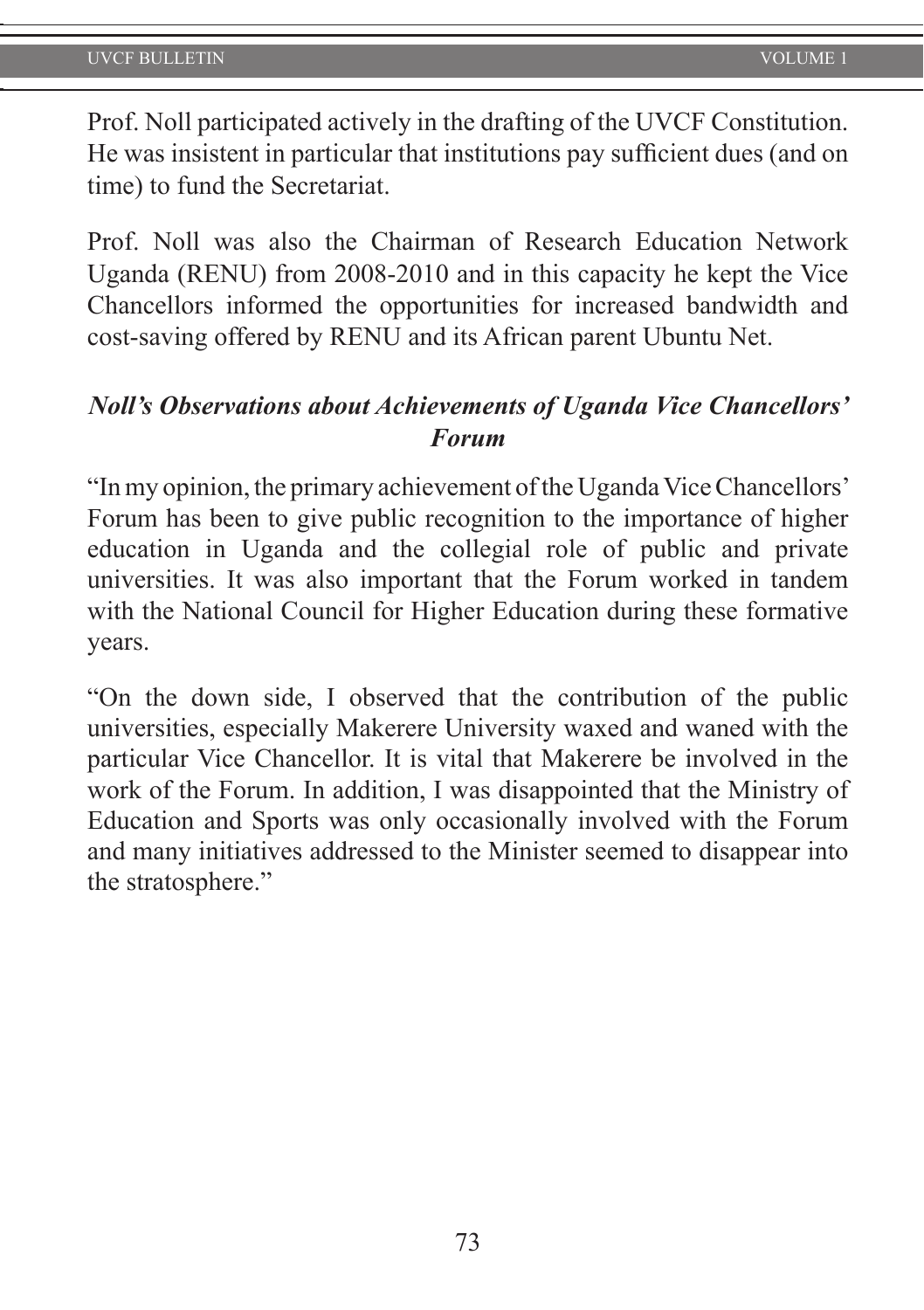# **FIFTH CHAIRPERSON OF UVCF (2004 - 2005)**



*Prof .William Senteza Kajubi*

### **A brief biographical sketch of Senteza Kajubi**

William Senteza Kajubi was born in Kampala in 1926. He was educated at Makerere University (1947 - 1950). Thereafter, he proceeded to the University of Chicago in the USA where he earned a M.Sc. Degree with a concentration in geography. He taught at King's College, Buddo, for three years before becoming a lecturer and senior lecturer at Makerere University. From 1964 to 1977 he was Director of National Institute of Education, at Makerere University. In 1979 he became professor of higher education at Makerere University. Between 1977 and 1979 he was Vice Chancellor of Makerere University. In 1986 Senteza Kajubi was appointed Principal of Kyambogo Institute of Teacher Education. He served in that capacity until 1989. The following year, 1990, Senteza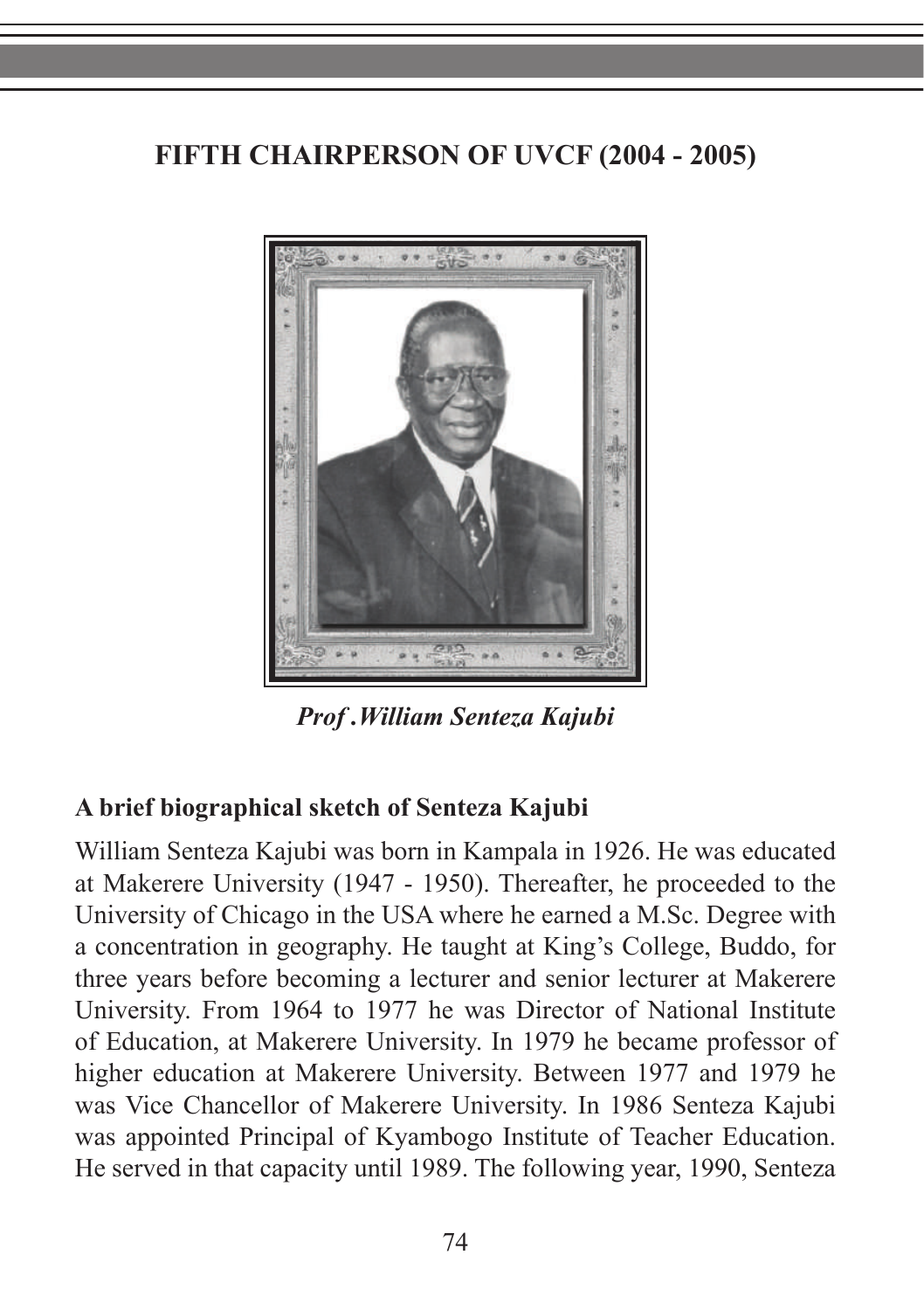Kajubi was once again appointed Vice Chancellor of Makerere University. He held this position until 1993. In 1994 he became Vice Chancellor of Nkumba University, a private university, until his retirement in 2008. In a nutshell, Senteza Kajubi served the education sector in Uganda for over 60 years as a teacher, educator, education policy advisor, and leader of tertiary and higher education. He was also a consultant for national education system in Namibia.

Besides his many publications and unpublished statements on education, he participated in various commissions that shaped the education system in Uganda. In 1963 government was set of a commission to look into the education system that would cater for the needs of the newly independent Uganda. Senteza Kajubi was one of the nineteen members of the Uganda Education Commission chaired by Professor E B Castle. The Castle commission noted that Uganda's education context was one of overwhelming illiteracy, greater demand for education, shortage of teachers, and government need for educated people to employ, massive unemployment, and poverty. Given that unpleasant context, the Commission recommended setting priorities including improvement of the quality of primary education, raising the level of teacher education, and expanding the secondary school sub sector so as to produce the required workforce to replace the expatriates who were departing at that time.

Senteza Kajubi chaired the Education Policy Review Commission (1977- 1978). The purpose of this commission was to examine and assess the system of education in the country was undergoing change. This report was not published because of the war against Idi Amin. However, it remained the basis for educational policy in the country until 1992. From 1987 to 1989, Professor Senteza Kajubi chaired the Education Policy Review Commission which among other things recommended the introduction of universal primary education and liberalisation of higher education. Senteza Kajubi's contribution to higher education leadership in Uganda can be summed up as follows: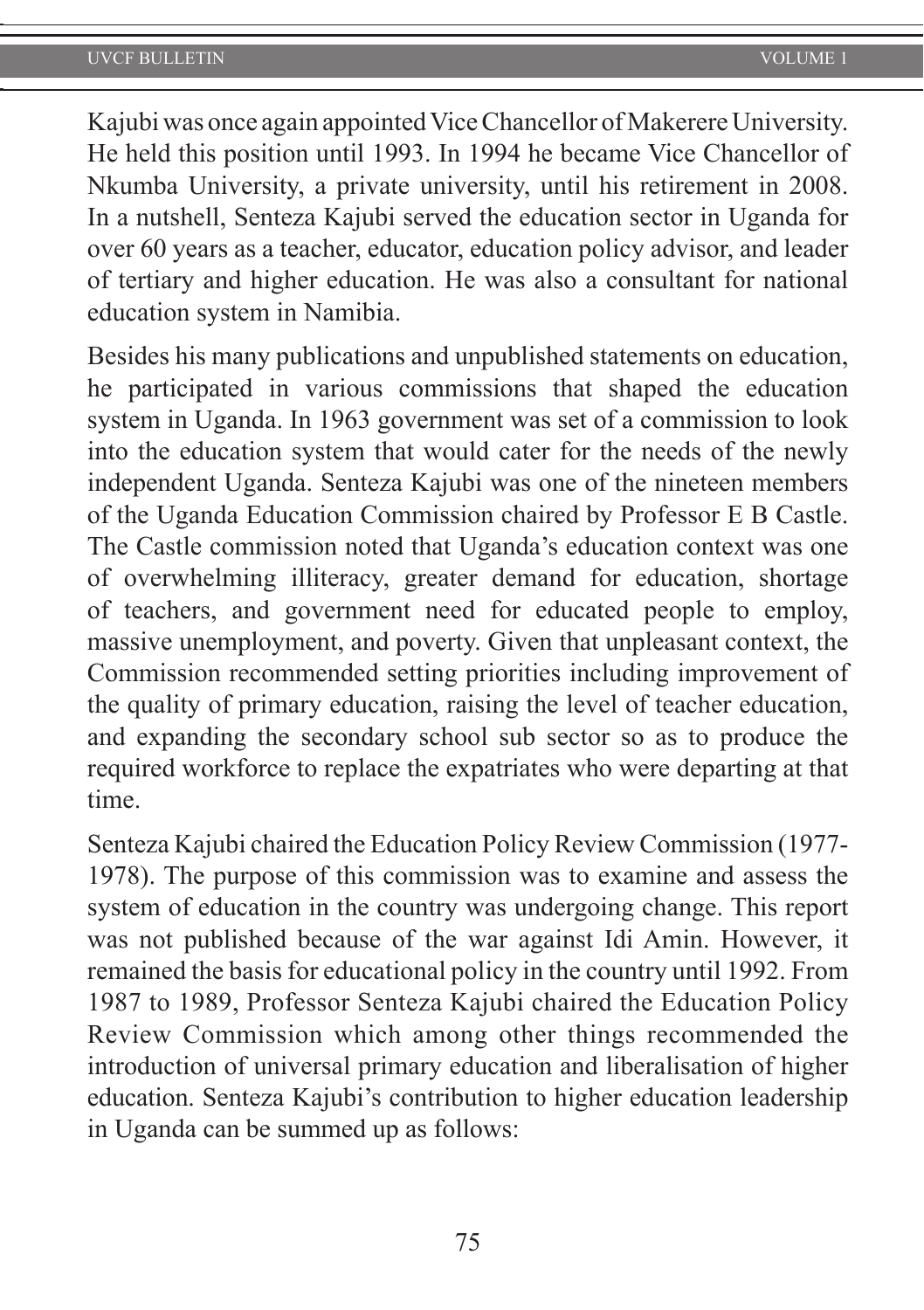*Table 1: Senteza Kajubi key portfolios in higher education Leadership 959-2009*

| <b>Period</b> | <b>Role</b>           | <b>Institution</b>                                                                                                                           |  |
|---------------|-----------------------|----------------------------------------------------------------------------------------------------------------------------------------------|--|
| 1959-1963     | Secretary<br>General  | <b>Uganda Teachers Association</b>                                                                                                           |  |
| 1962-1963     | President             | Uganda Society - the publisher of<br>Uganda Journal focusing on scientific,<br>literary, and cultural issues in Eastern<br>Africa.           |  |
| 1964-1977     | Director              | National Institute of Teacher education<br>- Makerere University                                                                             |  |
| 1973-1976     | Chairman              | Regional Council for Teacher<br>Education in Eastern Africa.                                                                                 |  |
| 1971-1975     | Vice Chairman         | International Council on Education for<br>Teaching - This debated global issues<br>impinging on the professional training<br>of teachers.    |  |
| 1971-1973     | President             | Association of Teacher Education in<br>East and West Africa - This promoted<br>education for teachers and sponsored<br>postgraduate studies. |  |
| 1974          | Co-advisory<br>editor | African encyclopaedia - published by<br>Oxford University Press.                                                                             |  |
| 1977-1979     | Vice Chancellor       | Makerere University                                                                                                                          |  |
| 1987-1989     | Principal             | Institute of Teacher Education,<br>Kyambogo                                                                                                  |  |
| 1990-1993     | Vice Chancellor       | Makerere University                                                                                                                          |  |
| 1994-2008     | Vice Chancellor       | Nkumba University                                                                                                                            |  |
| 2004-2009     | Fellow                | National Academy of Sciences                                                                                                                 |  |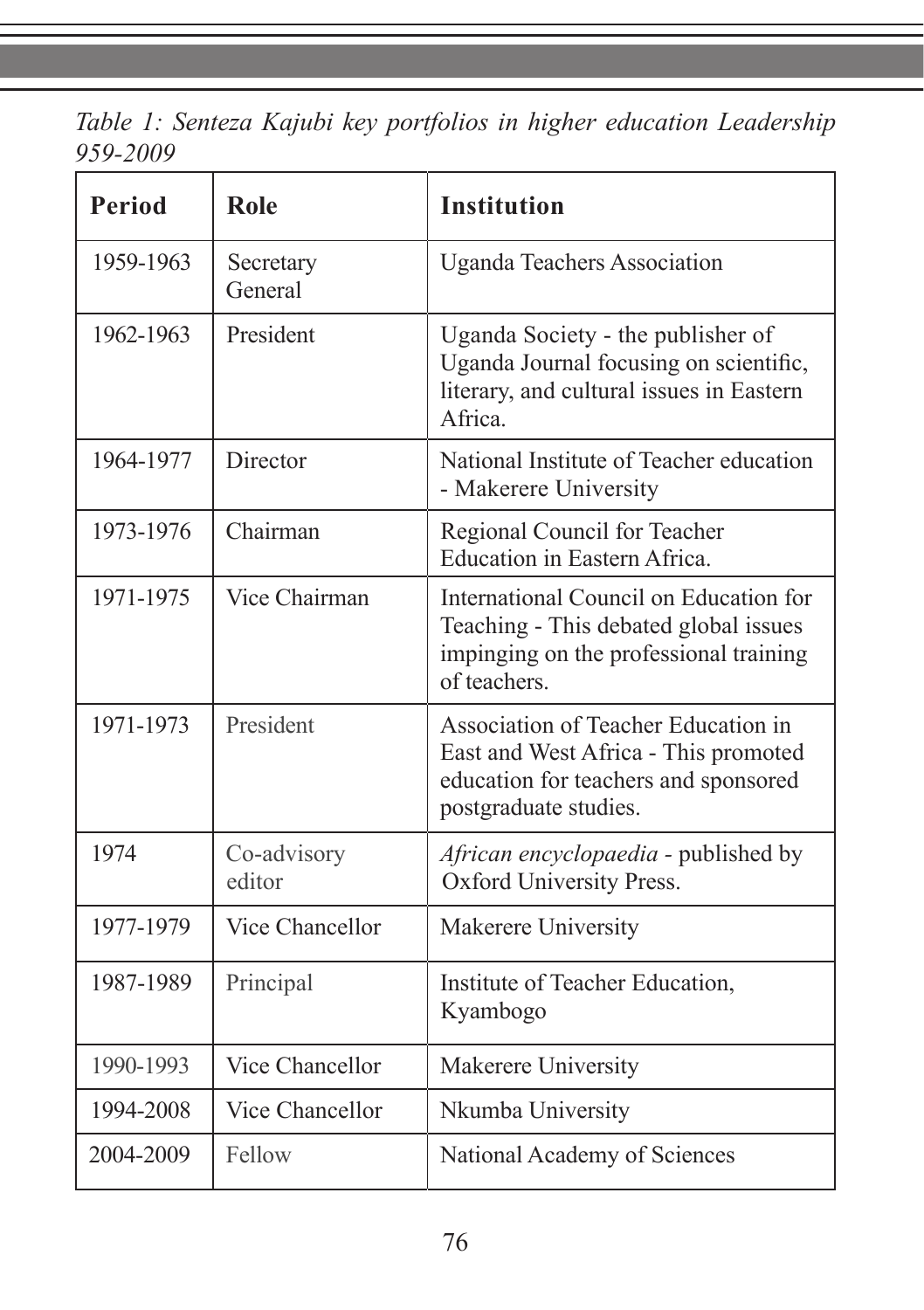Senteza Kajubi's leadership was not only in institutions but also in other fora like committees, councils, and association. Leadership is about having a vision, articulating it, and having other people follow that direction and in the process being transformed. Many of the education ideas were hatched in these fora and then implemented as policies and programmes. Given the above roles, it is clear that Senteza Kajubi played an outstanding role in higher education leadership in Uganda.

Besides leadership in higher education, Senteza Kajubi was for many years involved in formulation of higher education policy in Uganda and Africa. A few of his contributions to education policy making are outlined in Table 2 below:

| <b>Period</b> | Role     | <b>Policy formulated</b>                                                                                                                                                                                                         |  |
|---------------|----------|----------------------------------------------------------------------------------------------------------------------------------------------------------------------------------------------------------------------------------|--|
| 1963          | Member   | <i>Education Policy commission.</i> This<br>considered the appropriate education for<br>independent Uganda                                                                                                                       |  |
| 1977-1978     | Chairman | <b>Education Policy Review Commission.</b><br>Though not published because of the fall<br>of Idi Amin regime, it remained the key<br>guide for education policy in Uganda<br>until 1992.                                         |  |
| 1987-1989     | Chairman | <b>Education Policy Review Commission.</b><br>Among other issues, it recommended<br>the introduction of Universal Primary<br>Education and widening access to higher<br>education. The recommendations were<br>accepted in 1992. |  |

*Table 2: Senteza Kajubi and higher education policy making*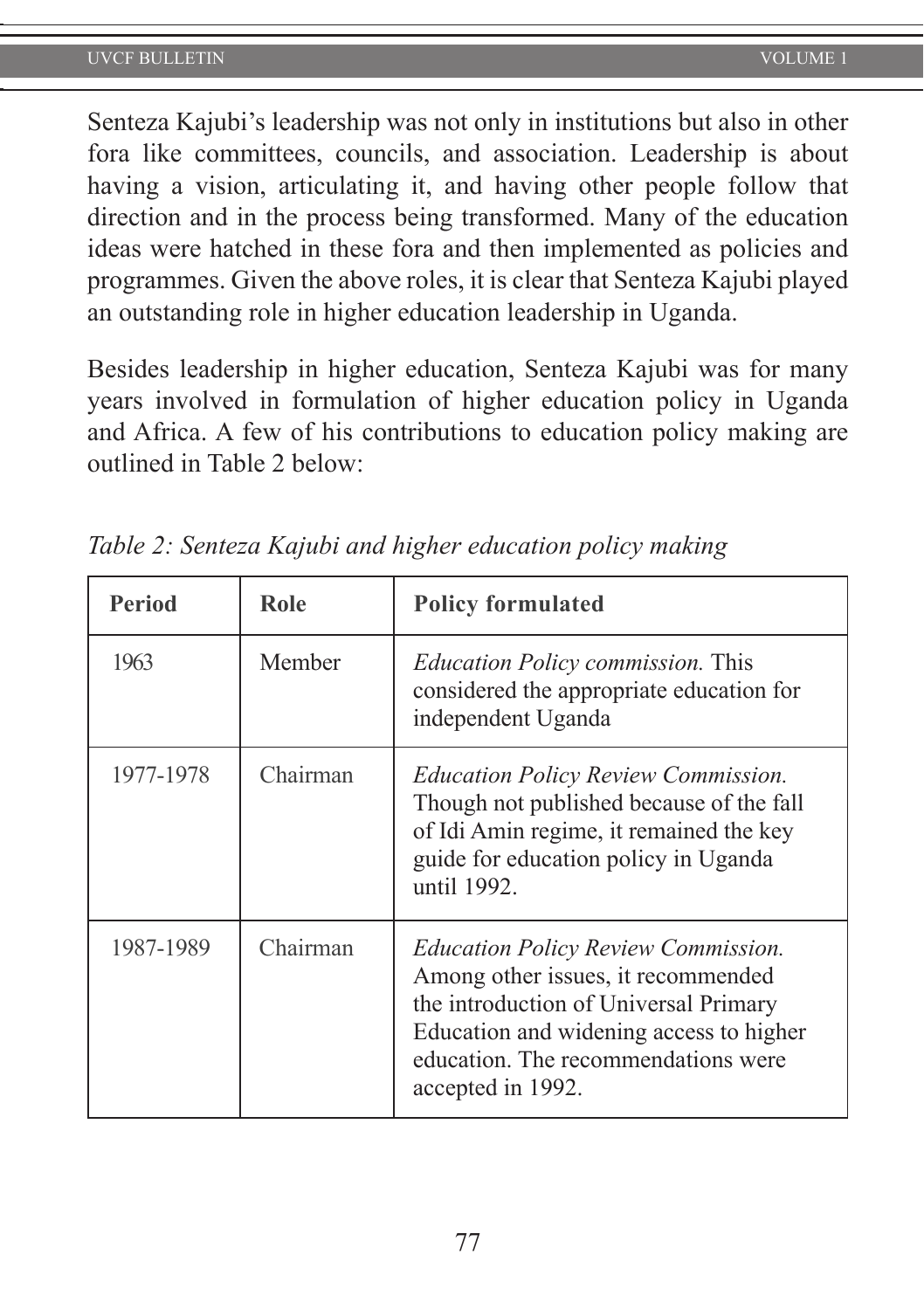| 1992 | Chairman   | Uganda Population Policy Review.<br>This resulted into the Uganda<br>population development policy. |
|------|------------|-----------------------------------------------------------------------------------------------------|
|      | Consultant | <i>National Education</i><br><i>System</i> For<br>independent Namibia.                              |
| 2002 | Chairman   | Institutional HIV / AIDS<br>policy Nkumba University                                                |

From Table 2, above, it can be noted that Senteza Kajubi participated for half a century in shaping the higher education policy in Uganda, and to some extent in Africa. Senteza Kajubi's overriding concern was widening access. His contention was that for a country to be progressive, it needed to have a bigger percentage of its population sufficiently educated.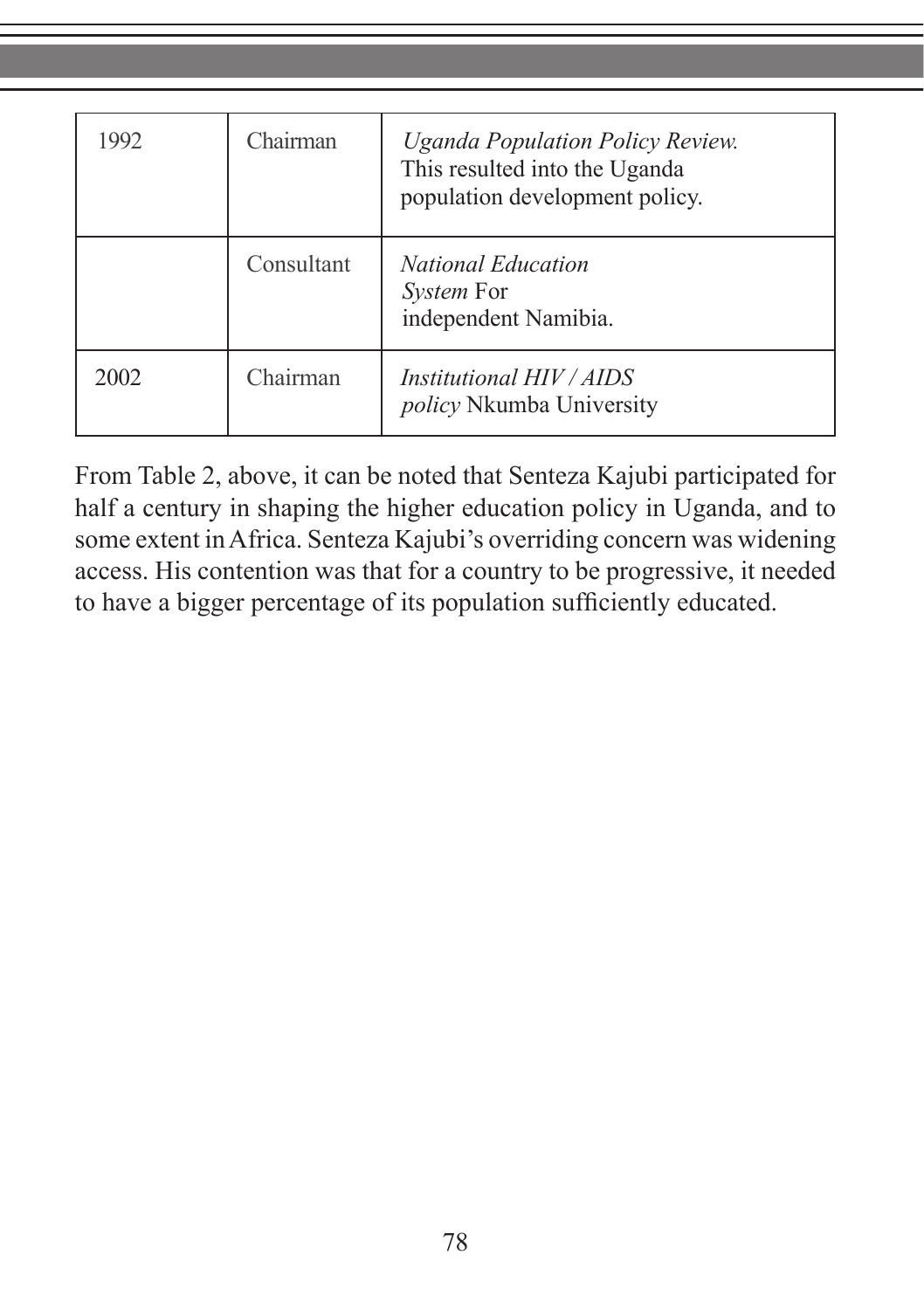## **SIXTH CHAIRPERSON OF UVCF (2006 - 2011)**



*Dr. Ahmad Kawesa* 

Dr. Ahmed Kawesa Sengendo is Rector of Islamic University in Uganda(IUIU). He took over chair of UVCF from Prof. Senteza Kajubi. Dr. Sengendo steered the UVCF so well that in 2009, the Forum asked him to continue with the chair for another three years.

#### **Academic and professional background**

Dr. Ahmed Kawesa Sengendo holds a Bachelor of Science (Hons) Postgraduate Diploma in Education (Makerere University, MSc. Education, PhD. (Education Technology) University of Kansas, United States of America.

Attended many skills development courses in Uganda and abroad.

### **Working experience**

He has worked and taught at Makerere University, University of Kansas, and the Islamic University in Uganda (IUIU). He has also served as External Examiner for Makerere University and the Uganda Management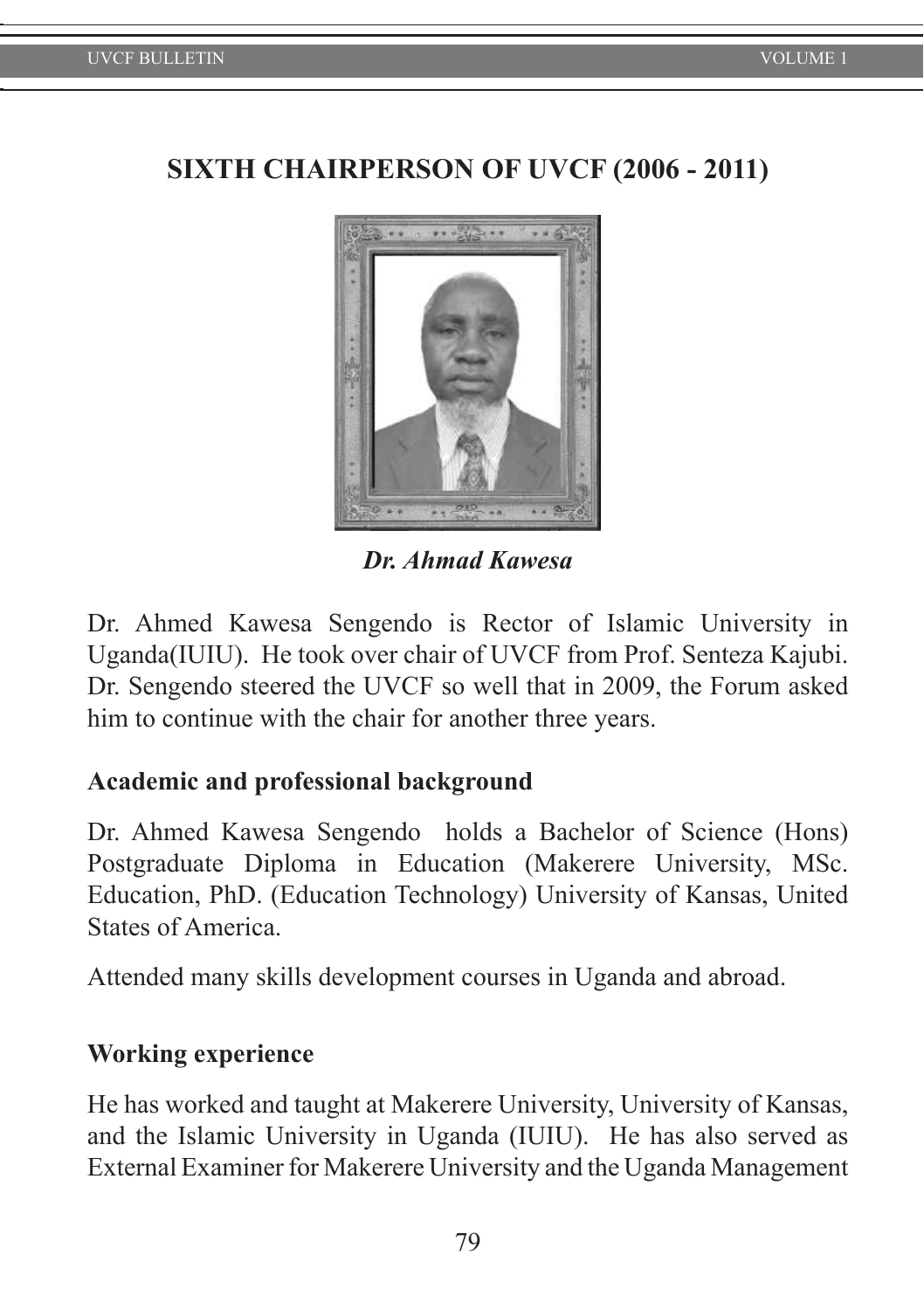Institute (UMI)

# **Membership to organisations/professional bodies**

He has been a member of various institutions' Boards

## **Research and publications**

He has been involved in many research projects and has several publications to his credit.

## **Conferences/workshops/ seminars**

He has attended and presented papers to many national and international conferences/workshops/seminars.

UVCF, Dr Sengendo presented a paperat the first UVCF conference in 2011 at Hotel Aafricana. Has has also been on the sub committees of the UVCF. Forinstance, in 2011, he was a member of the sub committee that organised the first UVCF conference.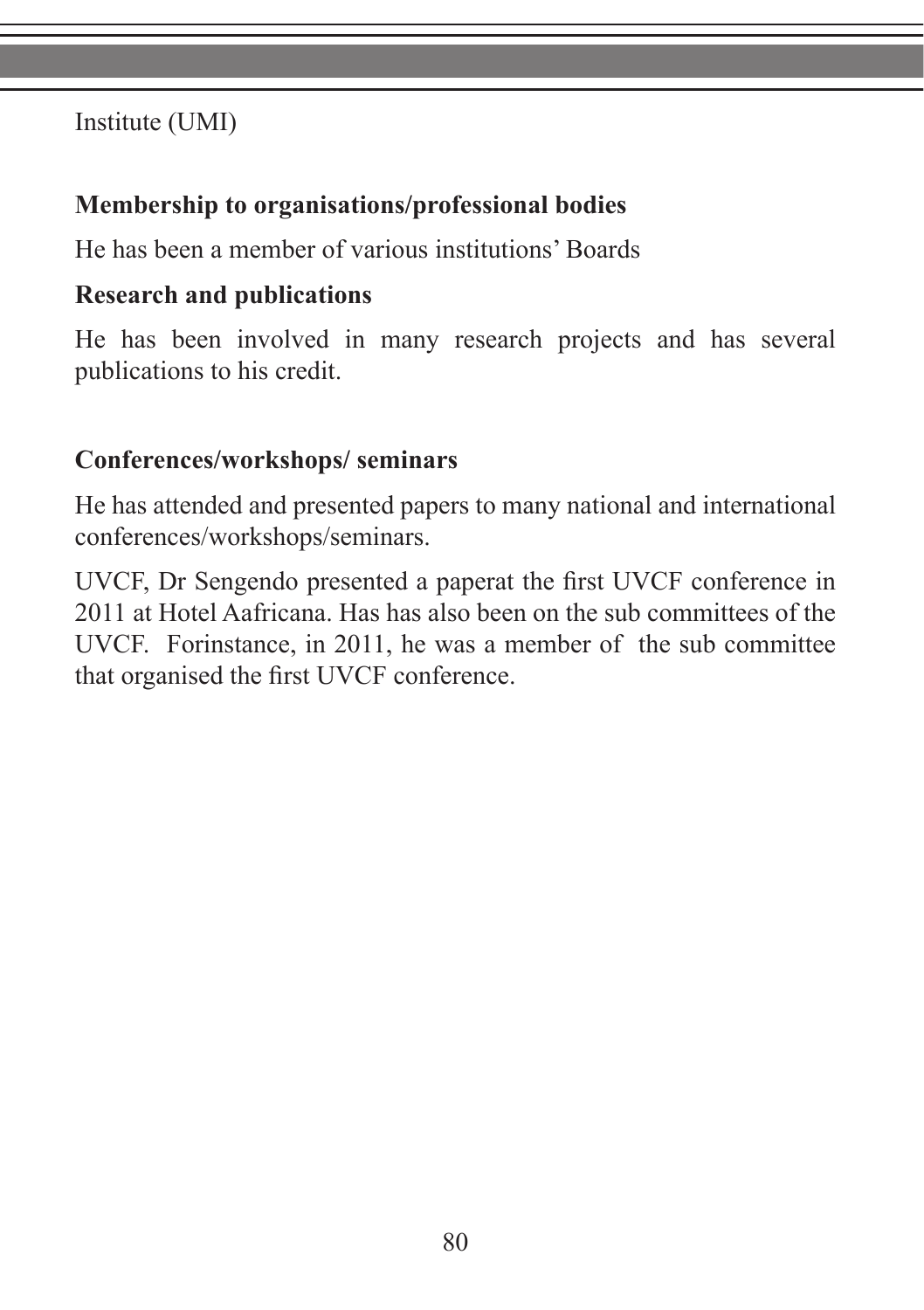# **REPORT OF THE UGANDAN UNIVERSITIES QUALITY ASSURANCE FORUM (UUQAF) PRESENTED AT THE UGANDA VICE CHANCELLORS' FORUM**

#### *Dr. Michael Mawa*

#### **PREAMBLE**

In 2006, the National Council for Higher Education (NCHE) published a Quality Assurance Framework for Ugandan Universities. In this publication the NCHE observed that "the quality of higher education delivery in Uganda is declining rapidly. In many institutions, staff qualifications and experience are declining. There is little money for educational inputs. Study areas (classrooms, laboratories, libraries) are overcrowded because of a mismatch between student numbers and facilities. Staff salaries are low and there is little incentive for research. There is little money for the maintenance of the infrastructure and few institutions have comprehensive internal quality assurance mechanisms." (NCHE, 2006)

This Quality Assurance Framework provides that the primary responsibility of providing and managing quality education in Uganda is not with NCHE; it is with the individual university or institution. Therefore, "each university institution shall have an independent quality assurance unit that sets quality assurance control guidelines in a university and that continuously reviews all programmes, teaching and assessments." (NCHE, 2006: 17). Since then, universities have been struggling to institutionalize the national quality assurance framework. Despite the robust quality assurance mechanisms provided in this National QA Framework, there are variations in the institutionalization of these mechanisms in Uganda Higher Education Institutions (HEIs) with older public institutions having more robust QA systems, and many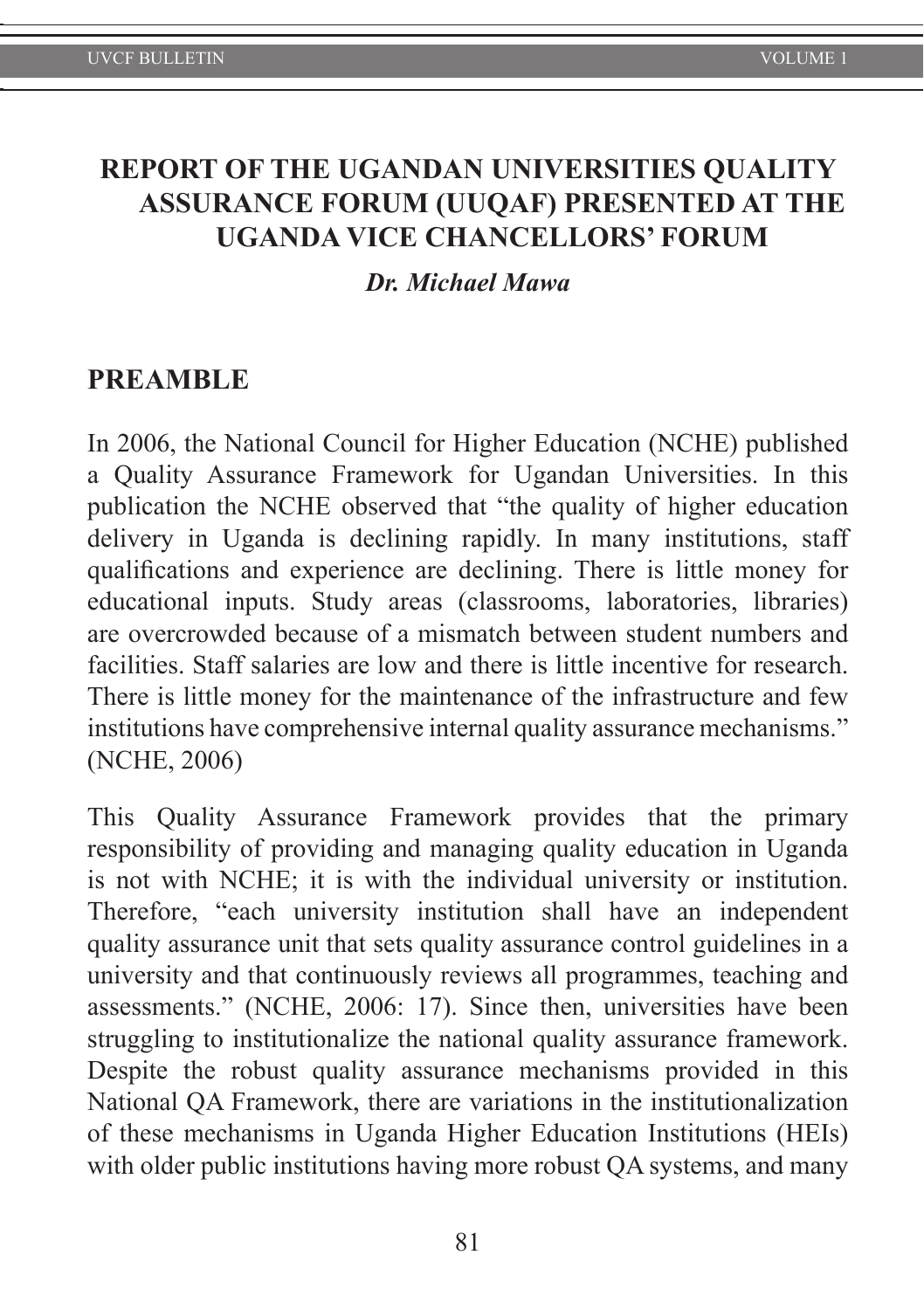younger institutions still grappling with the setting up of working QA systems.

Notwithstanding the commitment to quality education by Vice Chancellors and other university managers, challenges in the institutionalization of QA systems are evident in many institutions. For instance, QA officers in most institutions have not received formal training for the job, since there is currently no institution offering such training in the country. Aware of these and other challenges, some Quality Assurance Officers who received some training under the Inter-University Council for East Africa (IUCEA) and The German Academic Exchange (DAAD) Regional Quality Assurance Initiative agreed to come together to share their experiences in going quality assurance work. This was the genesis of the Ugandan Universities Quality Assurance Forum (UUQAF).

# **GENESIS, MEMBERSHIP AND CURRENT STATUS OF UUQAF**

On the 22nd April 2010, a group of six Quality Assurance Officers namely Dr. Halim Wakabi Akbur from Islamic University In Uganda;

Dr Mawa Michael from Nkumba University; Dr. Herbert Gaalimaka from Ndejje University, Dr. Sr. Maria Goretti Kaahwa from Kyambogo University; Mrs. Amaal Kinene Nsereko from Kampala University; and Sr. Akello Lucy Dora from Uganda Martyrs University met at Hotel Africana and conceived the idea of establishing a network of all Quality Assurance Officers from Higher Education Institutions (HEIs) in Uganda. In that historic meeting, the members present agreed to establish a formal network that will bring all persons engaged in coordinating Quality Assurance (QA) activities in HEIs in Uganda so as to share experiences and expertise and to enhance the capacity of our institutions for quality promotion.

The stimulus to establishment of UUQAF as a national network of quality assurance coordinators was really inspired by the success of the Vice Chancellors' Forum as a national body of Vice Chancellors in Uganda.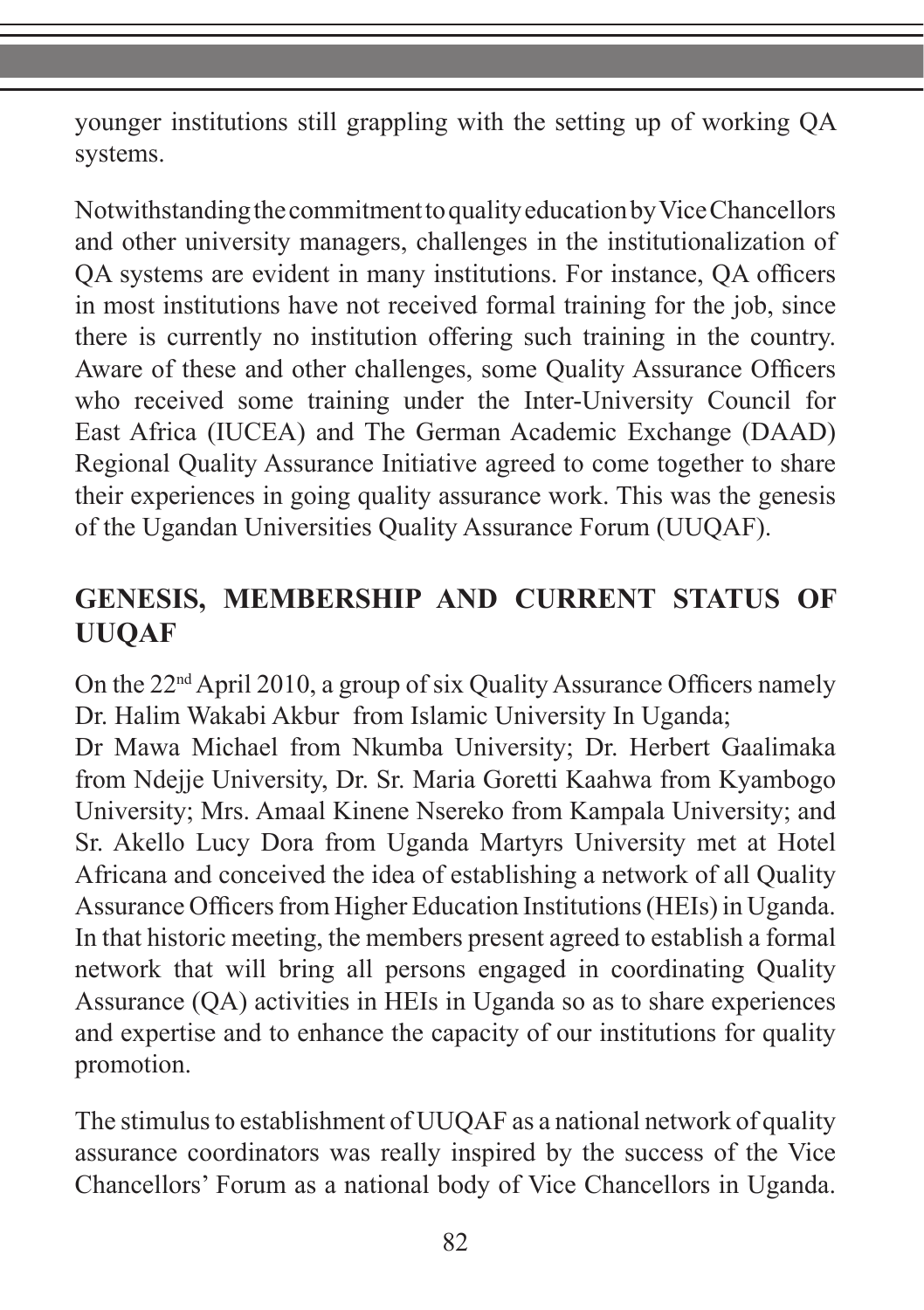The mutual sharing of ideas among Vice Chancellors was something worth emulating by the quality assurance coordinators who have had common challenges in doing quality assurance work in their respective institutions.

Although the QA Network was started by a few, today, the membership of the Forum has grown from six to over 30 from 22 universities and one degree awarding institution. This increase in the membership of the Forum is due to the warm acceptance of the idea to build capacity of QA Officers or coordinators in quality assurance work.

The current status of UUQAF is that the network has been legally constituted following the adoption of its Constitution and subsequent registration of this Constitution by the Registrar of Documents in 2011. UUQAF is a member of the East African Higher Education Quality Assurance Network under IUCEA. The Forum continues to receive valuable support from the Vice Chancellor's Forum, National Council for Higher Education, Inter-University Council for East Africa, The German Academic Exchange Programme (DAAD), among other organisations.

## **THE GOAL AND OBJECTIVES OF UUQAF**

Ugandan Universities Quality Assurance Forum (UUQAF) is a Forum of Quality Assurance Officers, Directors and Coordinators from Ugandan Universities and other degree awarding institutions. The Forum was established by the members with the following Goal and Objectives:

#### **Goal**

• To establish and maintain quality standards in Ugandan universities and other degree awarding institutions in line with national, regional and international standards

#### **Objectives**

To share experience on quality assurance among Quality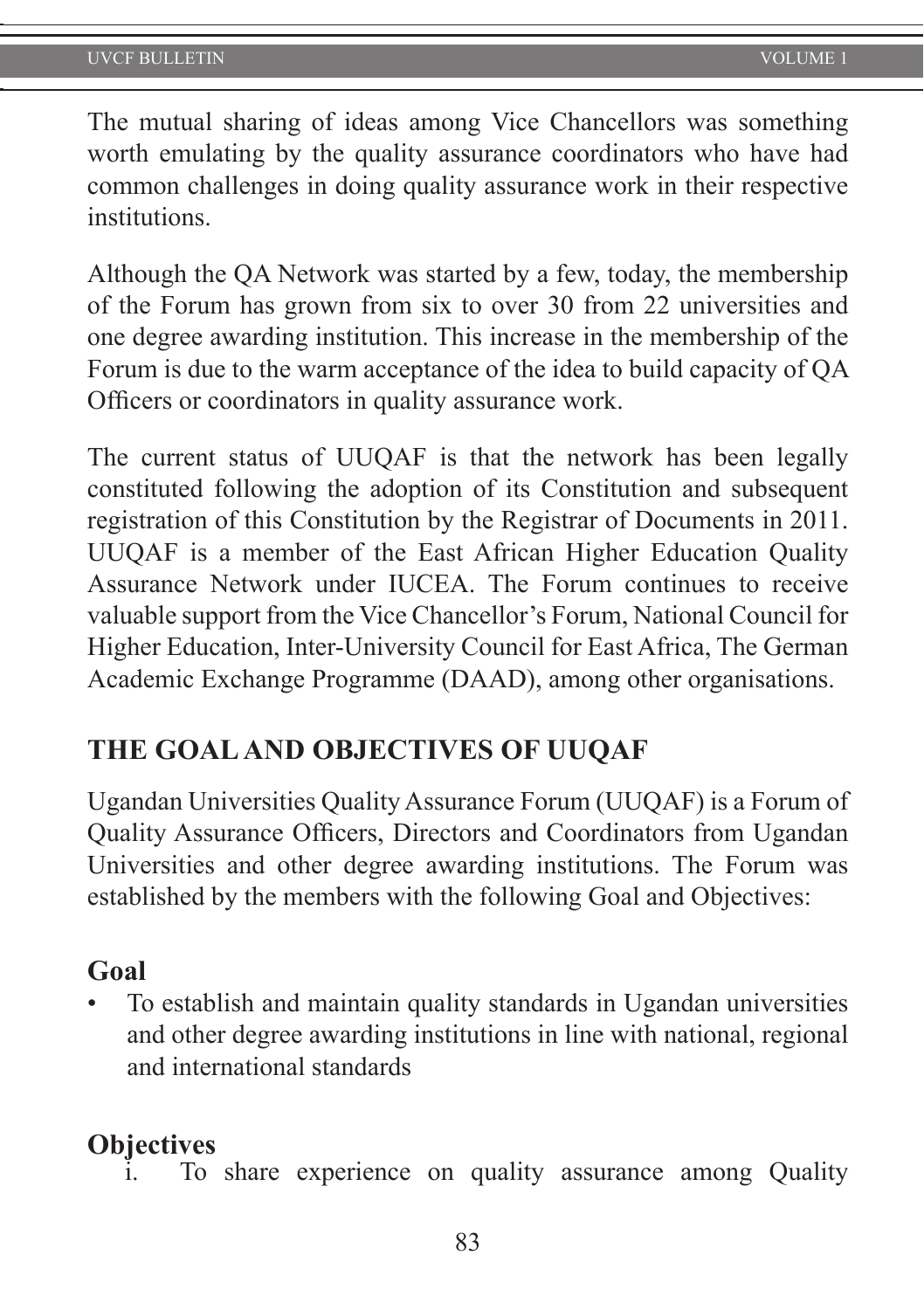Assurance Officers

- ii. To promote awareness on the relevance of quality assurance matters in institutions of higher learning in Uganda
- iii. To build capacity of Quality Assurance Officers through training
- iv. To share expertise in quality assurance processes
- v. To monitor implementation of quality improvement plans
- vi. To mobilise resources for capacity building of Quality Assurance **Officers**
- vii. To mentor Quality Assurance Officers in Ugandan Universities
- viii. Carry research on higher education quality assurance related issues

# **UUQAF ACTIVITIES**

*Quality Assurance Awareness Meetings and Workshops:* Since its inception, the Forum has been holding meetings in member universities. Aware of the lack of resources, the Forum has been holding its meetings in the member institutions on a rotational basis. The host institution provides the meeting venue, materials and refreshments while the individual members meet their transport costs. These meetings have provided Forum members with the opportunity to share experiences on QA practices; develop and review Forum documents and propose for future activities including projects.

In addition to the meetings, UUQAF has been organizing quality assurance awareness workshops in member universities. These workshops have been organized in concurrence with the Forum meetings hosted by the member universities.

# *Quality Assurance Training:*

Training on quality assurance is one of the major aims of UUQAF. With the support of The National Council for Higher Education, The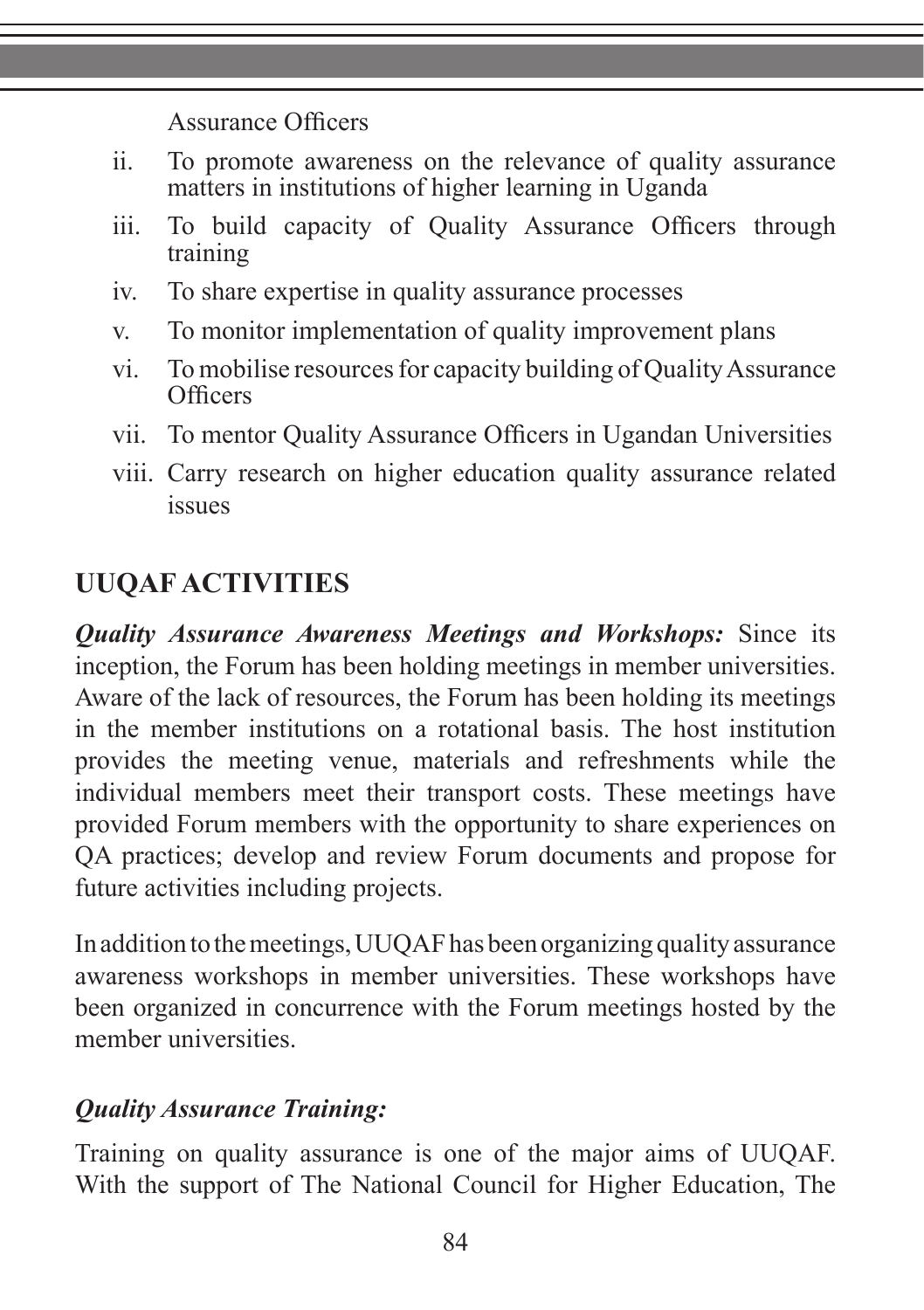IUCEA, DAAD and the International University of East Africa, UUQAF successfully held its first ever quality assurance training on the  $1<sup>st</sup>$  and  $2<sup>nd</sup>$ of March 2012.

A total of 50 participants drawn from 20 universities and 1 institution (UMI) were trained on:

- a). The Concept of Quality in Higher education;
- b). The NCHE Quality Assurance framework for Ugandan Universities;
- c). Quality Assurance practices in the East African Regions: Sharing of experiences from Burundi, Kenya, Tanzania and Uganda;
- d). Experiences in establishing and managing Quality Assurance some Kenyan, Tanzanian Universities;
- e). Developing institutional quality assurance policies

The training was facilitated by 5 regional experts, 1 international expert and 5 national experts in quality assurance in higher education. The training was officially opened by the Executive Secretary of the IUCEA, Prof. Nkunya Mayunga together with the representative of the Executive Director of NCHE, representative of DAAD and the VC of the host institution, Prof. Eric Edroma.

Overall, the training was successful and was rated as excellent by the participants. UUQAF is therefore grateful to NCHE, IUCEA, DAAD for the support. UUQAF is also grateful to the Vice Chancellors who sent participants to this training workshop. It is the desired goal of UUQAF that all Quality Assurance Officers are trained in quality assurance issues, processes, approaches to enhance their capacity in doing their work of quality assurance.

#### **Hosting the 2012 Regional Quality Assurance Forum**

In May 2011, Uganda was chosen to host the Second East African Quality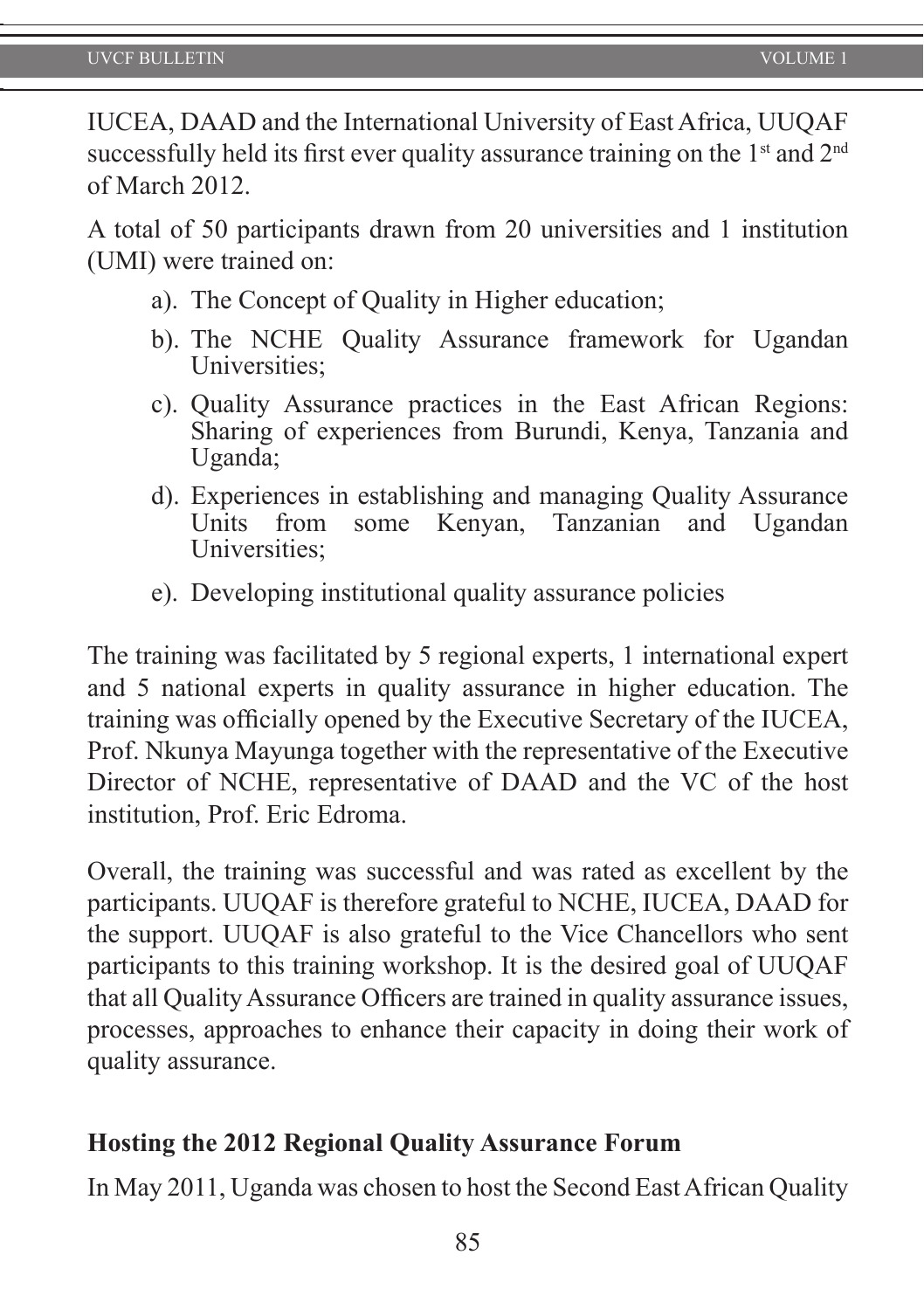Assurance Forum. This Forum is an annual event of quality assurance practitioners in the region aimed at promoting sustained dialogue on quality assurance issues, practices and challenges. The event was organized by the Inter-University Council for East Africa in collaboration with the National Commissions and Councils for Higher Education (CHE, TCU, NCHE –Uganda, Rwanda and Burundi), National QA Networks and European Partners (DAAD, HRK and the University of Oldenburg). UUQAF was thus a key player in the practical organization of this regional quality assurance Forum which was held from the  $14<sup>th</sup>$  to the 18<sup>th</sup> May 2012 in Entebbe.

The Forum brought together top university administrators, quality assurance directors and coordinators, higher education regulatory bodies, as well as renowned academicians. The Regional Forum focused on two key areas:

# *(a) Change Management for Curriculum Reforms*

The forum brought together top notch education specialists from Germany, Singapore and East Africa to facilitate in the imparting of knowledge and skills related to change management and curriculum innovations. The training was premised on the realization that curriculum innovations impact much more than the content of the curriculum to include things like teaching and assessment methods. Introduction of innovative teaching and assessment methods also mean change and therefore change management becomes important.

The Forum provided the participant, many of whom were UUQAF Members, with the opportunity to learn and implement ideas from international best practices. The topics covered included, among others the following:

- 1. Change management for innovative curriculum development
- 2. Evaluation of teaching and learning: Tools and processes, closing the feedback loop
- 3. Formulation of Educational Aims, Objectives and Learning **Outcomes**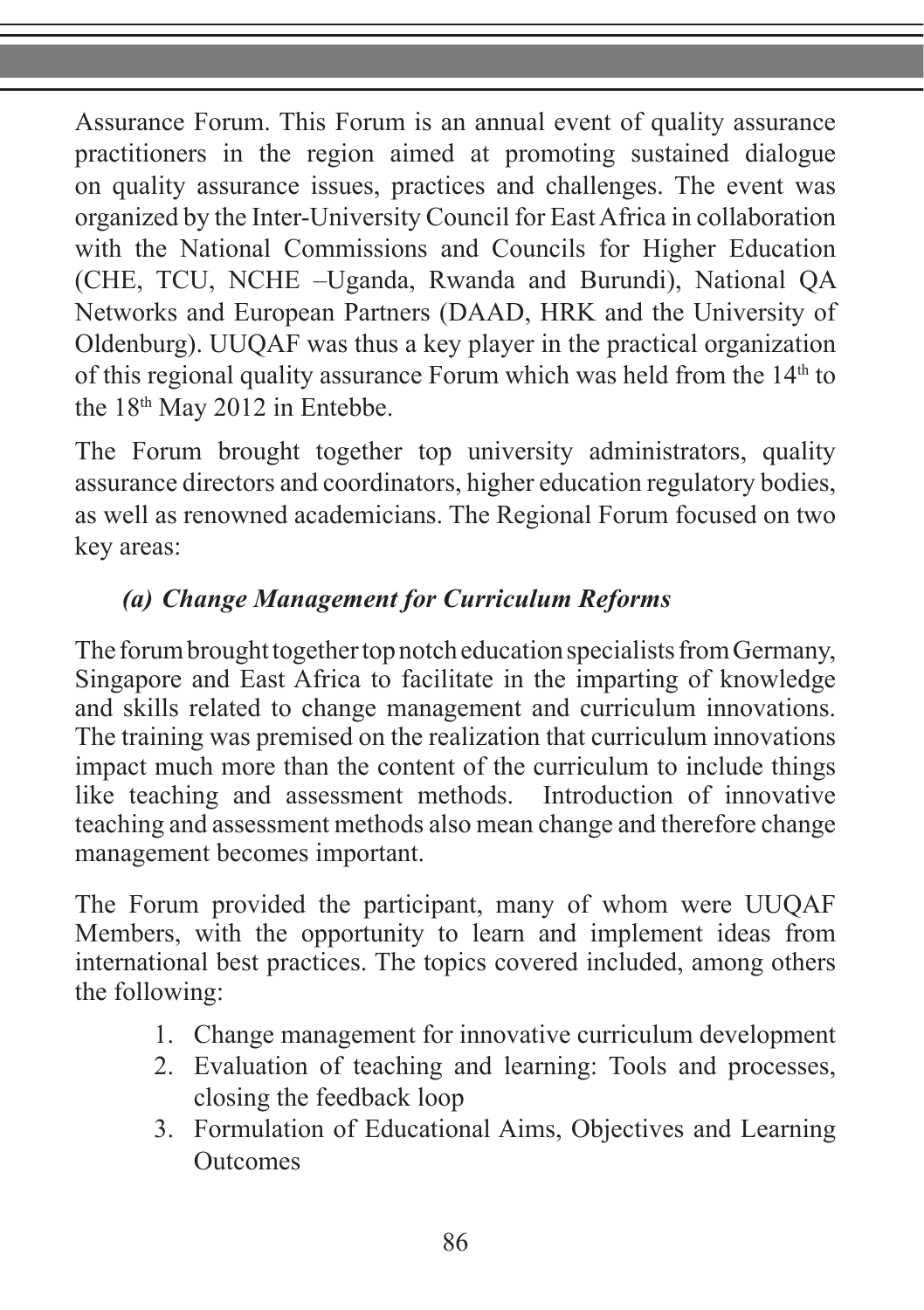- 4. Outcome based curriculum: implications to teaching and program management
- 5. Key program elements and processes in developing a training program.
- 6. Teaching and Learning in Higher Education
- 7. Quality Assurance in Assessment and Grading

### *(b) Networking Opportunities and Strategies for QA Practitioners in East Africa*

The Regional Forum also provided an opportunity for the Quality Assurance Officers to network with like-minded practitioners in QA related activities in the region. This Forum, like others to come in the future, provided the participants with an opportunity to discuss on issues, challenges, strategies and opportunities that relate to their work as Quality Assurance Officers in their respective institutions through presentations of papers, case studies and best practices.

The Quality Assurance Officers also had the opportunity to network and dialogue with Vice Chancellors from most of the Universities in Uganda who had joined the Quality Assurance Officers to share on the issues of Change Management in higher education in the East African region.

### **PLANNED UUQAF ACTIVITIES**

The Forum members have planned to undertake a number of activities. The following are some of the planned activities:

- 1. Conducting training on Quality Assurance for all members to enhance the capacity of the members in QA practices. A training needs assessment has been conducted and the report has informed the development of the training proposal that is phased into three sessions:
- 2. Undertaking Research on *"Quality Assurance in Higher Education in Uganda: National Framework and Institutional Approaches"* It is hoped that this research shall inform HEIs,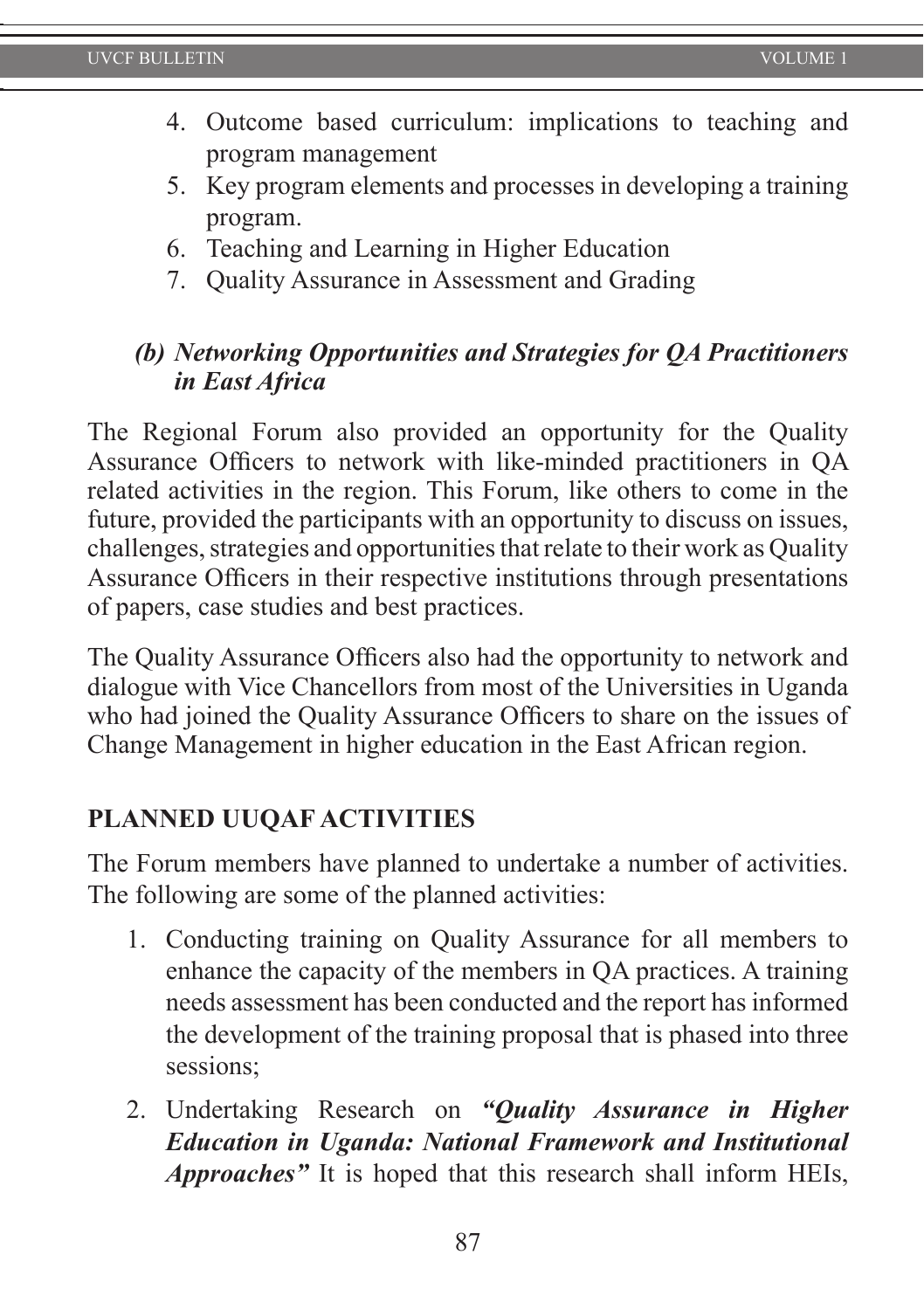NCHE, Education Policy makers and other Higher Education partners on the status of QA systems and practices in Ugandan HEIs;

- 3. Organising and Holding Quality Assurance Conferences to share experiences and disseminate research findings;
- 4. Continue to participate in the Regional Quality Assurance Network Forum.

# **TOWARDS INSTITUTIONALISED QUALITY ASSURANCE SYSTEMS IN UNIVERSITIES IN UGANDA**

With the continued training and participation in national, regional and international quality assurance forums, UUQAF members hope to enhance their capacity to enable them work to institutionalize sustainable quality assurance systems in their respective universities. The attainment of this goal is the very reason why UUQAF wishes to play its critical role of building the capacity of Quality Assurance Officers so that they in turn may play a more meaningful role of building a culture of quality assurance in their institutions through undertaking some of the following tasks inherent in the work of Quality Assurance Officers:

- i. Ensuring the development of quality standards and mechanisms including QA policies, evaluation guidelines, assessment tools, and operational manuals to guide QA operations in the implementing units within the university;
- ii. Conducting systematic monitoring and evaluation of university functions to ensure that standards of quality are being met at all levels.
- iii. Interpreting and implementing quality assurance standards by monitoring unusual occurrences, reporting follow up procedures periodically, reviewing quality assurance procedures and standards, studying existing policies and procedures.
- iv. Providing technical support on QA matters to the appropriate organs of the university like Senate, Boards and Committees and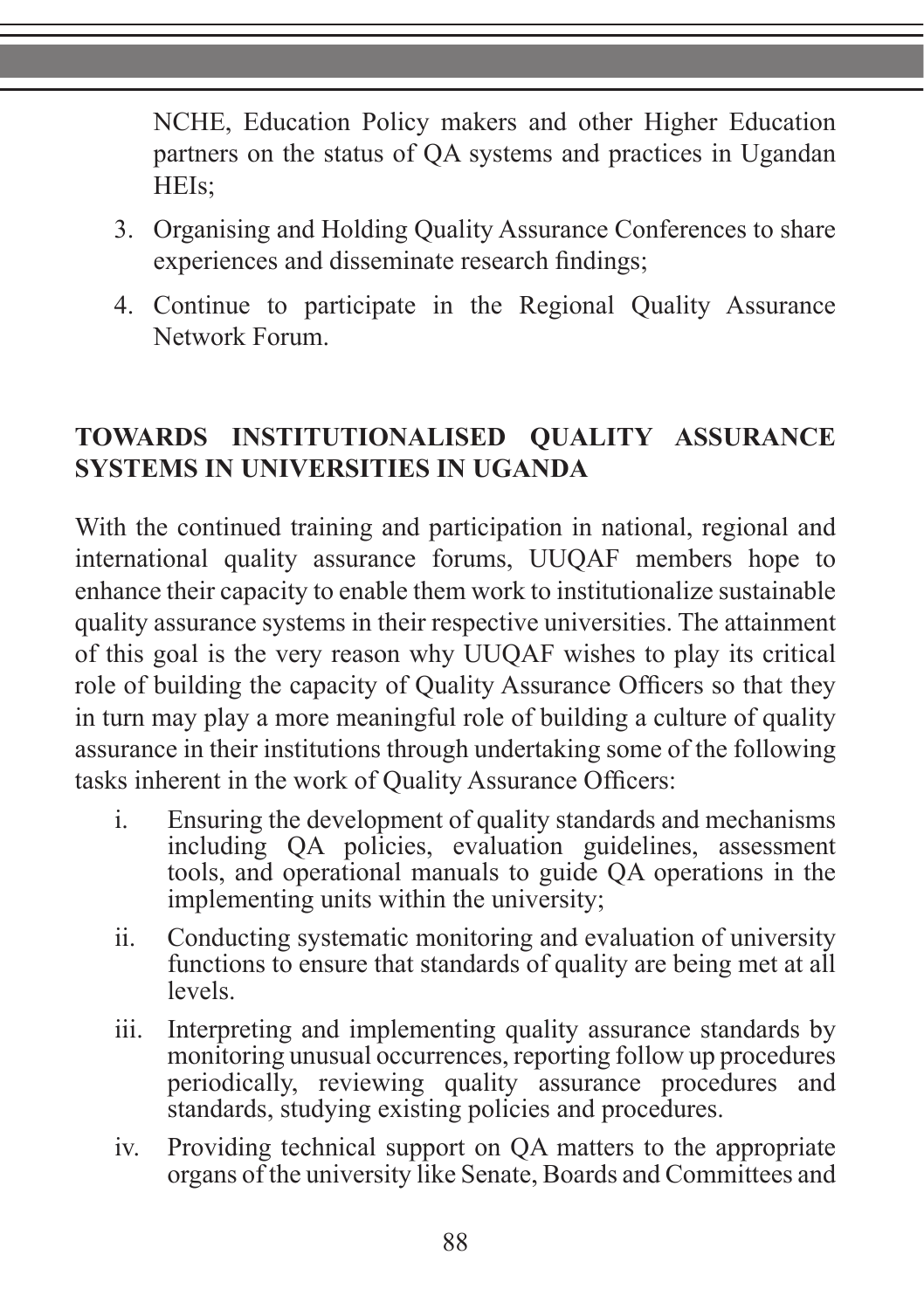providing advice to implementing units to ensure compliance to set quality standards.

- v. Providing effective representation of the university at national, regional and other international higher education quality assurance forums.
- vi. Constantly updating the University on new global developments in Quality Assurance matters in Higher Education.
- vii. Coordinating internal self-assessments including program assessments, facility inspections and institutional audit;
- viii. Coordinating the external evaluation of the University by National, International and professional accreditation agencies; and
- ix. Monitor the implementation of recommendations of internal and external quality assurance evaluations;

### **CONCLUDING REMARKS**

UUQAF is set to grow into a vital national network of quality assurance officers committed to establishing and promoting quality assurance systems and culture in their respective institutions. Notwithstanding the positive prospects for this Forum, the challenges for undertaking the core activities of the Forum in view of achieving its cherished goal are apparent.

We look forward to the support of all persons and institutions committed to quality assurance matters to our endeavours to establish a strong Forum of QA Officers in Uganda that will enhance the quality of education in universities and institutes in the country.

#### **Acknowledgements**

I acknowledge the contributions of Theopistar Basemera of Uganda Martyrs University and Sr. Eva Tumusiime of Kisubi Brothers University College in the writing of this report.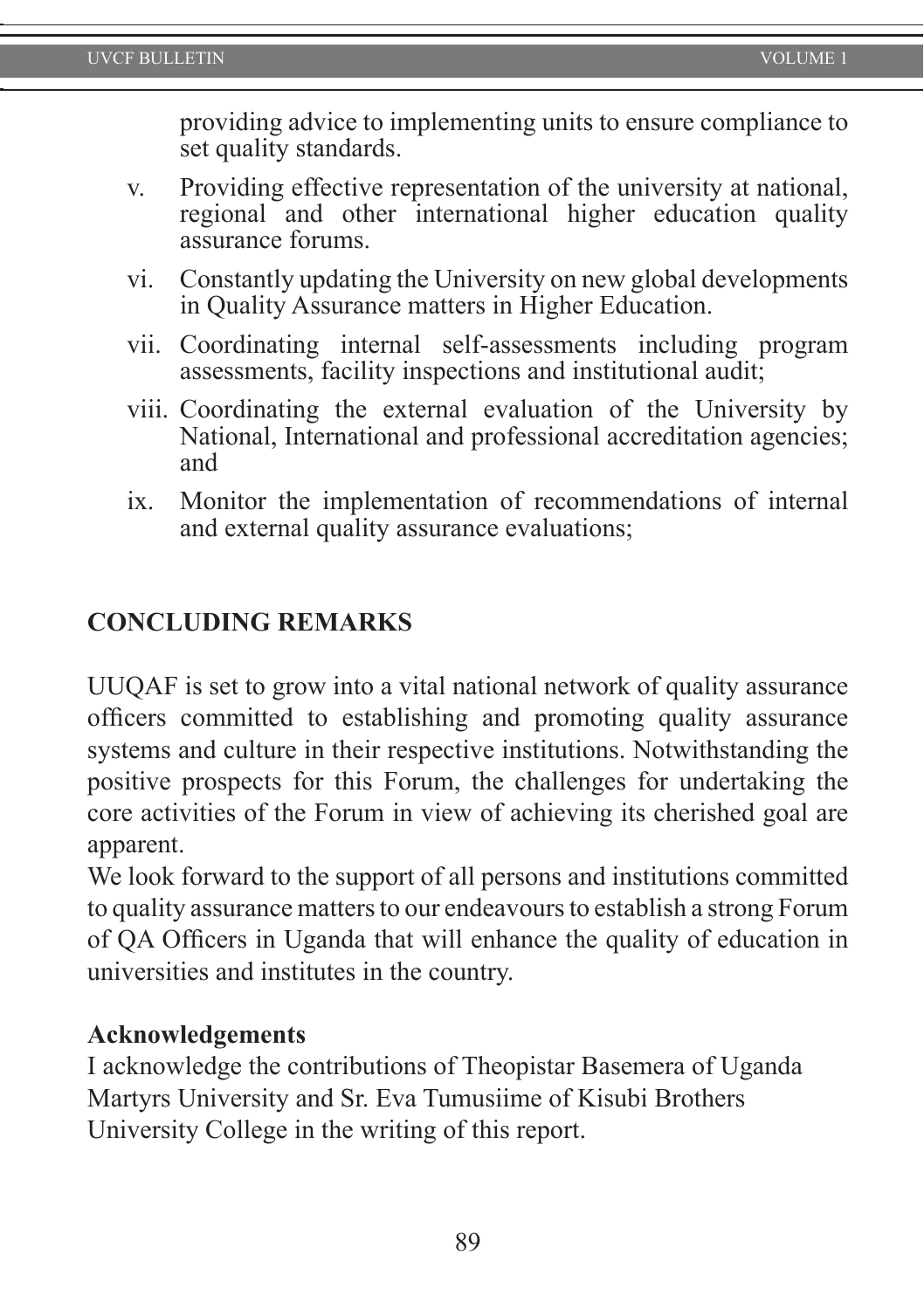#### **BIBLIOGRAPHY**

- Harvey, l and Green, D (1993) *Defining 'Quality' Assessment and evaluation in Higher Education* 18(1), 9-34
- Harvey,L(2004) *The power of Accreditation; Views of academics,* in *Nanta European Network for quality assurance in Higher Education*
- Koul, B.N (2006) *Towards a culture of quality in open distance learning: present possibilities*. Towards a culture of quality. Vancouver.
- Lewis, R.G and Smith, D.H (1994) *Total Quality in Higher Education*, Delray Beech; St Lucie press
- NCATE (2006) *Professional Standards for Accreditation of Schools, Colleges and Department of Education*. NCATE; Washington.
- NCHE (2006) *Quality Assurance Framework for Uganda Universities*, **NCHE**
- Owlia, M.S and Aspin Wall, E.M (1996) "*A framework of Dimensions of quality in higher Education*," in *Quality Assurance in Education*, 4 (2),12-20
- Pfleffer,N. and Coole, A(1991) *Is quality good for you? A Critical review of Quality Assurance in Welfare Services*, London: Institute of Public Policy Research.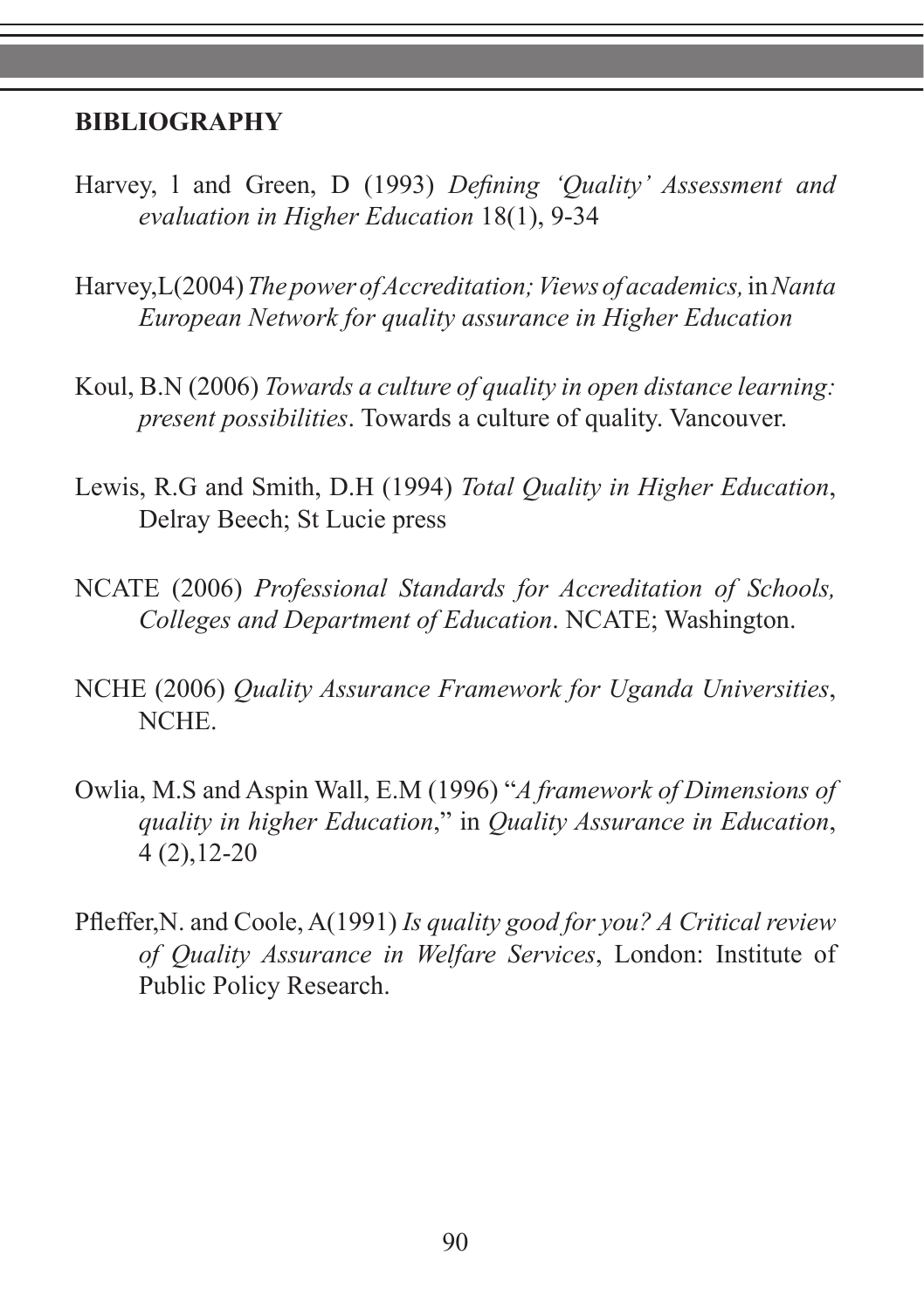# **A BRIEF REPORT ON THE UVCF CONFERENCE OF 7TH OCTOBER 2011 TO THE MINISTER OF STATE FOR HIGHER EDUCATION**

I write to submit a brief report on the Uganda Vice Chancellors' Forum Conference which was held on 7<sup>th</sup> October 2011 at Hotel Africana.

### **Organisation of the conference**

The conference was organised by the Uganda Vice Chancellors' Forum.

#### **Formation and aims of the UVCF**

The idea to have a forum was conceived in 1996 at the Uganda Martyrs University in November. Thereafter the Uganda Vice Chancellor's Forum was formed around 1997 making it 15 years of age in 2011. The Forum is composed of both Public and Private Universities in Uganda now totalling to 32.

Membership of the Forum includes the Vice Chancellors, Deputy Vice Chancellors, Academic Registrars, the two (2) Executive Directors of National Council for Higher Education (NCHE), and the Commissioner for Higher Education in the Ministry of Education.

The Forum is aimed at;

- a) Promoting relations and cooperation among recognised Universities in Uganda.
- b) Enhancing sharing of knowledge, information and good practices in member Institutions.
- c) Advising the Government and other relevant bodies on various methods and policies of promoting University education in Uganda.
- d) Engaging in publications, research and any other activities relating to higher education in Uganda.
- e) Advocating for the place, position and relevancy of higher education in Uganda

The Forum is a legal entity with a constitution. Under the constitution the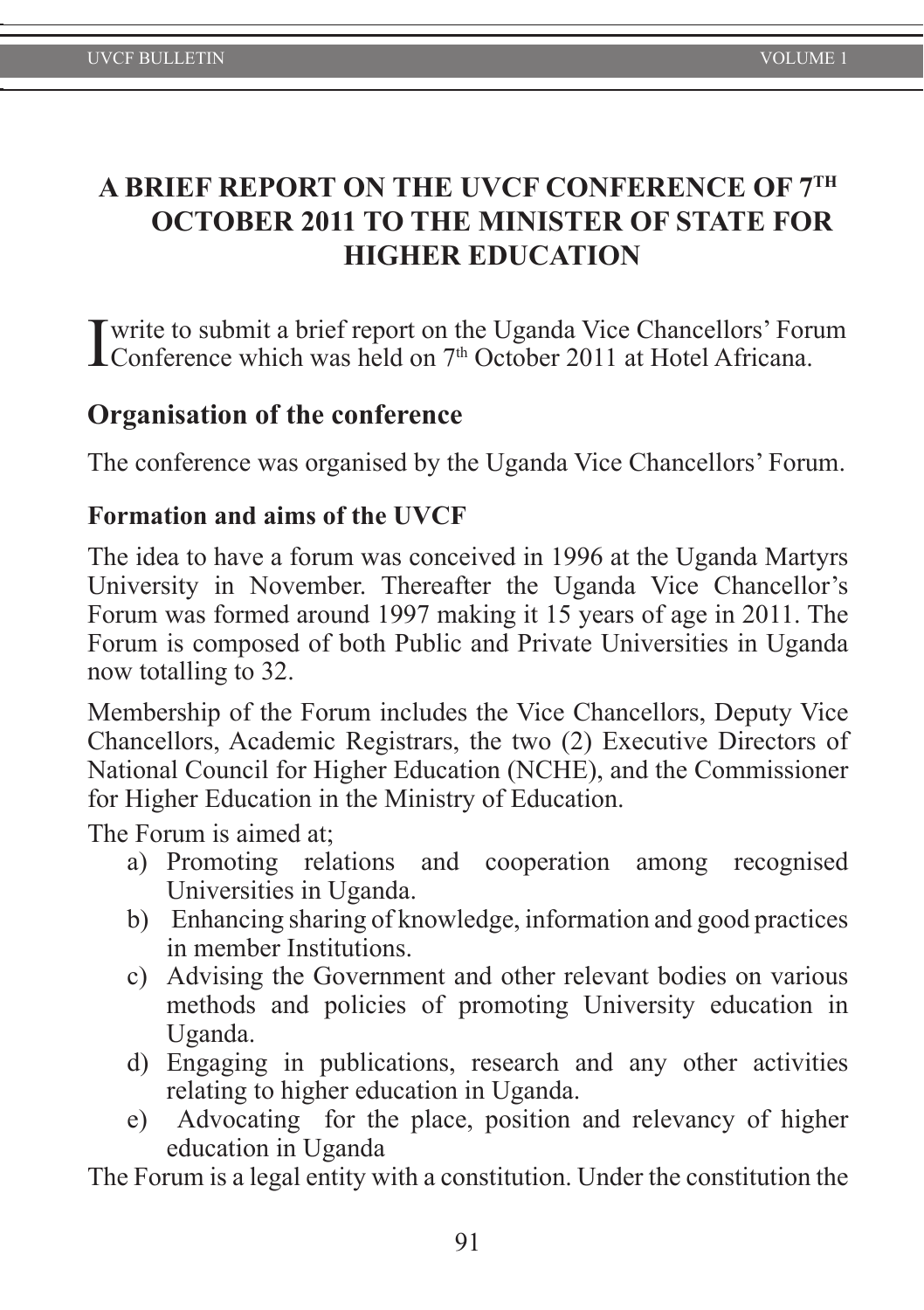chairperson (spokesperson) is elected from amongst his contemporaries for a two (2) year renewable term assisted by a Secretariat. The Secretariat in 2011 is based at Kampala University and the Chairperson is Ambassador. Al-Hajj Professor Emeritus Badru Dungu Kateregga, Vice Chancellor, Kampala University.

The Forum has had notable achievements which include.

- a) Surviving and steering through the last 15 years.
- b) By speaking with one voice UVCF has managed to influence some policies in Higher Education as stakeholders.
- c) Bringing both Private and Public Universities together to discuss matters of common interest and National concern such as advocating for the removal of corporation tax for Institutions, and National Social Security Fund (NSSF) for part time lecturers; decentralising the Mature-Entry Schemes, creating uniform Grading Systems and Credit Accumulation Transfers (CATS) from one Institution to the other.

|    | <b>Name</b>                     | <b>Established</b> | <b>Students</b> | <b>Location</b> |
|----|---------------------------------|--------------------|-----------------|-----------------|
| 1  | <b>African Bible University</b> | 2000               | 25              | Central         |
| 2  | Aga Khan University             | 1983               | 140             | Central         |
| 3  | All Saints University           | 2008               | 800             | <b>Northern</b> |
| 5  | <b>Bishop Stuart University</b> | 2002               | 3600            | Western         |
| 6  | Bugema University               | 1997               | 1,241           | Central         |
| 7  | <b>Busitema University</b>      | 2007               | 507             | Eastern         |
| 8  | Busoga University               | 1999               | 2,500           | Eastern         |
| 9  | Cavendish University Uganda     | 2008               | 2200            | Central         |
| 10 | <b>Fairland University</b>      | 2001               | 482             | Eastern         |
| 11 | Gulu University                 | 2002               | 3347            | Northern        |

#### **Membership of the UVCF as of October 2011**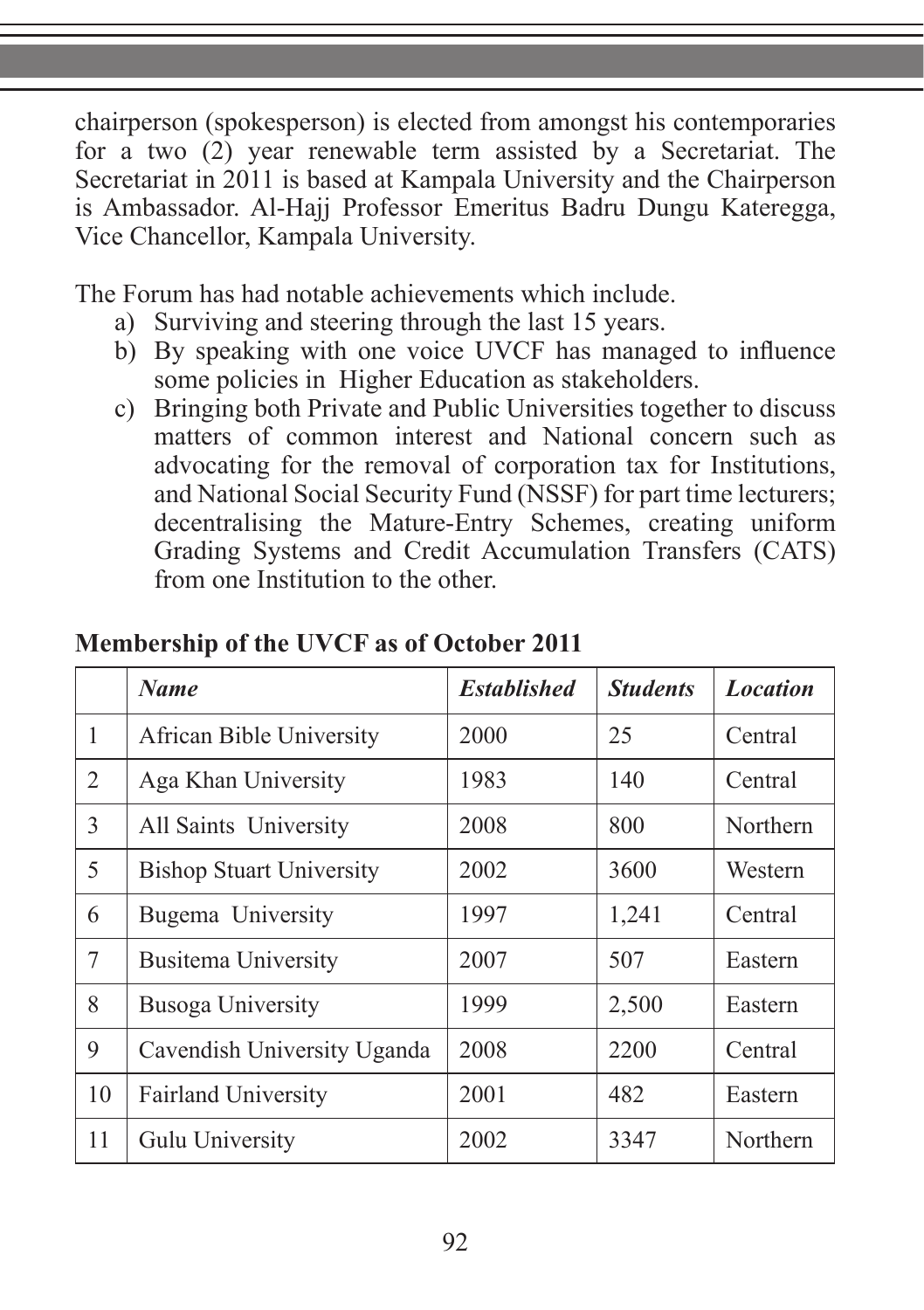#### UVCF BULLETIN VOLUME 1

| 12 | Islamic University in Uganda       | 1988 | 5,000 | Eastern |
|----|------------------------------------|------|-------|---------|
| 13 | International University of        | 2011 | 50    | Central |
|    | East Africa                        |      |       |         |
| 14 | International University of        |      | 900   | Central |
|    | <b>Health Sciences</b>             |      |       |         |
| 15 | Kabale University                  | 2001 | 114   | Western |
| 16 | Kampala University                 | 1999 | 4000  | Central |
| 17 | Kampala International              | 2001 | 2010  | Central |
|    | University                         |      |       |         |
| 18 | Kumi University                    | 2004 | 700   | Eastern |
| 19 | Kyambogo University                | 2001 | 13971 | Central |
| 20 | Makerere University                | 1922 | 34333 | Central |
| 21 | Mbarara University of              | 1989 | 2616  | Western |
|    | Science and Technology             |      |       |         |
| 22 | Mutesa I Royal University          | 2005 | 500   | Central |
| 23 | Ndejje University                  | 1992 | 2,164 | Central |
| 24 | Nkumba University                  | 1994 | 6,260 | Central |
| 25 | St Lawrence University             | 2006 | 1493  | Central |
| 26 | Pentecostal University             | 2001 | 315   | Central |
| 27 | Uganda Christian University        | 1997 | 6000  | Central |
| 28 | <b>Uganda Martyrs University</b>   | 1993 | 3500  | Central |
| 29 | <b>Uganda Management Institute</b> | 1968 | 1227  | Central |
| 30 | <b>Bishop Stuart University</b>    | 2002 | 3600  | Western |
| 31 | Mountain of the Moon               | 2005 | 281   | Western |
|    | University                         |      |       |         |
| 32 | Victoria University                | 2011 |       | Central |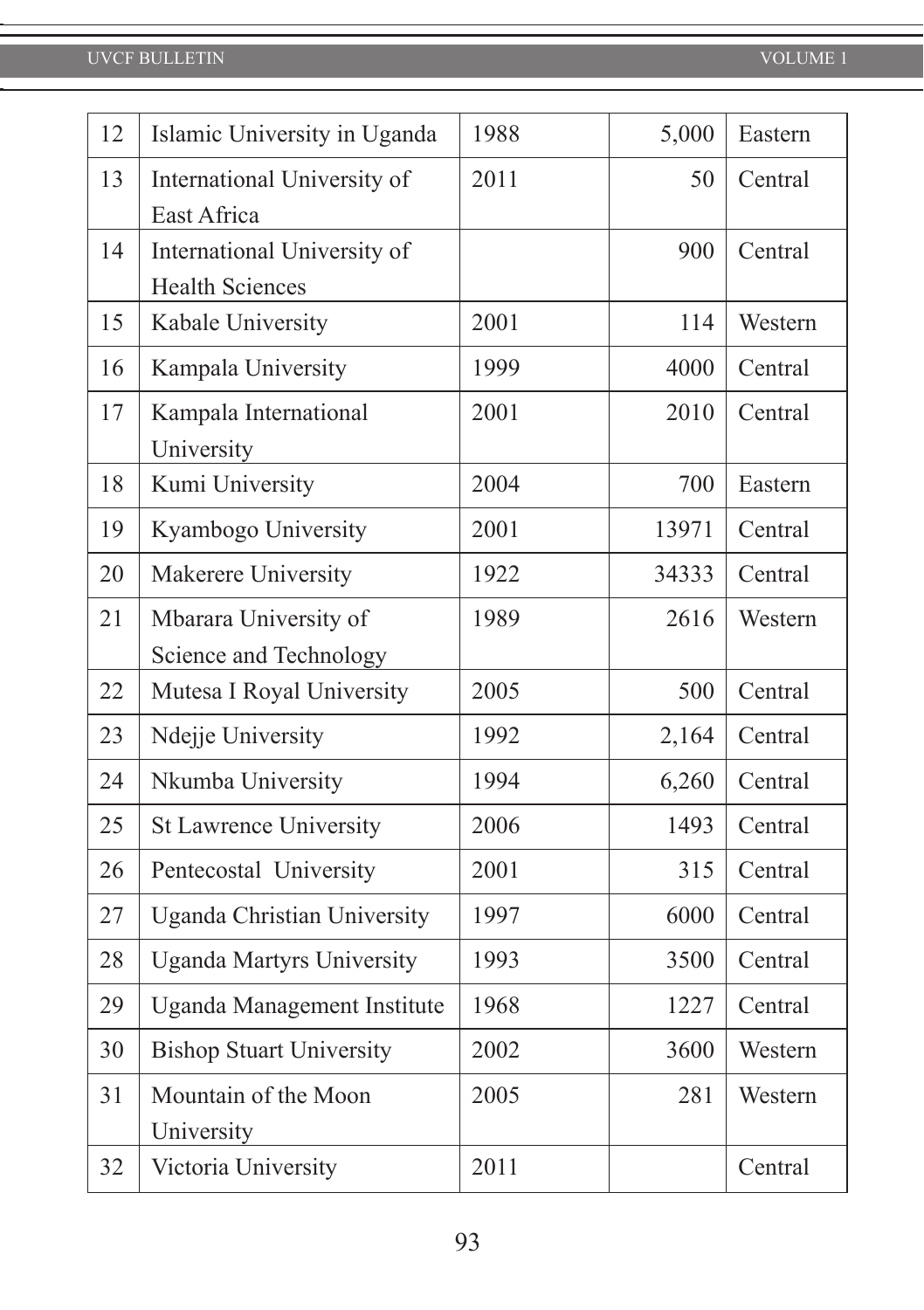## **THE CONFERENCE**

The conference was held on 7th October 2011 at Hotel Africana and was opened by the Honourable State Minister for Higher Education Dr. John C.Muyingo.

The Main theme of the conference was " *The relevance of university education to economic development"*

The main speakers at the conference ere:-

- *1. The relevance of university education to economic development* By Professor ABK Kasozi
- *2. Universities role in science, technology and innovation* By Professor Fredrick Kayanja
- *3. Collaboration of Universities nationally and internationally* By Mr Hugh Moffat
- *4. Challenges facing universities in Uganda*

By Dr Ahmad Sengendo

**The following resolutions were made at the end of the conference.**

- **1. Universities to engage more in research and publications for development of society**.
	- a. The government to be lobbied to put in place funding for research in universities.
	- b. Universities should seek money for research NCHE, NCST, IUCEA, AAU, etc.
	- c. A research budget be made and presented to sources of funding.
	- d. Encourage policies on research and publications
- **2. Government should fund both public and private universities to improve their service delivery**.
	- a. Have a longer seminar specifically on university funding.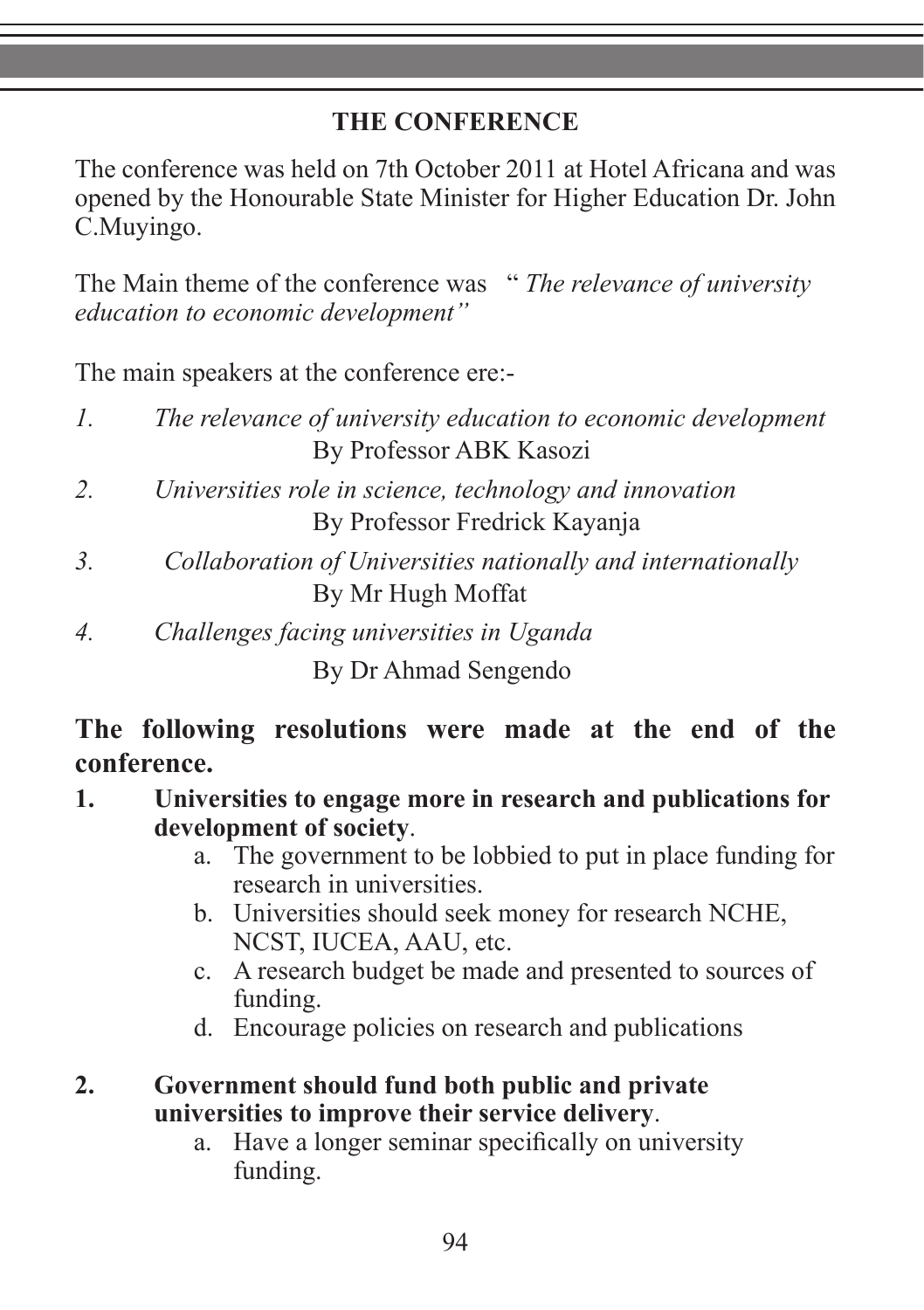- b. Change the model of funding to public universities.
- c. Encourage private universities by removing all taxes on their projects and endowments.
- d. Universities should address causes of strikes in universities; student loans and government sponsoring students in private universities
- e. Request government to pay salaries of science teachers in private universities
- f. Explore the possibility to share the grants between public and private universities since they all provide the same services.

### **3. Ensure equity in resource access and utilisation.**

- i. University should ensure equity but also encourage lower education levels to promote equity. Equity must be embraced by all university.
- ii. Consider gender in high education.
- iii. Universities should start lobbying policy makers to take gender seriously.

### **4. Universities play a leading role in promotion of science**.

- a. Universities should train scientists.
- b. Train general public in understanding scientific matters without unnecessary fear.
- c. Universities form a bed rock of innovative approaches for teaching and research. Promote science and technology.

#### **5. Forge partnerships with other universities and organisations**.

- i. Maintain constant and effective contact with the public.
- ii. Be effective partners with industry
- iii. Collaborate with agencies both national and international
- iv. Collaboration between Ugandan and foreign universities
- v. Increase the partnership between public and private universities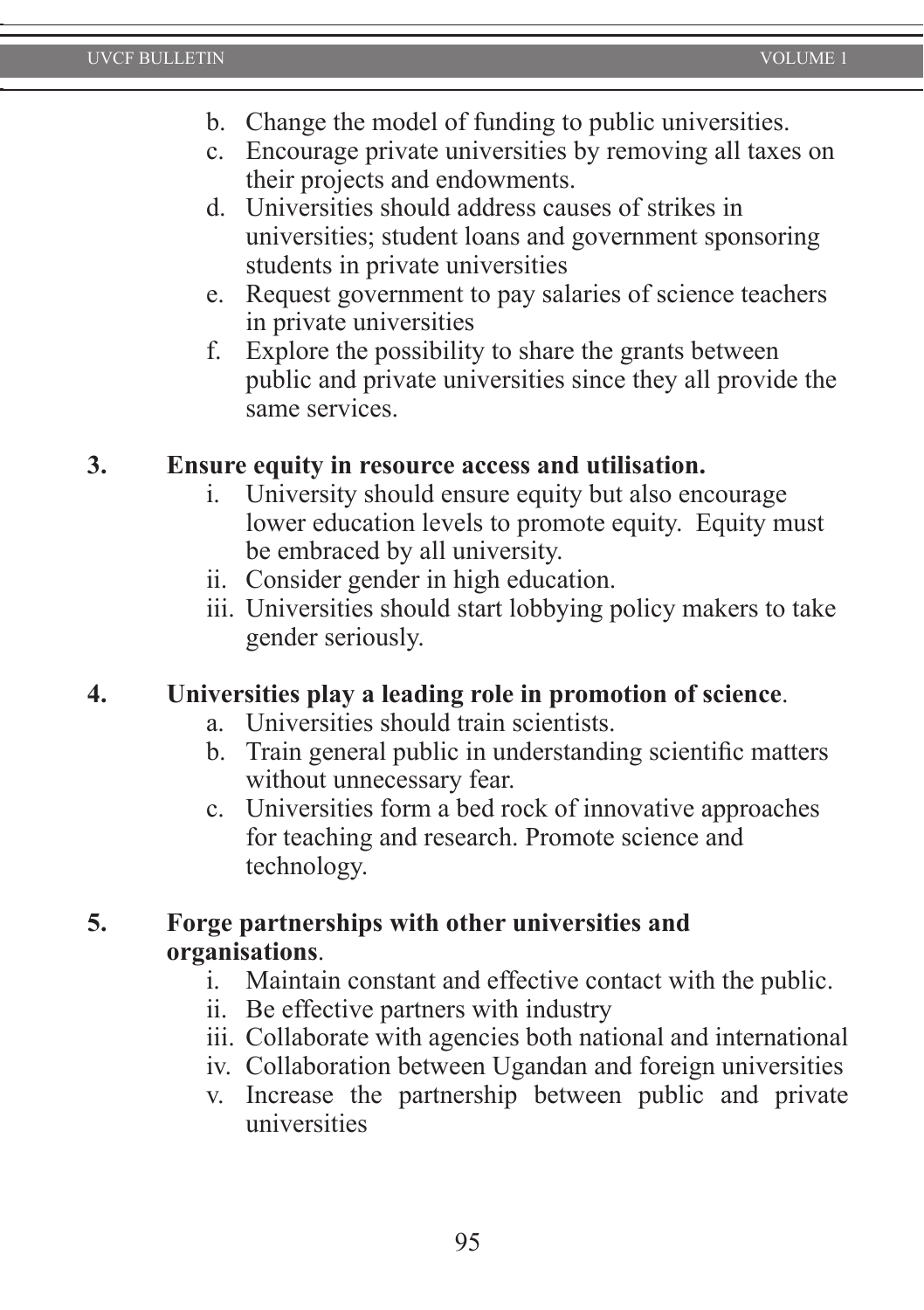## **6. Develop practical and vocational skills provision for university students**.

- a. Universities should equip their graduates with theoretical and practical skills that are needed in the job market.
- b. Ensure that there is practical training through attachments and field work

# **7. There should be training for university leaders.**

- i. University leaders have to have academic and entrepreneurial skills
- ii. Training university staff in pedagogical skills, resource mobilisation, review of curriculum, etc.

# **8. Encourage good public relations and human relations**

# **9. Promote value and quality higher education**.

- a. Impart fundamental values like rigorous reasoning, honesty, and tolerance of others' opinions.
- b. Ensure that all practice of science include justice and respect for human rights.
- c. Create committees of ethics in Universities to ensure justice for all
- d. Universities should ensure quality assurance in the universities at all levels

## **10.** The **institutional autonomy should balanced by accountability in financial and academic processes management**.

- i. Have good governance in Universities.
- ii. Owners of universities should avoid direct university management
- iii. Avoid direct government participation in university management
- **11. Demystifying the university** education and bring it to participate in activities the majority of the population are involved in.
- **12.** Universities should be up-to-date with ICT. **ICT should be used to promote academic and informal learning**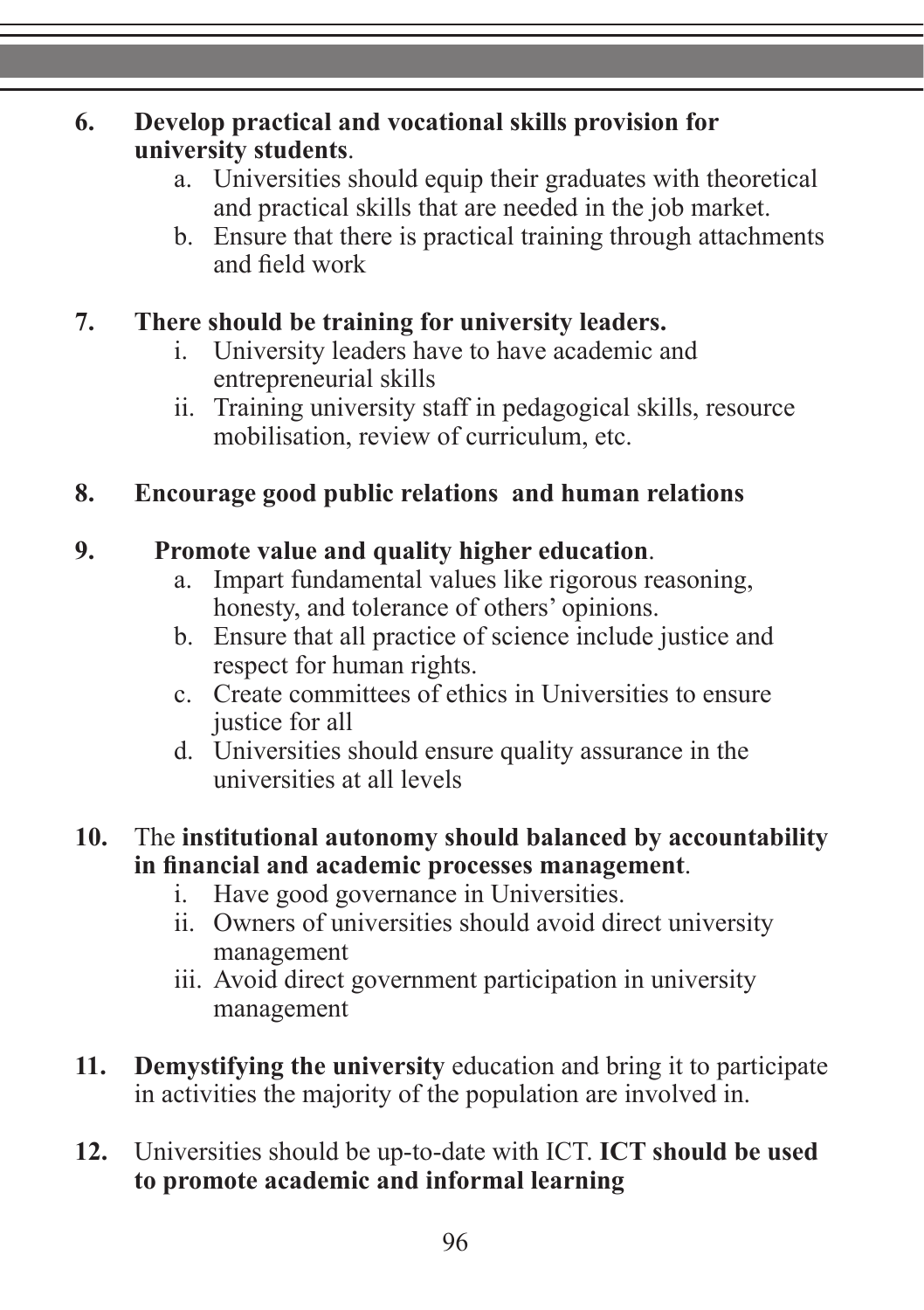- 
- **13**. Enhance students' interest in **conducting experiments**. Practice innovation in **methodology** of programme delivery.
	- a. Promote broad scientific knowledge. Universities should disseminate scientific knowledge to society.
	- b. Regional imbalance and so on
- **14. Advise government** and share responsibility in **policy formulation** in science, oil, etc.
	- i. Universities should interface with government over national issues.
	- ii. Universities advise government on areas such as disaster preparedness
- **15.** Universities should **no longer be ivory towers** but should go out and examine the real issues on the ground.
	- a. Students need to understand the environment for which they seek solutions.
	- b. They assess the problems that affect human society particularly in Uganda.
	- c. Universities need to respond to the societal issues appropriately.
- **16. Government must create more enabling policies and enact better laws.** Ask government to wave taxes on universities

#### **17. Fight brain drain and emphasize brain gain**

- a. Discourage brain drain which is domestic or brain circulation
- b. Better pay will stem the brain drain which encourages citizens going abroad
- **18. UVCF be recognised government as a key institution that brings together all universities** in the country to articulate higher education issues and provide a uniform voice for promotion of this sub-sector.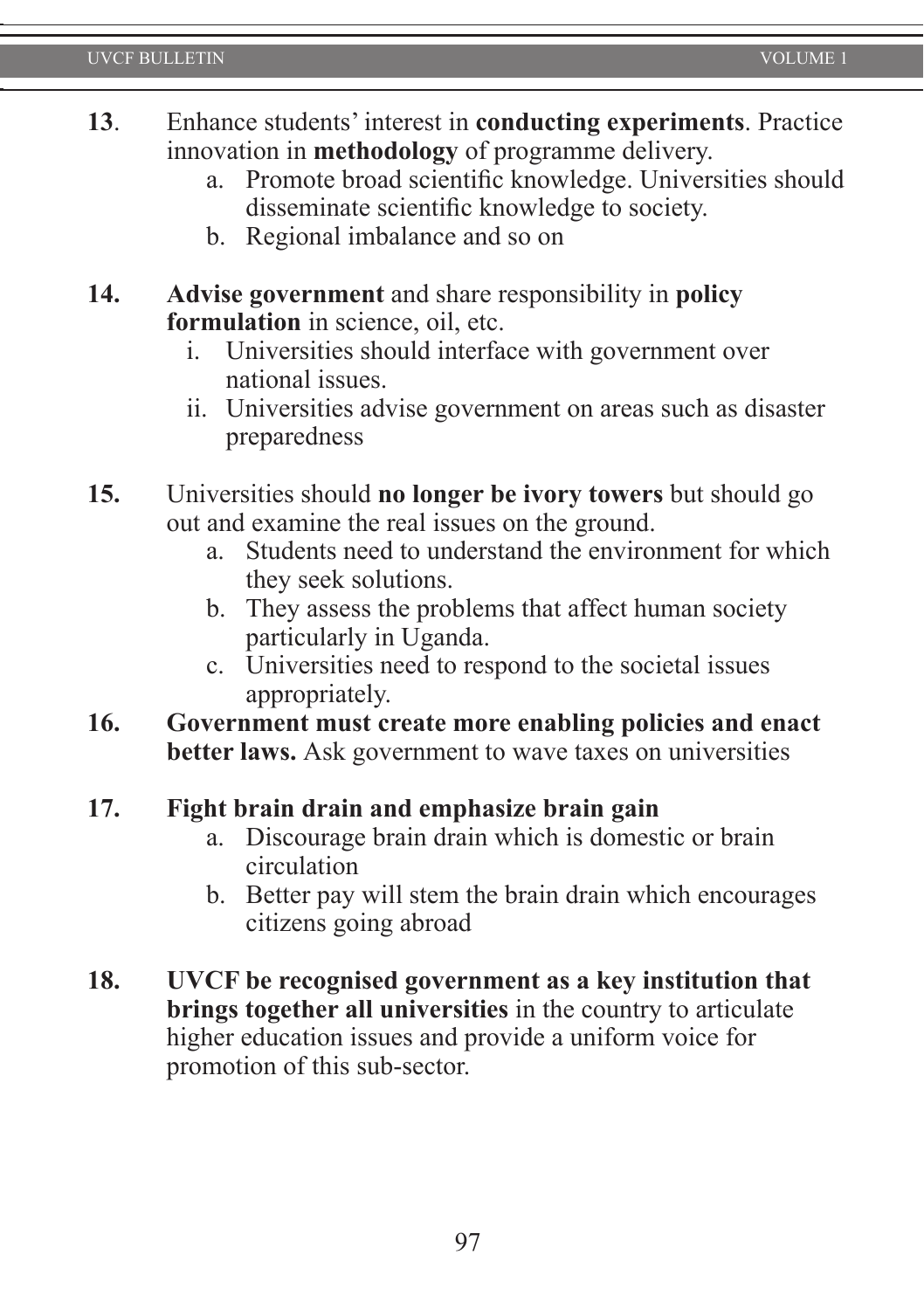# **RESOLUTIONS FOR GOVERNMENT**

The UVCF requests government to consider the following resolutions

- 1. Universities request government to provide more funding for research to both public and private universities in the country.
- 2. Government is requested to fund both public and private universities to improve their service delivery.
- 3. Government is requested to increase the pay of university staff to stem problems of brain drain and other negative issues.
- 4. Government is advised to streamline the issue of student loans
- 5. Government is requested to sponsor students in private universities as well as in public universities.
- 6. Government is requested to pay salaries of science teachers in private universities as one of the ways of promoting science in the country.
- 7. Government is requested to consider the possibility of the grants given by the state to the higher education sub-sector to be shared between public and private universities.
- 8. UVCF seeks a meeting with His Excellency the president at least once every year.

Last but not least the UVCForum is very grateful to you, Honourable Minister for accepting to open the conference and for accepting to close it on behalf of His Excellency the President

This report is submitted by

## **Professor Wilson Muyinda Mande**

Member of Organising Committee of UVCF conference Academic Registrar Nkumba University P O 237 Entebbe Tel. 0772361351 Email: mandewm@yahoo.com